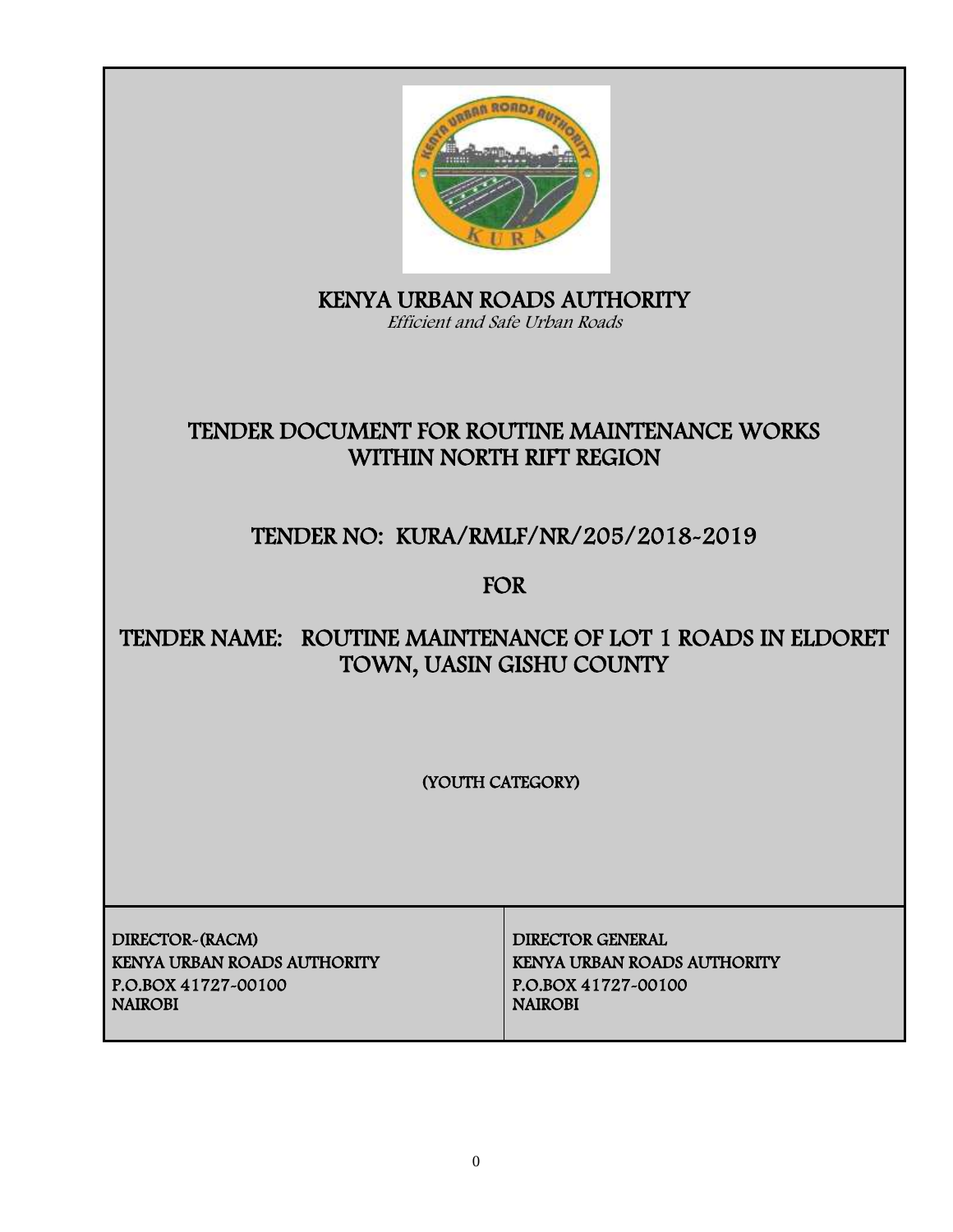## TABLE OF CONTENTS

| SECTION II: INSTRUCTIONS TO TENDERERS AND CONDITIONS OF TENDER4      |  |
|----------------------------------------------------------------------|--|
|                                                                      |  |
|                                                                      |  |
|                                                                      |  |
|                                                                      |  |
|                                                                      |  |
|                                                                      |  |
| SECTION VI: SUPERVISION AND CONTRACT EVALUATION MANUAL 2012111       |  |
|                                                                      |  |
|                                                                      |  |
|                                                                      |  |
|                                                                      |  |
|                                                                      |  |
|                                                                      |  |
|                                                                      |  |
|                                                                      |  |
| SECTION XIII: FORM OF PERFORMANCE BANK GUARANTEE (UNCONDITIONAL) 149 |  |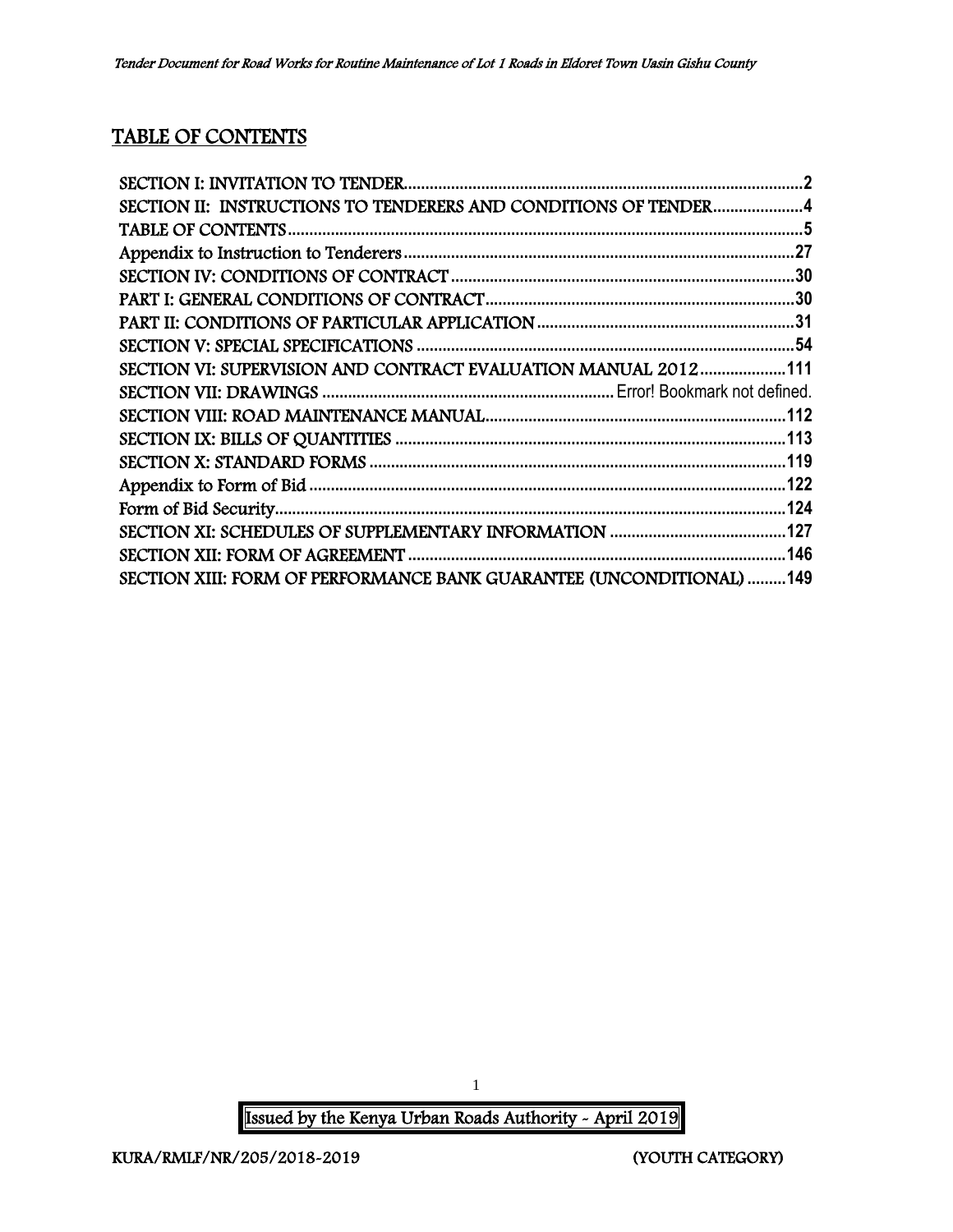## <span id="page-2-0"></span>SECTION I: INVITATION TO TENDER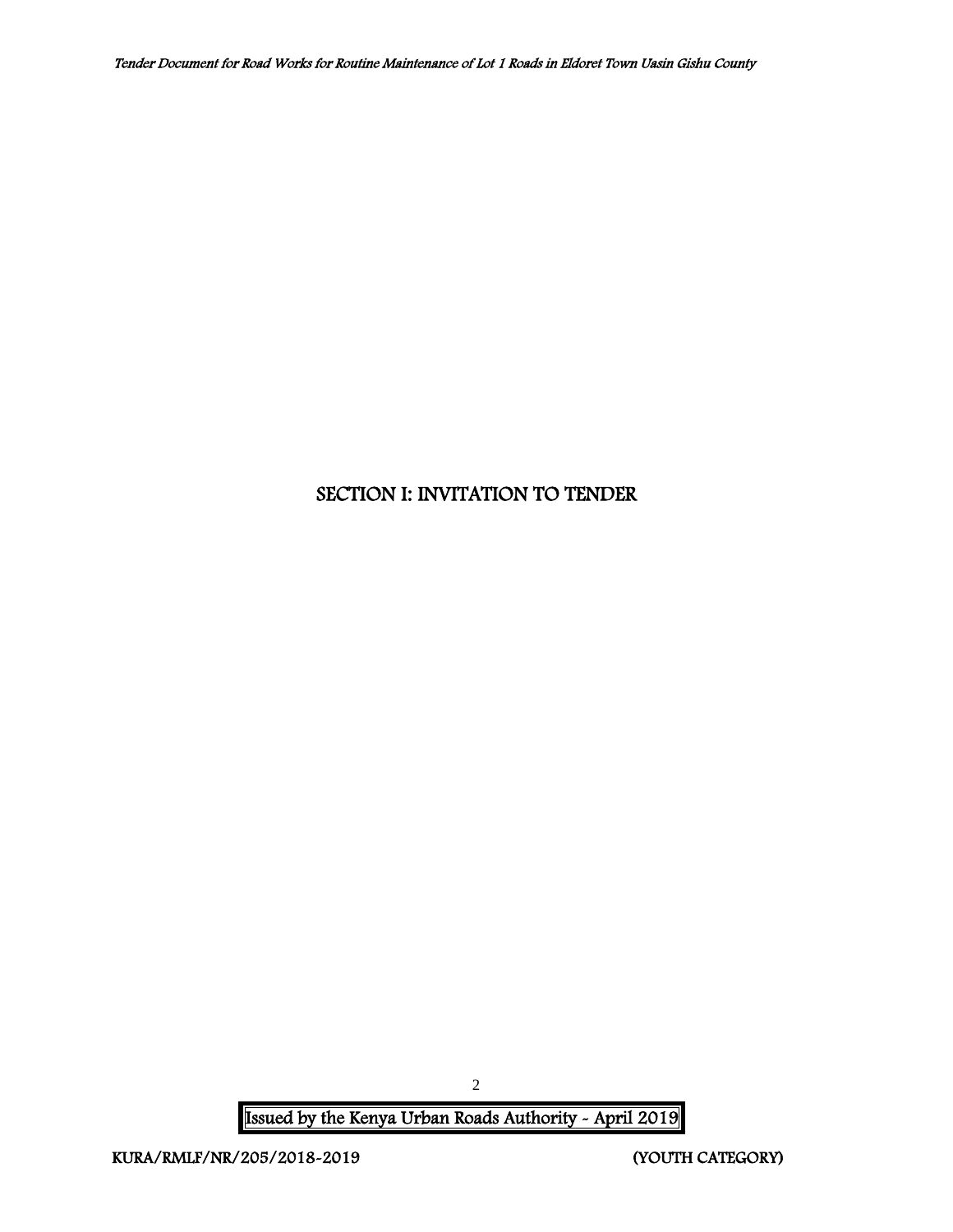([\\* www.go.ke/tender](http://www.go.ke/tender) notice\*)

Issued by the Kenya Urban Roads Authority - April 2019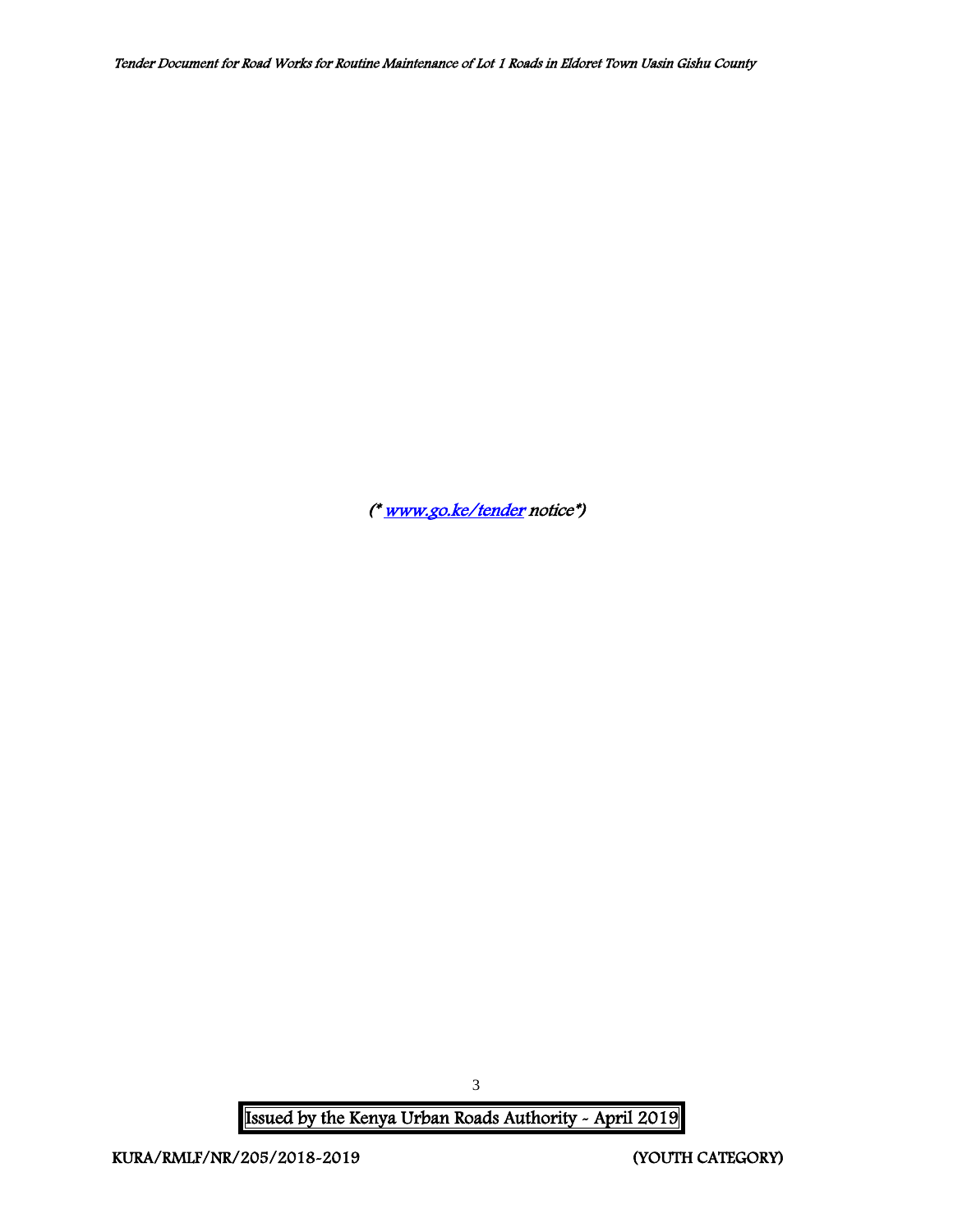## <span id="page-4-0"></span>SECTION II: INSTRUCTIONS TO TENDERERS AND CONDITIONS OF TENDER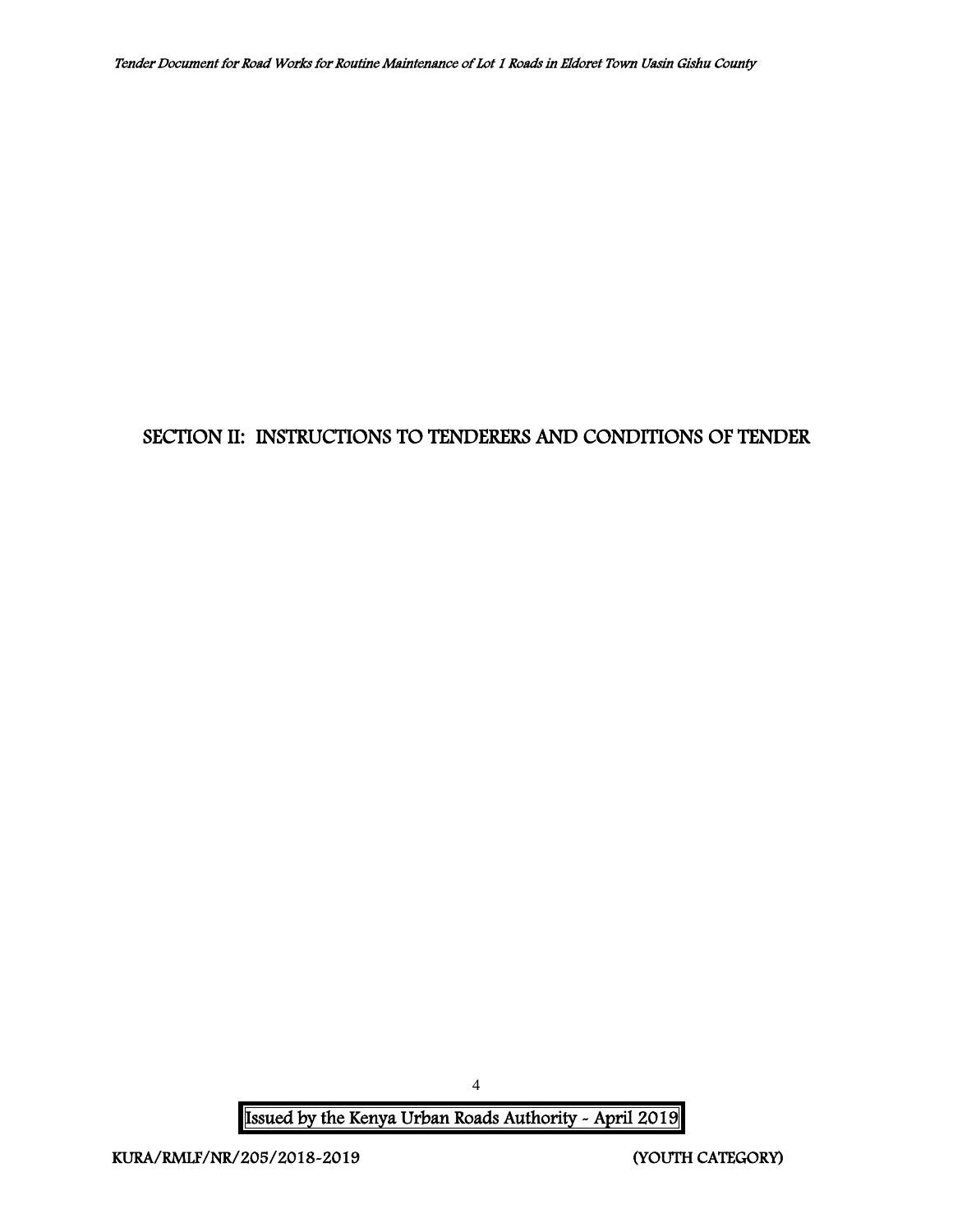#### **TABLE OF CONTENTS**

<span id="page-5-0"></span>

| A.        |    |                                                                      |  |
|-----------|----|----------------------------------------------------------------------|--|
|           | 1  |                                                                      |  |
|           | 2  |                                                                      |  |
|           | 3  |                                                                      |  |
|           | 4  |                                                                      |  |
|           | 5  |                                                                      |  |
|           | 6  |                                                                      |  |
|           | 7  |                                                                      |  |
|           | 8  |                                                                      |  |
| <b>B.</b> |    |                                                                      |  |
|           | 9  |                                                                      |  |
|           | 10 |                                                                      |  |
|           | 11 |                                                                      |  |
| C.        |    |                                                                      |  |
|           | 12 |                                                                      |  |
|           | 13 |                                                                      |  |
|           | 14 |                                                                      |  |
|           | 15 |                                                                      |  |
|           | 16 |                                                                      |  |
|           | 17 |                                                                      |  |
|           | 18 |                                                                      |  |
|           | 19 |                                                                      |  |
|           | 20 |                                                                      |  |
| D.        |    |                                                                      |  |
|           | 21 |                                                                      |  |
|           | 22 |                                                                      |  |
|           | 23 |                                                                      |  |
|           | 24 |                                                                      |  |
| E.        |    |                                                                      |  |
|           | 25 |                                                                      |  |
|           | 26 |                                                                      |  |
|           | 27 |                                                                      |  |
|           | 28 |                                                                      |  |
|           | 29 |                                                                      |  |
|           | 30 |                                                                      |  |
|           | 31 |                                                                      |  |
| F.        |    |                                                                      |  |
| G.        |    |                                                                      |  |
|           | 32 | Award                                                                |  |
|           | 33 | employer's right to accept any bid and to reject any or all bids  18 |  |
|           | 34 |                                                                      |  |
|           | 35 |                                                                      |  |
|           | 36 |                                                                      |  |
|           | 37 |                                                                      |  |
|           | 38 |                                                                      |  |

Issued by the Kenya Urban Roads Authority - April 2019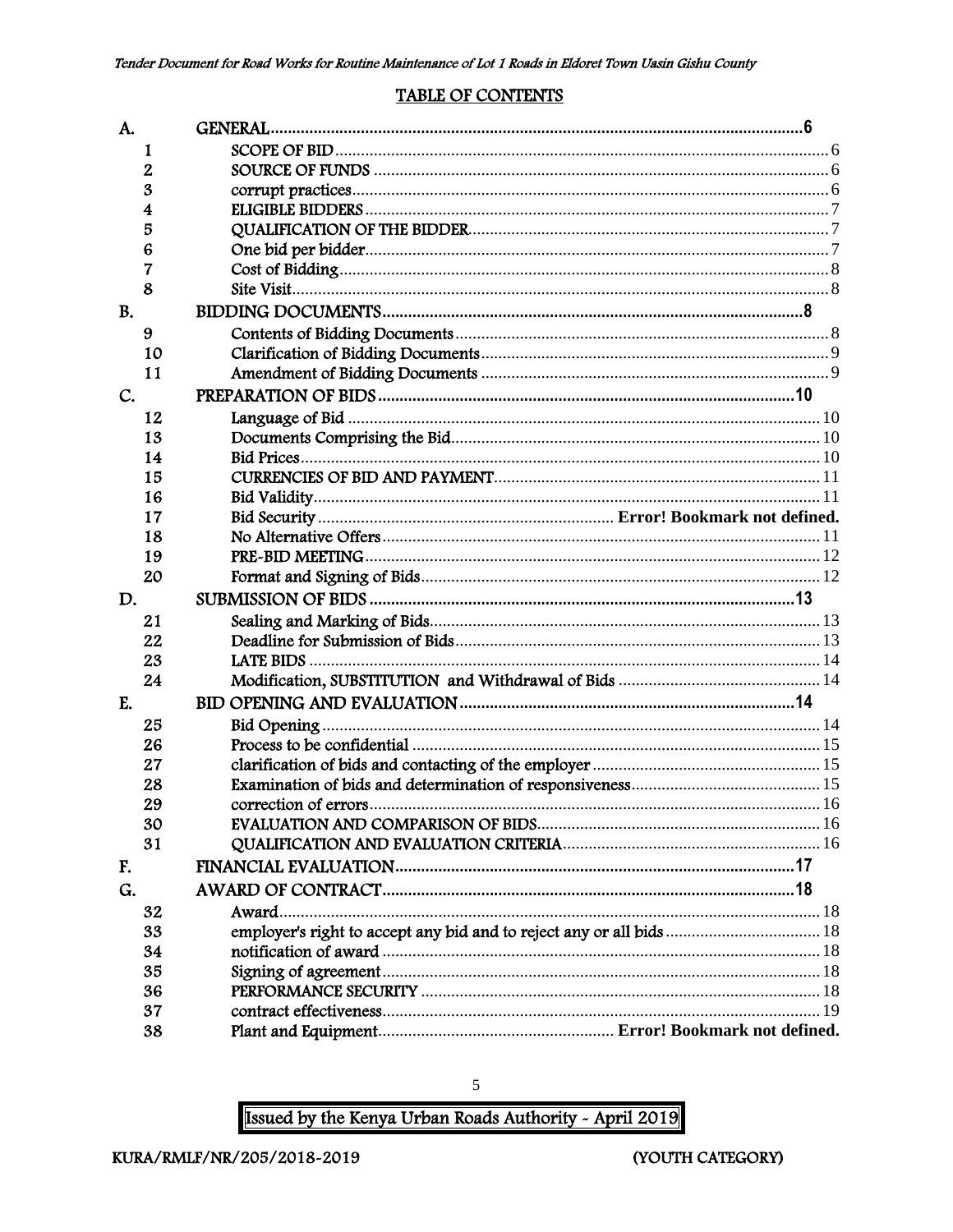## INSTRUCTIONS TO TENDERERS AND CONDITIONS OF TENDER

### A. GENERAL

### 1 SCOPE OF BID

- 1.1 The Employer, as defined in the Conditions of Contract Part II hereinafter "the Employer" wishes to receive bids for the construction of works as described in Section 1, clause 102 of the Special Specifications –"Location and extent of the Works")
- 1.2 The successful bidder will be expected to complete the Works within the period stated in the Appendix to Form of Bid from the date of commencement of the Works.
- 1.3 Throughout these bidding documents, the terms bid and tender and their derivatives (bidder/tenderer, bid/tendered, bidding/tendering etc.) are synonymous, and day means calendar day. Singular also means plural.

### 2 SOURCE OF FUNDS

2.1 The source of funding is the Government of Kenya through the Road Maintenance Levy Fund.

### 3 CORRUPT PRACTICES

3.1 The government requires that the bidders, suppliers, sub-contractors and supervisors observe the highest standards of ethics during the execution of such contracts. In this pursuit of this policy, the government;

Defines for the purpose of this provision, the terms set forth below as follows:

- i) "corrupt practice" means the offering, giving ,receiving, or soliciting of anything of value to influence the action of the public official in the procurement process or in the execution, and
- ii) "fraudulent practice" means a misrepresentation of facts in order to influence a procurement process or the execution of a contract to the detriment of the employer, and includes collusive practices among bidders (prior to or after bid submission) designed to establish bid prices at artificial, non-competitive levels and to deprive the employer the benefits of free and open competition

Will reject a proposal for award if it determines that the bidder recommended for award has engaged in corrupt or fraudulent practices in competing for the contract, and

Will declare a firm ineligible, either indefinitely or for a stated period of time, to be awarded a government contract if it at any time it is determined that the firm has engaged in corrupt or fraudulent practices in competing for, or in executing, a government financed contract



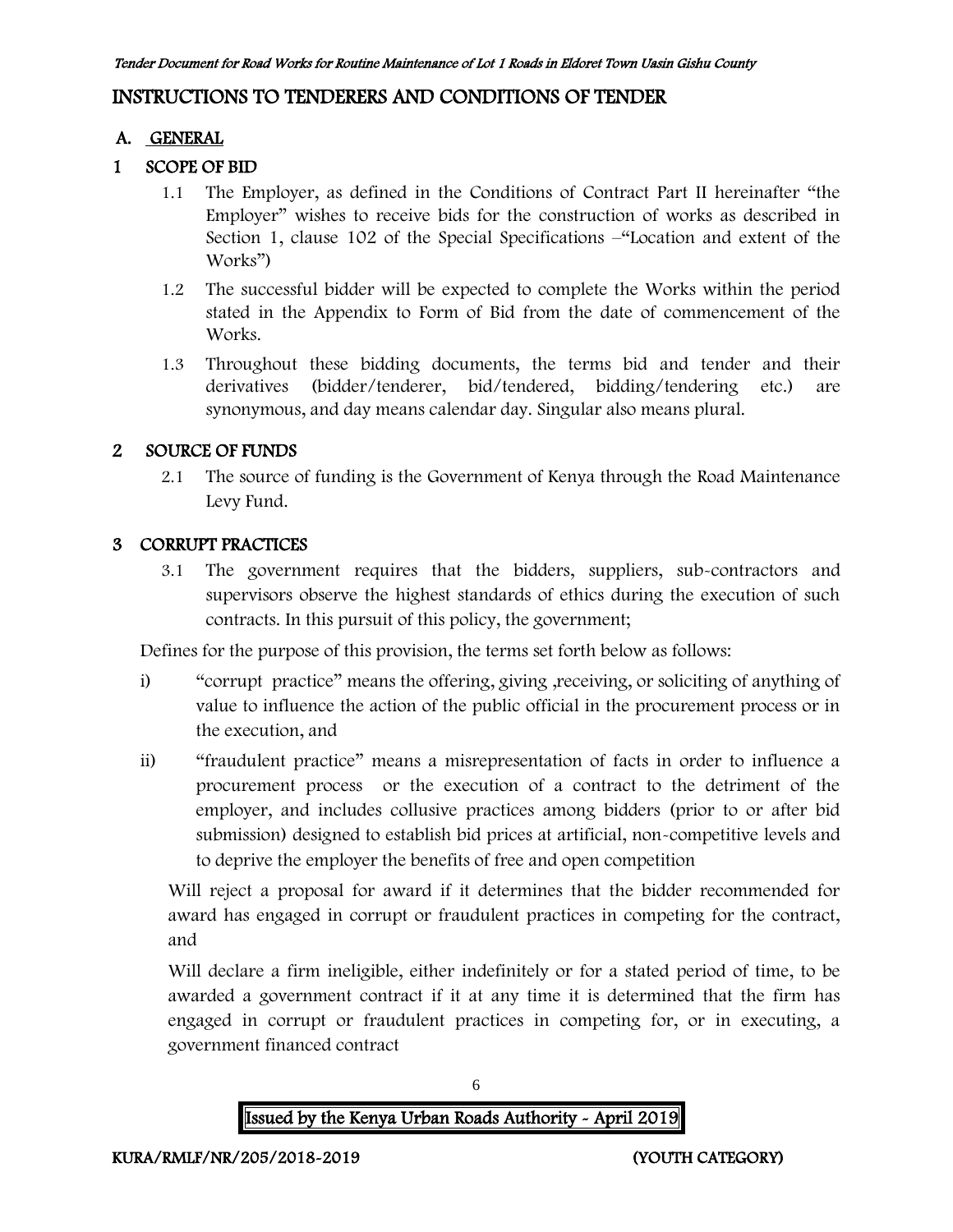### 4 ELIGIBLE BIDDERS

- 4.1 This invitation to bid is open to all bidders who are legally registered or incorporated in the Republic of Kenya as of the time of bid submission. Registration with National Construction Authority (NCA) as a contractor is mandatory.
- 4.2 Bidders shall not have a conflict of interest. Bidders shall be considered to have conflict of interest, if they participated as a consultant in the preparation of the design, documentation or technical specifications of the works that are the subject of this bidding other than as far as required by the Employer.
- 4.3 A firm that is under a declaration of eligibility by the Employer in accordance with clause 3, at the date of submission of the Bid or thereafter, shall be disqualified.
- 4.4 Bidders shall provide such evidence of their continued eligibility satisfactory to the Employer as the Employer shall reasonably request.

### 5 QUALIFICATION OF THE BIDDER

5.1 Bidders shall as part of their bid:

- (a) Submit a written power of attorney authorizing the signatory of the bid to commit the bidder; and
- (b) Update any information submitted with their bids and update in any case the information indicated in the schedules and continue to meet the minimum threshold criteria set out in the bid documents.

5.2 As a minimum, bidders shall update the following information:

- (a) evidence of access to lines of credit from a bank and availability of other financial resources
- (b) financial predictions for the current year and the two subsequent years, including the effect of known commitments
- (c) work commitments
- (d) current litigation information; and
- (e) availability of critical equipment
	- 5.3 Bidders shall also submit proposals of work methods and schedule in sufficient detail to demonstrate the adequacy of the bidders' proposals to meet the technical specifications and the completion time referred to in Clause 1.2 above.

### 6 ONE BID PER BIDDER

6.1 Each bidder shall submit only one bid. A bidder who submits or participates in more than one bid will be disqualified.

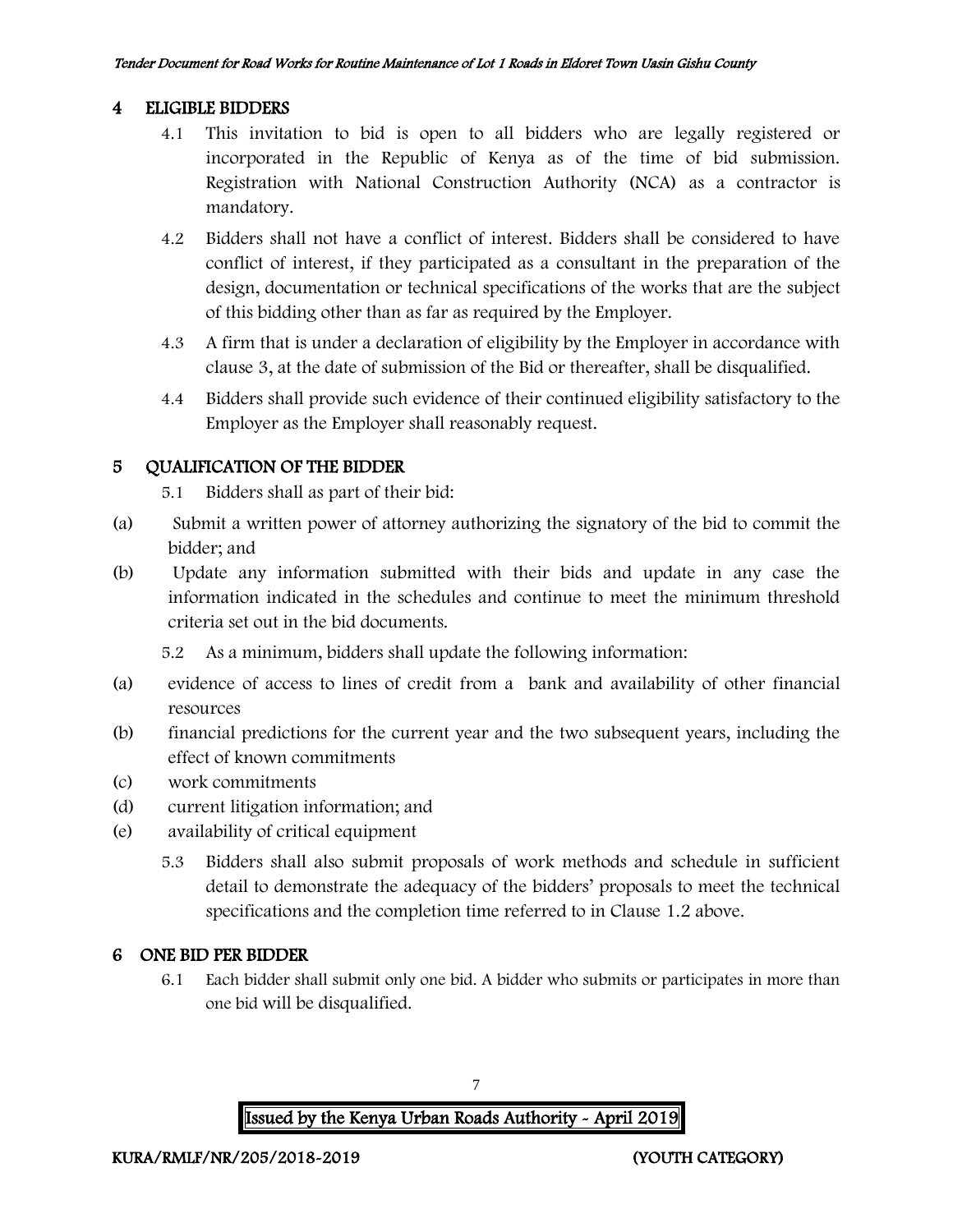#### 7 COST OF BIDDING

7.1 The bidder shall bear all costs associated with the preparation and submission of his bid and the Employer will in no case be responsible or liable for those costs, regardless of the conduct or outcome of the bidding process.

### 8 SITE VISIT

- 8.1 The tenderer is advised to visit and examine the site and its surroundings and obtain for himself on his own responsibility, all information that may be necessary for preparing the tender and entering into a contract. The costs of visiting the site shall be the tenderer's own responsibility.
- 8.2 The tenderer and any of his personnel or agents will be granted permission by the Employer to enter upon premises and lands for the purpose of such inspection, but only upon the express condition that the tenderer, his personnel or agents, will release and indemnify the Employer from and against all liability in respect of, and will be responsible for personal injury (whether fatal or otherwise), loss of or damage to property and any other loss, damage, costs and expenses however caused, which but for the exercise of such permission, would not have arisen.
- 8.3 A Mandatory pre-tender site meeting shall be held as specified in the tender notice. A representative of the Employer will be available to meet the intending tenderers at the venue.
- 8.4 The Employer will conduct a Site Visit concurrently with the pre-bid meeting referred to in Clause 19, attendance for which is necessary for all bidders. Attendance by the tenderers shall be as specified in the tender notice.
- 8.5 Tenderers must provide their own transport. The representative will not be available at any other time for site inspection visits.
- 8.6 Each tenderer shall complete the Certificate of Tenderer's Visit to the Site, whether he in fact visits the Site at the time of the organized site visit or by himself at some other time.

### B. BIDDING DOCUMENTS

### 9 CONTENTS OF BIDDING DOCUMENTS

- 9.1 The set of documents comprising the tender includes the following together with any addenda issued in accordance with Clause 11:
- (a) Invitation to Bid
- (b) Instructions to Bidders and Conditions of Tender
- (c) Appendix to Instruction to Tenderers
- (d) Conditions of Contract Part I
- (e) Conditions of Contract Part II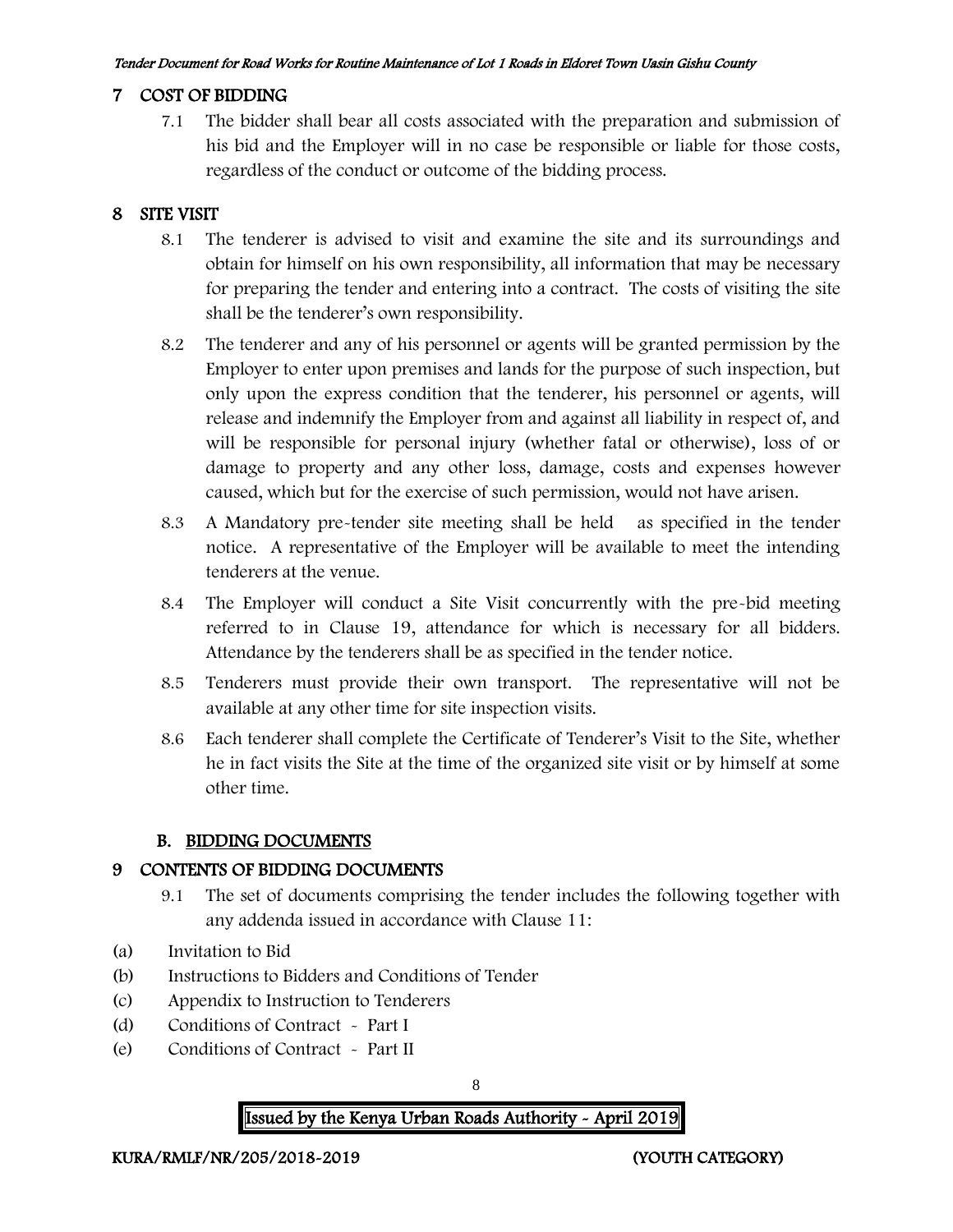- (f) Road Maintenance Manual (May 2010 Edition)
- (g) Standard Specifications
- (h) Special Specifications
- (i) Form of Bid, Appendix to Form of Bid and Bid Security
- (j) Bills of Quantities
- (k) Schedules of Supplementary information
- (l) Form of Contract Agreement
- (m) Form of Performance Security
- (n) Drawings
- (o) BID Addenda (BID Notices)
- (p) Declaration Form
	- 9.2 The bidder is expected to examine carefully all instructions, conditions, forms, terms, specifications and drawings in the bidding documents. Failure to comply with the requirements of bid submission will be at the bidder's own risk. Bids that are not substantially responsive to the requirements of the bidding documents will be rejected.
	- 9.3 All recipients of the documents for the proposed Contract for the purpose of submitting a tender (whether they submit a tender or not) shall treat the details of the documents as "private and confidential".

### 10 CLARIFICATION OF BIDDING DOCUMENTS

- 10.1 The prospective bidder requiring any clarification of the bidding documents may notify the Employer in writing, cable or by e-mail (hereinafter the term cable is deemed to include telex and facsimile) at the Employer's mailing address indicated in the Bidding Data.
- 10.2 The Employer will respond in writing to any request for clarification that he receives earlier than 7 days prior to the deadline for the submission of bids. Copies of the Employer's response to queries raised by bidders (including an explanation of the query but without identifying the sources of the inquiry) will be sent to all prospective bidders who will have purchased the bidding documents.

### 11 AMENDMENT OF BIDDING DOCUMENTS

- 11.1 At any time prior to the deadline for submission of bids, the Employer may, for any reason, whether at his own initiative or in response to a clarification requested by a prospective bidder, modify the bidding documents by issuing subsequent Addenda.
- 11.2 The Addendum thus issued shall be part of the bidding documents pursuant to Sub-Clause 10.1 and shall be communicated in writing or cable to all purchasers

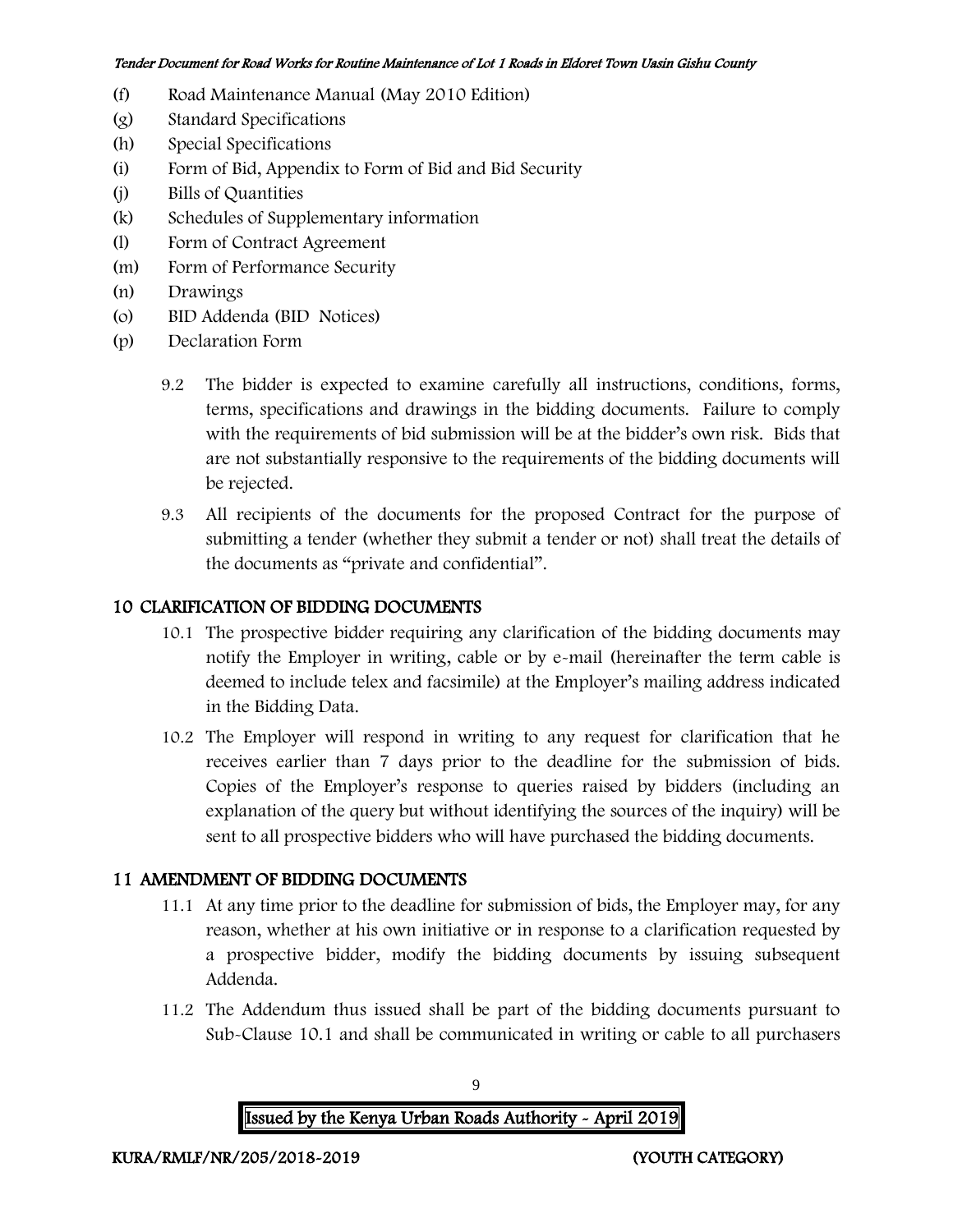of the bidding documents. Prospective bidders shall promptly acknowledge receipt of each Addendum in writing or by cable to the Employer.

11.3 In order to afford prospective bidders reasonable time in which to take an Addendum into account in preparing their bids, the Employer may, at his discretion, extend the deadline for the submission of bids in accordance with Clause 16.2.

## C. PREPARATION OF BIDS

## 12 LANGUAGE OF BID

12.1 The bid prepared by the bidder and all correspondences and documents relating to the bid exchanged by the bidder and the Employer shall be written in the English Language. Supporting documents and printed literature furnished by the bidder may be in another language provided they are accompanied by an appropriate translation of pertinent passages in the above stated language. For the purpose of interpretation of the bid, the English language shall prevail.

## 13 DOCUMENTS COMPRISING THE BID

13.1 The bid to be prepared by the bidder shall comprise:

- (a) Duly filled-in Form of Bid and Appendix to form of bid;
- (b) Bid security;
- (c) Priced Bills of Quantities;
- (d) Schedules of information
- (e) Qualification criteria
- (f) Any other materials required to be completed and submitted in accordance with the Instructions to Bidders embodied in these bidding documents.
	- 13.2 These Forms, Bills of Quantities and Schedules provided in these bidding documents shall be used without exception (subject to extensions of the Schedules in the same format).

## 14 BID PRICES

- 14.1 Unless explicitly stated otherwise in the bidding documents, the contract shall be for the whole works as described in Sub-Clause 1.1, based on the basic unit rates and prices in the Bill of Quantities submitted by the bidder.
- 14.2 The bidder shall fill in rates and prices for all items of Works described in the Bills of Quantities, whether quantities are stated or not.
- 14.3 All duties, taxes (including VAT) and other levies payable by the Contractor under the Contract, or for any other cause as of the date 7 days prior to the deadline for submission of bids, shall be included in the rates and prices and the total Bid Price submitted by the bidder.

10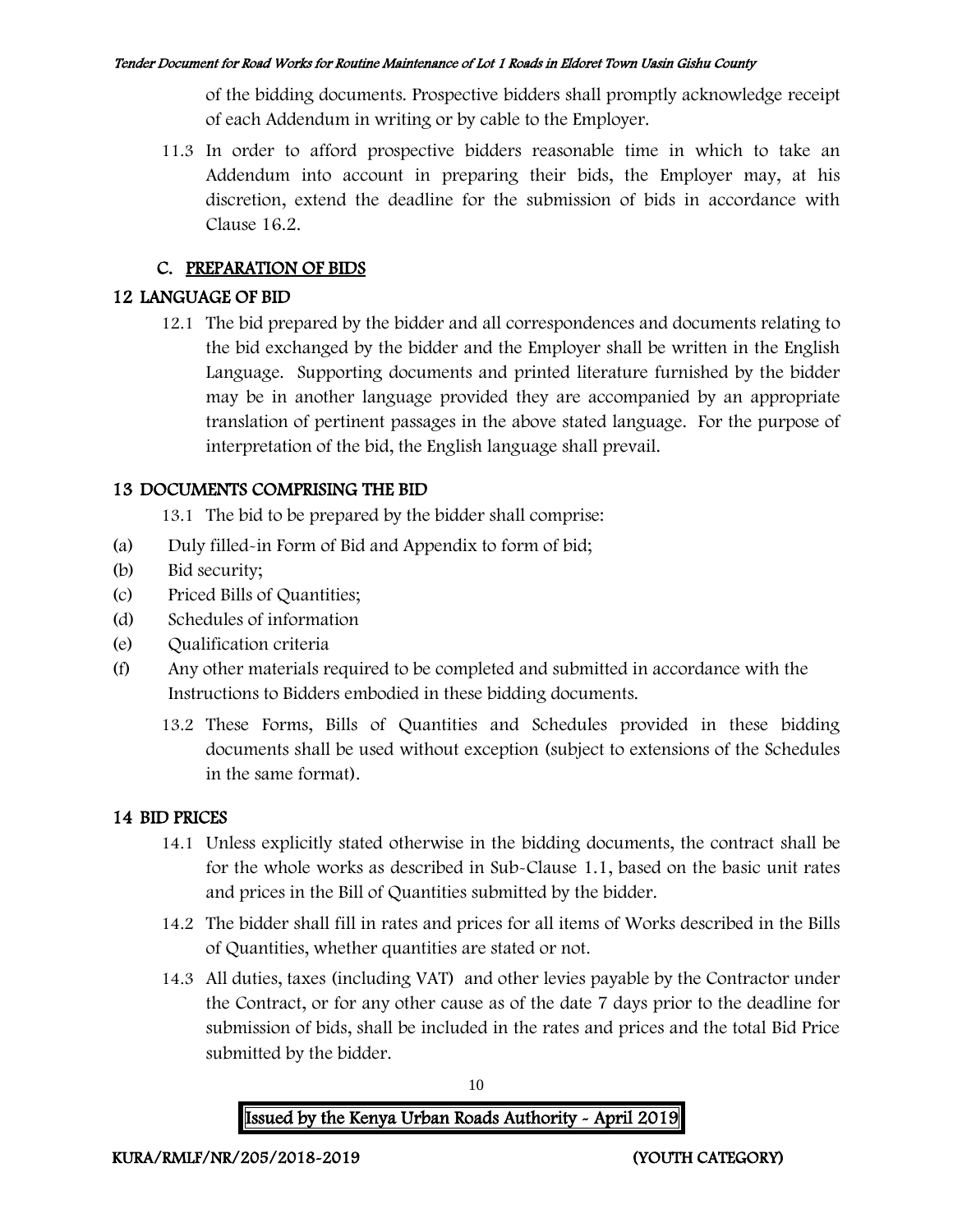14.4 Unless otherwise provided in the Bidding Data and Conditions of Particular Application the rates and prices quoted by the bidder are subject to adjustment during the performance of the contract in accordance with the provisions of Clause 70 of the Conditions of Contract.

## 15 CURRENCIES OF BID AND PAYMENT

15.1 Bids shall be priced in Kenya Shillings.

## 16 BID VALIDITY

- 16.1 The bid shall remain valid and open for acceptance for a period of 90 calendar days from the specified date of bid opening specified in Clause 22.
- 16.2 In exceptional circumstances prior to expiry of the original bid validity period, the Employer may request that the bidders extend the period of validity for a specified additional period. The request and the responses thereto shall be made in writing or by cable. A bidder may refuse the request without forfeiting his bid security. A bidder agreeing to the request will not be required nor permitted to modify his bid, but will be required to extend the validity of his bid security for the period of the extension, and in compliance with Clause 17 in all respects.

## 17 TENDER SECURING DECLARATION

17.1 The bidder is not required to submit a bid security but shall furnish, as part of his bid, a tender securing declaration.

17.2 The tender securing declaration shall be in the format shown in the appendix to form of bid. Any bidder who fails to adhere to the terms of the tender securing declaration shall be liable to debarment pursuant to section 115 of the public procurement and asset disposal act 2015 and regulations of 2205.

17.2 Any bid not accompanied by a completed and signed tender securing declaration will be rejected by the employer as non-responsive.

17.3 The tender securing declaration shall expire;-

- (A) If a bidder is unsuccessful,
- (B) On receipt of notification of award
- (C) 28 days after the expiration of the tender validity.

17.4 The tender securing declaration of the successful bidder will be discharged upon the bidder signing the contract agreement and furnishing the required performance security.

17.5 A bidder will automatically be suspended from being eligible for bidding in any contract with the authority for a period of 5 years starting from the date of expiration of tender validity period, if a bidder is in breach of his/her obligation(s) under the bid conditions, because:

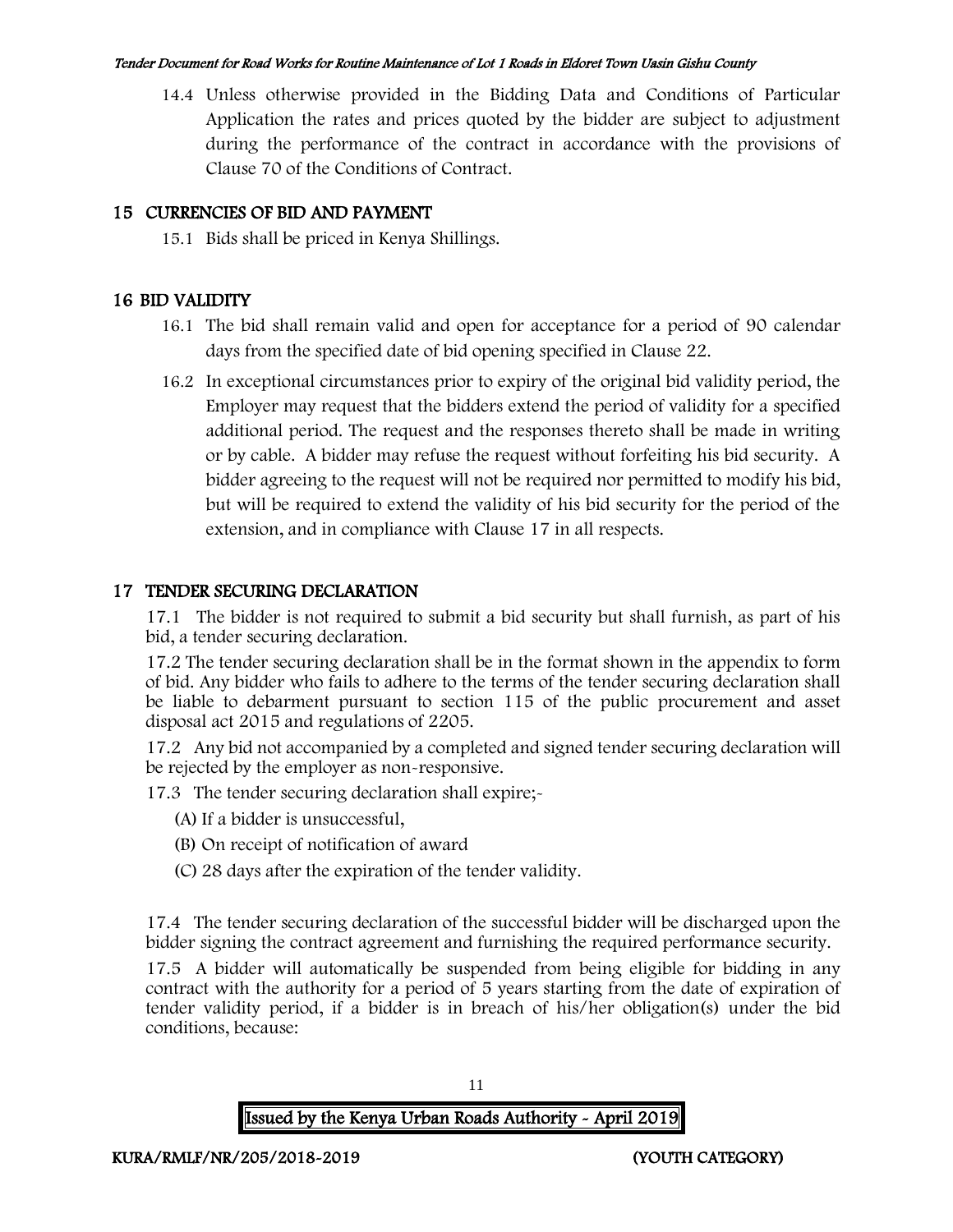- (a)The bidder has withdrawn its bid during the period of bid validity specified in the bidding data sheet or
- (b)The bidder does not accept correction of errors, pursuant to sub-clause

29.1(f) or

- (c)In the case of a successful bidder, the bidder fails within the specified time limit to:
	- (i) Sign the contract agreement or
	- (ii) Furnish the necessary performance security

## 18 NO ALTERNATIVE OFFERS

- 18.1 The bidder shall submit one offer, which complies fully with the requirements of the bidding documents.
- 18.2 The bid submitted shall be solely on behalf of the bidder. A bidder who submits or participates in more than one bid will be disqualified.
- 18.3 A price or rate shall be entered in indelible ink against every item in the Bills of Quantities with the exception of items which already have Prime Cost or Provisional sums affixed thereto. The bidders are reminded that no "nil" or "included" rates or "lump-sum" discounts will be accepted. The rates for various items should include discounts if any. Bidders who fail to comply will be disqualified.

## 19 PRE-BID MEETING

- 19.1 The bidder's designated representative is invited to attend a mandatory pre-bid meeting, which will take place as specified in the Tender notice. The purpose of the meeting will be to clarify issues and to answer questions on any matter that may be raised at that stage.
- 19.2 The bidder is requested as far as possible to submit any questions in writing or by cable, to reach the Employer not later than one week before the meeting. It may not be practicable at the meeting to answer questions received late, but questions and responses will be transmitted in accordance with the Minutes of the meeting, including the text of the questions raised and the responses given together with any responses prepared after the meeting, will be transmitted without delay to all purchasers of the bidding documents. Any modification of the bidding documents listed in Sub-Clause 9.1, which may become necessary as a result of the pre-bid meeting shall be made by the Employer exclusively through the issue of an Addendum pursuant to Clause 10 or through the minutes of the pre-bid meeting.

## 20 FORMAT AND SIGNING OF BIDS

20.1 The bidder shall prepare one original of the documents comprising the bid as described in Clause 13 of these Instructions to Bidders, bound with the section

12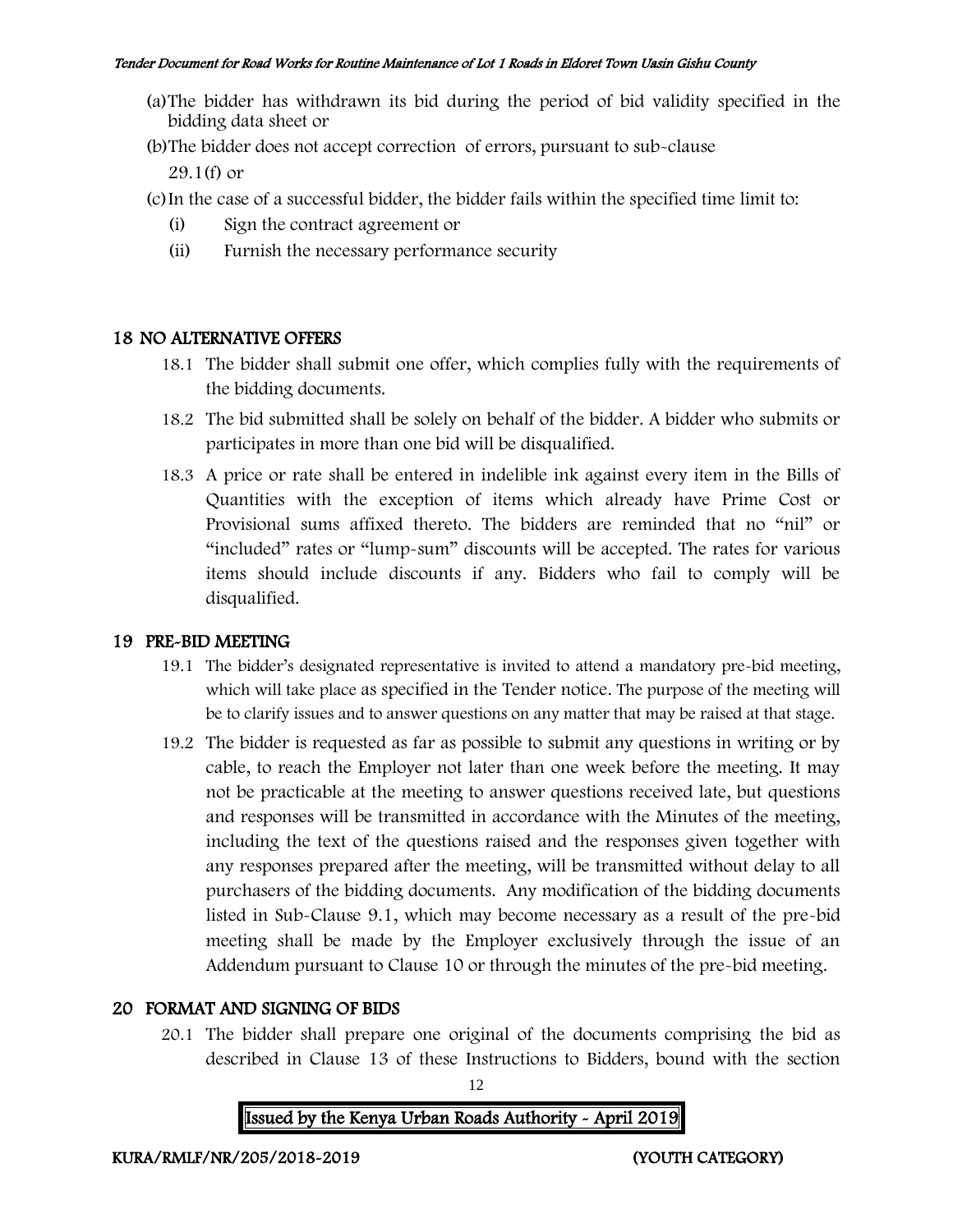containing the Form of Bid and Appendix to Bid, and clearly marked "ORIGINAL". In addition, the bidder shall submit another copy of the bid clearly marked "COPY OF ORIGINAL". In the event of discrepancy between them, the original shall prevail.

- 20.2 The original and copies of the bid shall be typed or written in indelible ink (in the case of copies, photocopies are also acceptable) and shall be signed by a person or persons duly authorized to sign on behalf of the bidder pursuant to Sub-Clause 5.1(a) OR 4.3 (c) as the case may be. The person or persons signing the bid shall initial all pages of the bid where entries or amendments have been made.
- 20.3 The bid shall be without alterations, omissions or conditions except as necessary to correct errors made by the bidder, in which case such corrections shall be initialled by the person or persons signing the bid.

## D. SUBMISSION OF BIDS

## 21 SEALING AND MARKING OF BIDS

- 21.1 The bidder shall seal the original and each copy of the bid in separate envelopes duly marking the envelopes "ORIGINAL" and "COPY". The envelopes shall then be sealed in an outer separate envelope.
- 21.2 The inner and outer envelopes shall be:
- (a) Addressed to the Employer at the address provided in the Appendix to Form of Bid.
- (b) Bear the name and identification number of the contract. In addition to the identification required in sub-Clause 21.2, the inner envelopes shall indicate the name and address of the bidder to enable the bid to be returned unopened in case it is declared "late" pursuant to Clause 23.1, and for matching purposes under Clause 24.
- 21.3 If the outer envelope is not sealed and marked as instructed above, the Employer will assume no responsibility for the misplacement or premature opening of the bid. If the outer envelope discloses the bidder's identity the Employer will not guarantee the anonymity of the bid submission, but this shall not constitute grounds for rejection of the bid.

## 22 DEADLINE FOR SUBMISSION OF BIDS

22.1 Bids must be received by the Employer at the address specified in Sub Clause 21.2 not later than the date indicated in the tender notice.

Tenders delivered by hand must be placed in the "tender box" provided in the office of the employer.

Proof of posting will not be accepted as proof of delivery and any tender delivered after the above stipulated time, from whatever cause arising will not be considered.

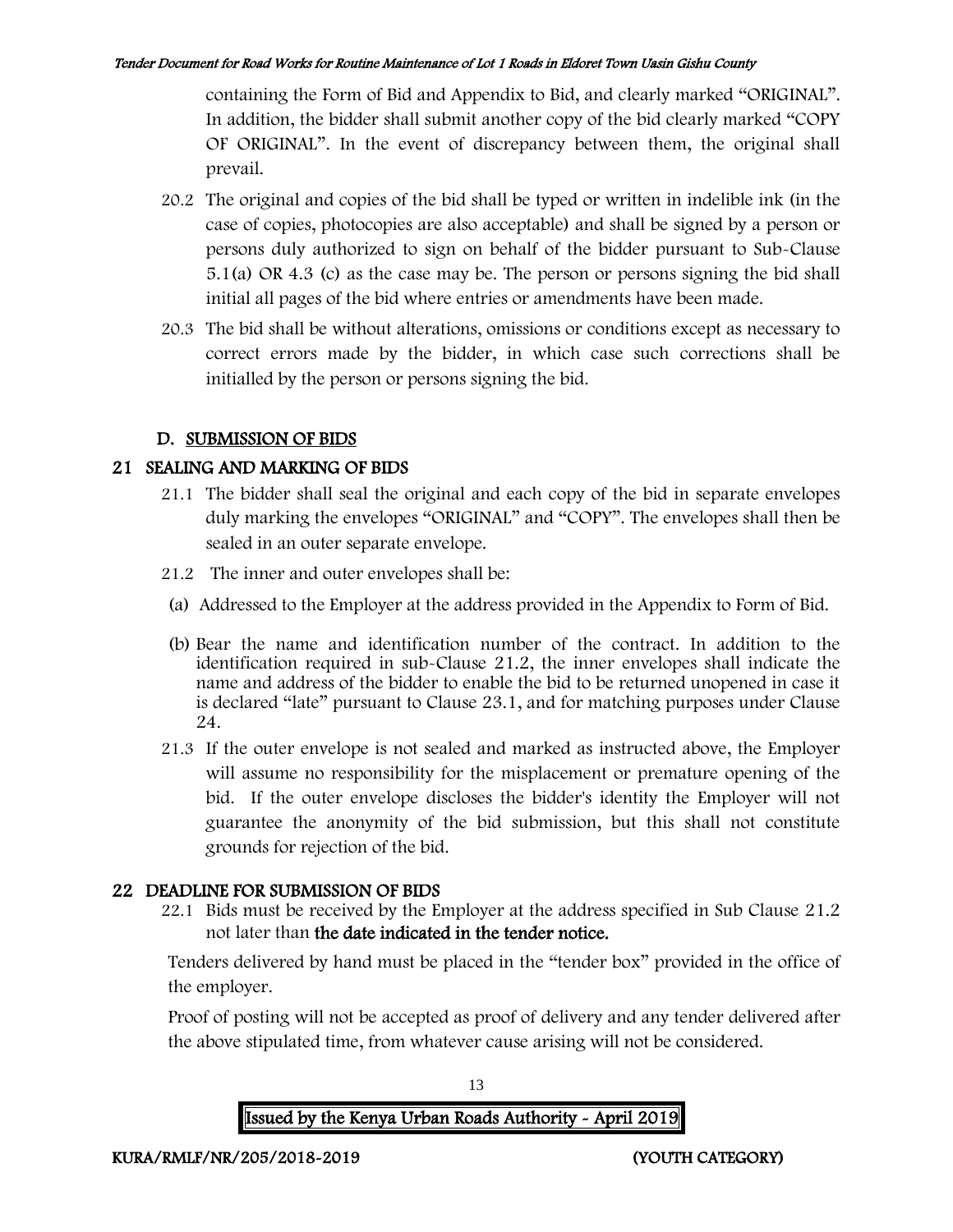22.2 The Employer may, at his discretion, extend the deadline for the submission of bids through the issue of an Addendum in accordance with Clause 11 in which case all rights and obligations of the Employer and the bidders previously subject to the original deadline shall thereafter be subject to the new deadline as extended.

## 23 LATE BIDS

23.1 Any bid received by the Employer after the deadline for submission of bids prescribed in Clause 22 will be returned unopened to the bidder.

## 24 MODIFICATION, SUBSTITUTION AND WITHDRAWAL OF BIDS

- 24.1 The bidder may modify, substitute or withdraw his bid after bid submission, provided that written notice of modification or withdrawal is received by the Employer prior to the prescribed deadline for submission of bids.
- 24.2 The bidder's modification, substitution or withdrawal notice shall be prepared, sealed, marked and delivered in accordance with the provisions of Clause 21, with the outer and inner envelopes additionally marked "MODIFICATION" or "WITHDRAWAL" as appropriate.
- 24.3 No bid may be modified subsequent to the deadline for submission of bids, except in accordance with Sub-Clause 29.2.
- 24.4 Any withdrawal of a bid during the interval between the deadline for submission of bids and expiration of the period of bid validity specified in Clause Error! Reference source not found. may result in the forfeiture of the bid security pursuant to Sub-Clause Error! Reference source not found..

## E. BID OPENING AND EVALUATION

## 25 BID OPENING

- 25.1 The Employer will open the bids, including withdrawals and modifications made pursuant to Clause 24, in the presence of bidders' designated representatives who choose to attend, at the time, date, and location stipulated in the letter of invitation. The bidders' representatives who are present shall sign a register evidencing their attendance.
- 25.2 Envelopes marked "WITHDRAWAL" and "SUBSTITUTION" shall be opened first and the name of the bidder shall be read out. Bids for which an acceptable notice of withdrawal has been submitted pursuant to Clause 24 shall not be opened.
- 25.3 The bidder's name, the Bid Prices, including any bid modifications and withdrawals, the presence (or absence) of bid security, and any such details as the Employer may consider appropriate, will be announced by the Employer at the opening. Subsequently, all envelopes marked "MODIFICATION" shall be opened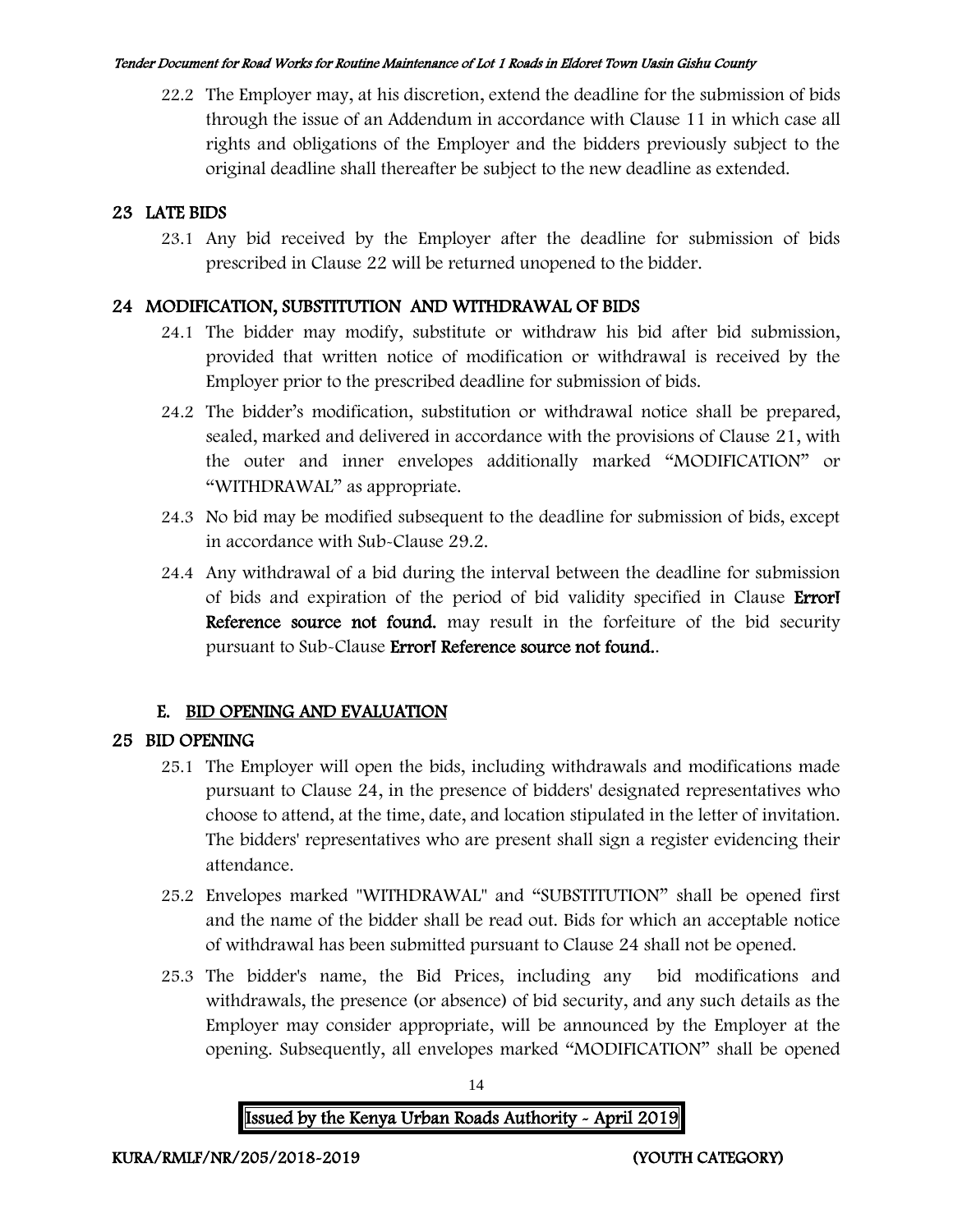and the submissions therein read out in appropriate detail. No bid shall be rejected at bid opening except for late bids pursuant to Clause 22.

- 25.4 The Employer shall prepare minutes of the bid opening, including the information disclosed to those present in accordance with Sub-Clause 24.3.
- 25.5 Bids not opened and read out at bid opening shall not be considered further for evaluation, irrespective of the circumstances.

## 26 PROCESS TO BE CONFIDENTIAL

26.1 Information relating to the examination, evaluation and comparison of bids, and recommendations for the award of contract shall not be disclosed to bidders or any other persons not officially concerned with such process until the award to the successful bidder has been announced. Any effort by a bidder to influence the Employer's processing of bids or award decisions may result in the rejection of the bidder's bid.

## 27 CLARIFICATION OF BIDS AND CONTACTING OF THE EMPLOYER

- 27.1 To assist in the examination, evaluation, and comparison of bids, the Employer may, at its discretion, ask any bidder for clarification of its bid, including breakdowns of unit rates. The request for clarification and the response shall be in writing or by cable, but no change in the price or substance of the bid shall be sought, offered, or permitted except as required to confirm the correction of arithmetic errors discovered by the Employer in the evaluation of the bids in accordance with Clause 29.
- 27.2 Subject to Sub-Clause 26.1, no bidder shall contact the Employer on any matter relating to its bid from the time of the bid opening to the time the contract is awarded. If the bidder wishes to bring additional information to the notice of the Employer, should do so in writing.
- 27.3 Any effort by the bidder to influence the Employer in the Employer's bid evaluation, bid comparison or contract award decisions may result in the rejection of the bidder's bid.

## 28 EXAMINATION OF BIDS AND DETERMINATION OF RESPONSIVENESS

- 28.1 Prior to the detailed evaluation of bids, the Employer will determine whether each bid (a) has been properly signed; (b) is accompanied by the required securities; (c) is substantially responsive to the requirements of the bidding documents; and (d) provides any clarification and/or substantiation that the Employer may require to determine responsiveness pursuant to Sub-Clause 28.2.
- 28.2 A substantially responsive bid is one that conforms to all the terms, conditions, and specifications of the bidding documents without material deviation or reservation and has a valid tender bank guarantee. A material deviation or reservation is one

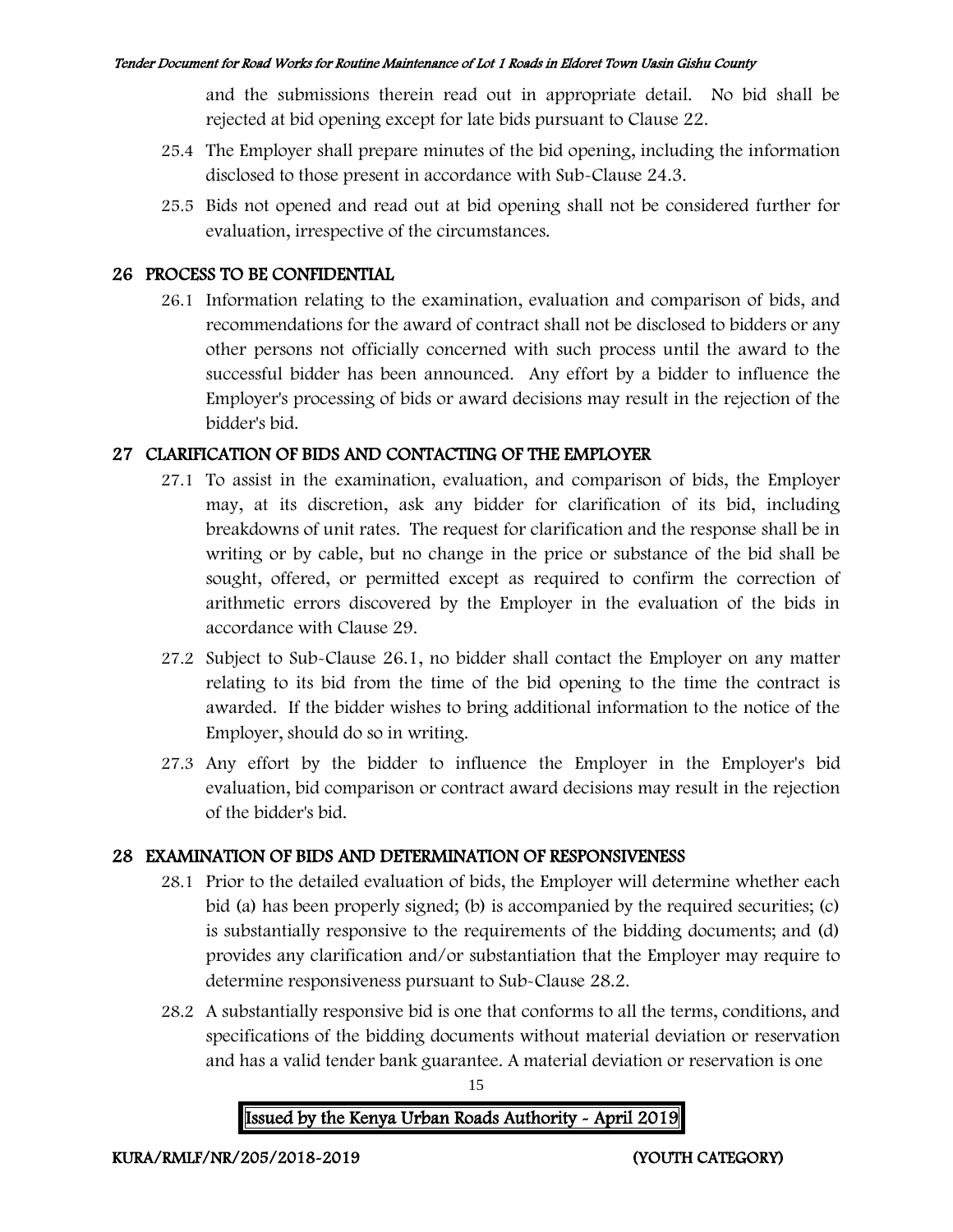(a) Which affects in any substantial way the scope, quality, or performance of the works;

(b) Which limits in any substantial way, inconsistent with the bidding documents, the Employer's rights or the bidder's obligations under the contract; or

(c) Whose rectification would affect unfairly the competitive position of other bidders presenting substantially responsive bids.

28.3 If a bid is not substantially responsive, it will be rejected by the Employer and may not subsequently be made responsive by correction or withdrawal of the nonconforming deviation or reservation.

## 29 CORRECTION OF ERRORS

(a) Errors in the BOQs shall not be corrected. BOQS with errors shall be disqualified.

## 30 EVALUATION AND COMPARISON OF BIDS

- 30.1 The Employer will carry out evaluation of details and information provided in post-Qualification Questionnaire and any bidder who does not qualify shall not have his/her bid evaluated further.
- 30.2 The Employer will then evaluate and compare only the bids determined to be substantially responsive in accordance with Clauses 27 and 28.
	- 30.3 The procuring entity may at any time terminate procurement proceedings before contract award and shall not be liable to any person for the termination.
	- 30.4 A tenderer who gives false information in the tender document about its qualification or who refuses to enter into a contract after notification of contract award shall be considered for debarment from participating in future public procurement.

## 31 QUALIFICATION AND EVALUATION CRITERIA

31.1 Post-qualification will be based on meeting all of the following minimum point scale criteria regarding the Applicant's general and particular experience, personnel and equipment capabilities as well as financial position. The Employer reserves the right to waive minor deviations, if they do not materially affect the capacity of an applicant to perform the contract. Subcontractor's experience and resources shall not be taken into account in determining the Applicant's compliance with qualifying criteria.

## 31.2 General Experience.

The Applicant shall meet the following minimum criteria: -

(a) Average annual turnover for the last  $2$  years  $-$  KShs.2,000,000.00/ $\sim$ .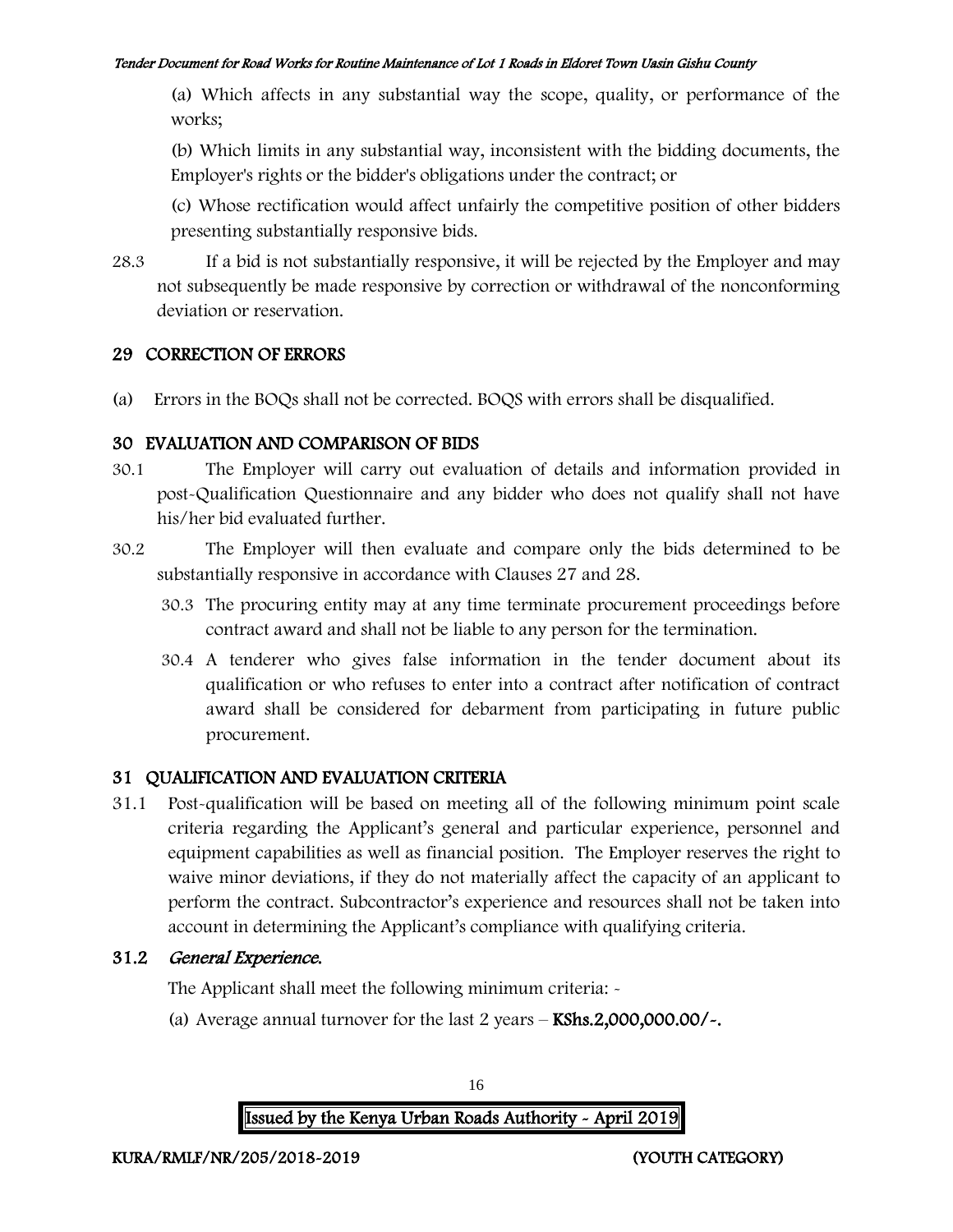- (b) Successful completion as a prime contractor or sub-contractor in the execution of at least two roads maintenance/rehabilitation/new construction projects of a similar nature and comparable in complexity to the proposed contract within the last three years, for which at least one was located in an urban environment in Kenya.
- 31.3 **Personnel Capabilities.** The Applicant should list down personnel of minimum qualification of ordinary diploma in Civil Engineering for Site Agent, Ordinary Diploma for the surveyor and other supervisory staff.
- 31.4 *Equipment Capabilities.* The Applicant should list down, the plants and equipment that are in his ownership and the ones proposed for hire which should be suitable for executing contract works. – Applicants must attaché evidence of ownership or hiring arrangements.
- 31.5 Cash flow statement. The Applicant should demonstrate that the firm has access to or has available, liquid assets, unencumbered real assets, lines of credit, and other financial means sufficient to meet the construction cash flow for a period of 2 months, estimated at 20% of the estimated tender sum.
- 31.6 Balance Sheets. Signed and stamped Audited balance sheets for the last two years should be submitted and must demonstrate the soundness of the Applicant's financial position, availability of working capital and net worth.
- 31.7 Financial position/Ratios. The applicant's financial information will be assessed in terms of ROCE, current ratio and return on equity, and must meet criteria on their financial position given on this basis. Where necessary, the Employer may make inquiries with the Applicant's bankers.
- 31.8 Litigation History. The Applicant should provide accurate information on any litigation or arbitration resulting from contracts complete or under execution by him over the last five years. A consistent history of litigation against the Applicant may result in failure of the application.
- 31.9 Post-qualification criteria are as provided in the Appendix to instruction to tenderers. The bidders who pass the technical criteria will be subjected to financial evaluation.

## F. FINANCIAL EVALUATION

31.8 Comparison of major rates of items of construction & credibility of tenderers rates

The Employer will compare the tenderers' rates with the Engineer's estimates for major items of construction. If some bids are seriously unbalanced or front loaded in relation to the Engineer's estimates for the major items of work to be performed under the contract, the Employer may require the bidder to produce detailed price analyses for any or all items of the Bills of Quantities, to demonstrate the internal consistency of those prices with the construction methods and schedule proposed. After evaluation of the price analyses, taking into consideration the schedule of estimated contract payments, the

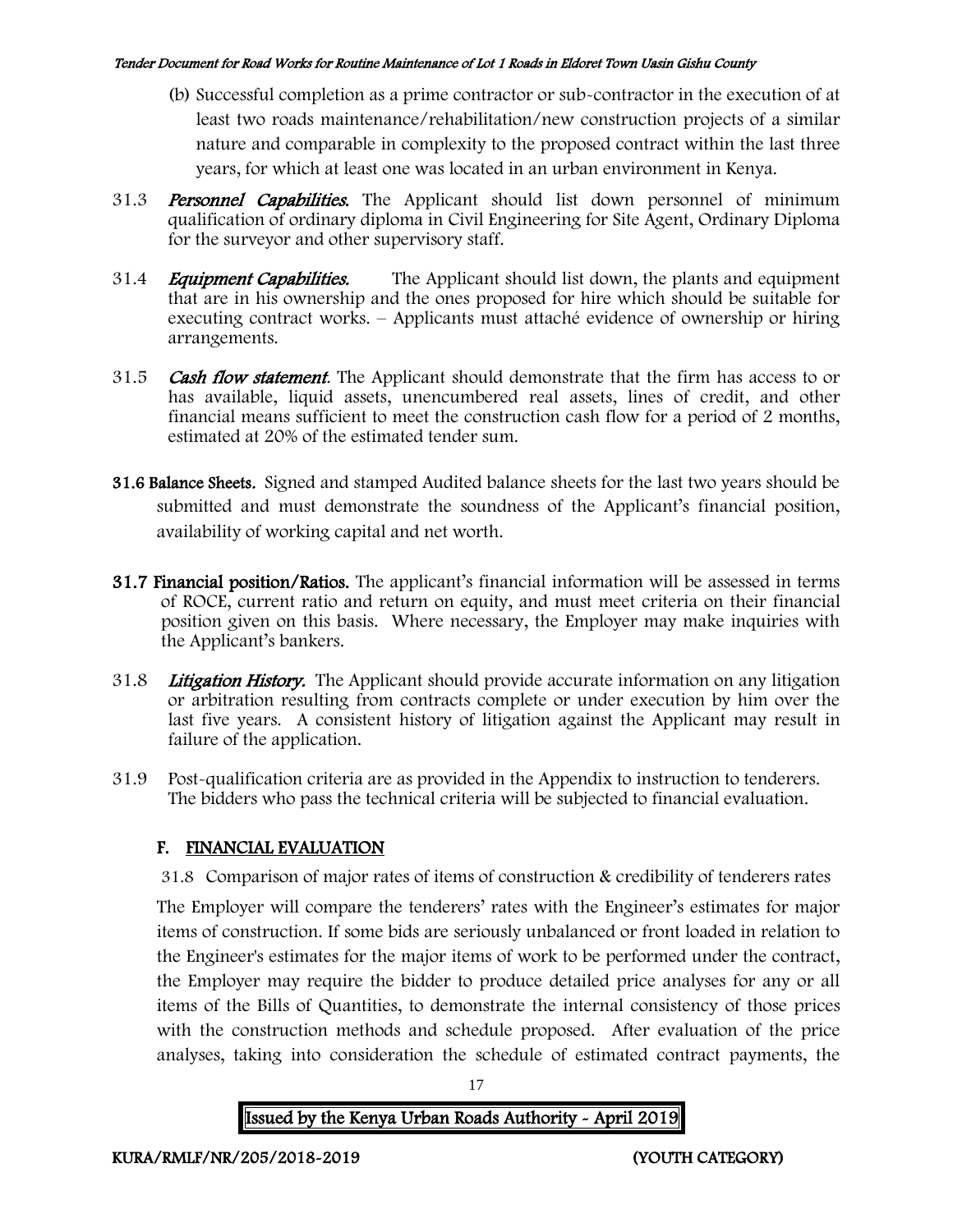Employer may require that the amount of the Performance Security set forth in Clause 35 be increased at the expense of the bidder to a level sufficient to protect the Employer against financial loss in the event of default of the successful bidder under the contract

## G. AWARD OF CONTRACT

## 32 AWARD

32.1 Subject to Clause 32, the Employer will award the contract to the bidder whose bid has been determined to be substantially responsive to the bidding documents and who has offered the lowest Evaluated Bid Price pursuant to Clause 29, provided that such bidder has been determined to be (a) eligible in accordance with the provisions of Sub-Clause 3.1, and (b) qualified in accordance with the provisions of Clause 4.

## 33 EMPLOYER'S RIGHT TO ACCEPT ANY BID AND TO REJECT ANY OR ALL BIDS

33.1 The Employer reserves the right to accept or reject any bid, and to annul the bidding process and reject all bids, at any time prior to award of contract, without thereby incurring any liability to the affected bidder or bidders or any obligation to inform the affected bidder or bidders of the grounds for the Employer's action.

## 34 NOTIFICATION OF AWARD

- 34.1 Prior to expiration of the period of bid validity prescribed by the Employer, the Employer will notify the successful bidder in writing or by cable confirmed by registered letter that its bid has been accepted. This letter (hereinafter and in the Conditions of Contract called "Letter of Acceptance") shall specify the sum, which the Employer will pay the Contractor in consideration of the execution and completion of the works and the remedying of any defects therein by the Contractor as prescribed by the contract (hereinafter and in the Conditions of Contract called "the Contract Price").
- 34.2 At the same time that the Employer notifies the successful bidder that his bid has been accepted, the Employer shall notify the other bidders that their bids have been unsuccessful and that their bid security will be returned as promptly as possible, in accordance with sub clause 17.4.

## 35 SIGNING OF AGREEMENT

35.1 Within 21 days of receipt of the Notification of Award, the successful bidder shall sign the Form of Agreement and return it to the Employer, together with the required performance security.

## 36 PERFORMANCE SECURITY

36.1 Within 21 days of receipt of the Letter of Acceptance from the Employer, the successful bidder shall furnish to the Employer a performance security in the form

| Issued by the Kenya Urban Roads Authority - April 2019 |  |  |
|--------------------------------------------------------|--|--|
|                                                        |  |  |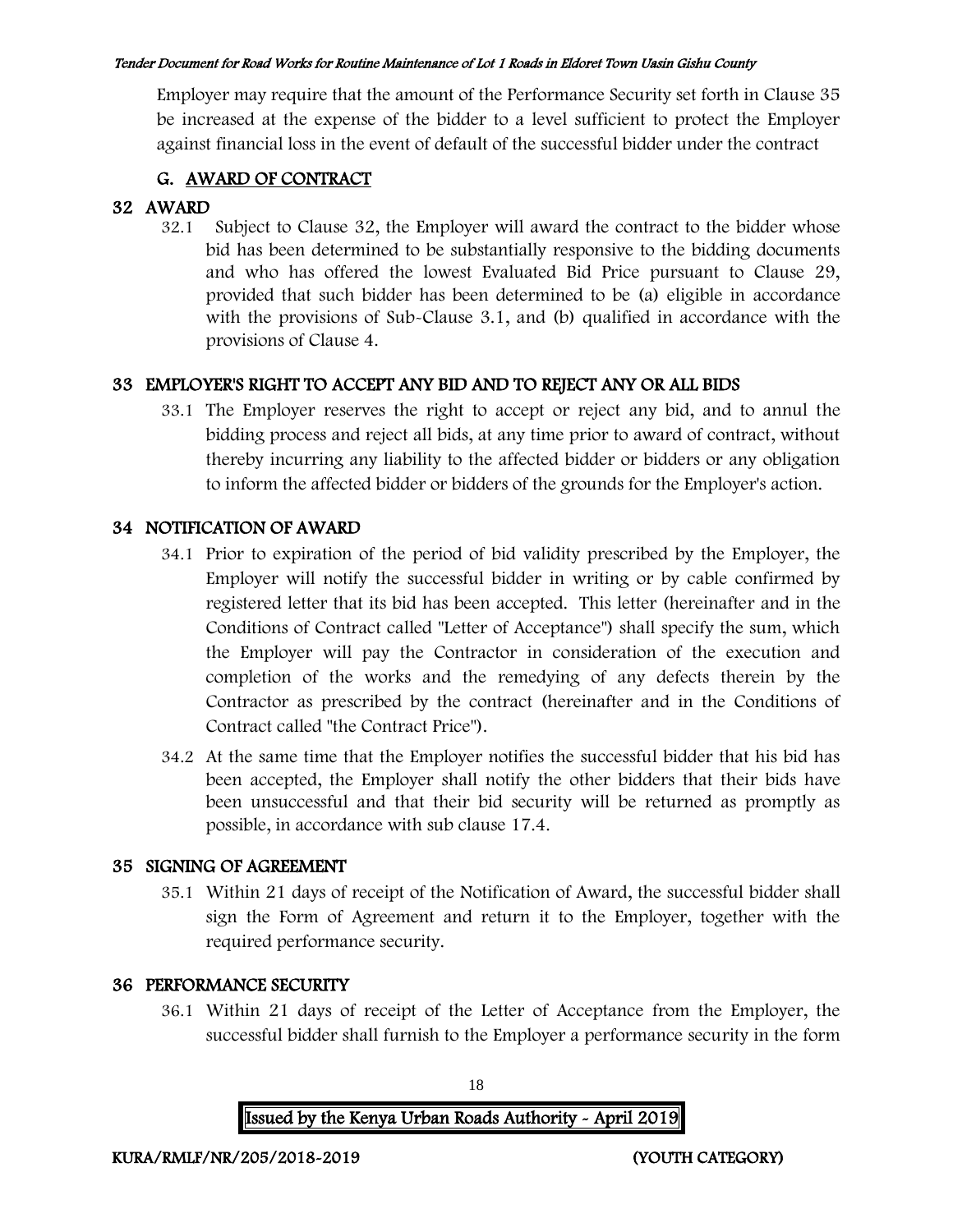stipulated in the Conditions of contract. The form of performance security provided in Section 9 of the bidding documents shall be used.

- 36.2 The successful bidder shall provide a performance security in the form of an Unconditional Bank Guarantee from a reputable bank located in Kenya.
- 36.3 Failure by successful bidder to lodge the required performance Guarantee within 21 days of the receipt of the letter of Acceptance shall constitute sufficient grounds for annulment of the award and forfeiture of the bid surety; in which event the Employer may make the award to another bidder or call for new bids.

### 37 CONTRACT EFFECTIVENESS

37.1 The Contract will be effective only upon signature of the Agreement between the Contractor and the Employer.

## QUALIFICATION CRITERIA

This Section contains all the factors, methods and criteria that the Employer shall use to evaluate applications. The information to be provided in relation to each factor and the definitions of the corresponding terms are included in the respective Application Forms.

### **Contents**

| 7. Schedule of the Major Items of Plant/Equipment Available for Proposed Contract. 20 |  |
|---------------------------------------------------------------------------------------|--|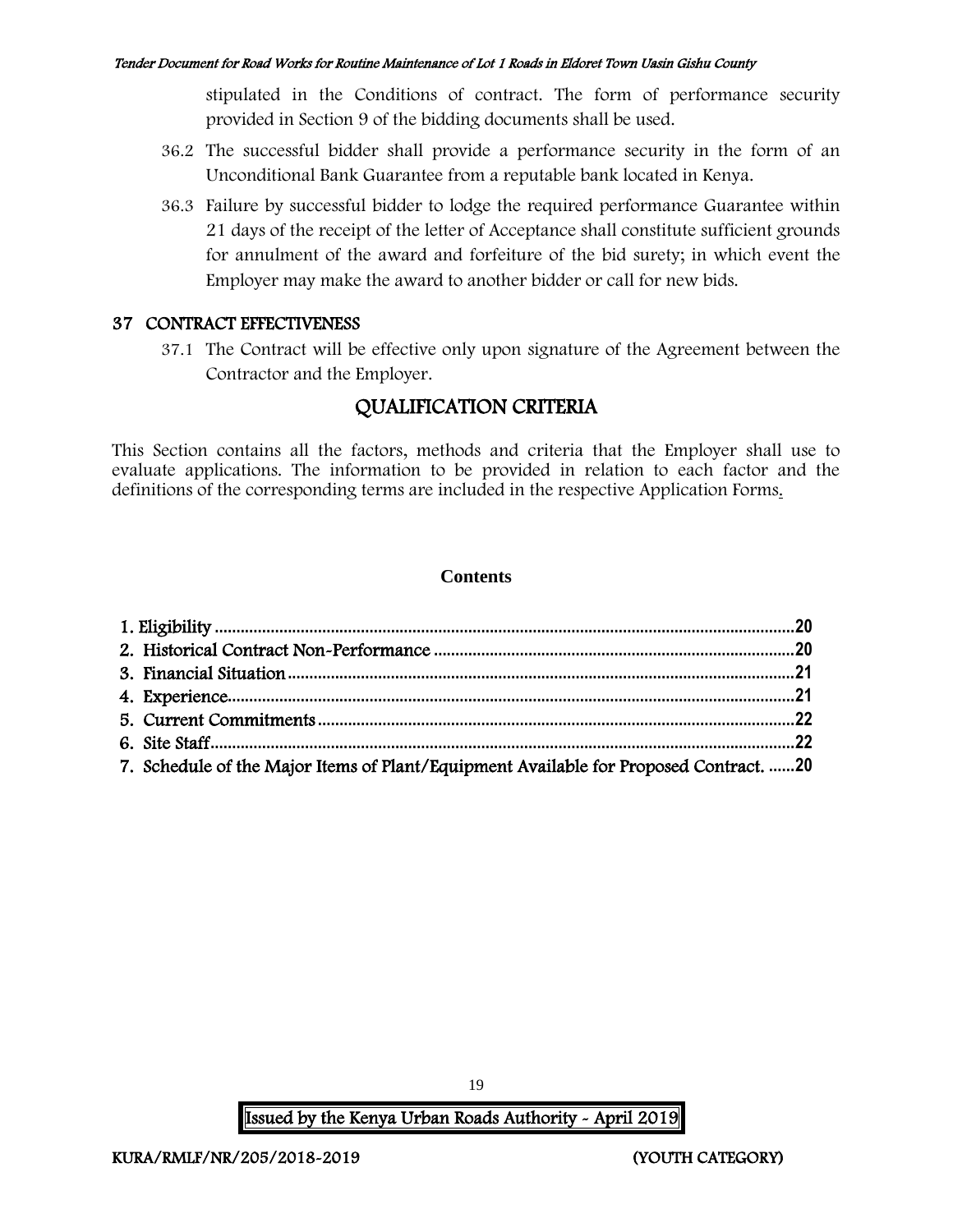<span id="page-20-2"></span><span id="page-20-1"></span><span id="page-20-0"></span>

|                                                                                                                                                                                                                                                                                                                                                                                                                                                                                                                                                                              |                                 |                                                                                                                                                                                                                                                                                                                                                                                                                                                                                                                                                                       | Compliance            |                            |  |  |
|------------------------------------------------------------------------------------------------------------------------------------------------------------------------------------------------------------------------------------------------------------------------------------------------------------------------------------------------------------------------------------------------------------------------------------------------------------------------------------------------------------------------------------------------------------------------------|---------------------------------|-----------------------------------------------------------------------------------------------------------------------------------------------------------------------------------------------------------------------------------------------------------------------------------------------------------------------------------------------------------------------------------------------------------------------------------------------------------------------------------------------------------------------------------------------------------------------|-----------------------|----------------------------|--|--|
|                                                                                                                                                                                                                                                                                                                                                                                                                                                                                                                                                                              | Qualification Criteria          |                                                                                                                                                                                                                                                                                                                                                                                                                                                                                                                                                                       | Requirement           | Documentation              |  |  |
| No.                                                                                                                                                                                                                                                                                                                                                                                                                                                                                                                                                                          | Subject                         | Requirement                                                                                                                                                                                                                                                                                                                                                                                                                                                                                                                                                           | Bidder                | Submission<br>Requirements |  |  |
|                                                                                                                                                                                                                                                                                                                                                                                                                                                                                                                                                                              | 1. Eligibility                  |                                                                                                                                                                                                                                                                                                                                                                                                                                                                                                                                                                       |                       |                            |  |  |
| 1.1                                                                                                                                                                                                                                                                                                                                                                                                                                                                                                                                                                          | Eligibility                     | Nationality in accordance with<br>Sub-Clause 4.1.                                                                                                                                                                                                                                                                                                                                                                                                                                                                                                                     | Must meet requirement | Section 2, Schedule 1      |  |  |
| 1.2                                                                                                                                                                                                                                                                                                                                                                                                                                                                                                                                                                          | Conflict of Interest            | No conflicts of interest in Sub-<br>Clause 4.2.                                                                                                                                                                                                                                                                                                                                                                                                                                                                                                                       | Must meet requirement | Section 2, Schedule 1      |  |  |
| 1.3                                                                                                                                                                                                                                                                                                                                                                                                                                                                                                                                                                          | Debarment                       | Not having been declared<br>ineligible by the Employer, as<br>described in Sub-Clause 4.3.                                                                                                                                                                                                                                                                                                                                                                                                                                                                            | Must meet requirement | Section 2, Schedule 11     |  |  |
| 1.4                                                                                                                                                                                                                                                                                                                                                                                                                                                                                                                                                                          | Incorporation &<br>Registration | Pursuant to sub-clause 4.1 the<br>following shall be provided;<br>- Copy of Certificate of<br>incorporation certified by a<br>Commissioner of Oaths or<br>issuing authority to show that<br>the applicant is a registered<br>company and legally authorised<br>to do business in Kenya<br>- Proof of registration with the<br>National Construction Authority<br>(NCA) in the categories<br>indicated in the tender notice.<br>-Proof of registration with a<br>Certified copy of a valid<br>certificate from National or<br>County Treasury for relevant<br>category | Must meet requirement | Section 2, Schedule 1      |  |  |
| 2. Historical Contract Non-Performance<br>History of Non-<br>Non-performance of a contract<br>2.1<br>Performing<br>did not occur within the last<br>five (5) years prior to the<br>Contracts<br>deadline for application<br>submission based on all<br>information on fully settled<br>disputes or litigation. A fully<br>settled dispute or litigation is<br>one that has been resolved in<br>accordance with the Dispute<br>Resolution Mechanism under<br>the respective contract, and<br>where all appeal instances<br>available to the applicant have<br>been exhausted. |                                 | Must meet requirement                                                                                                                                                                                                                                                                                                                                                                                                                                                                                                                                                 | Section 2, Schedule 5 |                            |  |  |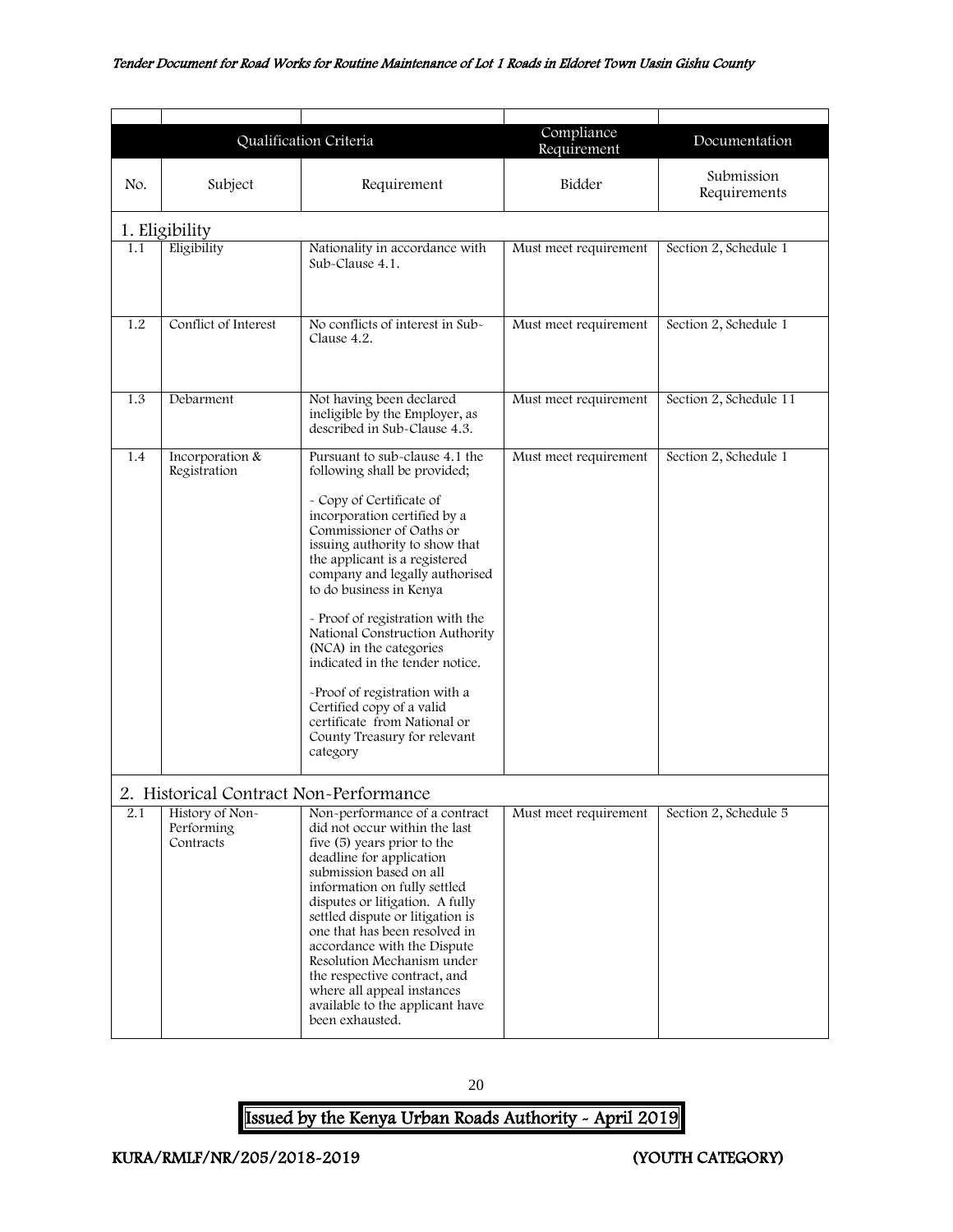<span id="page-21-0"></span>

|                     |                                            | Qualification Criteria                                                                                                                                                                                                                                                                                                                                                                                                                     | Compliance<br>Requirement                                                                                                                           | Documentation                                                                                                                                                                                                                                                                                                                                                                                                                                                              |
|---------------------|--------------------------------------------|--------------------------------------------------------------------------------------------------------------------------------------------------------------------------------------------------------------------------------------------------------------------------------------------------------------------------------------------------------------------------------------------------------------------------------------------|-----------------------------------------------------------------------------------------------------------------------------------------------------|----------------------------------------------------------------------------------------------------------------------------------------------------------------------------------------------------------------------------------------------------------------------------------------------------------------------------------------------------------------------------------------------------------------------------------------------------------------------------|
| No.                 | Subject                                    | Requirement                                                                                                                                                                                                                                                                                                                                                                                                                                | Bidder                                                                                                                                              | Submission<br>Requirements                                                                                                                                                                                                                                                                                                                                                                                                                                                 |
| 2.2                 | Pending Litigation                         | All pending litigation shall in<br>total not represent more than<br>fifty percent (50%) of the<br>Applicant's net worth and shall<br>be treated as resolved against<br>the Applicant.                                                                                                                                                                                                                                                      | Must meet requirement                                                                                                                               | Section 2, Schedule 10                                                                                                                                                                                                                                                                                                                                                                                                                                                     |
|                     | 3. Financial Situation                     |                                                                                                                                                                                                                                                                                                                                                                                                                                            |                                                                                                                                                     |                                                                                                                                                                                                                                                                                                                                                                                                                                                                            |
| 3.1                 | Financial<br>Performance                   | (a) Submission of audited<br>balance sheets or other financial<br>statements acceptable to the<br>Employer, for the last two $[2]$<br>years and authenticated bank<br>statement for the last six $(6)$<br>months to demonstrate:<br>(b) the current soundness of the<br>applicants financial position<br>and its prospective long term<br>profitability, and<br>(c) capacity to have a cash flow<br>equivalent to 20% of the tender<br>sum | Must submit as<br>required and bidders<br>who meet the<br>requirement are<br>marked YES, those that<br>do not meet are marked<br><b>NO</b>          | Attach evidence on the<br>requirement of Section 2,<br>Schedule 8<br>a) All pages must be<br>initialized and stamped by<br>both a practicing Auditor<br>registered with ICPAK and<br>one of the Directors.<br>Auditor's practicing<br>membership number from<br>ICPAC must be indicated.<br>Non-adherence to this to<br>part a, b and c leads to<br>disqualification.<br>(b) All pages in the bank<br>statement must be<br>initialized and stamped by<br>the issuing bank. |
| 3.2                 | Average Annual<br>Construction<br>Turnover | (d) Average annual<br>construction turnover of KShs.2<br>Million [2 Million], calculated<br>as total certified payments<br>received for contracts in<br>progress or completed, within<br>the last two $[(2)]$ years                                                                                                                                                                                                                        | submit<br>Must<br>as<br>required and bidders<br>who<br>meet<br>the<br>requirement<br>are<br>marked YES, those that<br>do not meet are marked<br>NO. | Section 2, Schedule 8                                                                                                                                                                                                                                                                                                                                                                                                                                                      |
|                     | 4. Experience                              |                                                                                                                                                                                                                                                                                                                                                                                                                                            |                                                                                                                                                     |                                                                                                                                                                                                                                                                                                                                                                                                                                                                            |
| 4.1(a)<br>$\lambda$ | General Construction<br>Experience         | Experience under construction<br>contracts in the role as a main<br>contractor or subcontractor for<br>at least the last one [1] years<br>prior to the applications<br>submission deadline                                                                                                                                                                                                                                                 | Must submit as<br>required and bidders<br>who meet the<br>requirement are<br>marked <b>YES</b> , those that<br>do not meet are marked<br><b>NO</b>  | Section 2, Schedule 6A                                                                                                                                                                                                                                                                                                                                                                                                                                                     |

<span id="page-21-1"></span>21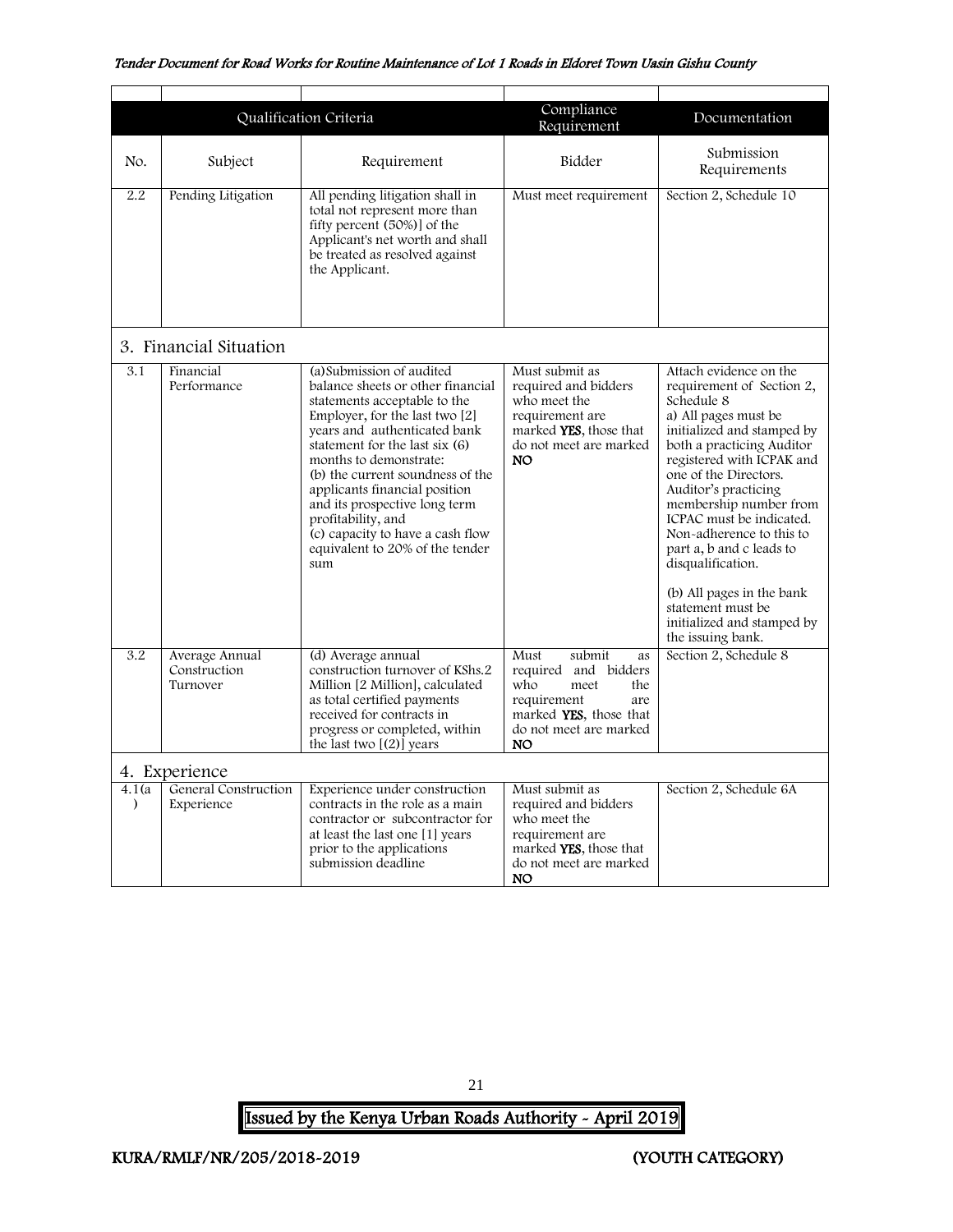<span id="page-22-1"></span><span id="page-22-0"></span>

|                         |                                     | Qualification Criteria                                                                                                                                                                                                                                                                                                                                                                                                                                                               | Compliance<br>Requirement                                                                                                            | Documentation                                                                                                                                          |
|-------------------------|-------------------------------------|--------------------------------------------------------------------------------------------------------------------------------------------------------------------------------------------------------------------------------------------------------------------------------------------------------------------------------------------------------------------------------------------------------------------------------------------------------------------------------------|--------------------------------------------------------------------------------------------------------------------------------------|--------------------------------------------------------------------------------------------------------------------------------------------------------|
| No.                     | Subject                             | Requirement                                                                                                                                                                                                                                                                                                                                                                                                                                                                          | Bidder                                                                                                                               | Submission<br>Requirements                                                                                                                             |
| 4.2(b)<br>$\mathcal{E}$ | Specific Construction<br>Experience | Participation as a roads<br>contractor, management<br>contractor or subcontractor, in<br>at least one (1) each with a<br>value of at least<br>KShs. 2 Million (Two Million),<br>successfully and substantially<br>completed. One (1) of the<br>contracts should be in a City<br>and that are similar to the<br>proposed works. The similarity<br>shall be based on the physical<br>size, complexity,<br>methods/technology or other<br>characteristics as described in<br>Section 2. | Must submit as<br>required and bidders<br>who meet the<br>requirement are<br>marked YES, those that<br>do not meet are marked<br>NO. | Section 2, Schedule6A<br>Submit Award letters and<br>substantial or completion<br>certificates which must be<br>certified by the issuing<br>authority. |
|                         | 5. Current Commitments              |                                                                                                                                                                                                                                                                                                                                                                                                                                                                                      |                                                                                                                                      |                                                                                                                                                        |
| 5.1                     | On-going contracts                  | The total value of outstanding<br>works on the on-going<br>contracts should not exceed the<br>average annual turnover for the<br>last two years.                                                                                                                                                                                                                                                                                                                                     | Must submit as<br>required and bidders<br>who meet the<br>requirement are<br>marked YES, those that<br>do not meet are marked<br>NO. | Section 2, Schedule<br>6B                                                                                                                              |
|                         | 6. Site Staff                       |                                                                                                                                                                                                                                                                                                                                                                                                                                                                                      |                                                                                                                                      |                                                                                                                                                        |
|                         | HQ Staff                            | The site staff shall possess<br>minimum levels of<br>qualifications set below;<br>$Qualification =$<br>Diploma in relevant field                                                                                                                                                                                                                                                                                                                                                     |                                                                                                                                      | Section 2, Schedule 5                                                                                                                                  |
|                         | Site Agent                          | $Qualification =$<br>Diploma in Civil Engineering<br>General Experience $=$ 3 yrs<br>Specific Experience $= 2$ Yrs                                                                                                                                                                                                                                                                                                                                                                   | do not meet are marked<br>NO.                                                                                                        |                                                                                                                                                        |
|                         | Foreman<br>Site Surveyor            | Qualification = $Dip$ . Civil<br>Engineering<br>General Experience $=$ 3 yrs<br>Specific Experience $= 2$ Yrs<br>Qualification = Diploma in                                                                                                                                                                                                                                                                                                                                          | Must submit as<br>required and bidders<br>who meet the<br>requirement are                                                            |                                                                                                                                                        |
|                         |                                     | Survey<br>General Experience $=$ 3 yrs<br>Specific Experience $= 2$ Yrs                                                                                                                                                                                                                                                                                                                                                                                                              | marked YES, those that<br>do not meet are marked<br>NO.                                                                              |                                                                                                                                                        |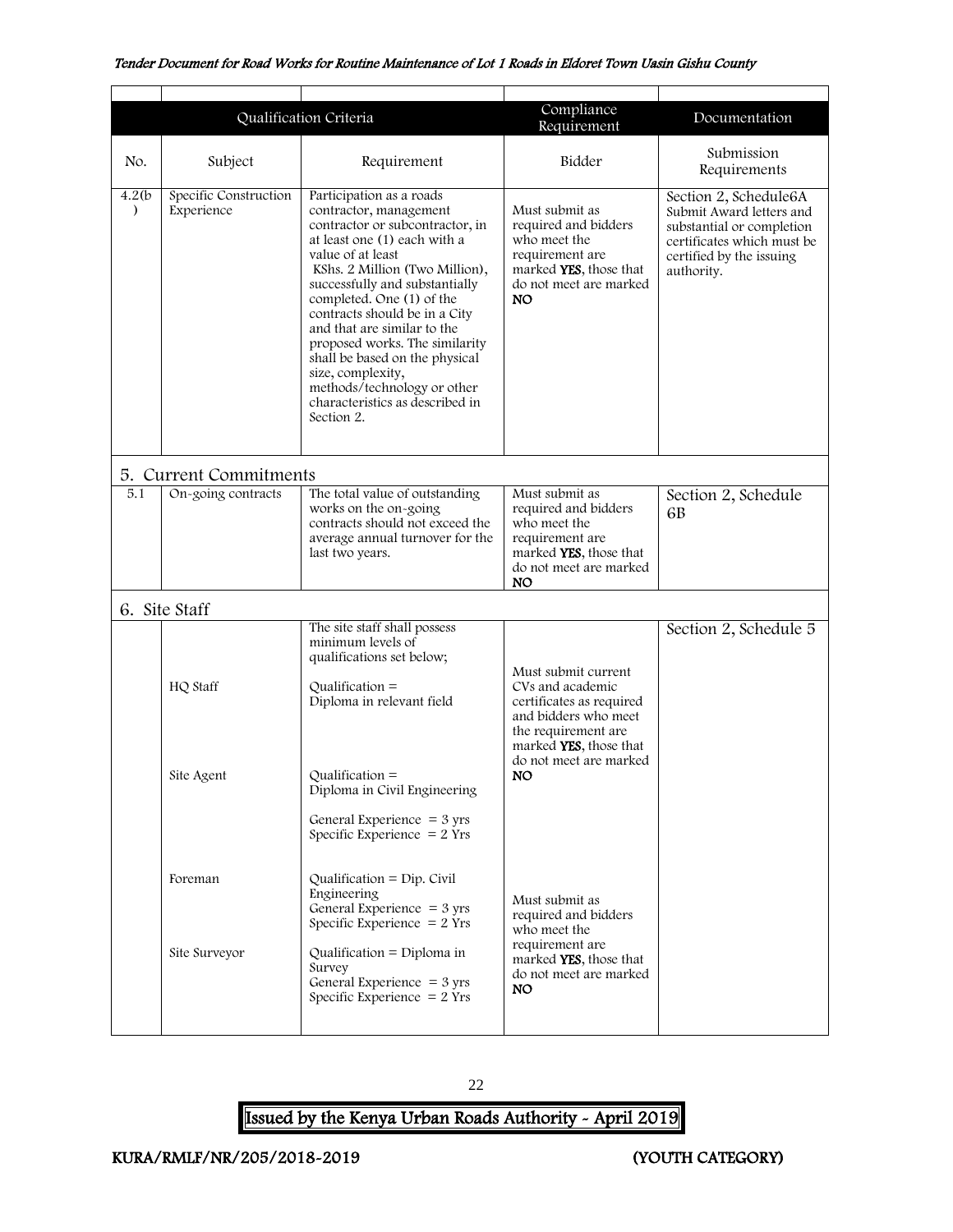|                                                                                                                                                                                                                                                                                                                                                                                     | Qualification Criteria                                                                       |                                                                                                                                            | Compliance<br>Requirement                                                                                                                  | Documentation              |
|-------------------------------------------------------------------------------------------------------------------------------------------------------------------------------------------------------------------------------------------------------------------------------------------------------------------------------------------------------------------------------------|----------------------------------------------------------------------------------------------|--------------------------------------------------------------------------------------------------------------------------------------------|--------------------------------------------------------------------------------------------------------------------------------------------|----------------------------|
| No.                                                                                                                                                                                                                                                                                                                                                                                 | Subject                                                                                      | Requirement                                                                                                                                | Bidder                                                                                                                                     | Submission<br>Requirements |
|                                                                                                                                                                                                                                                                                                                                                                                     | Plant and<br>Equipment                                                                       | See description below in<br>Schedule 7                                                                                                     |                                                                                                                                            |                            |
| Submission of a brief<br>Work<br>8.<br>Methodology<br>work methodology in<br>accordance with sub-<br>clause 5.3<br>The tenderer shall<br>provide the following;<br>1. Signed work<br>programme chart and<br>cash flow estimate<br>2. Proposals on work<br>scheduling including<br>the response time<br>3. Detailed method<br>statement on how to<br>carry out the intended<br>works |                                                                                              | Must submit as<br>required and bidders<br>who meet the<br>requirement are<br>marked YES, those that<br>do not meet are marked<br><b>NO</b> | Section 2                                                                                                                                  |                            |
| 7.                                                                                                                                                                                                                                                                                                                                                                                  | Business permit<br>and office<br>location                                                    | Should have a physical<br>address and Current<br>business Permit                                                                           | Must submit as<br>required and bidders<br>who meet the<br>requirement are<br>marked YES, those that<br>do not meet are marked<br><b>NO</b> | Section 2, Schedule 1      |
| 8                                                                                                                                                                                                                                                                                                                                                                                   | Litigation History<br>The applicant to provide a<br>valid Sworn affidavit for<br>the tender. |                                                                                                                                            | Must submit as<br>required and bidders<br>who meet the<br>requirement are<br>marked YES, those that<br>do not meet are marked<br><b>NO</b> | Section 2, Schedule 10     |

23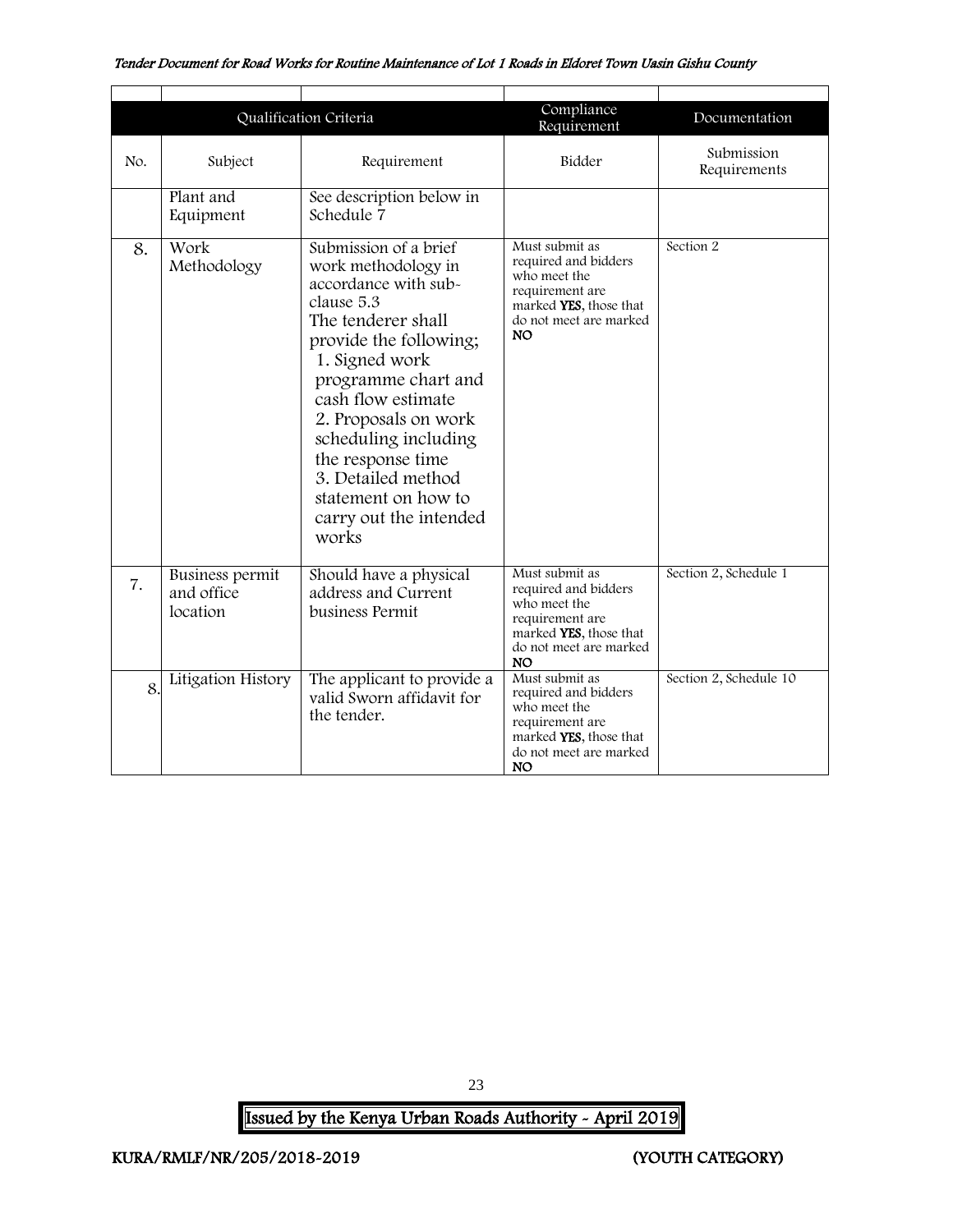### 7. Schedule of the Major Items of Plant/Equipment Available for Proposed Contract.

The Bidder must indicate the core plant and equipment considered by the company to be necessary for undertaking the project together with proof of ownership or lease of the same. The lease must be current i.e. dated from April, 2019. Leases which are out dated will not be accepted. (\* Mandatory minimum number of equipment required by the Employer for the execution of the project that the bidder must make available for the Contract).

| Item<br>No.               | <b>Equipment Details</b>                  | *Minimum<br>Number<br>Required<br>for the<br>Contract<br>Execution | Compliance<br>Requirement | No of<br>Equipment<br>Owned by<br>the Bidder | No. of<br>equipment<br>to be<br>hired/<br>purchased<br>by the<br><b>Bidder</b> | No. of<br>equipment<br>to be made<br>available for<br>the Contract<br>by the<br><b>Bidder</b> |
|---------------------------|-------------------------------------------|--------------------------------------------------------------------|---------------------------|----------------------------------------------|--------------------------------------------------------------------------------|-----------------------------------------------------------------------------------------------|
| A                         | <b>General Plant</b>                      |                                                                    |                           |                                              |                                                                                |                                                                                               |
|                           | Asphalt Concrete patching<br>plant        | optional                                                           |                           |                                              |                                                                                |                                                                                               |
| $\, {\bf B}$              | Milling Machine                           |                                                                    |                           |                                              |                                                                                |                                                                                               |
|                           | Asphalt Milling Machine                   | optional                                                           |                           |                                              |                                                                                |                                                                                               |
| $\cal C$                  | <b>Bituminous Plants</b>                  |                                                                    |                           |                                              |                                                                                |                                                                                               |
|                           | Bitumen Pressure distributor              | optional                                                           |                           |                                              |                                                                                |                                                                                               |
|                           | Asphalt concrete paver                    | optional                                                           |                           |                                              |                                                                                |                                                                                               |
| $\mathbf D$               | Compactors                                |                                                                    |                           |                                              |                                                                                |                                                                                               |
|                           | Vibrating compaction plate<br>300 mm wide | optional                                                           |                           |                                              |                                                                                |                                                                                               |
|                           | Vibrating compaction plate<br>600 mm wide | optional                                                           |                           |                                              |                                                                                |                                                                                               |
| ${\bf E}$                 | Pot hole repair machines                  |                                                                    |                           |                                              |                                                                                |                                                                                               |
|                           | Colas Sprayer                             | optional                                                           |                           |                                              |                                                                                |                                                                                               |
|                           | Pavement Cutter Machine                   | optional                                                           |                           |                                              |                                                                                |                                                                                               |
|                           | Paver Braker Machine                      | optional                                                           |                           |                                              |                                                                                |                                                                                               |
|                           | Pedestrian Roller                         | optional                                                           |                           |                                              |                                                                                |                                                                                               |
|                           |                                           |                                                                    |                           |                                              |                                                                                |                                                                                               |
| $\boldsymbol{\mathrm{F}}$ | Concrete Equipment                        |                                                                    |                           |                                              |                                                                                |                                                                                               |
|                           | Mobile concrete mixers                    | 1                                                                  | YES/NO                    |                                              |                                                                                |                                                                                               |
|                           | Concrete vibrators                        | 1                                                                  | YES/NO                    |                                              |                                                                                |                                                                                               |
|                           |                                           |                                                                    |                           |                                              |                                                                                |                                                                                               |

24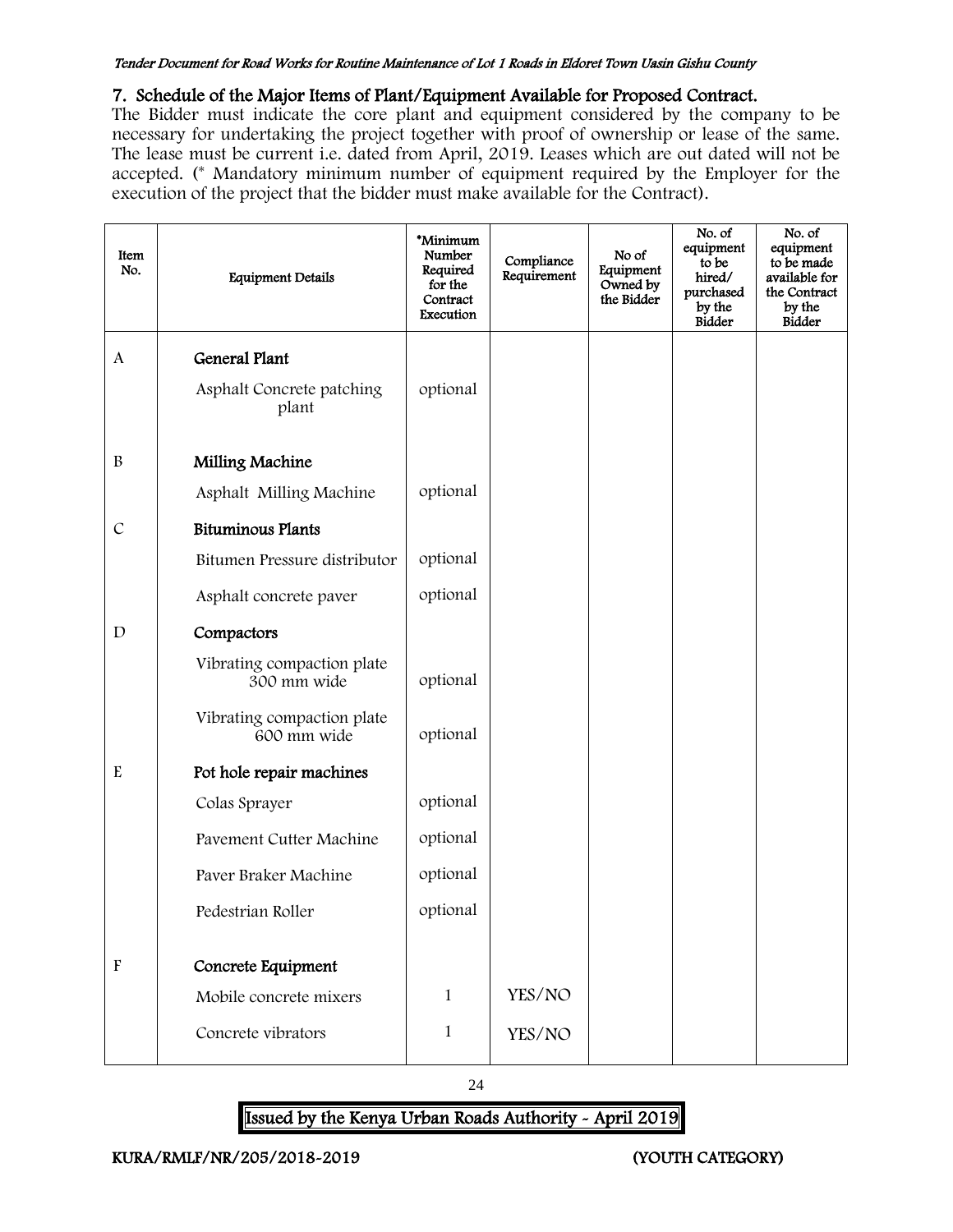| Item<br>No. | <b>Equipment Details</b>                                                                            | *Minimum<br>Number<br>Required<br>for the<br>Contract<br>Execution | Compliance<br>Requirement | No of<br>Equipment<br>Owned by<br>the Bidder | No. of<br>equipment<br>to be<br>hired/<br>purchased<br>by the<br><b>Bidder</b> | No. of<br>equipment<br>to be made<br>available for<br>the Contract<br>by the<br>Bidder |
|-------------|-----------------------------------------------------------------------------------------------------|--------------------------------------------------------------------|---------------------------|----------------------------------------------|--------------------------------------------------------------------------------|----------------------------------------------------------------------------------------|
| $\mathsf G$ | Transport (Tippers,<br>dumpers, water tankers)                                                      |                                                                    |                           |                                              |                                                                                |                                                                                        |
|             | $4X2$ tippers payload $7 - 12$<br>tonnes                                                            |                                                                    |                           |                                              |                                                                                |                                                                                        |
|             | 6X4 tippers payload $16 - 20$<br>tonnes                                                             |                                                                    |                           |                                              |                                                                                |                                                                                        |
|             | 8X4 tippers payload $16 - 20$<br>tonnes                                                             |                                                                    |                           |                                              |                                                                                |                                                                                        |
|             | Flat bed lorries                                                                                    |                                                                    |                           |                                              |                                                                                |                                                                                        |
|             | Subtotal for $G$ – tippers &<br>dumpers                                                             | $\boldsymbol{2}$                                                   | YES/NO                    |                                              |                                                                                |                                                                                        |
|             | Water tankers $(18,000 -$<br>20,000 litres<br>capacity)                                             | $\mathbf{1}$                                                       | YES/NO                    |                                              |                                                                                |                                                                                        |
| H           | Earth – Moving Equipment                                                                            |                                                                    |                           |                                              |                                                                                |                                                                                        |
|             | Wheeled loaders                                                                                     |                                                                    |                           |                                              |                                                                                |                                                                                        |
|             | Motor graders (93 -<br>205kW)                                                                       |                                                                    |                           |                                              |                                                                                |                                                                                        |
|             | Trench excavator                                                                                    |                                                                    |                           |                                              |                                                                                |                                                                                        |
|             | Subtotal for $H$ – Earth<br>moving equipment                                                        | 1                                                                  | YES/NO                    |                                              |                                                                                |                                                                                        |
| I           | Excavators                                                                                          |                                                                    |                           |                                              |                                                                                |                                                                                        |
|             | Hydraulic crawler mounted<br>$(7 - 10 \text{ tonnes}) - 0.25 - 0.4$<br>m <sup>3</sup> SAE bucket.   |                                                                    |                           |                                              |                                                                                |                                                                                        |
|             | Hydraulic crawler mounted<br>$(10 - 16 \text{ tonnes}) - 0.40 -$<br>0.60 m <sup>3</sup> SAE bucket. |                                                                    |                           |                                              |                                                                                |                                                                                        |
|             | Hydraulic wheel mounted<br>$(7 - 10 \text{ tonnes}) - 0.25 - 0.4$<br>m <sup>3</sup> SAE bucket.     |                                                                    |                           |                                              |                                                                                |                                                                                        |

25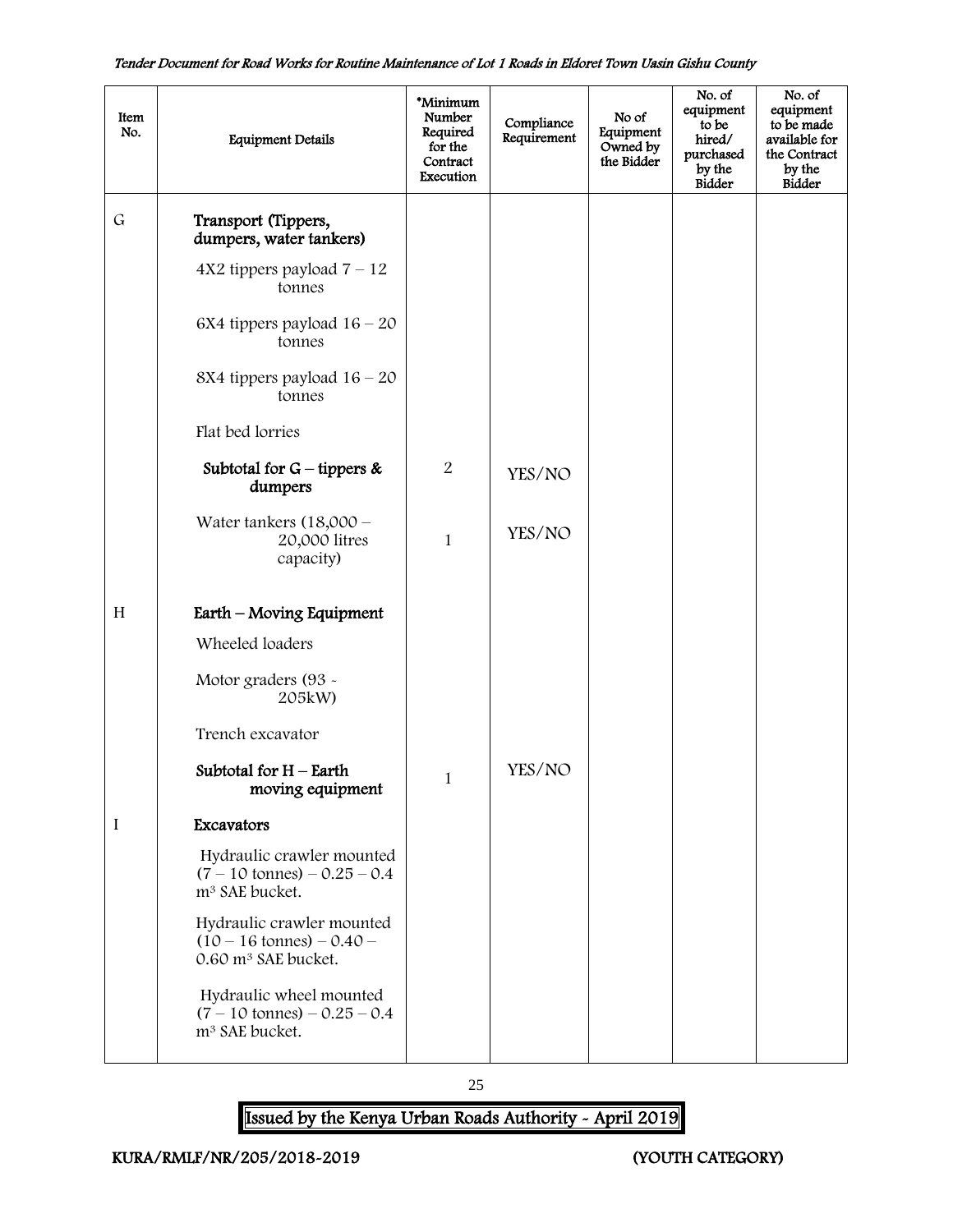| Item<br>No. | <b>Equipment Details</b>                                                                            | *Minimum<br>Number<br>Required<br>for the<br>Contract<br>Execution | Compliance<br>Requirement | No of<br>Equipment<br>Owned by<br>the Bidder | No. of<br>equipment<br>to be<br>hired/<br>purchased<br>by the<br><b>Bidder</b> | No. of<br>equipment<br>to be made<br>available for<br>the Contract<br>by the<br>Bidder |
|-------------|-----------------------------------------------------------------------------------------------------|--------------------------------------------------------------------|---------------------------|----------------------------------------------|--------------------------------------------------------------------------------|----------------------------------------------------------------------------------------|
|             | Hydraulic wheel mounted<br>$(10 - 16 \text{ tonnes}) - 0.40 -$<br>0.6 m <sup>3</sup> SAE bucket.    |                                                                    |                           |                                              |                                                                                |                                                                                        |
|             | Hydraulic wheel mounted<br>backloader $(7 - 10$ tonnes)<br>$-0.25 - 0.4$ m <sup>3</sup> SAE bucket. |                                                                    |                           |                                              |                                                                                |                                                                                        |
|             | Subtotal for I (Excavators)                                                                         | $\mathbf{1}$                                                       | YES/NO                    |                                              |                                                                                |                                                                                        |
| J           | Rollers                                                                                             |                                                                    |                           |                                              |                                                                                |                                                                                        |
|             | Self-propelled single drum<br>vibrating (various types)                                             | $\mathbf{1}$                                                       | YES/NO                    |                                              |                                                                                |                                                                                        |
|             | Pneumatic rubber tyre (1-2)<br>tonnes/wheel) & Double<br>Drum                                       | optional                                                           |                           |                                              |                                                                                |                                                                                        |
|             | Sheep's foot roller                                                                                 | optional                                                           |                           |                                              |                                                                                |                                                                                        |
|             | Double drum vibrating<br>pedestrian roller                                                          | optional                                                           |                           |                                              |                                                                                |                                                                                        |
|             |                                                                                                     |                                                                    |                           |                                              |                                                                                |                                                                                        |
|             |                                                                                                     |                                                                    |                           |                                              |                                                                                |                                                                                        |

<span id="page-26-0"></span>Issued by the Kenya Urban Roads Authority - April 2019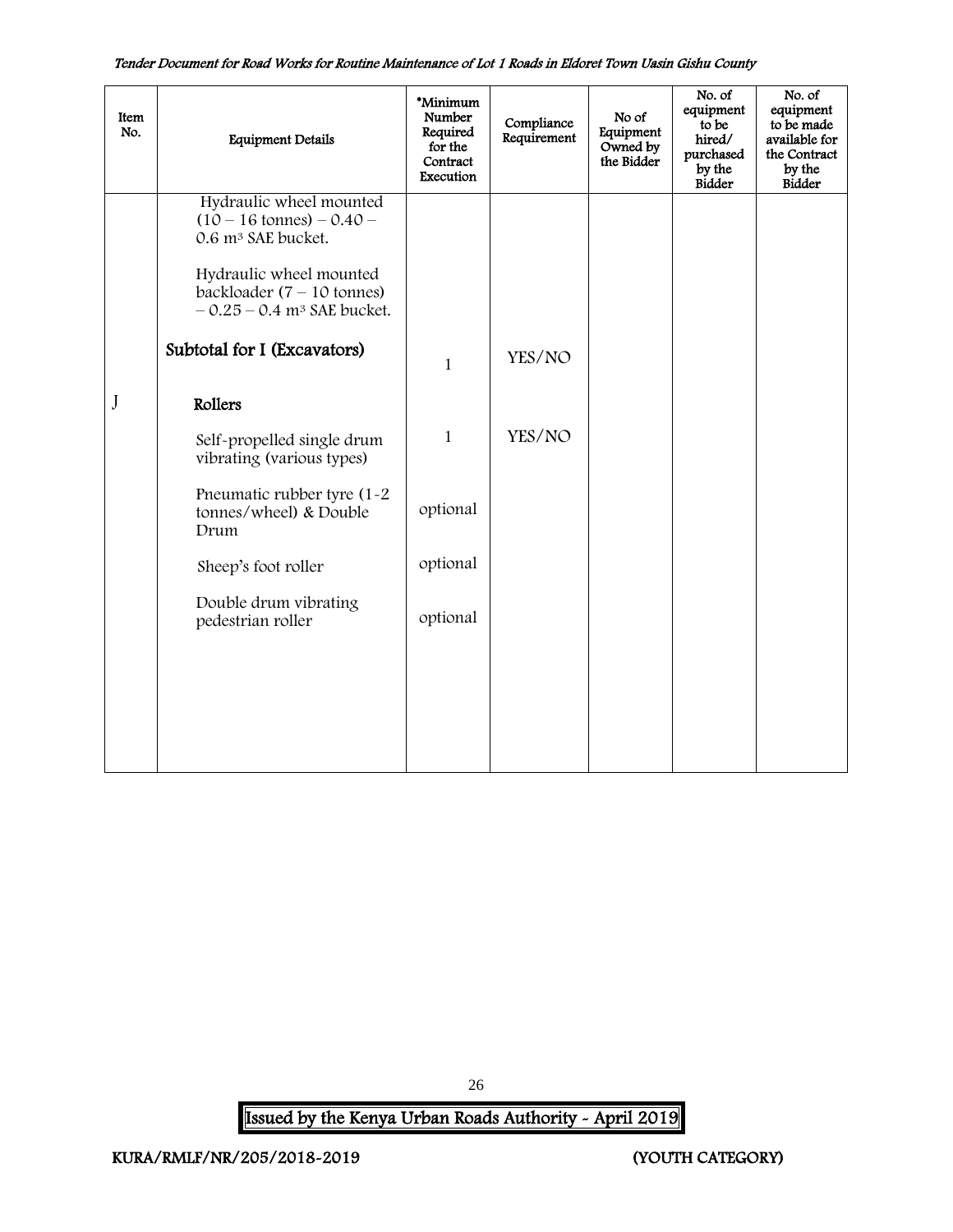# Appendix to Instruction to Tenderers

## Table 1: Pre- Qualification Checklist for Completeness and Responsiveness.

| S/No. | Completeness and<br>Responsiveness<br>Criteria                | References                                                  | Requirement                                                                                                      |
|-------|---------------------------------------------------------------|-------------------------------------------------------------|------------------------------------------------------------------------------------------------------------------|
| 1.    | Form of Bid                                                   | Section II                                                  | Amount must be indicated                                                                                         |
|       |                                                               | Clause 20.2                                                 | Properly stamped, filled and signed<br>$\ddot{\phantom{0}}$                                                      |
| 2.    | Appendix to Form of<br>Bid                                    | Section II<br>Clause 20.2                                   | Properly stamped, filled and signed<br>$\ddot{\phantom{1}}$                                                      |
| 3.    | <b>Bid Security</b>                                           | Section II<br>Clause 17                                     | - The bidder must fill the Bid Securing<br>Declaration Form                                                      |
| 4.    | Confidential Business<br>Questionnaire                        | Section IX;<br>Schedule 1                                   | Properly filled, stamped and signed<br>$\tilde{\phantom{a}}$<br>Provide all required information                 |
| 5.    | Form of Power of<br>Attorney                                  | Section IX;<br>Schedule 2<br>Clause $5.1(a)$                | Properly filled, stamped and signed                                                                              |
| 6.    | Tax Compliance<br>Certificate                                 | Tender notice                                               | - Provide valid tax compliance certificate                                                                       |
| 7.    | Registration with<br>National Construction<br>Authority (NCA) | Tender notice<br>Item 1.4 of QC                             | - Copy of valid certificate and practicing<br>license                                                            |
| 8.    | Certificate of                                                | Tender notice                                               | - Copy of certificate Certified by                                                                               |
|       | Incorporation                                                 | Item 1.4 of QC                                              | Commissioner for Oaths                                                                                           |
| 9.    | Certificate of<br>Registration in a<br>target group           | Tender notice                                               | - Certified copy of a valid certificate from<br>National or County Treasury for<br>relevant category             |
| 10.   | Priced Bill of<br>Quantities                                  | Clause 14.1<br>Section IX                                   | Fill all rates, prices and amounts and<br>counter sign any alteration(s)<br>Stamp and initial all pages of BOQ's |
| 11.   | Eligibility                                                   | Section II;<br>Schedule 1<br>Clause 4.1                     | Legible copies of National ID or passport<br>for all directors<br>- System generated Form CR12 (12<br>months)    |
| 12.   | Conflict of interest                                          | Section II;<br>Schedule 1<br>Clause 4.2                     | - to state explicitly                                                                                            |
| 13.   | Debarment                                                     | Section II<br>Clause 30.4;<br>Schedule 11<br>Item 1.3 of QC | Properly filled, stamped and signed                                                                              |

27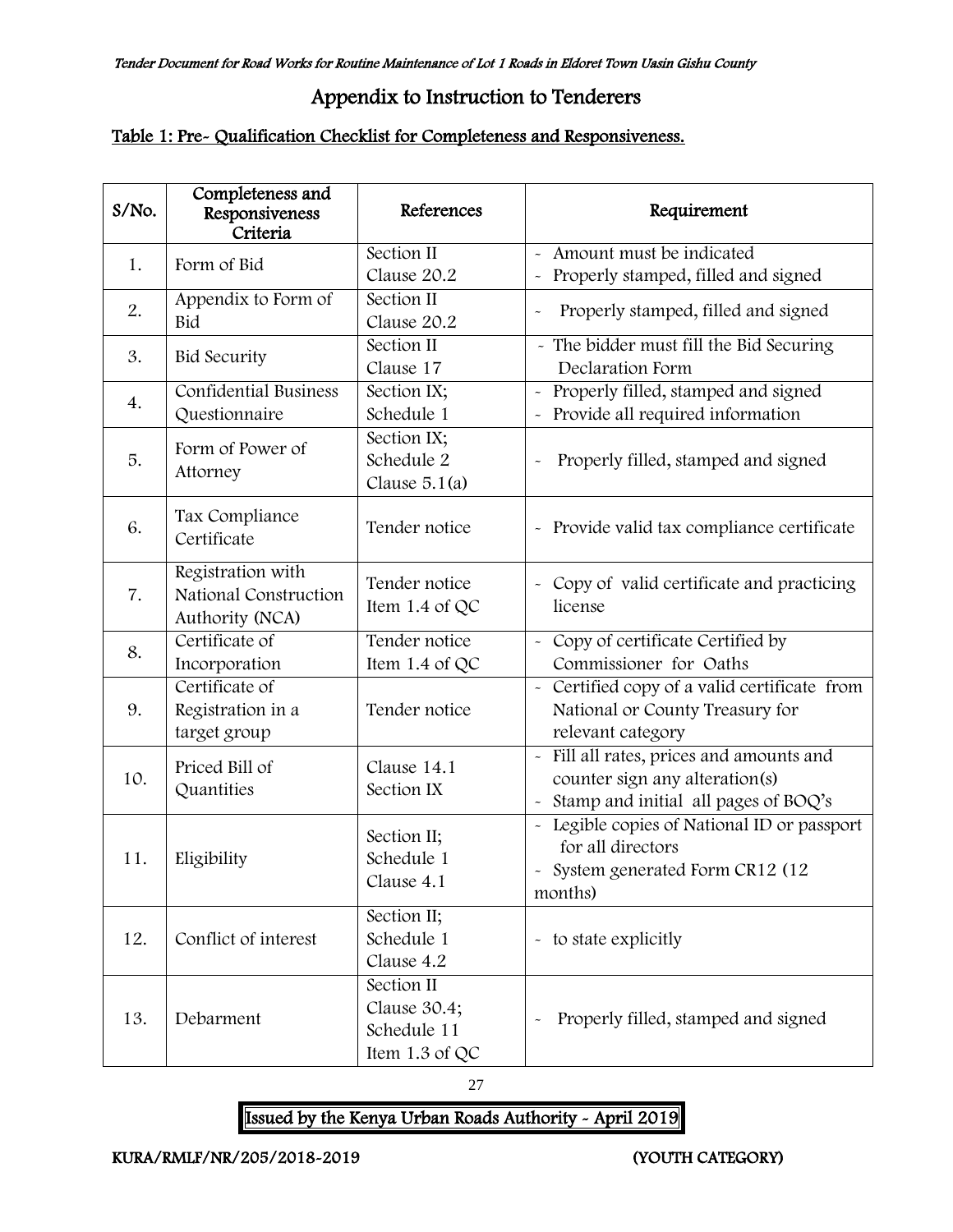|                   |                                                                            | Doed Works for Douting Meintenance of Lot 1 De |                                                                                                                 |
|-------------------|----------------------------------------------------------------------------|------------------------------------------------|-----------------------------------------------------------------------------------------------------------------|
| 14.               | Pending Litigation                                                         | Item $2.2$ of QC                               | do in Flance Town Hacin Cichy County<br>- Provide original sworn affidavit for the<br>specific tender           |
| 15.               | Litigation History                                                         | Section II Clause<br>31.8; Schedule 10         | Properly filled, stamped and signed                                                                             |
| 16.               | History of Non<br>performance                                              | Schedule 6B<br>Item $2.1$ of QC                | - Fill information on non-completed<br>works                                                                    |
| 17.               | Certificate of<br>Tenderers Visit to Site                                  | Section II;<br>Clause 8.3                      | - Attend pre-bid meeting/visit<br>- Certificate must be signed and stamped<br>by the Employer's representative  |
| 18.               | Schedule of Major<br>Items of Plant                                        | Section XI<br>Item 5 of QC;<br>Schedule 7      | Properly filled, stamped and signed                                                                             |
| 19.               | Schedule of Key<br>Personnel                                               | Section XI<br>Item 6 of QC;<br>Schedule 5      | Properly filled, stamped and signed                                                                             |
| 20.               | Roadwork Completed<br>Satisfactorily                                       | Section XI;<br>Item 4 of QC<br>Schedule 6A     | Properly filled, stamped and signed<br>$\sim$                                                                   |
| 21.               | Schedule of Ongoing<br>Projects                                            | Section XI;<br>Item 5.1 of QC<br>Schedule 7    | Properly filled, stamped and signed                                                                             |
| 22.               | Schedule of other<br>Supplementary<br>Information /<br>Financial Standings | Section XI;<br>Item $5.1$ of QC<br>Schedule 9  | Properly filled, stamped and signed                                                                             |
| 23.               | Declaration form for<br>bankrupt or insolvent                              | Schedule 11                                    | Properly filled, stamped and signed<br>$\tilde{\phantom{a}}$                                                    |
| $\overline{24}$ . | Anti-corruption form                                                       | Schedule 12                                    | Properly filled, stamped and signed<br>$\tilde{\phantom{a}}$                                                    |
| 25                | Serialisation of all<br>pages in the bid<br>document                       | Employers notice                               | All pages in the bid document must be<br>$\ddot{\phantom{0}}$<br>serialised.                                    |
| 26.               | Copy of Bid Document                                                       | Clause 20.1<br>Clause 13.1/20.2                | Replica of the original<br>$\tilde{\phantom{a}}$<br>Bid document to be complete, properly<br>filled and signed. |
| <b>REMARKS</b>    |                                                                            |                                                |                                                                                                                 |

Key: QC – Qualification Criteria

28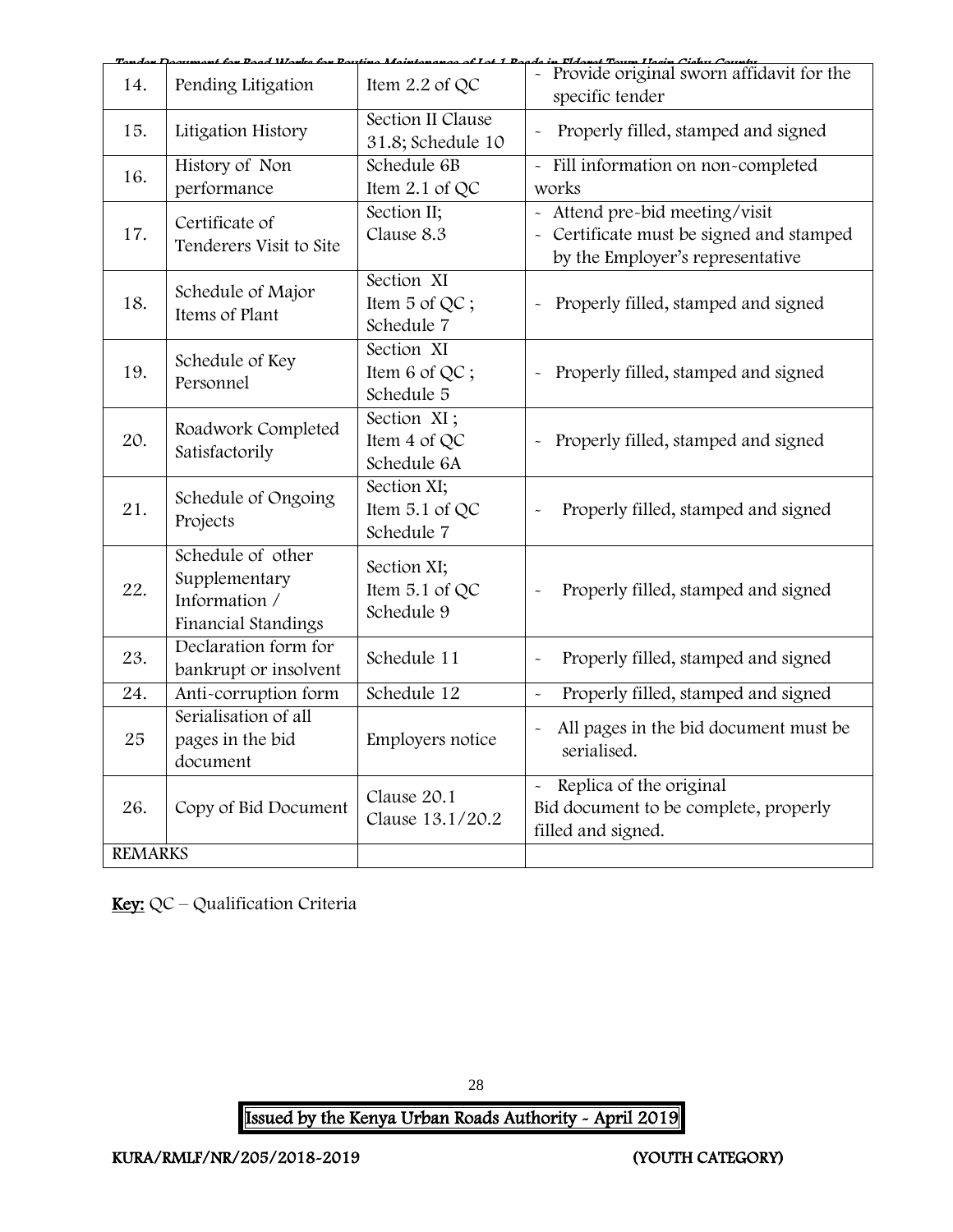#### Table 2: Post- qualification Score

| <b>ITEM</b>              |               | <b>DESCRIPTION</b>                   | <b>MUST</b>     | <b>MEET</b> |
|--------------------------|---------------|--------------------------------------|-----------------|-------------|
|                          |               |                                      | <b>CRITERIA</b> |             |
| 1                        |               | <b>FINANCIAL CAPACITY</b>            |                 |             |
|                          | a             | <b>Audited Statements</b>            | YES/NO          |             |
|                          | b             | Cash flow statement (forecasts)      | YES/NO          |             |
|                          | $\mathcal{C}$ | Financial position/Ratios            | YES/NO          |             |
|                          | d             | Turnover                             | YES/NO          |             |
| 2                        |               | <b>EXPERIENCE</b>                    |                 |             |
|                          |               | General Experience                   | YES/NO          |             |
|                          |               | Specific experience in related works | YES/NO          |             |
| 3                        |               | <b>CURRENT COMMITMENTS</b>           |                 |             |
|                          |               | On-going works                       | YES/NO          |             |
| $\overline{\mathcal{A}}$ |               | <b>KEY PERSONNEL</b>                 |                 |             |
|                          |               | HQ Staff                             | YES/NO          |             |
|                          |               | Site Agent                           | YES/NO          |             |
|                          |               | Surveyor                             | YES/NO          |             |
|                          |               | Foreman                              | YES/NO          |             |
| 5                        |               | PLANT AND EQUIPMENT                  |                 |             |
|                          |               | Equipment capabilities               | YES/NO          |             |
| 6                        |               | <b>WORK METHODOLOGY</b>              | YES/NO          |             |
| $\overline{7}$           |               | <b>LITIGATION HISTORY</b>            | YES/NO          |             |
| 8                        |               | Business permit and office location  | YES/NO          |             |
|                          |               | <b>REMARKS</b>                       |                 |             |

- Bidders must achieve YES in all the measured parameters to qualify.
- The bidders who pass the technical criteria will be subjected to financial evaluation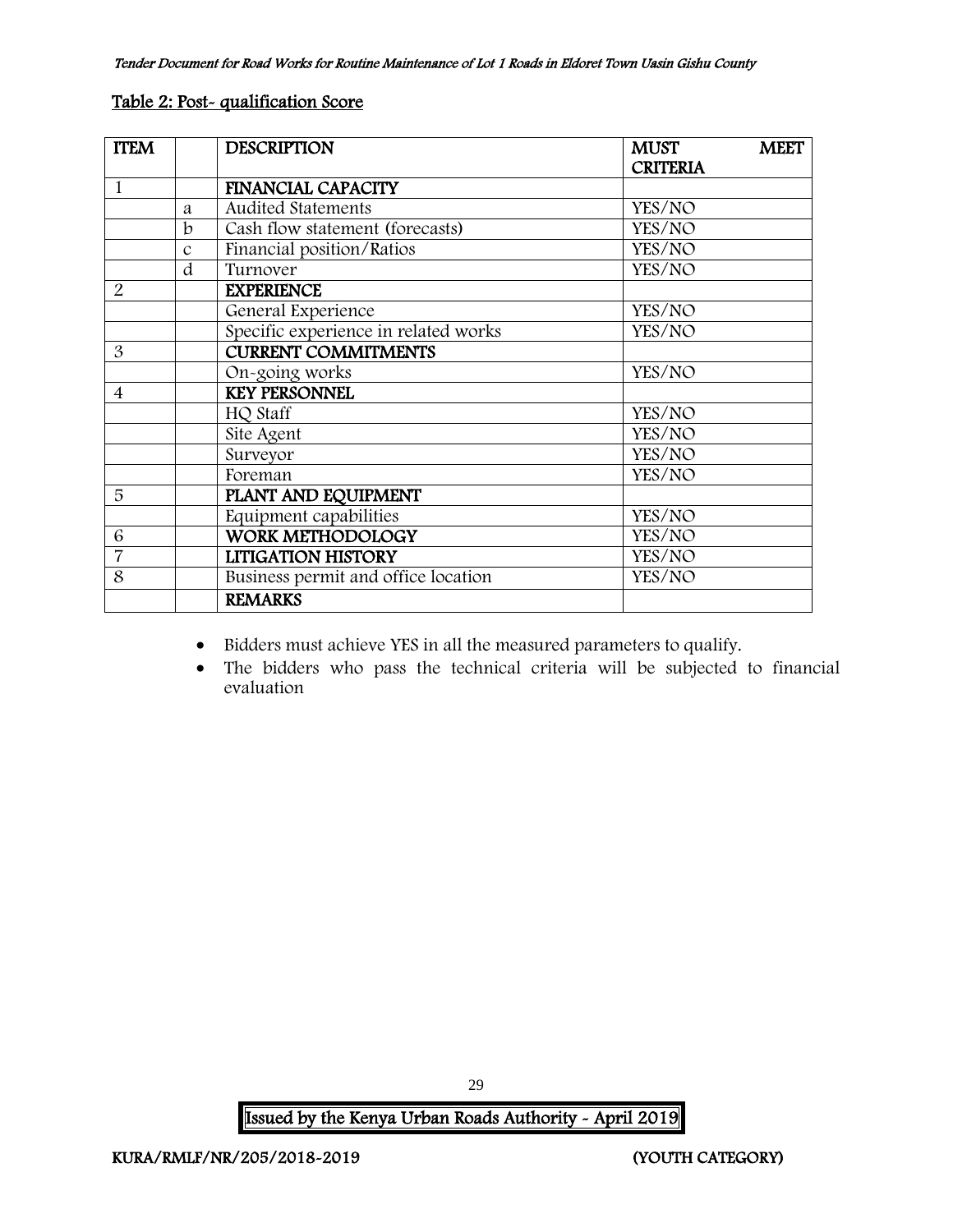## <span id="page-30-1"></span><span id="page-30-0"></span>SECTION IV: CONDITIONS OF CONTRACT

## PART I: GENERAL CONDITIONS OF CONTRACT

The Conditions Of Contract Part  $1$  – General Conditions shall be those forming Part 1 of the Conditions Of Contract for works of Civil engineering construction Fourth Edition 1987, reprinted in 1992 with further amendments, prepared by the Federation Internationale des Ingenieurs Conseils (FIDIC)

Copies of the FIDIC Conditions of Contract can be obtained from:

FIDIC Secretariat P.O.Box 86 1000 Lausanne 12 Switzerland Fax: 41 21 653 5432 Telephone: 41 21 653 5003

30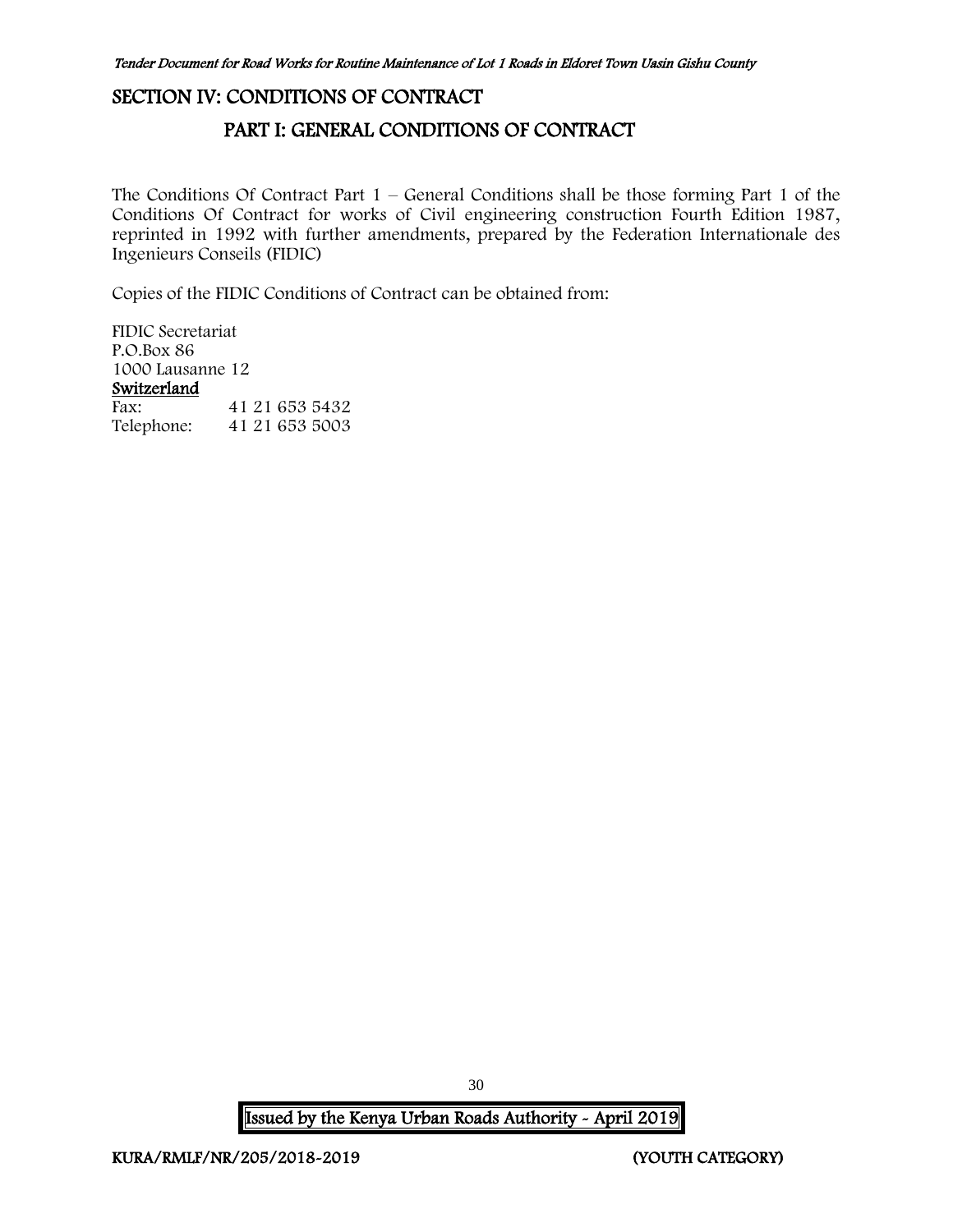## PART II: CONDITIONS OF PARTICULAR APPLICATION

<span id="page-31-0"></span>The following Conditions of Particular Application shall supplement the General Conditions of Contract. Whenever there is a conflict, the provisions herein shall prevail over those in the General Conditions of Contract. The Particular Condition is preceded by the corresponding clause number of the General Conditions to which it relates.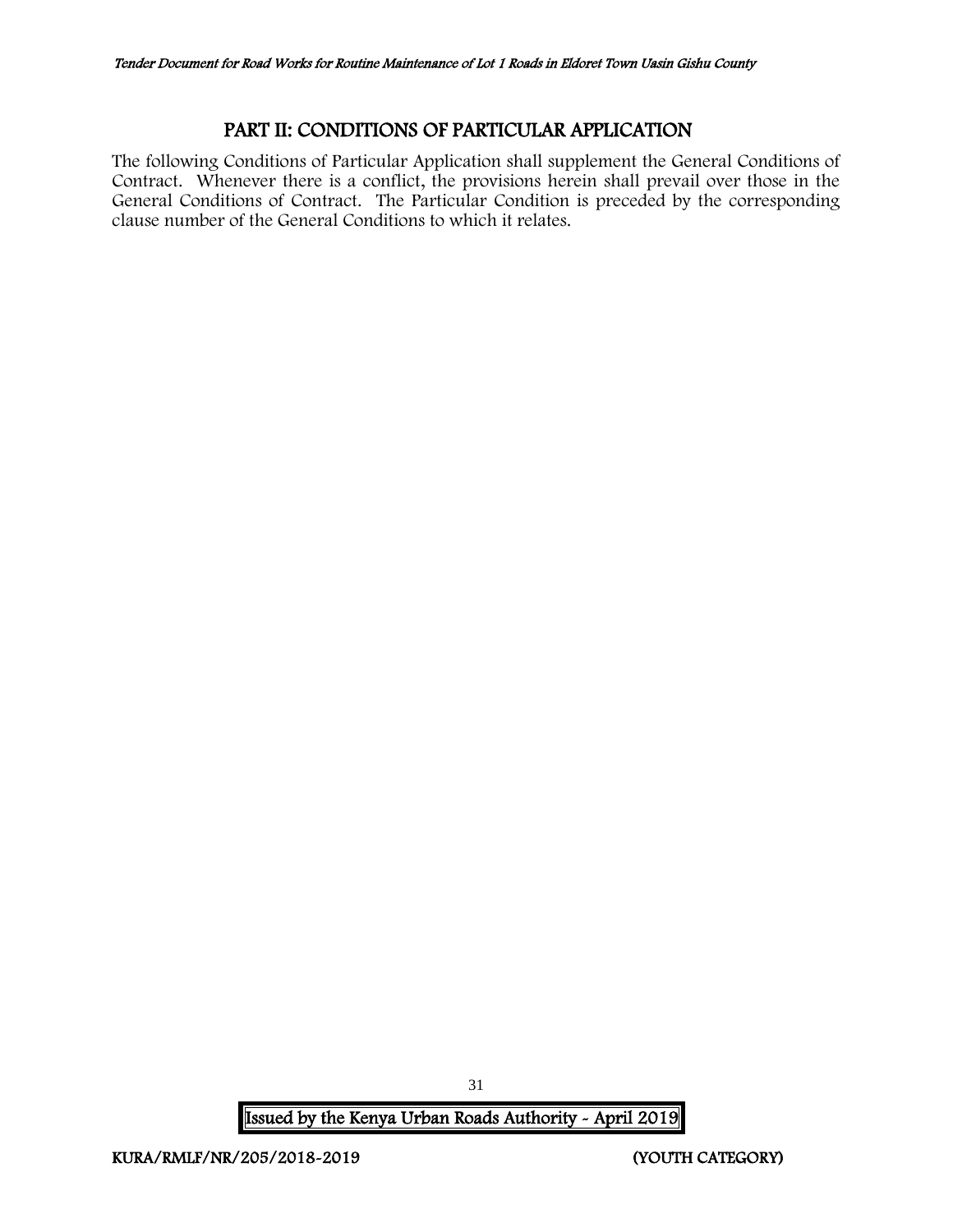### **CONTENTS**

| SUBCLAUSE 8.2 - SITE OPERATIONS AND METHODS OF CONSTRUCTION 35         |     |
|------------------------------------------------------------------------|-----|
|                                                                        |     |
|                                                                        |     |
|                                                                        |     |
|                                                                        |     |
|                                                                        |     |
|                                                                        |     |
|                                                                        |     |
|                                                                        |     |
| SUBCLAUSE 15.2- LANGUAGE ABILITY AND QUALIFICATIONS OF CONTRACTOR'S    |     |
|                                                                        |     |
|                                                                        |     |
|                                                                        | .38 |
| SUBCLAUSE 19.1 - SAFETY, SECURITY AND PROTECTION OF THE ENVIRONMENT38  |     |
|                                                                        |     |
| SUBCLAUSE 21.1 - INSURANCE OF WORKS AND CONTRACTOR 'S EQUIPMENT 39     |     |
|                                                                        |     |
|                                                                        |     |
|                                                                        |     |
|                                                                        |     |
|                                                                        |     |
|                                                                        |     |
|                                                                        |     |
|                                                                        |     |
| SUBCLAUSE 29.2 - REINSTATEMENT AND COMPENSATION FOR DAMAGES TO PERSONS |     |
|                                                                        |     |
|                                                                        |     |
|                                                                        |     |
|                                                                        |     |
|                                                                        |     |
|                                                                        |     |
|                                                                        |     |
|                                                                        |     |
|                                                                        |     |
|                                                                        |     |

32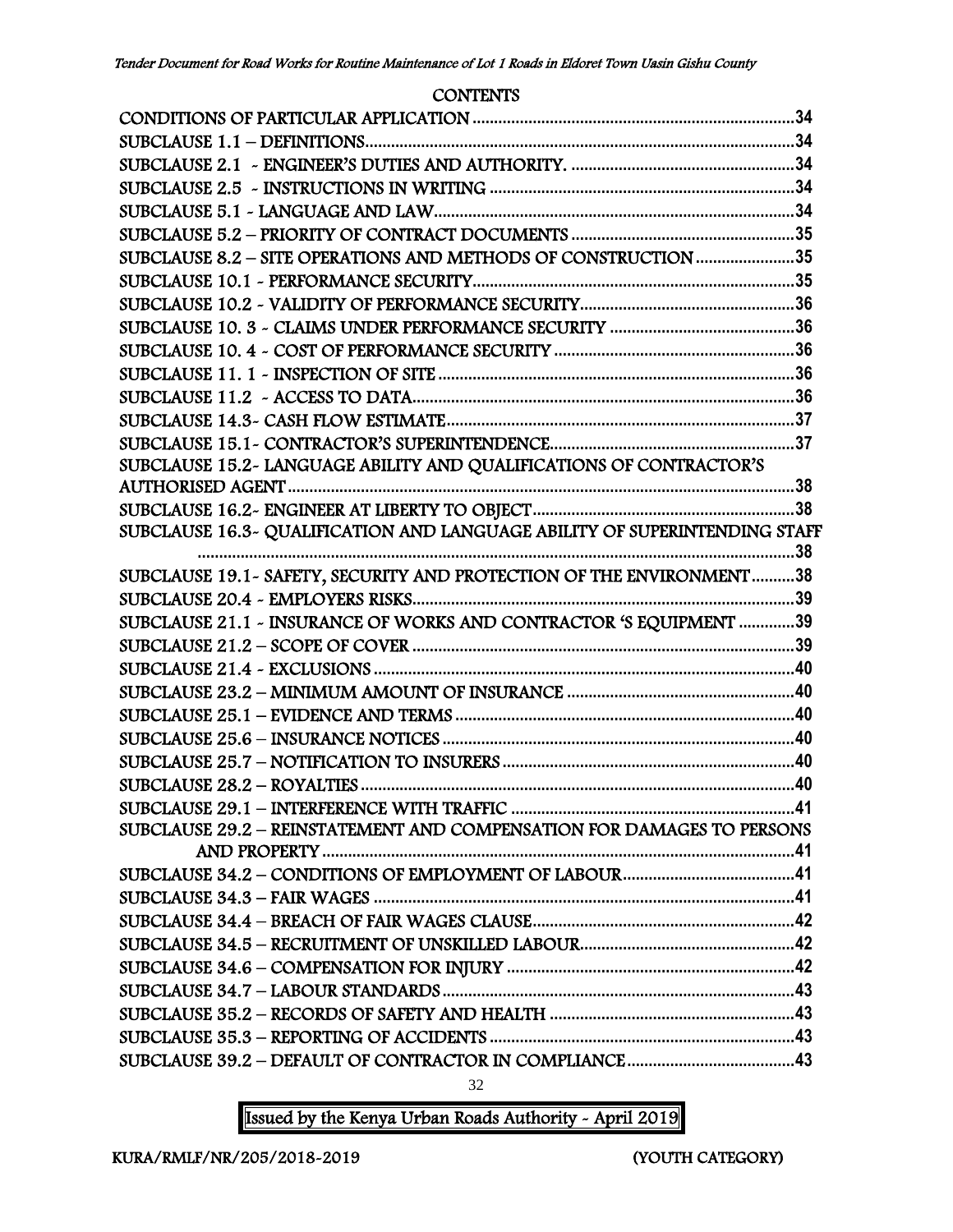| SUBCLAUSE 54.1 - CONTROCTOR'S EQUIPMENT, TEMPORARY WORKS AND MATERIALS |  |
|------------------------------------------------------------------------|--|
|                                                                        |  |
|                                                                        |  |
|                                                                        |  |
|                                                                        |  |
|                                                                        |  |
| SUBCLAUSE 60.3 - RETENTION MONEY AND PAYMENT OF RETENTION MONEY46      |  |
|                                                                        |  |
|                                                                        |  |
|                                                                        |  |
|                                                                        |  |
|                                                                        |  |
|                                                                        |  |
|                                                                        |  |
|                                                                        |  |
|                                                                        |  |
|                                                                        |  |
|                                                                        |  |
|                                                                        |  |
|                                                                        |  |
|                                                                        |  |
|                                                                        |  |
|                                                                        |  |
|                                                                        |  |
|                                                                        |  |
|                                                                        |  |
|                                                                        |  |
|                                                                        |  |
|                                                                        |  |
|                                                                        |  |
|                                                                        |  |
|                                                                        |  |
|                                                                        |  |
|                                                                        |  |
|                                                                        |  |

33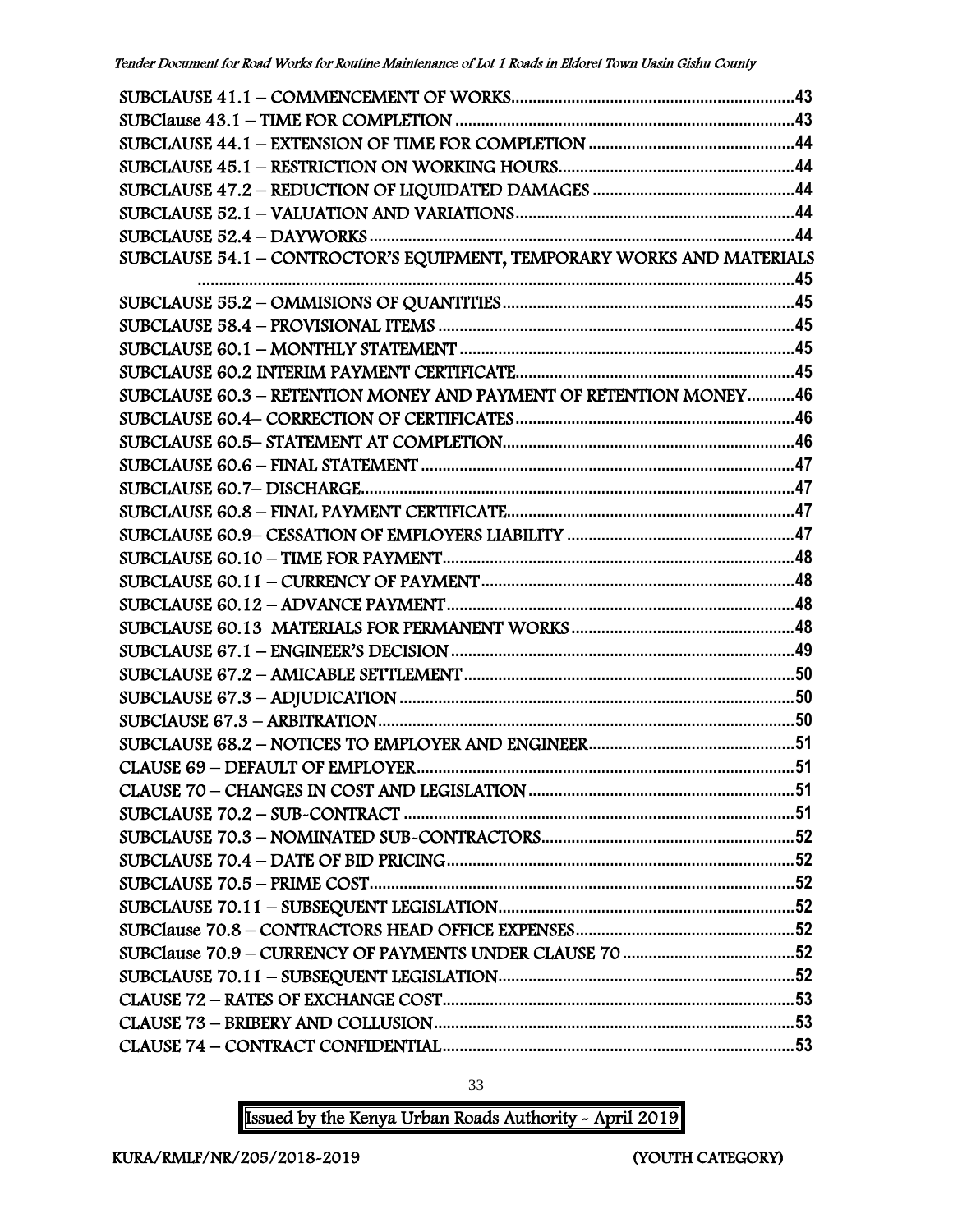#### CONDITIONS OF PARTICULAR APPLICATION

#### SUBCLAUSE 1.1 – DEFINITIONS

Amend this sub-clause as follows:

- (a) (i) The "Employer" is the Kenya Urban Roads Authority, represented by the Director General - Kenya Urban Roads Authority.
- (ii) The "Engineer" is the Director-(RACM) Kenya Urban Roads Authority.

. (b) (i) Insert in line 2 after the Bills Of Quantities", the following, "the rates entered by the Contractor (whether or not such rate be employed in computation of the Contract Price),"

Amend subparagraph (b) (v) of Sub-Clause 1.1 by adding the following words at the end: The word "BID" is synonymous with "bid" and the word "Appendix to BID" with "Appendix to Bid" and the word "BID documents" with "bidding documents".

Add the following at the end of this sub-clause:

(h) "Materials" means materials and other things intended to form or forming part of the Permanent Works.

(i) "Quantified site instructions" means Site instructions from the Engineer or his representative to the Contractor instructing him to carry out quantified works drawn from the contract to be carried out within a specified period.

#### SUBCLAUSE 2.1 - ENGINEER'S DUTIES AND AUTHORITY.

With reference to Sub-Clause 2.1 (b), the following shall also apply: The Engineer shall obtain the specific approval of the Employer before taking any of the following actions specified in Part 1:

(a) Consenting to the subletting of any part of the works under Clause 4;

(b) Certifying additional cost determined under Clause 12;

(c) Determining an extension of time under Clause 44;

(d) Issuing a variation under Clause 51;

(e) Fixing rates or prices under Clause 52

#### SUBCLAUSE 2.5 - INSTRUCTIONS IN WRITING

Add at the end of sub-clause 2.5 the following: "The site instructions shall be in the form of quantified site instructions and the contractor shall commence execution of the site instructions within three (3) days and complete within the completion period as stipulated in the instructions.

### SUBCLAUSE 5.1 - LANGUAGE AND LAW

The Contract document shall be drawn up in the ENGLISH LANGUAGE. Communication between the Contractor and the Engineer's Representative shall be in this given language.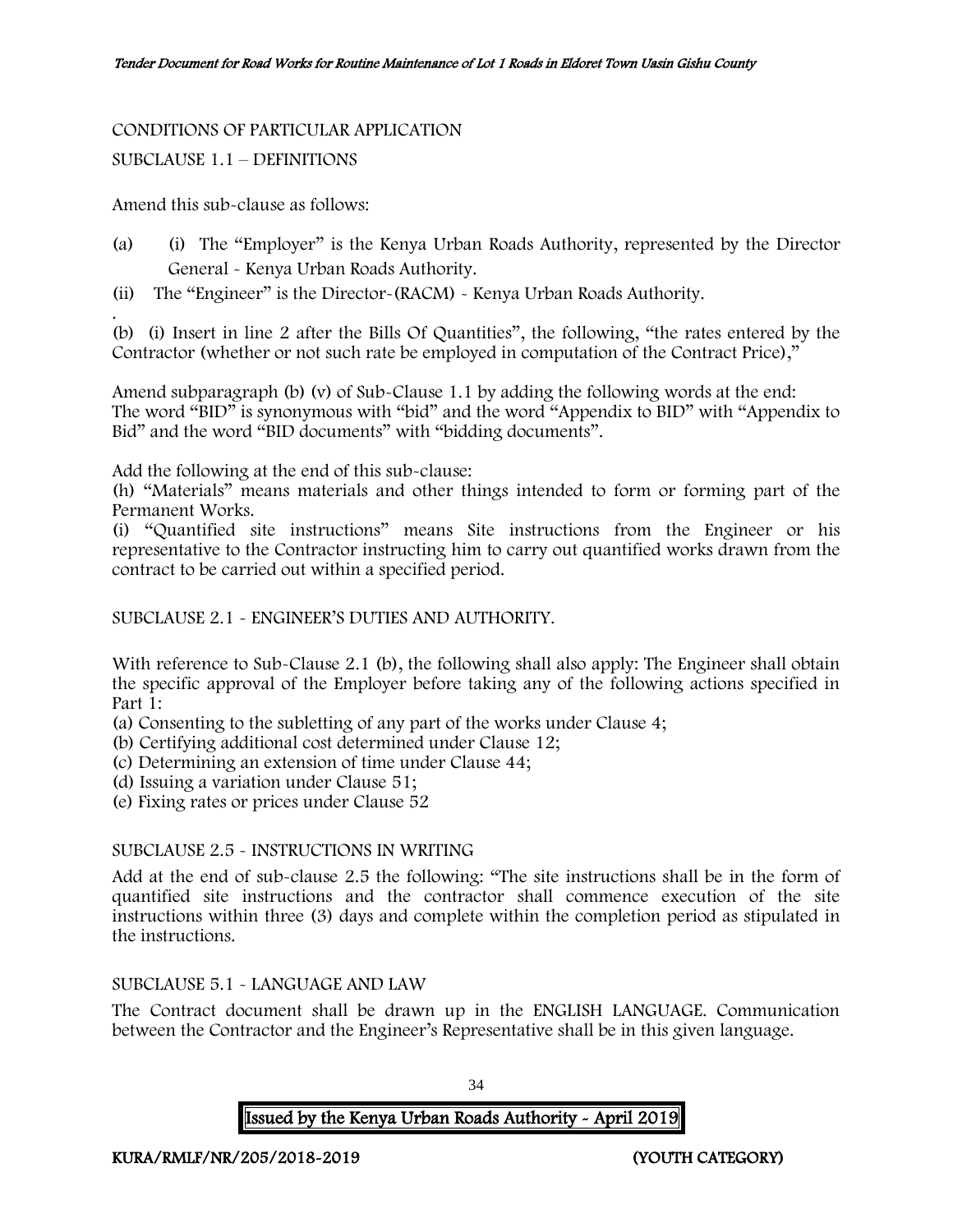The Laws applicable to this Contract shall be the Laws of the Republic of Kenya.

SUBCLAUSE 5.2 – PRIORITY OF CONTRACT DOCUMENTS

Delete the documents listed 1-6 and substitute:

- (1) The Contract Agreement (if completed)
- (2) The Letter Of Acceptance;
- (3) The Bid and Appendix to Bid;
- (4) The Conditions of Contract Part II;
- (5) The Conditions of Contract Part I;
- (6) The Special Specifications;
- (7) The Standard Specification for Road and Bridge Construction, 1986;
- (8) The Drawings;
- (9) The priced Bills of Quantities
- (10) Other documents as listed in the Appendix to form of Bid

### SUBCLAUSE 8.2 – SITE OPERATIONS AND METHODS OF CONSTRUCTION

Add sub- clause 8.2(b) at the end as follows:

"The Contractor shall submit to the Engineer Works Methodology not later than 14 days from the date of award of the contract and general description of his proposed arrangements and methods for the execution of the Works. This shall include inter-alia temporary office, buildings, access roads, construction plant and its intended production output, working shift arrangements, labour strength, skilled and unskilled, and supervision arrangements, power supply arrangements, supply of materials including a materials utilisation programme, stone crushing, aggregate production and storage, cement handling, concrete mixing and handling, methods of excavation, dealing with water, testing methods and facilities."

#### SUBCLAUSE 10.1 - PERFORMANCE SECURITY

Replace the text of Sub-clause 10.1 with the following:

"The Contractor shall provide security for his proper performance of the Contract within 28 days after receipt of the Letter of Acceptance. The Performance Security shall be in the form of a bank guarantee as stipulated by the Employer in the Appendix to Bid. The Performance Security shall be issued by a bank incorporated in Kenya. The Contractor shall notify the Engineer when providing the Performance Security to the Employer.

"Without limitation to the provisions of the preceding paragraph, whenever the Engineer determines an addition to the Contract Price as a result of a change in cost, the Contractor, at the Engineers written request, shall promptly increase the value of the Performance Security by an equal percentage.

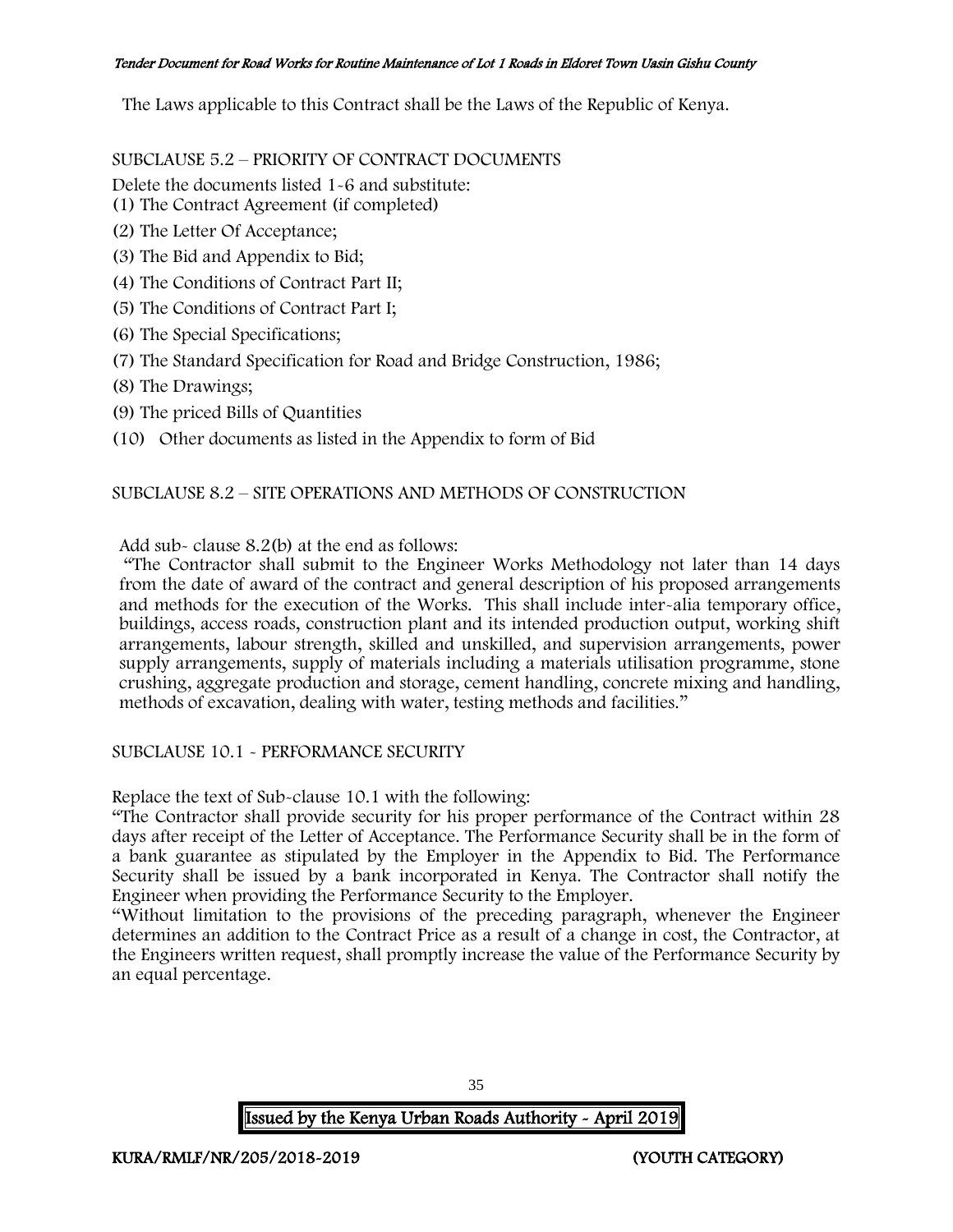### SUBCLAUSE 10.2 - VALIDITY OF PERFORMANCE SECURITY

The Performance Security shall be valid until a date 28 days after the date of issue of the Defects Liability Certificate. The security shall be returned to the Contractor within 14 days of expiration.

## SUBCLAUSE 10. 3 - CLAIMS UNDER PERFORMANCE SECURITY

Delete the entire sub-clause 10.3.

SUBCLAUSE 10. 4 - COST OF PERFORMANCE SECURITY

The cost of complying with the requirements of this clause shall be borne by the Contractor.

#### SUBCLAUSE 11. 1 - INSPECTION OF SITE

#### In line 17 after "affect his BID" add

"and the Contractor shall be deemed to have based his BID on all the aforementioned"

Delete the last paragraph completely and replace with the following:

"The Employer in no way guarantees completeness nor accuracy of the soil, materials, subsurface and hydrological information made available to the Contractor at the time of BIDing or at any other time during the period of the Contract, and the Contractor shall be responsible for ascertaining for himself all information as aforesaid for the execution of works and his BID shall be deemed to have been priced accordingly.

#### SUBCLAUSE 11.2 - ACCESS TO DATA

Data made available by the Employer in accordance with Clause 11.1 shall be deemed to include data listed elsewhere in the Contract as open for inspection at the address stipulated in the Appendix to Bid.

#### SUBCLAUSE 14.1 PROGRAM TO BE SUBMITTED

The time within which the program shall be submitted shall be fourteen (14) days from the issuance of order to commence.

The programme shall be in the form of a Critical Path Method Network (CPM network) showing the order of procedure and description of the construction methods and arrangements by which he proposes to carry out the works. It should also be supplemented by a time – bar chart of the same programme.

The programme shall be coordinated with climatic, groundwater and other conditions to provide for the completion of the Works in the instruction and by the time specified. The programme shall be revised on demand by the Engineer or his representative.

Issued by the Kenya Urban Roads Authority - April 2019

36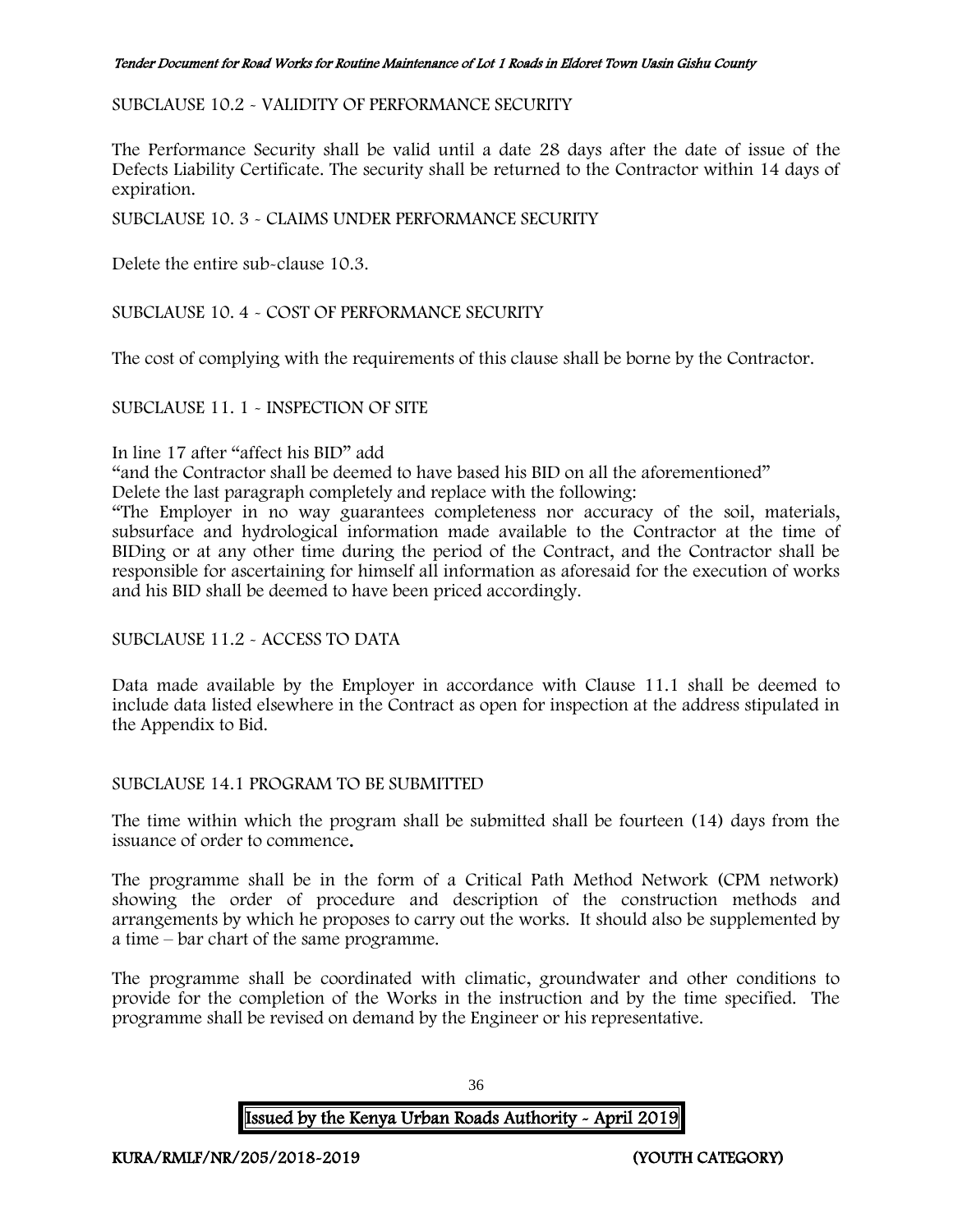During the execution of the works, the Contractor shall submit to the Engineer full and detailed particulars of any proposed amendments to the arrangements and methods submitted in accordance with the foregoing. If details of the Contractor's proposals for Temporary Works are required by the Engineer for his own information the Contractor shall submit such details within seven days of being requested to do so.

The various operations pertaining to the works shall be carried out in such a progressive sequence as will achieve a continuous and consecutive output of fully completed road works inclusive of all bridge works and culverts within the time limits specified in the Contract and the instructions. Generally the Contractor shall carry out works within the sections stated in the instructions.

The Contractor shall allow in his programme for the following 10 public holidays per calendar year in Kenya.

- New Years Day (1<sup>st</sup> January)
- Good Friday
- Easter Monday
- Labour day  $(1^{st}$  May)
- Madaraka Day (1<sup>st</sup> June)
- Idd Ul Fitr
- Mashujaa Day (20<sup>th</sup> October)
- $\bullet$  Jamhuri day (12<sup>th</sup> December)
- Christmas Day  $(25<sup>th</sup> December)$
- Boxing day (26<sup>th</sup> December)

The Contractor should also allow per calendar year for a further 2 unspecified public holidays which may be announced by the Government of Kenya with no prior notification.

Add the following at the end of this sub-clause: -

The Employer shall have the right to withhold payment at any time if the contractor fails to submit the programme or revised programme due to his negligence, failure or omission.

# SUBCLAUSE 14.3- CASH FLOW ESTIMATE

The cash flow estimates shall be submitted together with the works programme.

### SUBCLAUSE 15.1- CONTRACTOR'S SUPERINTENDENCE

Add the following at the end of the first paragraph of sub-clause 15.1: "The Contractor shall, within seven (7) days of receipt of the Engineer's order to commence the works inform the Engineer in writing the name of the Contractor's Representative and the anticipated date of his/her arrival on site."

Add the following Sub-clause 15.2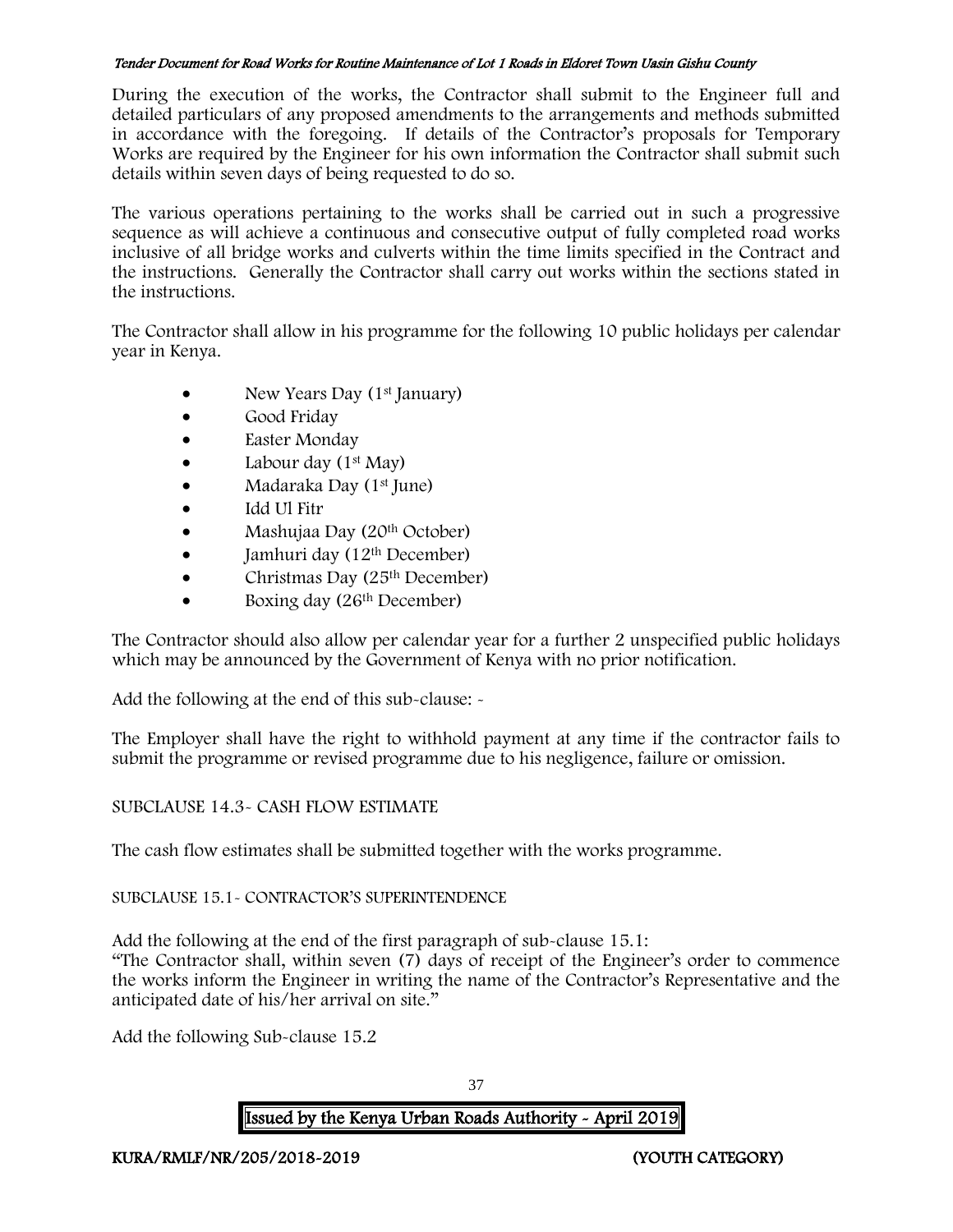SUBCLAUSE 15.2- LANGUAGE ABILITY AND QUALIFICATIONS OF CONTRACTOR'S AUTHORISED AGENT

The Contractor's Agent or Representative on the site shall have as a minimum an ordinary diploma in civil Engineering or building construction or have equivalent status approved by the Engineer and shall be able to read and write English fluently.

The Contractor's Agent or Representative shall have at least 3 years related experience.

SUBCLAUSE 16.2- ENGINEER AT LIBERTY TO OBJECT

At the end of this Clause add

"by a competent substitute approved by the Engineer and at the Contractors own expense." Add the following Sub-Clauses 16.3 and 16.4:

## SUBCLAUSE 16.3- QUALIFICATION AND LANGUAGE ABILITY OF SUPERINTENDING STAFF

The Contractor's superintending staff shall meet the following minimum qualifications: Should have a working knowledge of English or Kiswahili. Should any of the superintending staff not be able to meet this condition, the Contractor shall propose to the Engineer arrangements for provision of a sufficient number of interpreters of approved qualifications. The Engineer, at his discretion, may amend, approve or reject such arrangements or reject deployment of superintending staff not meeting the language requirements. The Engineer may at any time during the duration of the Contract amend any approved arrangements made for interpreters, which shall be implemented at the Contractors expense.

The key staff listed below must have academic qualifications from government-recognised institutions or equivalent institutions of the levels set out in Section 5, Part 6.

- Site Agent
- Site Engineer
- Site Surveyor
- Foremen

The key staff listed below must have minimum experience set out in Section 5, Part 6:

- Site Agent
- Site Engineer
- Site Surveyor
- Foremen

Qualifications as above shall be subject to verification and approval on site by the Engineer or his representative on site before commencement of the said works.

SUBCLAUSE 19.1- SAFETY, SECURITY AND PROTECTION OF THE ENVIRONMENT

Add Sub-Clause-paragraph (d) of Sub-Clause 19 as follows:

Notwithstanding the Contractor's obligation under Sub-Clause-paragraph (a), (b) and 9(c) of Sub-Clause 19.1 of the Conditions Of Contract, the Contractor shall observe the following measures with a view to reducing or elimination adverse environmental effects by the site works:

38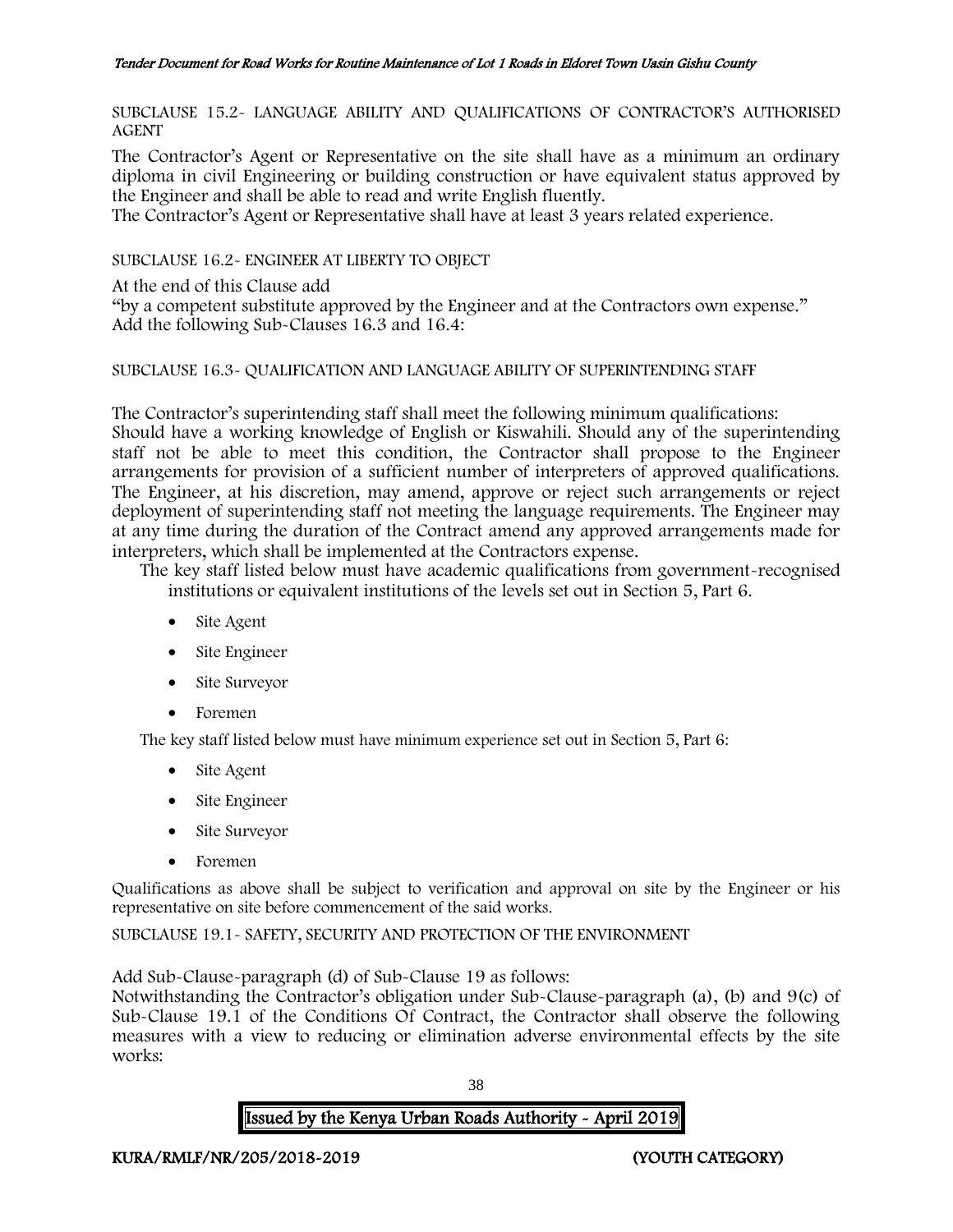- (i) All quarries and borrow pits shall be filled and landscaped to their original state after extraction of construction material
- (ii) Soil erosion due to surface runoff or water from culverts or other drainage structures should be avoided by putting in place proper erosion control measures that shall include, but are not limited to grassing and planting if trees
- (iii) Long traffic diversion roads shall be avoided so as to minimize the effect of dust on the surrounding environment. In any case all diversions shall be kept damp and dust free
- (iv) Spillage of oils, fuels and lubricants shall be avoided and if spilt, shall be collected and disposed off in such a way as not to adversely affect the environment
- (v) Rock blasting near settlement areas shall be properly coordinated with the relevant officers of the Government so as to minimize noise pollution and community interference.

# SUBCLAUSE 20.4 - EMPLOYERS RISKS

Delete Sub-Clause (h) and substitute with;

- (h) any operation of the forces of nature (insofar as it occurs on site) which an experienced contractor:
	- (i) could not have reasonably foreseen, or
	- (ii) could reasonably have foreseen, but against which he could not reasonably have taken at least one of the following measures:
		- (A) prevent loss or damage to physical property from occurring by taking appropriate measures or
		- (B) insure against such loss or damage

# SUBCLAUSE 21.1 - INSURANCE OF WORKS AND CONTRACTOR 'S EQUIPMENT

Add the following words at the end of Sub-paragraph (a) and immediately before the last word of Sub-paragraph (b) of Sub-Clause 21.1:

"It being understood that such insurance shall provide for compensation to be payable in the types and proportions of currencies required to rectify the loss or damage incurred"

Delete the first sentence of this Clause and replace with he following:

"prior to commencement of the Works the Contractor shall, without limiting his or the Employer's obligations and responsibilities under Clause 20, insure to the satisfaction of the Employer:"

SUBCLAUSE 21.2 – SCOPE OF COVER

Amend sub-paragraph (a) of Sub-Clause 21.2 as follows:

Delete words "from the start of work at the site" and substitute the words "from the first working day after the Commencement Date"

Add the following as Sub-Clause (c) under Sub-Clause-Clause 21.2

39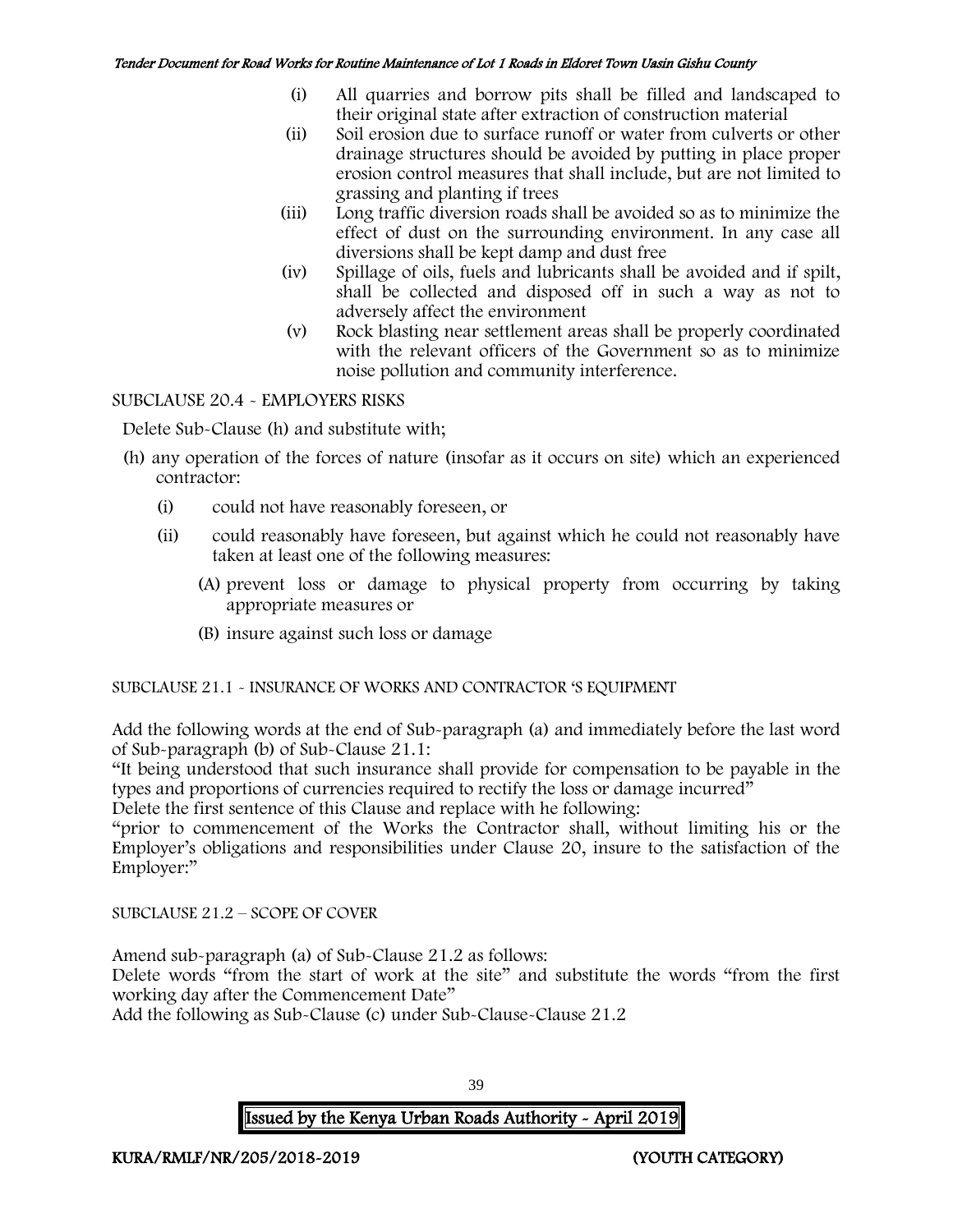(c ) It shall be the responsibility of the Contractor to notify the insurance company of any change in the nature and extent of the Works and to ensure the adequacy of the insurance coverage at all times during the period of the Contract.

SUBCLAUSE 21.4 - EXCLUSIONS

Amend Sub-Clause 21.4 to read as follows:

"There shall be no obligation for the insurances in Sub-Clause 21.1 to include loss or damage caused by the risks listed under Sub-Clause 20.4 sub-paragraph (a) (i) to(iv) of the Conditions of Particular Application."

#### SUBCLAUSE 23.2 – MINIMUM AMOUNT OF INSURANCE

Add the following at the end of this Clause: "... with no limits to the number of occurrences".

#### SUBCLAUSE 25.1 – EVIDENCE AND TERMS

Amend Sub-Claus OF INSURANCE 25.1 as follows: Insert the words "as soon as practicable after the respective insurances have been taken out but in any case" before the words "prior to the start of work at the site" Add the following Sub-Clauses 25.6, 25.7

## SUBCLAUSE 25.6 – INSURANCE NOTICES

Each policy of insurance effected by the Contractor for purposes of the Contract shall include a provision to the effect that the Insurer shall have a duty to give notice in writing to the Contractor and Employer of the date when a premium becomes payable. This shall not be more than thirty (30) days before that date and the policy shall remain in force until thirty (30) days after the giving of such notice.

#### SUBCLAUSE 25.7 – NOTIFICATION TO INSURERS

It shall be the responsibility of the Contractor to notify insurers under any of the insurance referred to in the preceding clauses 21, 23 and 24 on any matter or event, which by the terms of such insurance are required to be so notified. The Contractor shall indemnify and keep indemnified the Employer against all losses, claims, demands, proceedings, costs, charges and expenses whatsoever arising out of or in consequence of any default by the Contractor in complying with the requirements of this Sub-Clause whether as a result of avoidance of such insurance or otherwise.

SUBCLAUSE 28.2 – ROYALTIES

Add at the end of this Sub-Clause the following sentence:

"The Contractor shall also be liable for all payments or compensation if any that are levied in connection with the dumping of part or all of any such material."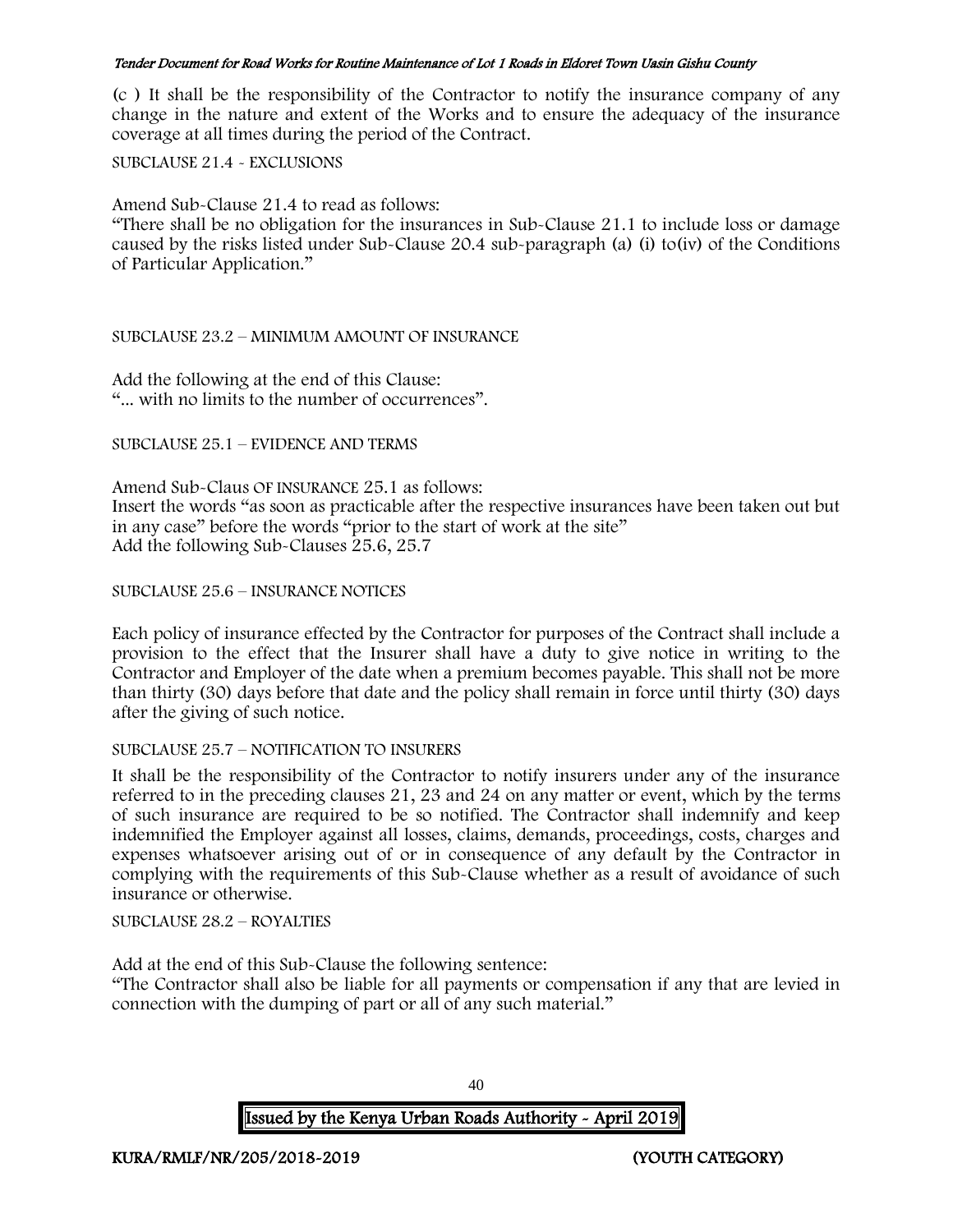#### SUBCLAUSE 29.1 – INTERFERENCE WITH TRAFFIC

Supplement Sub-Clause 29.1 by adding the following sentence at the end:

"The Contractor will be permitted to use existing public roads for access to the site. The Contractor shall pay vehicle license tax and road maintenance duty in accordance with relevant regulations and shall obtain any necessary permits or licenses from relevant authorities for transporting his equipment."

Add the following subclause 29.2:

#### SUBCLAUSE 29.2 – REINSTATEMENT AND COMPENSATION FOR DAMAGES TO PERSONS AND **PROPERTY**

The Contractor shall reinstate all properties whether public or private which are damaged in consequence of the construction and, maintenance of the works to a condition as specified and at least equal to that prevailing before his first entry on them.

If in the opinion of the Engineer the Contractor shall have failed to take reasonable and prompt action to discharge his obligations in the matter of reinstatement, the Engineer will inform the Contractor in writing of his opinion, in which circumstances the Employer reserves the right to employ others to do the necessary work of reinstatement and to deduct the cost thereof from any money due or which shall become due to the Contractor.

The Contractor shall refer to the Employer without delay all claims which may be considered to fall within the provisions of Clause 22.1.

Add the following Sub-Clause 34.2 to 34.8

## SUBCLAUSE 34.2 – CONDITIONS OF EMPLOYMENT OF LABOUR

The Contractor shall be responsible for making all arrangements for and shall bear all costs relating to recruitment, obtaining of all necessary visas, permits or other official permission for movements of staff and labour.

#### SUBCLAUSE 34.3 – FAIR WAGES

The Contractor shall, in respect of all persons employed anywhere by him in the execution of the Contract, and further in respect of all persons employed by him otherwise than in the execution of the Contract in every factory, Workshop or place occupied or used by him for the execution of the Contract, observe and fulfil the following conditions:

- (a) The Contractor shall pay rates of wages, observe hours of labour and provide conditions of labour, housing, amenities and facilities not less favourable than those required by the latest Regulation of Wages (Building and Construction Industry) Order as of the time of bid submission, and subsequent amendments thereto, or in any wage scales, hours of work or conditions agreed by the Ministry of Labour or other Government Department in consultation with the appropriate wage fixing authority and generally recognized by other employees in the district whose general circumstances in the trade or industry in which the Contractor is engaged are similar.
- (b) In the absence of any rates of wages, hours or conditions of labour so established the Contractor shall pay rates of wages and observe hours and conditions of labour which are not less favourable than the general level of wages, hours and conditions observed by other Employers whose general circumstances in the trade or industry in which the Contractor is engaged are similar.

41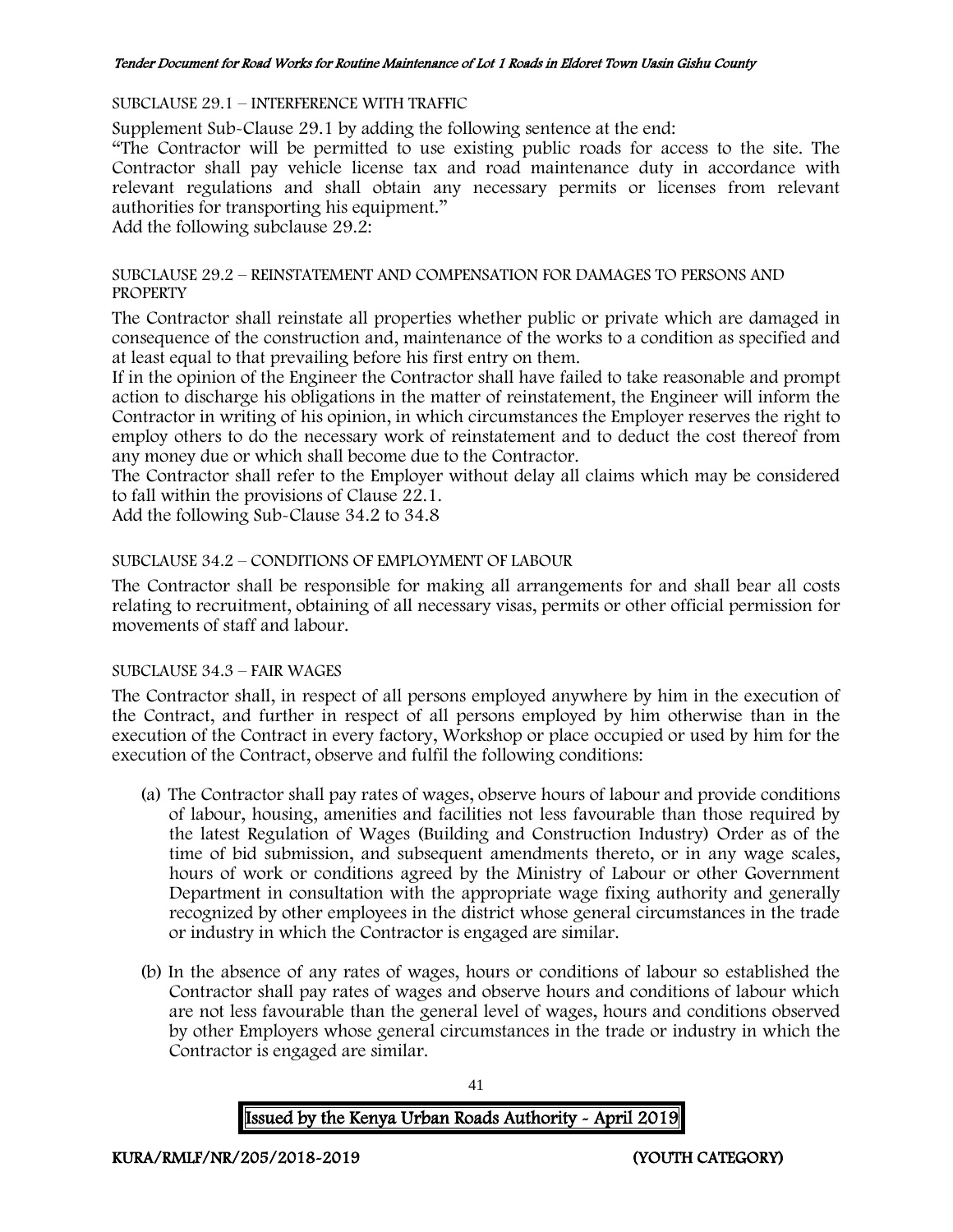- (c) Where the absence of established rates of wages, hours and conditions of labour or the dissimilarity of the general circumstances in the trade of industry in which the Contractor is engaged prevent the Contractor from observing rates of wages, hours and conditions of labour ascertained under sub-paragraph (a) and (b) above the Contractor in fixing the rates of wages, hours and conditions of labour of his employees shall be guided by the advice of the Labour Department.
- (d) The Contractor shall recognize the freedom of his employees to be members of trade unions.
- (e) The Contractor shall maintain records in English of the time worked by, and the wages paid to, his employees. The Contractor shall furnish to the Engineer or Employer, if called upon to do so, such particulars of the rates, wages and conditions of labour as the Employer or Engineer may direct.
- (f) The Contractor shall at all times during the continuance of the contract display, for the information of his employees in every factory, workshop or place occupied or used by him for the execution of the Contract, a copy of this clause together with a notice setting out the general rates of wages, hours and conditions of labour of his employees.
- (g) The Contractor shall be responsible for the observance of this clause by sub-Contractors employed in the execution of the works.

## SUBCLAUSE 34.4 – BREACH OF FAIR WAGES CLAUSE

Any Contractor or Sub-Contractor who is found to be in breach of Fair Wages Clause shall cease to be approved as a Contractor or Sub-Contractor for such period as the Permanent Secretary for the Ministry of Roads may determine.

Should a claim be made to the Employer alleging the Contractor's default in payment of Fair Wages of any workman employed on the Contract and if proof thereof satisfactory to the Employer is furnished by the Labour Authority, the Employer may, failing payment by the Contractor, pay the claims out of any monies due or which may become due to the Contractor under the Contract.

#### SUBCLAUSE 34.5 – RECRUITMENT OF UNSKILLED LABOUR

Any additional unskilled labour which is required by the Contractor for the works and which is not in his employment at the time of the acceptance of the BID shall be recruited by the Contractor from the Labour Exchange or Exchange or Exchanges nearest to the site or sites of the work.

#### SUBCLAUSE 34.6 – COMPENSATION FOR INJURY

The Contractor shall in accordance with the Workmen's Compensation Act of the Laws of Kenya and any other regulations in force from time to time pay compensation for loss or damage suffered in consequence of any accident or injury or disease resulting from his work to any workman or other person in the employment of the Contractor or any Subcontractor.

42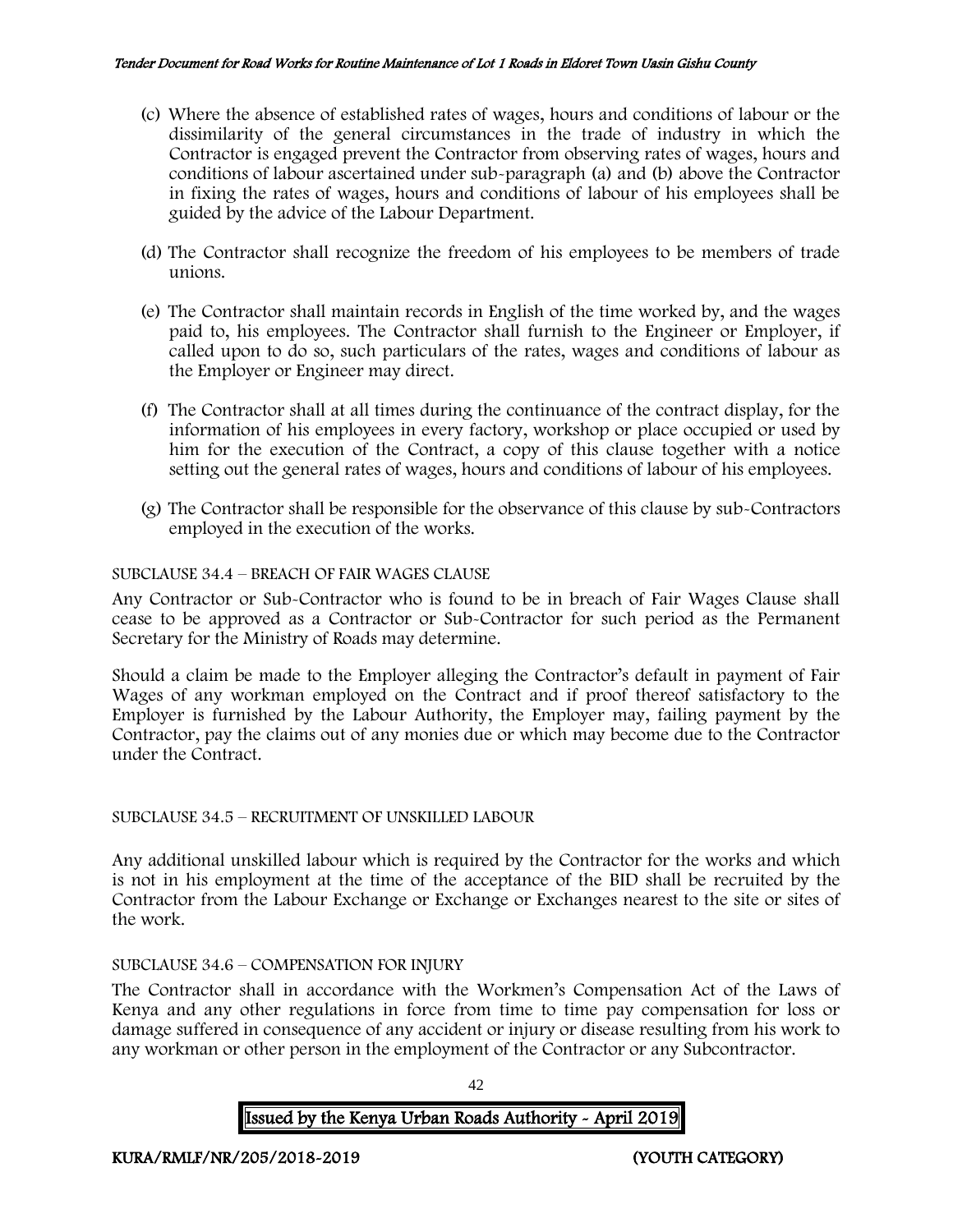### SUBCLAUSE 34.7 – LABOUR STANDARDS

(a) the Contractor shall comply with the existing local labour laws, regulations and labour standards

(b) the Contractor shall formulate and enforce an adequate safety program with respect to all work under his contract, whether performed by the Contractor or subcontractor. The Contractor has assurance from the Employer of cooperation where the implementation of these safety measures requires joint cooperation.

(c) Upon written request of the Employer the Contractor shall remove or replace any of his employees employed under this Contract.

Add the following Sub-Clause 35.2 and 35.3.

#### SUBCLAUSE 35.2 – RECORDS OF SAFETY AND HEALTH

The Contractor shall maintain such records and make such reports concerning safety, health and welfare of persons and damage to property as the Engineer may from time to time prescribe.

SUBCLAUSE 35.3 – REPORTING OF ACCIDENTS

The Contractor shall report to the Engineer details of any accident as soon as possible after its occurrence. In the case of any fatality or serious accident, the Contractor shall, in addition, notify the Engineer immediately by the quickest available means. The Contractor shall also notify the relevant authority whenever the Laws of Kenya require such a report.

SUBCLAUSE 39.2 – DEFAULT OF CONTRACTOR IN COMPLIANCE

Add at the end of Sub-Clause 39.2 the following: "Where the contractor has no pending payments with the employer and the retention funds are less than the value of works to be carried out by the employer, the employer shall apply funds as per clause 10.3". The contract shall then stand determined clause 63 not withstanding.

SUBCLAUSE 41.1 – COMMENCEMENT OF WORKS

Amend Sub-Clause 41.1 as follows:

Delete the words "as soon as is reasonably possible" in the first sentence and replace with "within the period stated in the Appendix to Bid".

For the purposes of this clause the quantified site instructions shall be treated as the works and delay in commencement in the instructed works shall constitute breach of contract that will lead to institution of remedies under clause 63 of these conditions.

SUBCLAUSE 43.1 – TIME FOR COMPLETION

Amend Sub-Clause 43.1 as follows: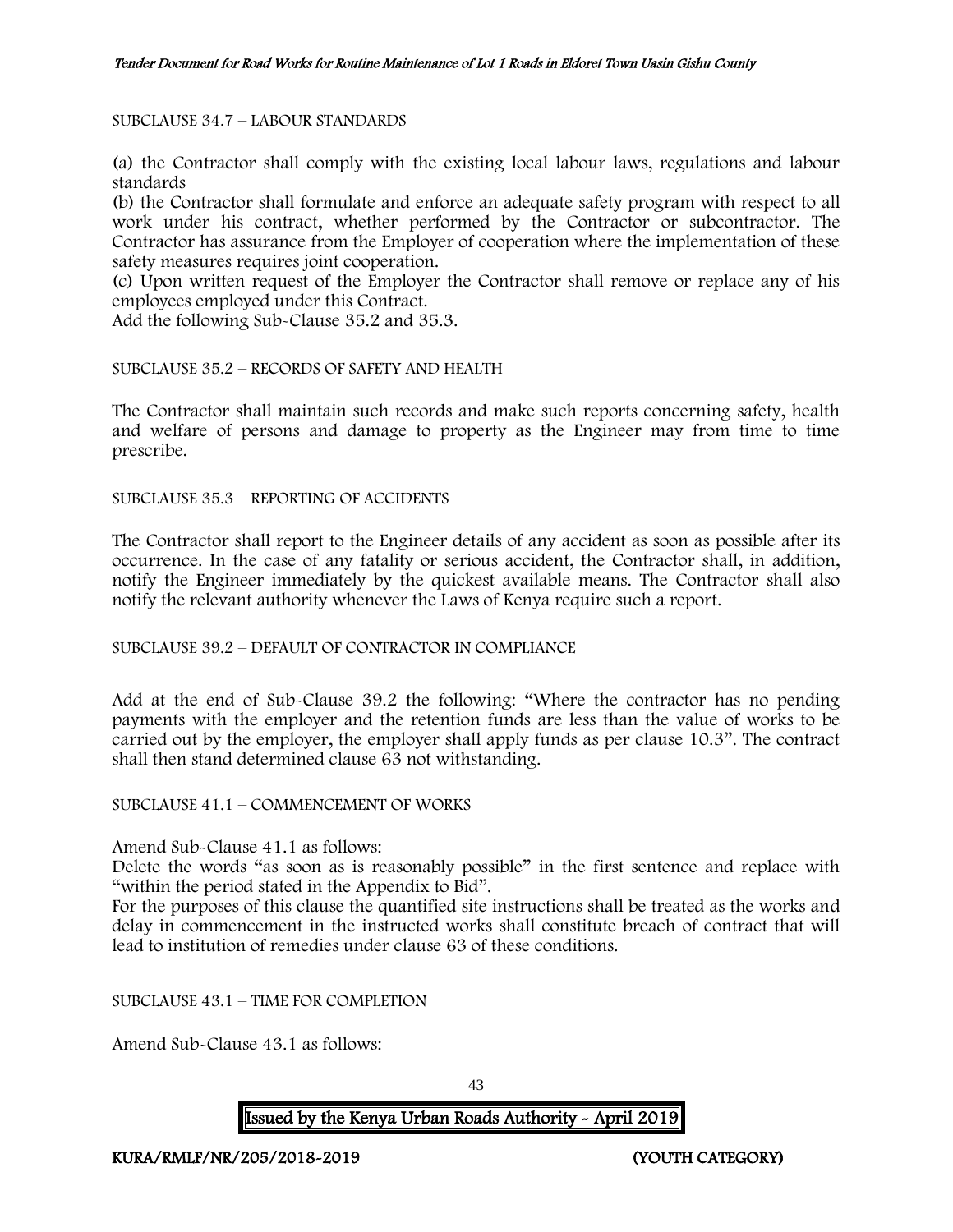Delete the words "within the time" to "such extended time" and substitute "by the date or dates stated or implied in Clause 14 of these Conditions of Particular Application.

SUBCLAUSE 44.1 – EXTENSION OF TIME FOR COMPLETION

Add at the end of Sub-Clause 44.1 the following:

"Neither rains falling within the rainy seasons as occurs in Kenya nor floods caused by such rains shall be deemed exceptional weather conditions such as may fairly entitle the Contractor to an extension of time for the completion of the work."

### SUBCLAUSE 45.1 – RESTRICTION ON WORKING HOURS

Add at the end of Sub-Clause 45.1 the following:

"If the Contractor requests permission to work by night as well as by day, then if the Engineer shall grant such permission the Contractor shall not be entitled to any additional payments for so doing. All such work at night shall be carried out without unreasonable noise or other disturbance and the Contractor shall indemnify the Employer from and against any liability for damages on account of noise or other disturbance created while or in carrying out night work and from and against all claims, demands, proceedings, costs, charges and expenses whatsoever in regard or in relation to such liability.

"In addition the Contractor will be required to provide, for any work carried out at night or recognized days of rest, adequate lighting and other facilities so that the work is carried out safely and properly.

"In the event of the Engineer granting permission to the Contractor to work double or rotary shifts or on Sundays, the Contractor shall be required to meet any additional costs to the Employer in the administration and supervision of the Contract arising from the granting of this permission."

SUBCLAUSE 47.2 – REDUCTION OF LIQUIDATED DAMAGES

Add the following paragraphs at the end of this Sub-Clause:

"There shall be no reduction in the amount of liquidated damages in the event that a part or a section of the Works within the Contract is certified as completed before the whole of the Works comprising that Contract.

The Employer shall pay no bonus for early completion of the Works to the Contractor.

SUBCLAUSE 52.1 – VALUATION AND VARIATIONS

Add new Clause 52.2(c )

No change in the unit rates or prices quoted shall be considered for items included in the schedule of Dayworks rates, or Provisional Sums and items, or for any item in the BOQ.

SUBCLAUSE 52.4 – DAYWORKS

Add the following at the end of Sub-Clause 52.4:

The work so ordered shall immediately become part of the works under the contract. The Contractor shall, as soon as practicable after receiving the Dayworks order from the Engineer undertake the necessary steps for due execution such work. Prior to commencement of any

44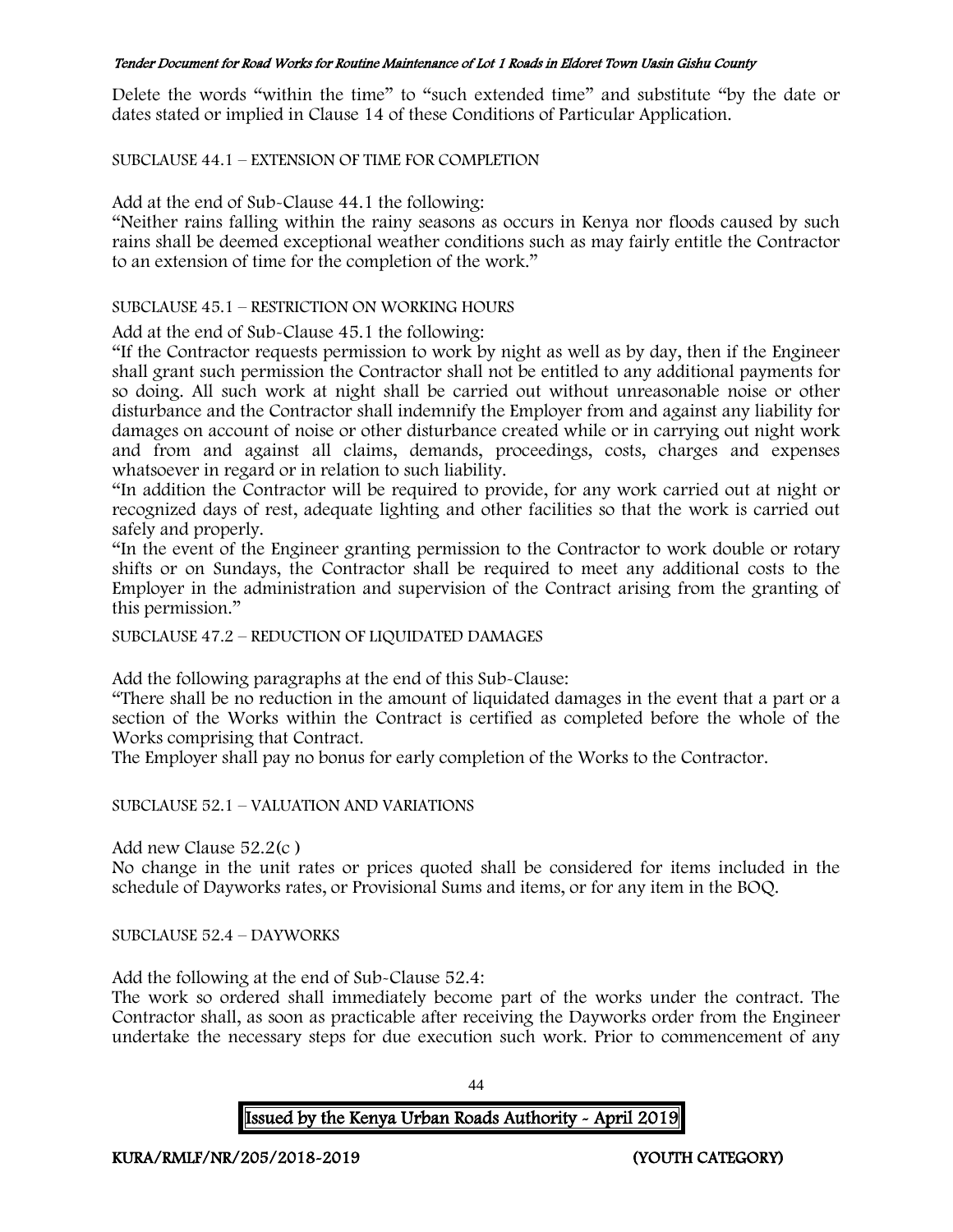work to be done on a Dayworks basis, the Contractor shall give an advance notice to the Engineer stating the exact time of such commencement.

SUBCLAUSE 54.1 – CONTROCTOR'S EQUIPMENT, TEMPORARY WORKS AND MATERIALS : Exclusive use for the works

Amend Sub-Clause 54.1 as follows: Line 5: add "written" between "the" and "consent". Delete Sub-Clauses 54.2 and 54.5.

SUBCLAUSE 55.2 – OMMISIONS OF QUANTITIES

Items of Works described in the Bills of Quantities for which no rate or price has been entered in the Contract shall be considered as included in other rates and prices in the Contract and will not be paid for separately by the Employer.

Add the following Sub-Clause 58:

Add the words "or Engineer's representative" where the word "Engineer" appears in clause 58.

SUBCLAUSE 58.4 – PROVISIONAL ITEMS

Provisional items shall be read as Provisional Sums and shall be operated as such in accordance with Sub-Clauses 58.1 to 58.3.

Clause 60 of the General Conditions is deleted and substituted with the following:-

SUBCLAUSE 60.1 – MONTHLY STATEMENT

The Contractor shall submit a statement to the Engineer at the end of each month, in a tabulated form approved by the Engineer, showing the amounts to which the Contractor considers himself to be entitled. The statement shall include the following items, as applicable;

- the value of the Permanent Work executed up to the end of previous month

- such amount as the Engineer may consider fair and reasonable for any Temporary Works for which separate amounts are provided in the Bill of Quantities

- any amount to be withheld under retention provisions of Sub-clause 60.3
- any other sum to which the Contractor may be entitled under the Contract

If the Engineer disagrees with or cannot verify any part of the statement, the Contractor shall submit such further information as the Engineer may reasonably require and shall make such changes and corrections in the statement as may be directed by the Engineer. In cases where there is difference in opinion as to the value of any item, the Engineer's view shall prevail.

# SUBCLAUSE 60.2 INTERIM PAYMENT CERTIFICATE

The Contractor shall forward to the Engineer an Interim Payment Certificate based on the statement as corrected above and, should it be necessary in the Engineers opinion, shall promptly make any further amendments and corrections to the Interim Payment Certificate.

45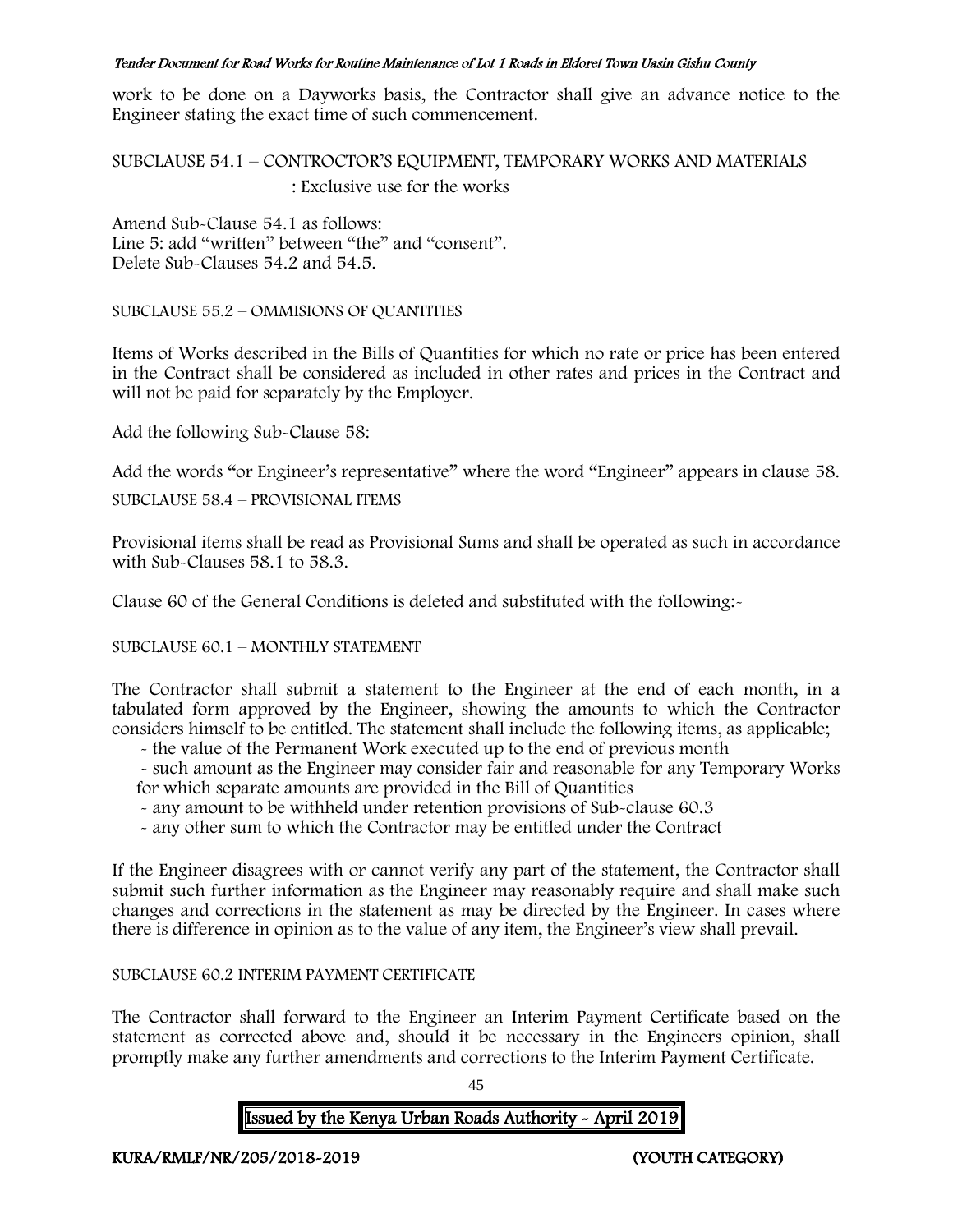The Engineer shall not unreasonably withhold certifying an Interim Payment Certificate and in case of likely delay in establishing the value of an item, such item may be set aside and the remainder certified for payment.

Within 14 days after receipt of the Interim Payment Certificate and subject to the Contractor having made such further amendments and corrections as the Engineer may require, the Engineer will forward to the Employer the certified Interim Payment Certificate.

Provided that the Engineer shall not be bound to certify any payment under this Clause if the net amount thereof, after all retentions and deductions, would be less than the minimum amount of Interim Payment Certificate's stated in the Appendix to Form of Bid. However in such a case, the uncertified amount will be added to the next interim payment, and the cumulative unpaid certified amount will be compared to the minimum amount of interim payment.

#### SUBCLAUSE 60.3 – RETENTION MONEY AND PAYMENT OF RETENTION MONEY

A retention amounting to the percentage stipulated in the Appendix to Bid shall be made by the Engineer in the first and following Interim Payment Certificates until the amount retained shall reach the "Limit of Retention Money" named in the Appendix to Form of BID.

Upon the issue of the Taking-Over Certificate, with respect to the whole of the works one half of the retention money shall become due and shall be paid to the Contractor when the Engineer shall certify in writing that the last section of the whole works has been substantially completed.

Upon expiration of the Defects Liability Period for the works, the other half of the Retention Money shall be certified by the Engineer for payment to the Contractor.

Provided that in the event of different Defects Liability Periods being applicable to different Sections of the Permanent Works pursuant to Clause 48, the expression "expiration of the Defects Liability Period "shall, for the purpose of this sub-clause, be deemed to mean the expiration of the latest of such periods.

Provided also that if at such time, there remain to be executed by the Contractor any work instructed, pursuant to Clause 49 and 50, in respect of the works, the Engineer shall be entitled to withhold certification until completion of any such work or so much of the balance of the Retention money as shall in the opinion of the Engineer, represents the cost of the remaining work to be executed.

#### SUBCLAUSE 60.4– CORRECTION OF CERTIFICATES

The Engineer may in any Interim Payment Certificate make any correction or modification to any previous Interim Payment Certificate signed by him and shall have authority, if any work is not being carried out to his satisfaction to omit or reduce the value of such work in any Interim Payment Certificate.

# SUBCLAUSE 60.5– STATEMENT AT COMPLETION

Not later than 84 days after the issue of the Taking-Over Certificate in respect of the whole of the works, the Contractor shall submit to the Engineer a statement at completion showing in detail, in a form approved by the Engineer;

46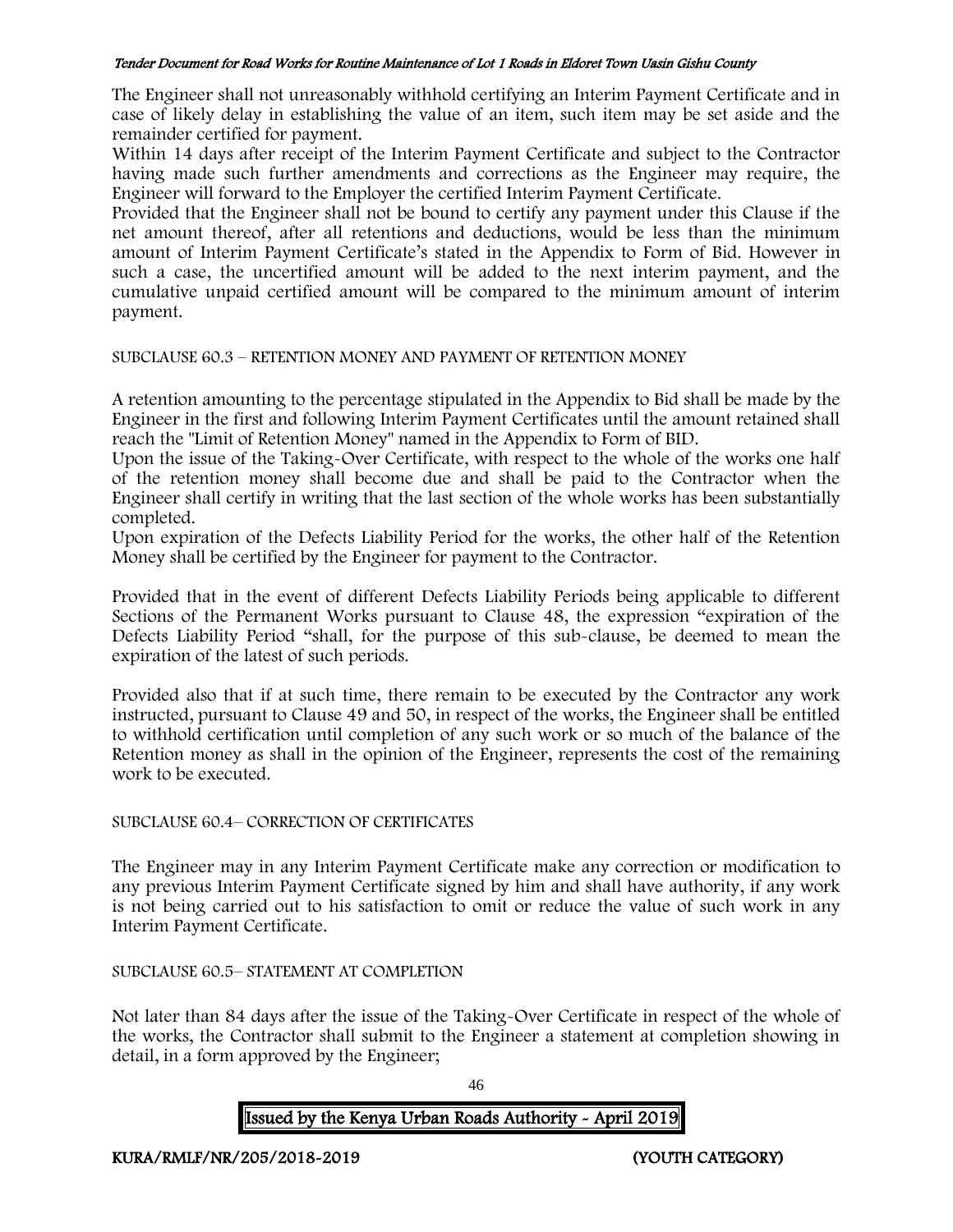The final value of all work done in accordance with the Contract up to the date stated in such Taking-Over Certificate.

Any further sums which the Contractor considers to be due; and

An estimate of amounts that the Contractor considers will become due to him under the Contract.

Estimate amounts shall be shown separately in the Statement at Completion. The Contractor shall amend and correct the Statement as directed by the Engineer and submit a Certificate at Completion to be processed as in Sub-Clause 60.2.

### SUBCLAUSE 60.6 – FINAL STATEMENT

Not later than 56 days after the issue of the Defects Liability Certificate pursuant to Sub-Clause 62.1, the Contractor shall submit to the Engineer for consideration a draft final statement with supporting documents showing in detail, in the form approved by the Engineer; The final value of all work done in accordance with the Contract; Any further sums which the Contractor considers to be due to him.

If the Engineer disagrees with or cannot verify any part of the draft final statement, the Contractor shall submit such further information as the Engineer may reasonable require and shall make such changes in the draft as may be required.

## SUBCLAUSE 60.7– DISCHARGE

Upon submission of the Final Statement, the Contractor shall give to the Employer, with a copy to the Engineer, a written discharge confirming that the total of the Final statement represents full and final settlement of all monies due to the Contractor arising out of or in respect of the Contract. Provided that such discharge shall become effective only after payment under the Final Payment Certificate issued pursuant to Sub-Clause 60.8 has been made and the Performance Security referred to in Sub-Clause 10.1 has been returned to the Contractor.

#### SUBCLAUSE 60.8 – FINAL PAYMENT CERTIFICATE

Upon acceptance of the Final Statement as given in Sub-Clause 60.6, the Engineer shall prepare a Final Payment Certificate which shall be delivered to the Contractor's authorized agent or representative for his signature. The Final Payment Certificate shall state:

The final value of all work done in accordance with the Contract;

After giving credit to the Employer for all amounts previously paid by the Employer, the balance, if any, due from the Employer to the Contractor or the Contractor to the Employer.

Final Certificate shall be issued for any sum due to the Contractor even if such is less than the sum named in the Appendix to the Form of BID.

# SUBCLAUSE 60.9– CESSATION OF EMPLOYERS LIABILITY

unless the Contractor notifies the Engineer of his objection to the Final Certificate within fourteen days of delivery thereof he shall be deemed to have agreed that he accepts the total Contract Price as set out in the Final Certificate as full settlement for all Work Done under the

47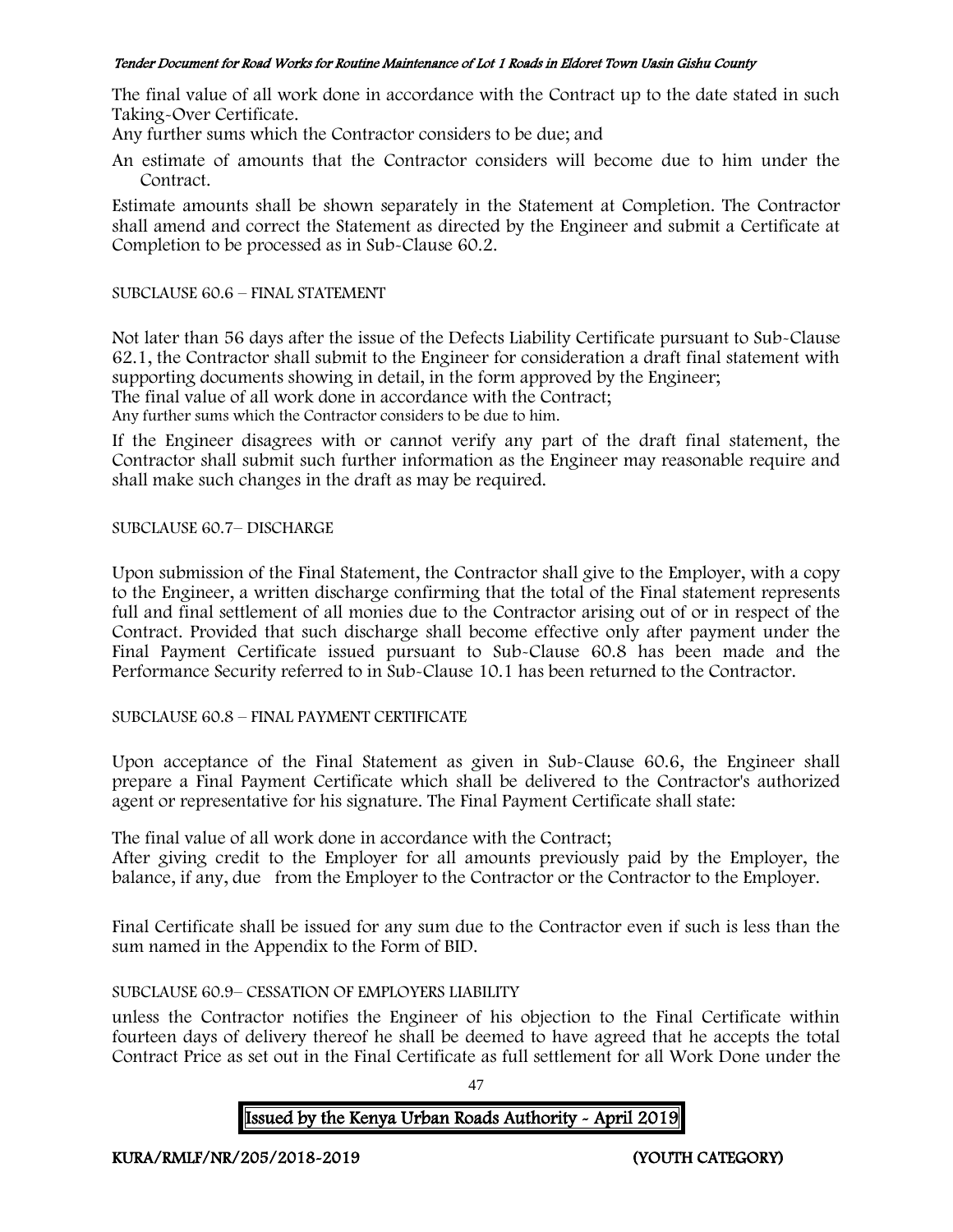Contract including any variations and omissions thereof but excluding any variations and claims previously made in writing.

#### SUBCLAUSE 60.10 – TIME FOR PAYMENT

The amount due to the Contractor under any Interim Payment Certificate or Final Payment Certificate issued pursuant to this Clause or to any other term of the Contract, shall, subject to Clause 47, be paid by the Employer to the Contractor as follows:

- (i) In the case of Interim Payment Certificate, within the time stated in the Appendix to Form of Bid, after the Engineer has signed the Interim Payment Certificate.
- (i) In the case of the Final Payment Certificate pursuant to Sub clause 60.8, within the time stated in the Appendix to Form Of Bid, after the Engineer has signed the Final Payment Certificate.
- (ii) In the event of the failure of the Employer to make payment within the times stated, the Employer shall make payment to the Contractor of simple interest at a rate equal to two percentage points above the average Base Lending Rate of three leading banks namely Kenya Commercial Bank, Standard Chartered Bank and Barclays Bank for the time being or as shall be the case from the time to time obtained from the Central Bank of Kenya. The provisions of this Sub clause are without prejudice to the Contractor's entitlements under Clause 69 or otherwise.

## SUBCLAUSE 60.11 – CURRENCY OF PAYMENT

The Contract Price shall be designated in Kenyan Currency.

All work performed by the Contractor under the Contract shall be valued in Kenya Shillings using the rates and prices entered in the Bills of Quantities together with such other increases to the Contract Price, except for variation of price payments in accordance with Clause 70.1.

SUBCLAUSE 60.12 – ADVANCE PAYMENT

Advance payment shall not be offered in this Contract.

#### SUBCLAUSE 60.13 MATERIALS FOR PERMANENT WORKS

With respect to materials brought by the Contractor to the site for incorporation into the permanent works, the Contractor shall,

-Receive a credit in the month in which these materials are brought to site,

-Be charged a debit in the month in which these materials are incorporated in the permanent works.

Both such credit and debit to be determined by the Engineer in accordance with the following provisions.

No credit shall be given unless the following conditions shall have been met to the Engineers satisfaction

48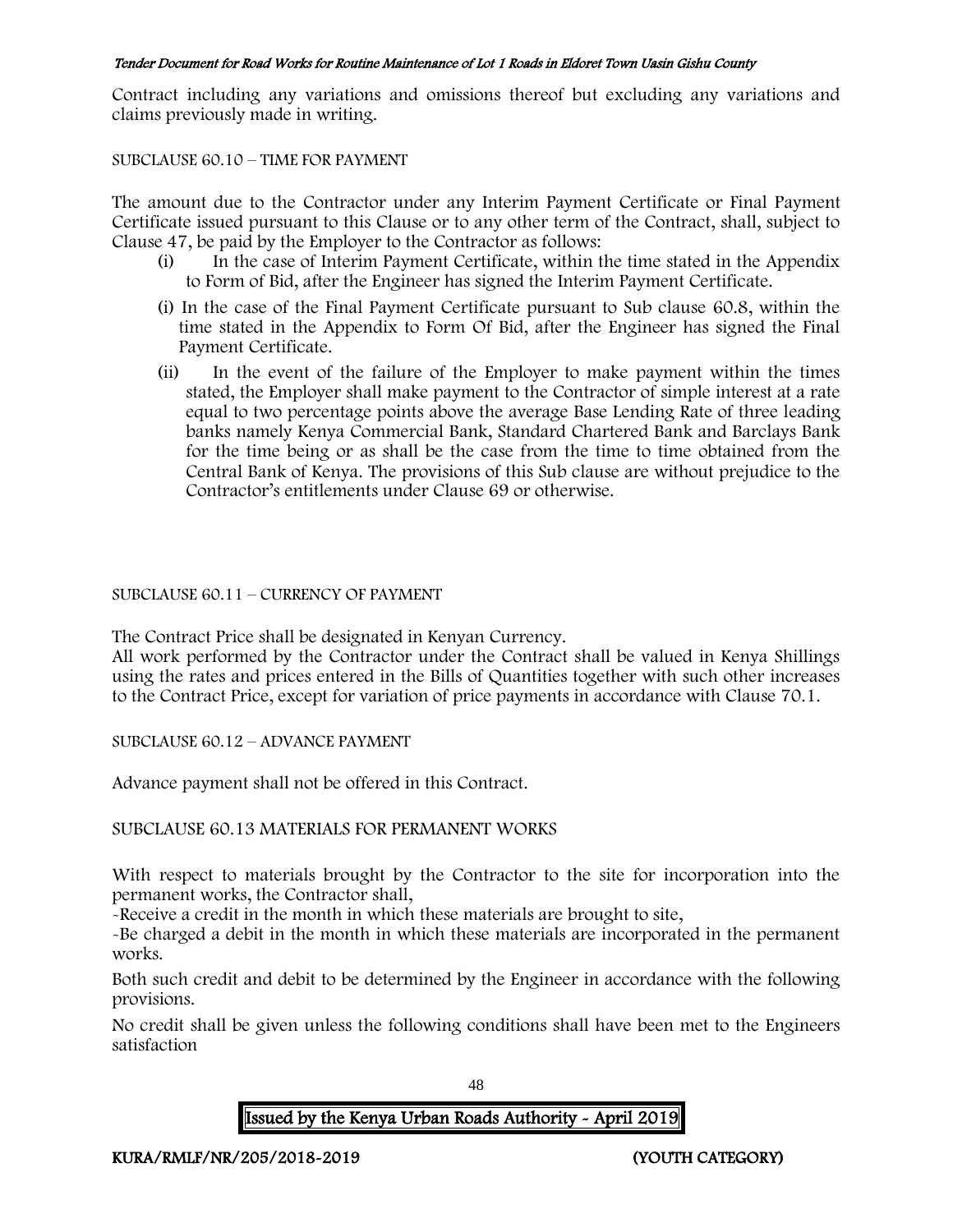- The materials are in accordance with the specifications for the works;
- The materials have been delivered to site and are properly stored and protected against loss, damage or deterioration;
- The Contractors record of the requirements, orders receipts and use of materials are kept in a form approved by the Engineer, and such records are available for inspection by the Engineer;
- The Contractor has submitted a statement of his cost of acquiring and delivering the materials and plant to the Site, together with such documents as may be required for the purpose of evidencing such cost;
- The materials are to be used within a reasonable time.
- The amount to be credited to the Contractor shall not be more than 75% of the Contractor's reasonable cost of the materials delivered to site, as determined by the Engineer after review of the documents listed in subparagraphs (a) (iv) above;
- The amount to be debited to the Contractor for any materials incorporated into the works shall be equivalent to the credit previously granted to the Contractor for such materials pursuant to Clause (b) above as determined by the Engineer.

# SUBCLAUSE 63.1 – DEFAULT OF THE CONTRACTOR

# SUBCLAUSE 67.1 – ENGINEER'S DECISION

Delete the entire Sub clause 67.1 and add the following;

"If a dispute of any kind whatsoever arises between the Employer and the Contractor in any connection with, or arising out of, the Contract or the execution of the works, whether during the execution of the works or after their completion and whether before or after repudiation or other termination of the Contract including any dispute as to any opinion, instruction, determination, certificate or valuation of the Engineer, the matter in dispute shall, in the first place, be referred in writing to the Engineer, with a copy to the other party. Such reference shall state it is made pursuant to this clause. No later than 28 (twenty eight) day after the day on which he received such reference the Engineer shall give notice of his decision to the Employer and the Contractor. Such decision shall state it is made pursuant to this clause.

Unless the Contract has already been repudiated or terminated, the Contractor shall, in every case, continue to proceed with the works with all due diligence and the Contractor and the Employer shall give effect forthwith to every such decision of the Engineer unless and until the same shall be revised, as hereinafter provided, in an Amicable Settlement, Adjudicator's or Arbitrator's award.

If either the Employer or the Contractor be dissatisfied with the any decision of the Engineer, or if the Engineer fails to give notice of his decision on or before the 28th (twenty eighth) after the day on which he received the reference, then either the Employer or the Contractor may, on or before the 28th (twenty eighth) day after the day the day on which he received notice of

Issued by the Kenya Urban Roads Authority - April 2019

49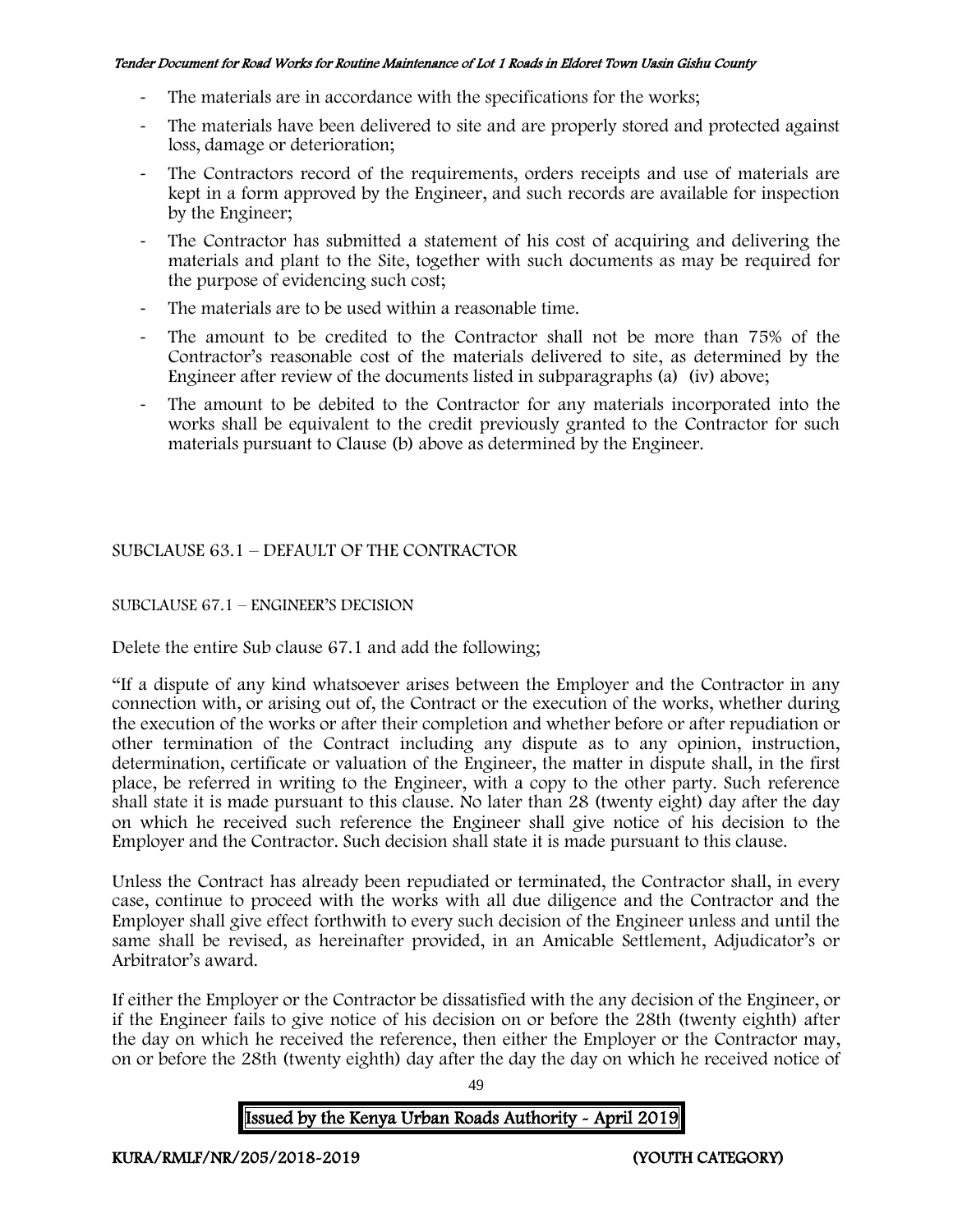such decision, or on or before the 28th (twenty eighth) day after the day the day on which the said period of 28 days expired, as the case may be, give notice to the other party, with a copy for information to the Engineer, of his intention to commence Adjudication, as hereinafter provided, as to the matter in dispute. Such notice shall establish the entitlement of the party giving the same to commence Adjudication, as hereinafter provided, as to such dispute; no adjudication in respect thereof may be commenced unless such notice is given.

If the Engineer has given notice of his decision as to a matter in dispute to the Employer and the Contractor and no notice of intention to commence adjudication as to such dispute has been given by either the Employer or the Contractor on or before the twenty eighth day after the day on which the parties received notice as to such decision from the Engineer, the said decision shall become final and binding upon the Employer and the Contractor. "

SUBCLAUSE 67.2 – AMICABLE SETTLEMENT

Delete the entire subclause 67.2 and add the following;

"Where notice to of intention to commence adjudication as to a dispute has been in accordance with subclause 67.1, the parties shall attempt to settle such dispute in amicably before the commencement of Adjudication; provided that, unless the parties otherwise agree, Adjudication may be commenced on or after the 14th (fourteenth) day after the day on which notice of intention to commence adjudication of such dispute was given, even if an attempt at amicable settlement thereto has been made."

SUBCLAUSE 67.3 – ADJUDICATION

Delete the entire subclause 67.3 and add the following;

"The Adjudicator shall be appointed by the Chartered Institute of Arbitrators (Kenya) unless the appointment is agreed by the parties within 7 (seven) days of the notice to adjudication.

The adjudication process shall be conducted according to the Laws of Kenya and the Rules of the Chartered Institute of Arbitrators (Kenya)."

SUBCLAUSE 67.3 – ARBITRATION

Delete the entire subclause 67.3 and add the following;

"Any dispute in respect of which:

The decision, if any, of the Adjudicator has not become final and binding pursuant to subclause 67.1, and Amicable settlement has not been reached within the period stated in subclause 67.2,

shall be finally settled, under the Laws of Kenya and the Arbitration Rules of the Chartered Institute of Arbitrators (Kenya Branch) by one or more arbitrators appointed by the Chartered Institute of Arbitrators (Kenya Branch).

Issued by the Kenya Urban Roads Authority - April 2019

50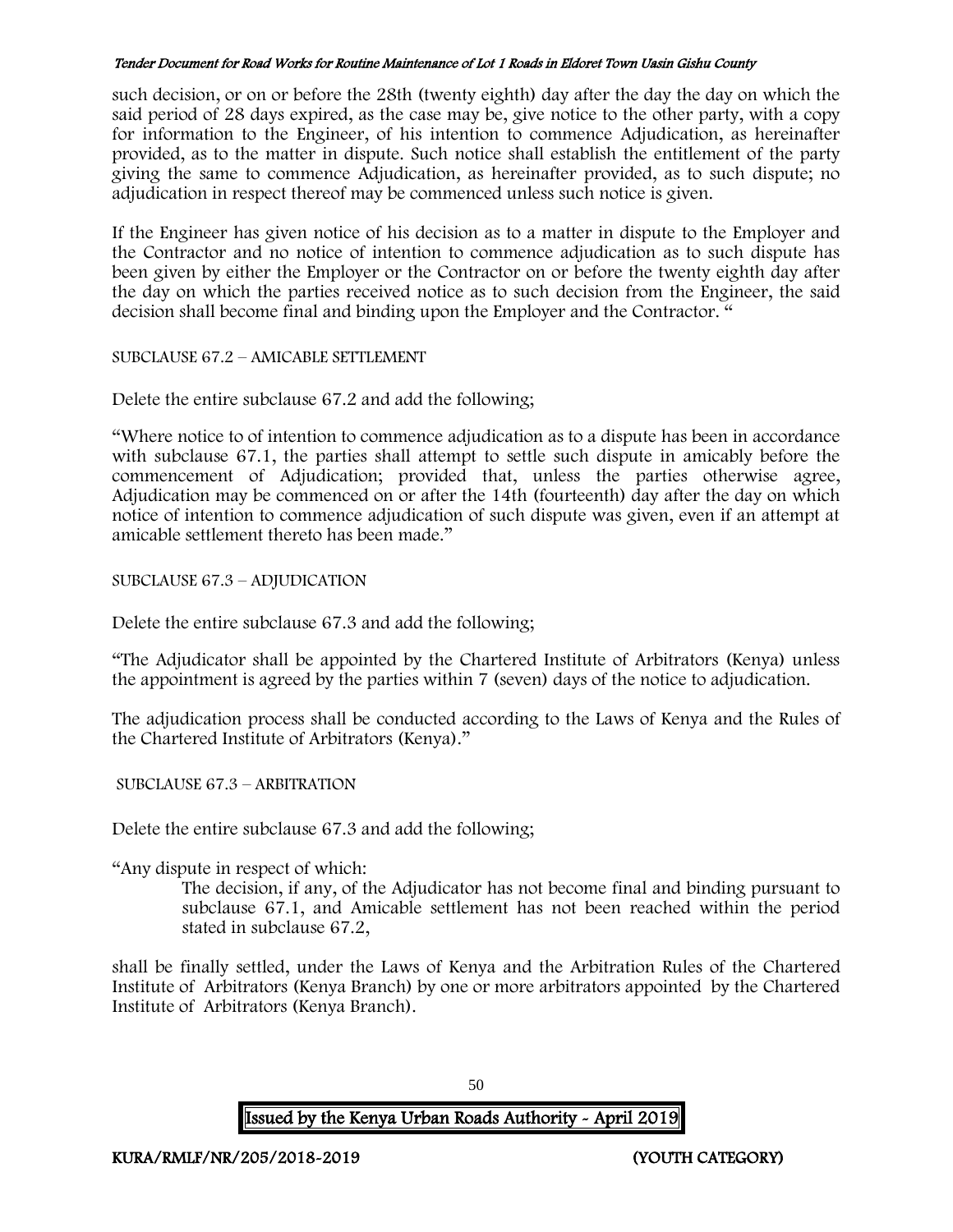Neither party shall be limited in the in the proceedings before such arbitrator/s to the evidence or arguments put before the Adjudicator for the purpose of obtaining his said decision pursuant to subclause 67.1.

Arbitration may be commenced prior to or after completion of the works, provided that the obligations of the Employer, the Engineer and the Contractor shall not be altered by reason of the arbitration being conducted during the progress of the works.

SUBCLAUSE 68.2 – NOTICES TO EMPLOYER AND ENGINEER

Delete in Sub-Clause 68.2 the words "nominated for that purpose in Part II of these conditions".

- a. The Employer's address is: The Director General, Kenya Urban Roads Authority (KURA), P.O. Box 41727 - 00100 **NAIROBI**
- b. The Engineer's address is: Director Road Asset and Corridor Management (RACM), Kenya Urban Roads Authority (KURA), P.O. Box 41727 - 00100 NAIROBI

SUBCLAUSE 68.4 – All letters and notices from the Contractor to the Employer and/Engineer must be signed by the Managing Director or the person given written power of Attorney.

CLAUSE 69 – DEFAULT OF EMPLOYER

Delete Sub-Clause 69.1 (c)

In Sub-Clause 69.4 add at the end of first paragraph the following "the period of such suspension shall be as agreed upon by both parties and in any case not more than six (6) months".

In Subclause 69.4 of General Conditions of Contract Part I, insert at the end -----"The amounts of such costs which shall be added to the Contract Price shall exclude any cost due to idle time for equipment, plant and labour."

CLAUSE 70 – CHANGES IN COST AND LEGISLATION

There shall be no claims of payments for Variation of Prices (VOP) or changes in cost for legislation.

SUBCLAUSE 70.2 – SUB-CONTRACT

(a) If the Contractor shall decide subject to Clause 4 thereof to sub-let any portion of the work he shall incorporate in the sub-contract provisions to the like effect as those contained in subclause (1) of this Clause;

51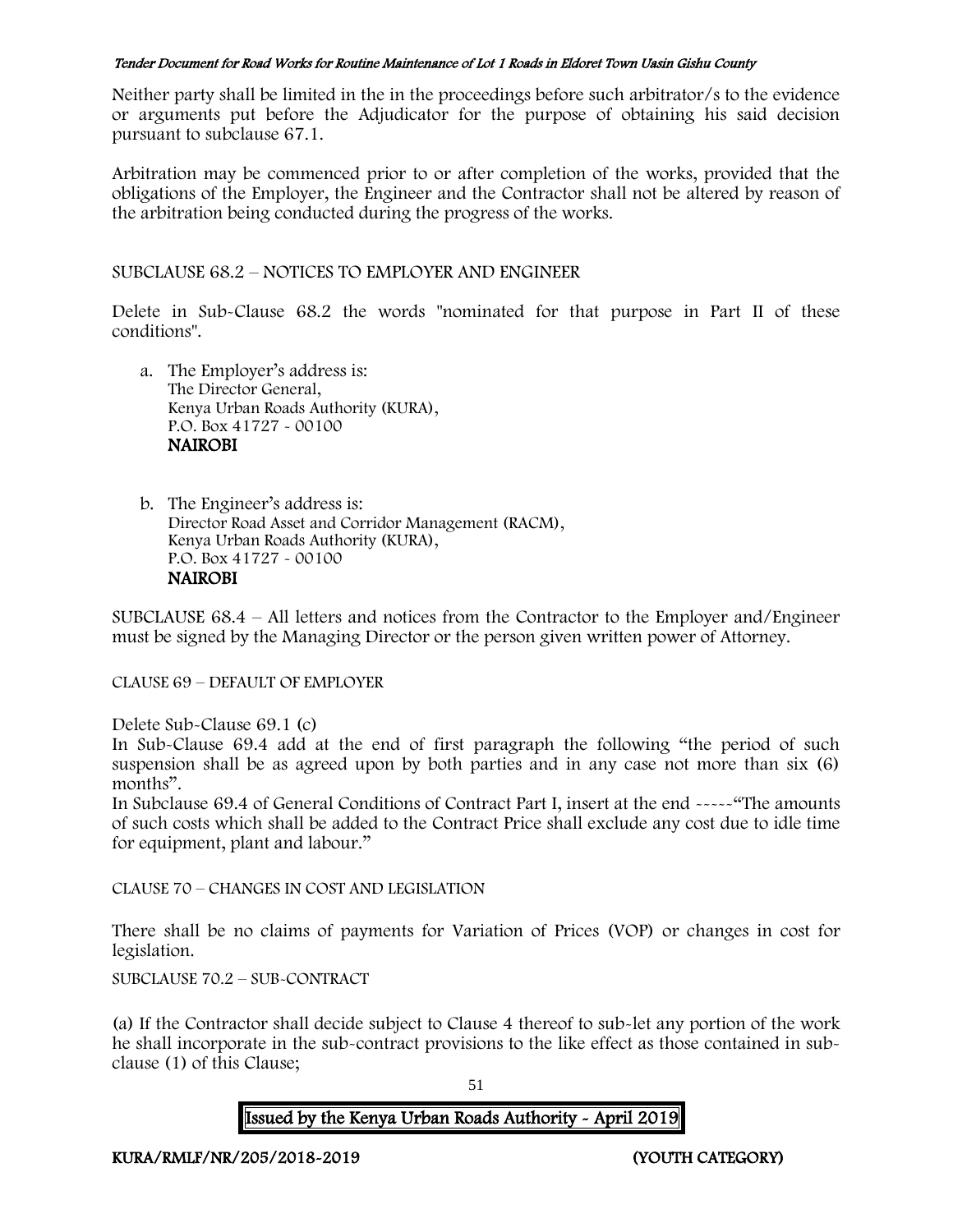(b) If the price payable under a sub-contract as aforesaid is increased above or decreased below the price in such sub-contract by reason of the operation of the incorporated provisions of sub- clause (1) of this clause then the net amount of such increase or decrease shall as the case may be, be paid to or allowed by the Contractor under this contract.

SUBCLAUSE 70.3 – NOMINATED SUB-CONTRACTORS

This clause shall not apply in respect of work executed by any nominated sub-Contractor (fluctuation in relation to nominated sub-Contractors shall be dealt with under provisions in relation thereto which may be included in the appropriate sub-contract or contract of sale).

SUBCLAUSE 70.4 – DATE OF BID PRICING

The expression "the date of BID pricing" as used in this Clause means the date 30 days prior to the final date for submission of BIDs as determined by the Employer in the BID documents SUBCLAUSE 70.5 – PRIME COST

For imported materials, the supplier's/ manufacturer's Prime costs shall be C.I.F. cost at point of entry by the same means of transport as determined by the Contractor's Basic Rate.

For locally produced materials, the supplier's or manufacturer's prime costs shall be at their nearest depot or the nearest railway station relevant to the works.

For materials that are subject to Government Price Control, payments for price variations will be determined from the difference between the control price in force at a date 30 days prior to the final date for submission of BIDs and the price in force on the date of purchase.

SUBCLAUSE 70.11 – SUBSEQUENT LEGISLATION

No payment shall be paid for changes in the prices of the materials and labour.

SUBCLAUSE 70.8 – CONTRACTORS HEAD OFFICE EXPENSES

No payments will be made for price variation related to expenses incurred by the Contractor in his Head Office in Kenya, or overseas.

SUBCLAUSE 70.9 – CURRENCY OF PAYMENTS UNDER CLAUSE 70

All payments made pursuant to Clause 70 shall be in Kenya Shillings. SUBCLAUSE 70.11 – SUBSEQUENT LEGISLATION

Renumber sub-clause 70(2) of part I as sub-clause 70.11 and add the following:

"Notwithstanding the foregoing, such additional or reduced cost shall not be separately paid or credited as aforesaid if the same shall already have been taken into account in accordance with the provisions of sub-clause 70.1 through 70.10 of this clause.

52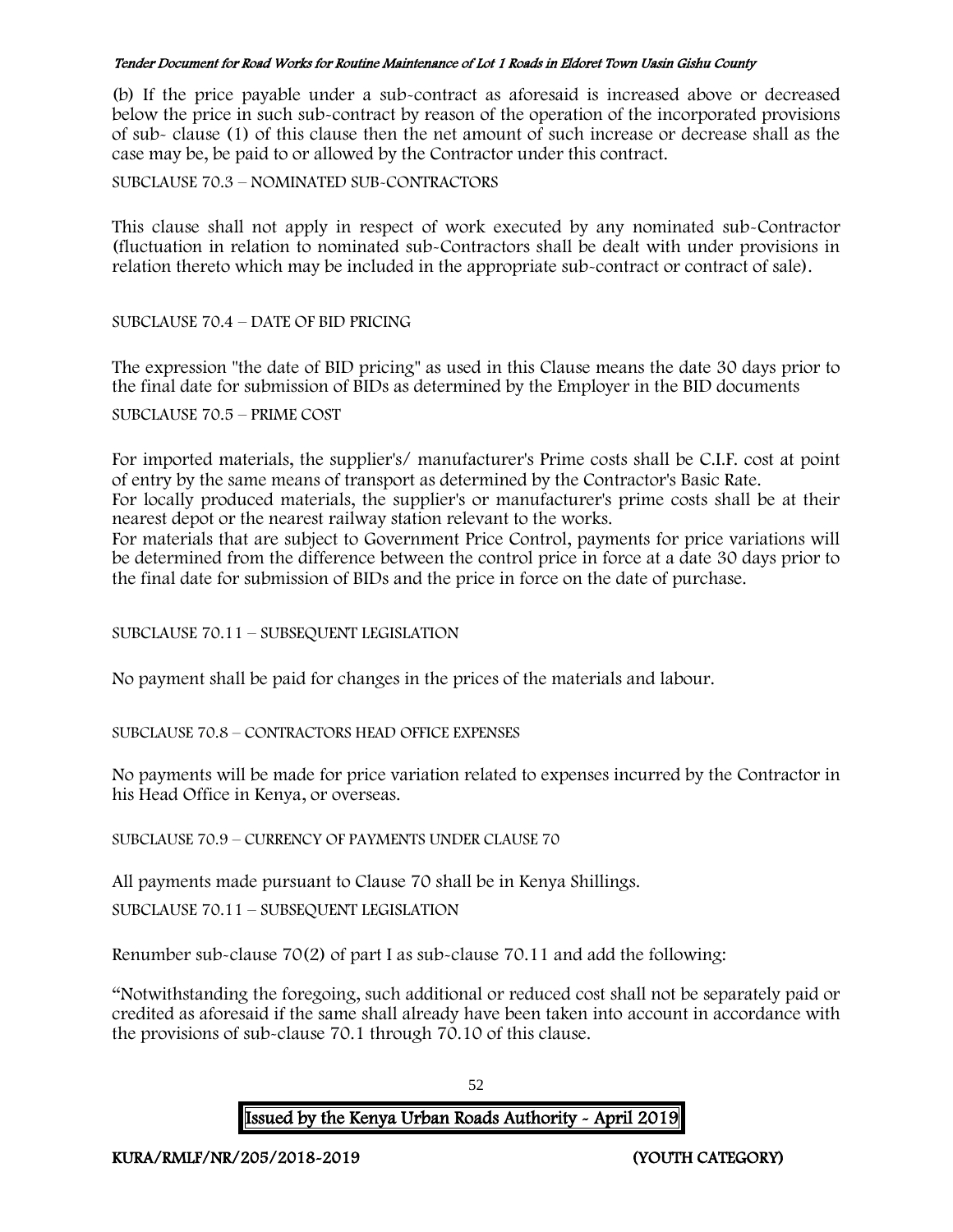### CLAUSE 72 – RATES OF EXCHANGE COST

Delete clause 72 in its entirety and substitute the following:

The currency of BID and payment is Kenya Shillings and rates of exchange requirements are not applicable.

CLAUSE 73 – BRIBERY AND COLLUSION

Add new Clause 73.1:

"The Contractor shall not:

(a) Offer or give or agree to give to any person in the service of the Government of Kenya any gift or consideration or any kind as an inducement or reward for doing or forbearing to do or for having done or forborne to do any act in relation to the obtaining or execution of this or any other contract to which the Government of Kenya is a party or for showing or forbearing to show favour or disfavour to any person in relation to this or any other contract for the Government of Kenya.

(b) Enter into this or any other contract with the Government of Kenya in connection with which commission has been paid or agreed to be paid by or on his behalf or to his knowledge, unless before the contract is made particulars of any such commission and of the terms and conditions of any agreement for the payment thereof have been disclosed in writing to the Employer.

Any breach of this condition by the Contractor or by anyone employed by him or acting on his behalf (whether with or without the knowledge of the Contractor) or the commission of any offence by the Contractor or by anyone employed by him or acting on his behalf in relation to this or any other contract to which the Government of Kenya is a party shall entitle the Employer to determine the Contract (See Condition 63 hereof) and/ or to recover from the Contractor the amount or value of any such gift, consideration or commission.

Any dispute or difference of opinion arising in respect of either the interpretation, effect or application of this condition or of the amount recoverable hereunder by the Employer from the Contractor shall be decided by the Employer, whose decision shall be final and conclusive.

CLAUSE 74 – CONTRACT CONFIDENTIAL

Add new Clause 74.1:

The Contractor shall treat the details of this Contract as Private and Confidential and shall not publish or disclose the same or any particulars thereof in any trade or technical paper or elsewhere (save in so far as may be necessary for the purpose thereof) without the previous consent in writing of the Government. If any dispute arises as to the necessity of any publication or disclosures for the purposes of this Contract the same shall be referred to the decision of the Engineer mentioned in the said Conditions of Contract whose award shall be final.

53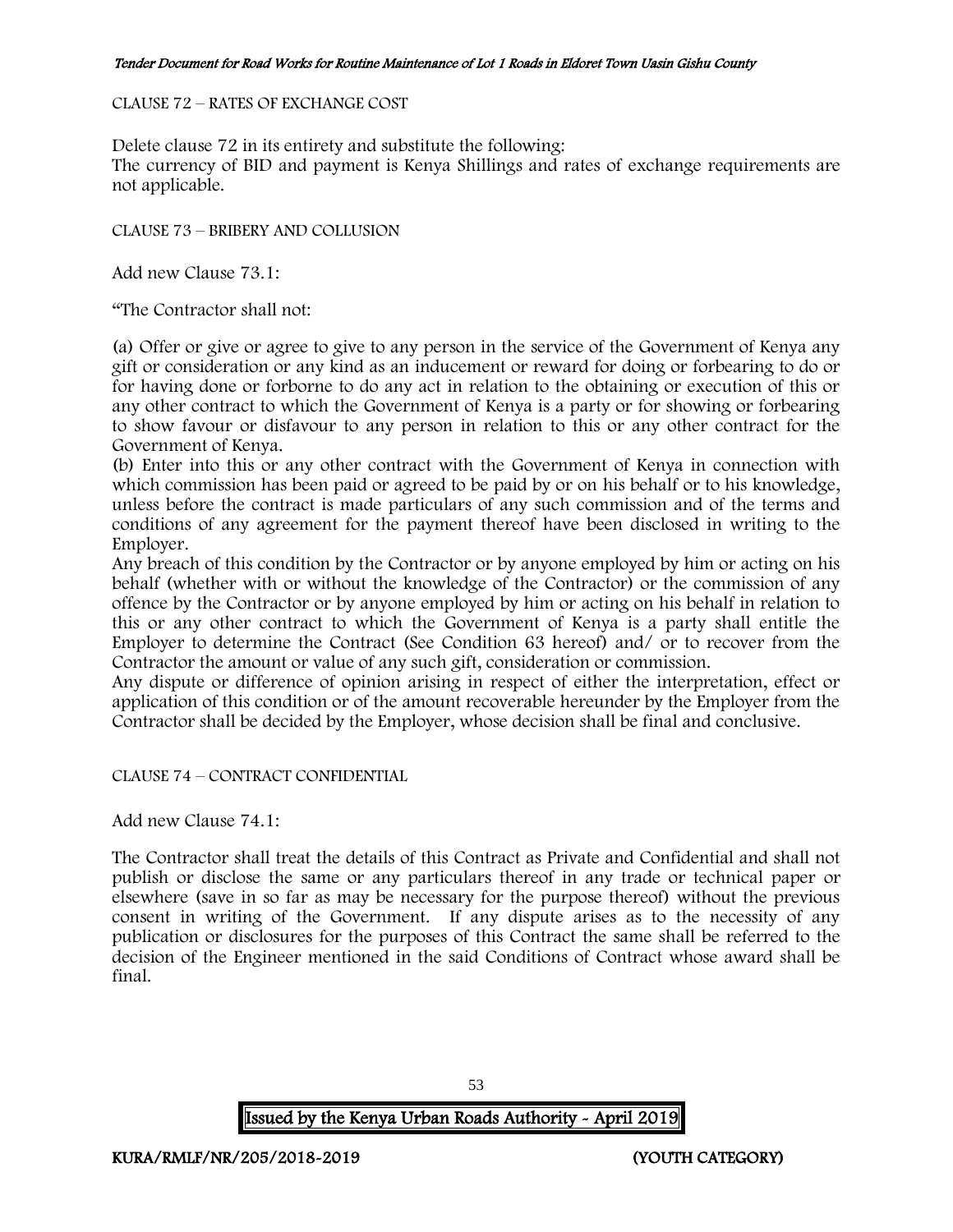# SECTION V: SPECIAL SPECIFICATIONS

Issued by the Kenya Urban Roads Authority - April 2019

54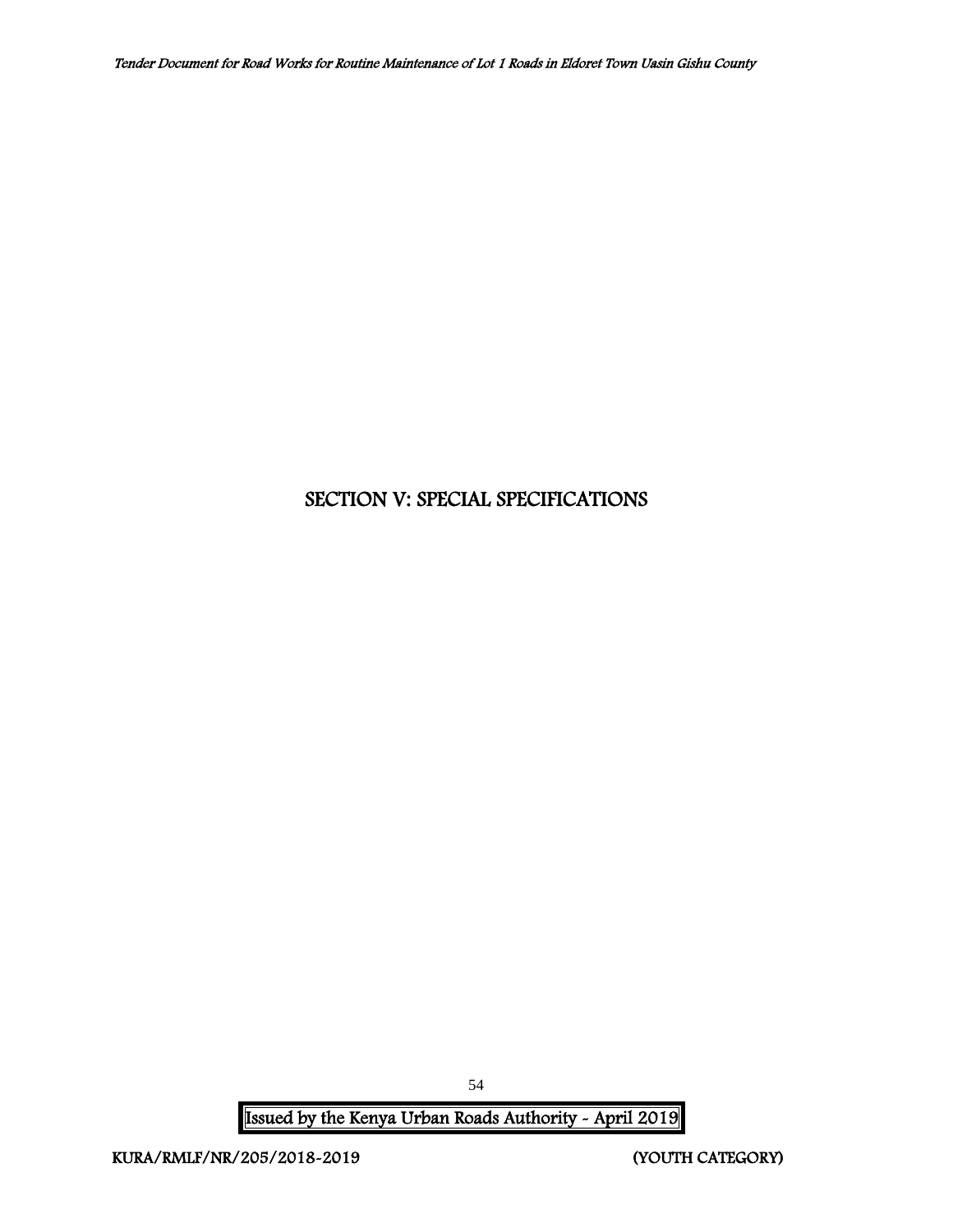# SPECIAL SPECIFICATIONS

#### SECTION 1 – GENERAL

#### 101 SPECIAL SPECIFICATIONS

Special specification is supplementary to the Standard Specifications and the two must be read in conjunction. In any case where there appears to be conflict between the two then the Special Specifications will take precedence.

#### 102 LOCATION OF CONTRACT.

SOS Herman Gremer ECD- Kuinet Road is located in Eldoret Town, Uasin Gishu County. The length of the roads is approximately 5.0 km

#### 103 EXTENT OF CONTRACT

The works to be executed under the Contract comprise mainly of but not limited to the following:-

### 1. Road Works

- Clearance of road reserve
- Earthworks
- Grading
- Spot Gravelling

#### 2. Drainage Works

- Excavation/cleaning of drains and culverts
- Installation/repair of culverts

Defects Liability Period shall be 1 months

Any other activity not listed above in either category but deemed to be necessary by the Engineer, shall be subject to the Engineer's formal instructions within the mode of payment stipulated either by day works or on a measured basis.

#### 105 ORDER OF EXECUTION OF WORKS

In addition to Clause 105 of the Standard Specification the Contractor shall carry out the Works such that a continuous and consecutive output of fully completed work is achieved.

#### 107 TAKING OVER CERTIFICATE

55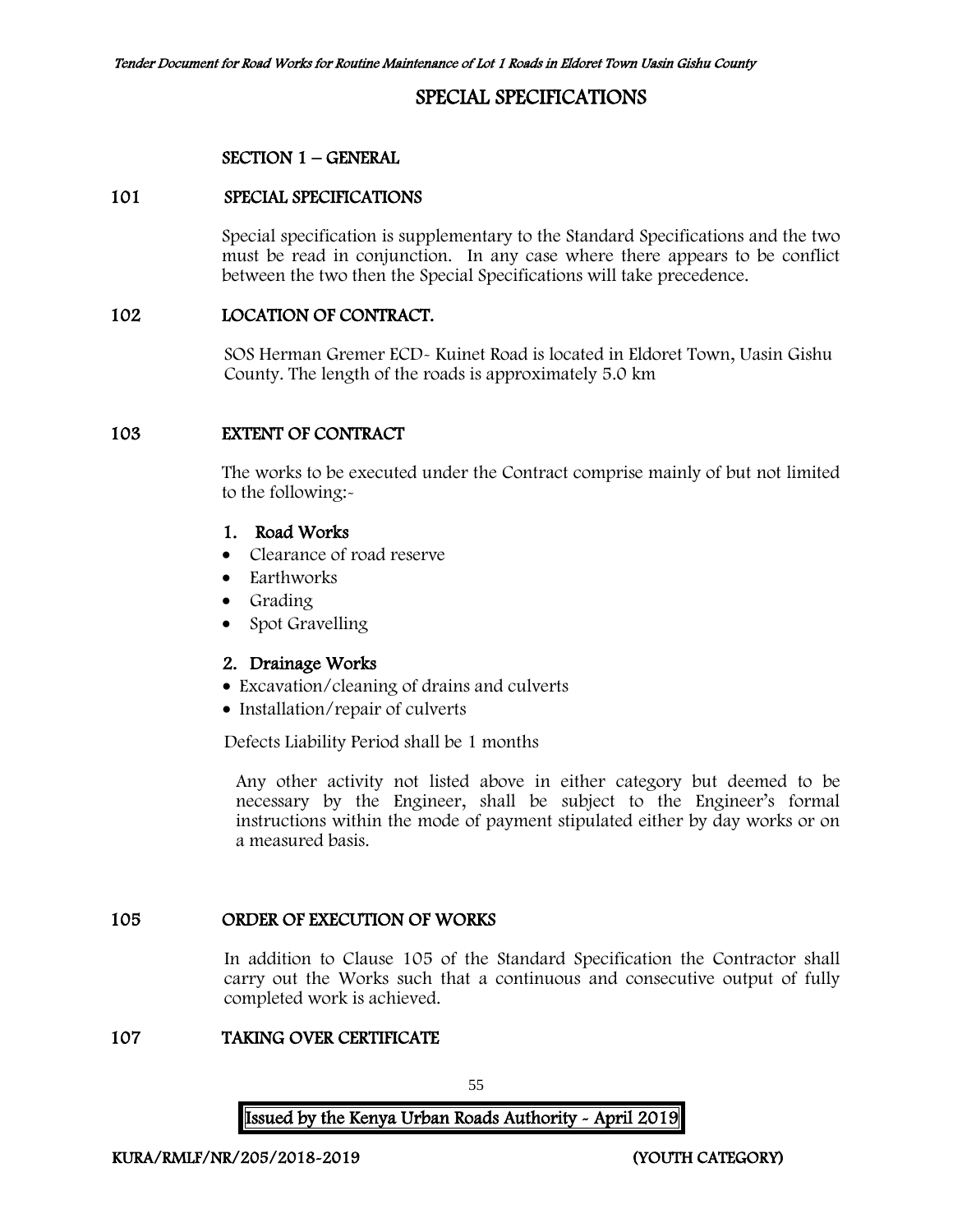The minimum length of the road for which a certificate will be issued under clause 48 of the conditions of Contract shall be the whole length of each section of the road substantially completed.

## 109 NOTICE OF OPERATIONS

Add the following sub- Clause.

Notification Terms

It shall be the Contractor's responsibility to notify the Engineer when any item of works scheduled are completed and ready for approval, and the contractor shall give sufficient notice to allow control tests to be performed.

Explosive and Blasting

- (a) The requirements of the Laws of Kenya governing explosives and other requirements and regulations of Government of Kenya and other authorities shall be complied with.
- (b) No explosives of any kind shall be used without prior written consent of the Engineer.

The Contractor shall be solely responsible for the provision, handling, storage and transporting of all explosives, ancillary materials and all other items of related kind whatsoever required for blasting.

# 117 HEALTH, SAFETY AND ACCIDENTS

Add the following:

In addition to providing, equipping and maintaining adequate first aid stations throughout the works in accordance with the laws of Kenya, the contractor shall provide and maintain on site during the duration of the Contract, a fully equipped dispensary. This shall be with a qualified Clinical Officer / Nurse who shall offer the necessary medical advice on HIV and related diseases to the Engineer's and Contractor's Site staff. The Contractor shall allow for this in the rates and be responsible for all site welfare arrangements at his own cost.

# 120 PROTECTION OF EXISTING WORKS AND SERVICES

The Contractor shall acquaint himself with the position of all existing services such as sewers, water drains, cables for electricity and telephone, lighting and telephone poles, water mains, etc., before commencing any excavation or other work likely to affect the existing services.

The cost of all plant, equipment and materials, labour, technical and professional staff, transport and the like necessary for determining the locations of existing services, including the making good of any damage caused to such services all to the satisfaction of the Engineer, shall be deemed to be included in the tender rates. No other payment shall be made for the costs of such operations, nor for the making good of damage caused thereby to the existing services.

56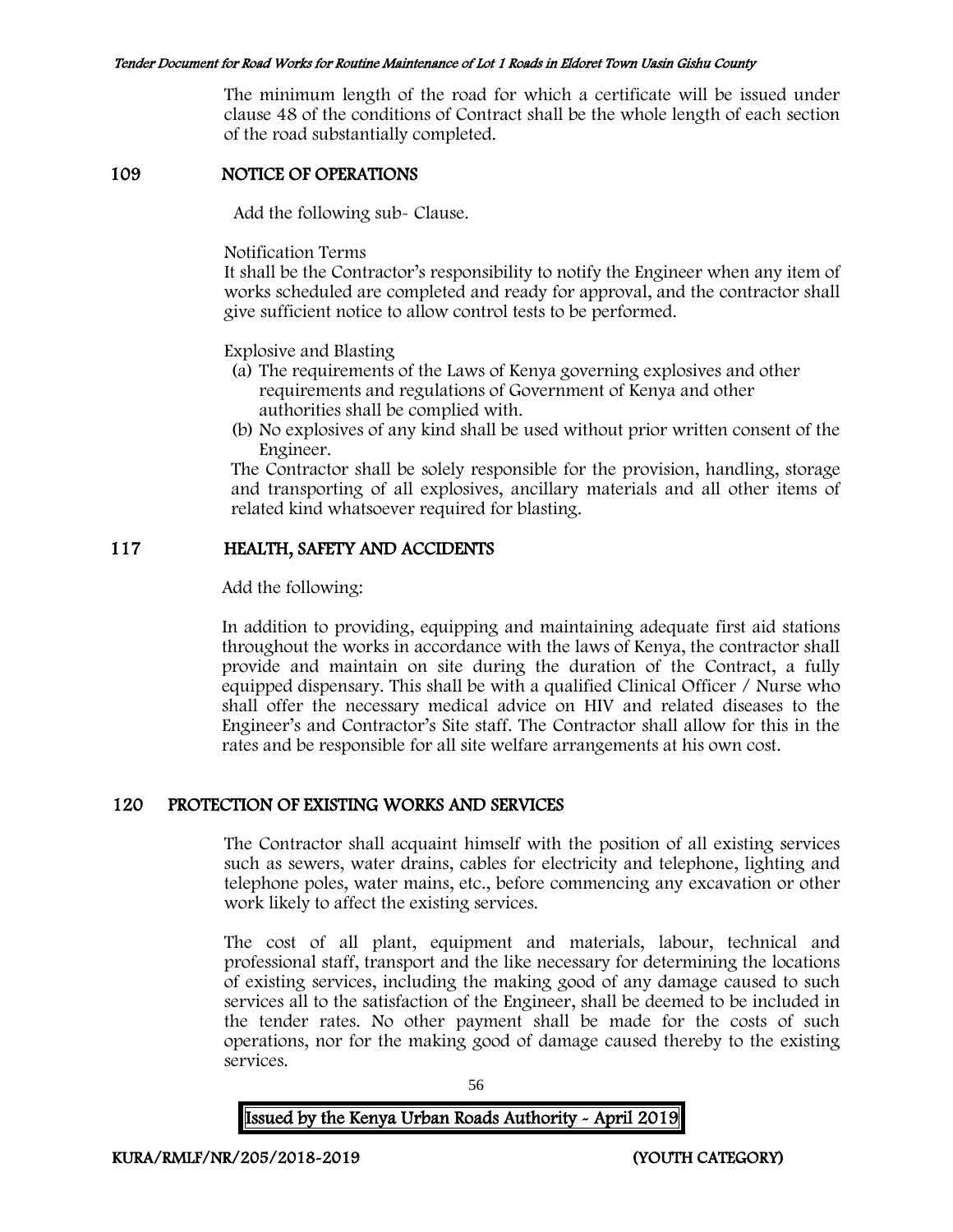The Contractor shall be held responsible for injury to existing structures, works or services and shall indemnify and keep indemnified the Employer against any claims in this respect (including consequential damages).

#### 121 DIVERSION OF SERVICES

- (a) The Contractor shall acquaint himself with the location of all existing services such as telephone lines, electricity cables, water pipes, sewers etc., before execution of any works that may affect the services. The cost of determining the location of the existing services together with making good or repairing of any damage caused all to the satisfaction of the Engineer shall be included in the BID rates.
- (b) Subject to the agreement with the Engineer, the Contractor shall be responsible for removal of alteration and relocation of existing services.
- (c) The Contractor shall indemnify the Employer against claims originating from damage to existing services or works.

#### 123 LIAISON WITH GOVERNMENT AND POLICE OFFICIALS

The Contractor shall keep in close touch with the Police and the other Government officials of the area regarding their requirements in the control of traffic or other matters, and shall provide all assistance or facilities, which may be required by such officials in the execution of their duties.

### 124 LAND FOR ALL CAMPS SITES AND FOR THE CONTRACTOR'S OWN PURPOSES, INCLUDING TEMPORARY WORKS.

Notwithstanding Clause 124 of the Standard Specification all requirements of land for temporary works and construction purposes shall be to the approval of the Engineer but the Contractor will make all necessary arrangements with the property owners concerned and pay all charges arising therefrom. On or before completion of the Contract, the Contractor shall remove all temporary works and shall restore all such land to the condition in which it was immediately prior to the occupation thereof as far as is reasonable and practicable. No separate payment will be made to the Contractor on account of these items and the Contractor must make due allowance for them in his rates.

Notwithstanding Clause 120 of the Standard Specifications, the Contractor shall be required to appoint competent surveyors who will liaise with the Engineer on matters related to the demarcation of the existing road reserve, site measurements, removal and reinstatement of existing services.

### 128 STORAGE OF MATERIALS

All materials shall be stored on Site in a manner approved by the Engineer and the Contractor shall carefully protect from the weather all work and materials which may be affected thereby.

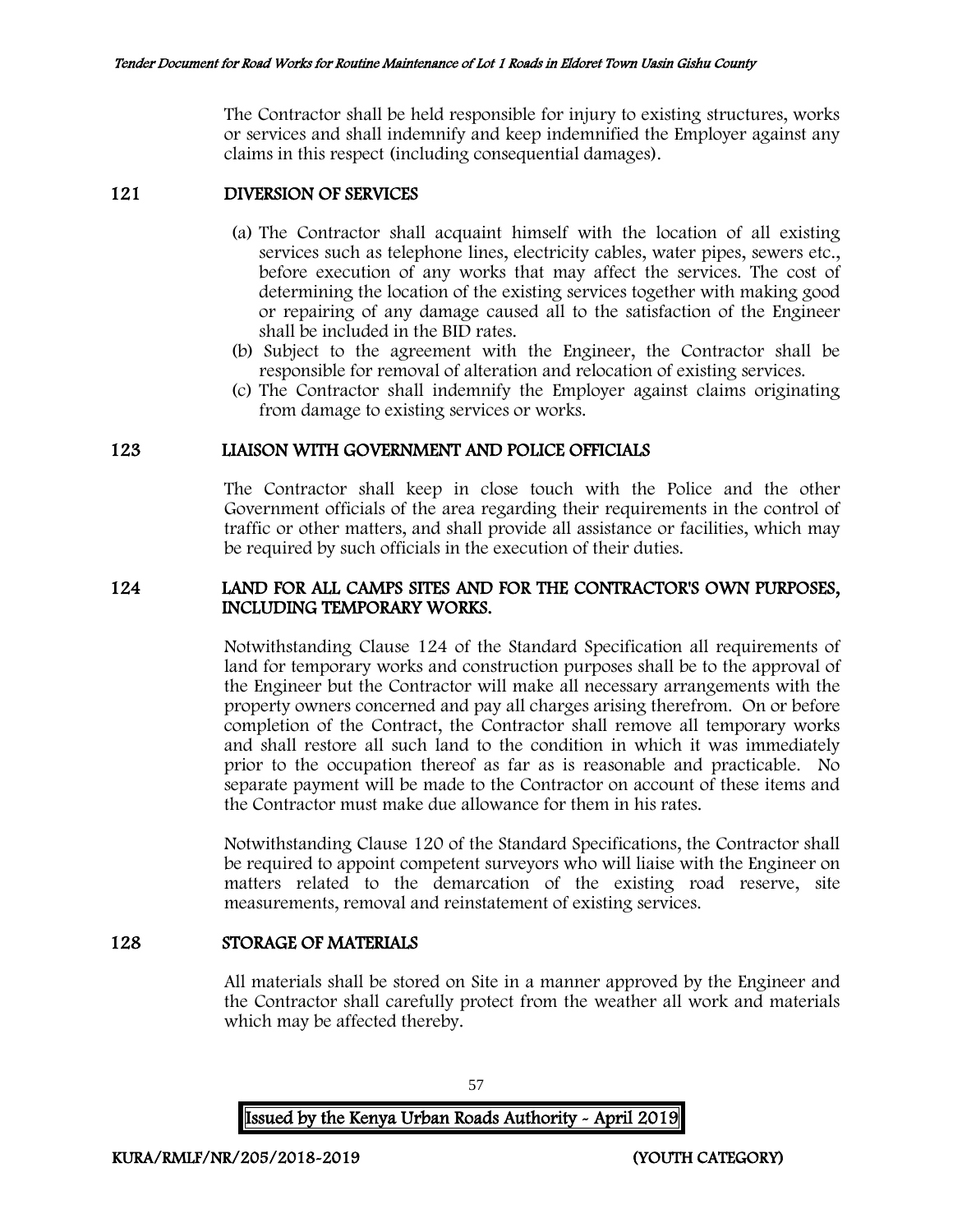#### 129 TEST CERTIFICATES

When instructed by the Engineer the Contractor shall submit certificates of test from the suppliers of materials and goods required in connection with the works as the Engineer may require.

Such certificates shall certify that the materials or goods concerned have been tested in accordance with the requirements of the specifications and shall give the results of all the tests carried out. The Contractor shall provide adequate means of identifying the materials and goods delivered to the site with the corresponding certificates.

#### 131 SIGNBOARDS

The Contractor shall provide and erect two (2) publicity signs on the site as directed. The Engineer shall, as shown in the Drawings, direct the minimum dimensions and thickness of the steel framework and sheet. The framework and sheet shall be prepared and painted black, while the ring at the top of the supporting frames shall be painted white. The wordings and KURA's logo shall be printed on backlit sticker paper resistant to the effects of weather using reflectorised paint or material approved by the Engineer. The sticker shall be placed on both sides of the board. The colours, fonts and heights of the letters shall be as indicated on the typical drawings and as directed by the Engineer.

#### 132 OFFICE FOR THE RESIDENT ENGINEER, SURVEY EQUIPMENT AND FURNITURE

#### 132.1 ENGINEER'S REPRESENTATIVE OFFICE

The contractor, when instructed, shall for the duration of the Contract, furnish and equip Resident engineer's office located at the KURA's Regional offices. The room to be occupied by the Engineer's Representative and its front office shall be provided with a floor carpet to be approved by the Engineer. The windows shall be fitted with curtains and blinders.

A telephone shall also be provided for the Resident Engineer's office for his exclusive use. All the charges and fees related to the installation and maintenance of the telephone shall be deemed to have been included in the rates for providing and maintaining the Office. The Contractor will be reimbursed, separately, the cost of operating the telephone under appropriate bill item in the BoQ.

The offices shall be provided with day and night watchmen and security lights, the cost of which shall be deemed to have been included in the rates for the offices.

The Contractor may be instructed by the Engineer under clause 58 of the General Conditions of Contract to make payments of general receipted accounts for such items as stationery, stores, furniture and equipment, claims and allowances for supervision personnel and any miscellaneous claims or the

58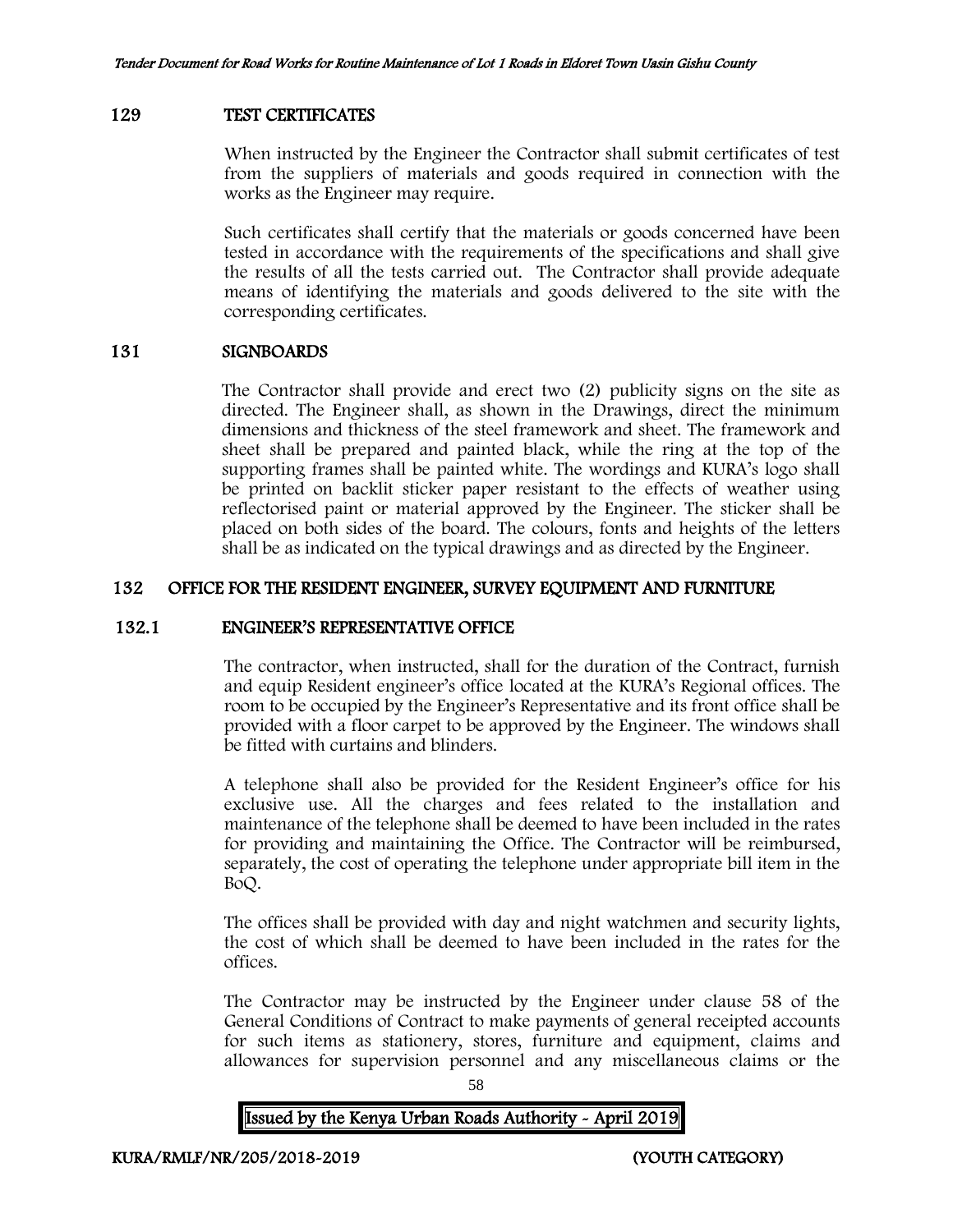Engineer may direct the Contractor to purchase or pay for the above. The Contractor will, on provision of receipts, be paid under appropriate bill items in the BoQ.

### The survey equipment to be provided would include:

| 1. Engineer's automatic level Wild NAK 2 or similar                                                                                                           | 2No             |
|---------------------------------------------------------------------------------------------------------------------------------------------------------------|-----------------|
| 2. Total station reading 1" with tripod and setting on                                                                                                        |                 |
| pole with datalogger and survey software to match<br>Total Station Datalogger. Include data transfer program,<br>and plotting modes, setting out calculations |                 |
| and Cogo facilities                                                                                                                                           | 1N <sub>o</sub> |
| 3. Levelling staff 5m. with levelling bubble Wild GNLE                                                                                                        |                 |
| or similar                                                                                                                                                    | 4No             |
| 4. 50 m. steel band measuring tape                                                                                                                            | 2N <sub>O</sub> |
| 5. 30m. linen measuring tape                                                                                                                                  | 2No.            |
| 6. 3m. aluminium straight edge                                                                                                                                | 2N <sub>O</sub> |
| 7. 1m. stainless steel straight edge                                                                                                                          | 1N <sub>o</sub> |
| 8. 100m. steel band tape                                                                                                                                      | 2No.            |
| 9. Draughtsman's stool                                                                                                                                        | 3No.            |
| 10. Complete set of highway curves                                                                                                                            | 1N <sub>o</sub> |
| 11. Programmable scientific calculators FX 880P or equivalent                                                                                                 | 4No             |
| 12. Survey umbrella                                                                                                                                           | 2No.            |
| 13. Roll of tracing paper                                                                                                                                     | 10No            |
| 14. Protractor 360                                                                                                                                            | 2N <sub>O</sub> |
| 15. Graph paper A3 size                                                                                                                                       | 100No           |
| 16. Drawing table                                                                                                                                             | 2No.            |
| 17. Erasing shield                                                                                                                                            | 4No.            |
| 18. 3m. ranging rods                                                                                                                                          | 9N <sub>o</sub> |
| 19. Marker pens                                                                                                                                               | 30No.           |

The contractor may be directed to pay for stationery, equipment or reagents that are foresaid and also pay for servicing and repair of the laboratory equipment being used on the project.

The Contractor shall provide, install and maintain in a good state of repair, such survey and other equipment as listed for the duration of the contract.

Such equipment shall be of approved manufacture, and shall be made available to the Engineer for the Engineer's exclusive use throughout the Contract, not later than three (3) weeks after the Engineer's order to supply. All equipment shall be ready to use and complete to perform the tests. The equipment shall revert to the Employer on completion of the Contract.

Any delays to the Contractor or the Contractor's activities caused by the Engineer being unable to perform survey work, field or laboratory tests due to the contractor's failure to supply and/or maintain the said equipment shall be deemed to have been caused entirely by the Contractors own actions, and any consequences of such delays shall be interpreted as such.

59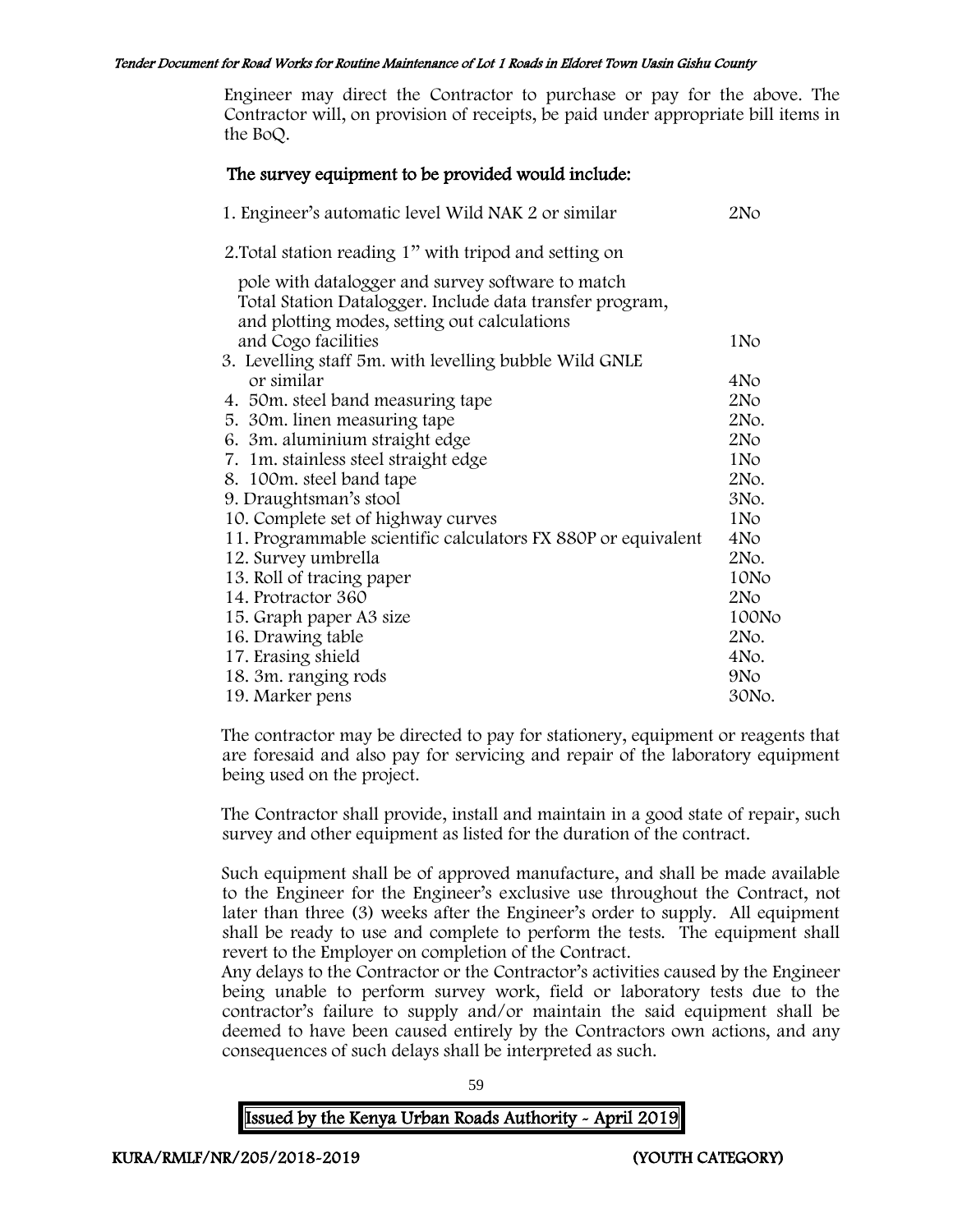The payment to comply with this requirement is provided in the Bill of Quantities and ownership of all equipment paid for as instructed above shall revert to the Employer after the completion of the Works.

Failure by the Contractor to provide or maintain the equipment shall make him responsible to bear all costs that may be incurred as a result of the Engineer's staff using alternative means of communication, including delays in supervision and approval of Works by the Engineer.

# 132.3 COMMUNICATION FOR THE ENGINEEER

# (a) Mobile phones

The Contractor shall provide, connect and maintain mobile phones for the exclusive use by the Engineer for the duration of the contract. The Contractor shall include for the cost of providing the mobile units complete with charger unit, "hands free" headset for each unit, connection to the network and all service charges applicable all as directed by the Engineer. The Contractor shall provide air-time with each mobile phone which shall be paid for under prime cost sum allowed for in the bills of quantities. The mobile telephones shall be WAP enabled with e-mail capabilities and integrated camera of a minimum of 3.0 mega pixels. Payment for these mobiles and associated costs is included in the Bill of Quantities, and ownership of mobile phones will revert to the Employer after completion of the Works.

# (b) Internet and e-mail services

Where directed, the contractor shall provide 24 hours terrestrial or wireless internet connectivity with minimum throughput speed of 128kilobytes per second for the exclusive use by the Engineer, including all accessories and Terminal Equipment and pay for all associated installation, maintenance and usage charges throughout the duration of the contract.

The contractor shall allow for the provision and maintenance of internet connectivity and associated costs as per Appendix to item 1.17 of the Bills of Quantities.

# 137 ATTENDANCE UPON THE ENGINEER AND HIS STAFF

In addition to the staff stated in Clause 135, the following staff will be provided for the supervision of work: 1No. Artisans, 2No. Labourers, 1No. Office assistants, 2No. Lab attendants. Additional attendant staff, as required by the Engineer, shall be paid for under Item 01-80-030 of the Bill of Quantities.

# 138 VEHICLES AND DRIVERS FOR THE ENGINEER AND HIS STAFF AND METHOD OF PAYMENT

In addition to provisions of the Clause 138 of the Standard Specification, the Contractor shall when instructed, provide and maintain in good working condition for the exclusive use of the Engineer and his staff throughout the Contract, the following types and numbers of brand new vehicles or as specified. The Engineer shall approve the type of vehicles and confirm the number of each type to be provided. The Contractor shall insure the vehicles comprehensively for any licensed drivers and shall provide competent drivers during normal working hours and whenever required by the Engineer. The cost of provision of the vehicle shall be inclusive of the first 4,000 kilometers travelled in any month.

60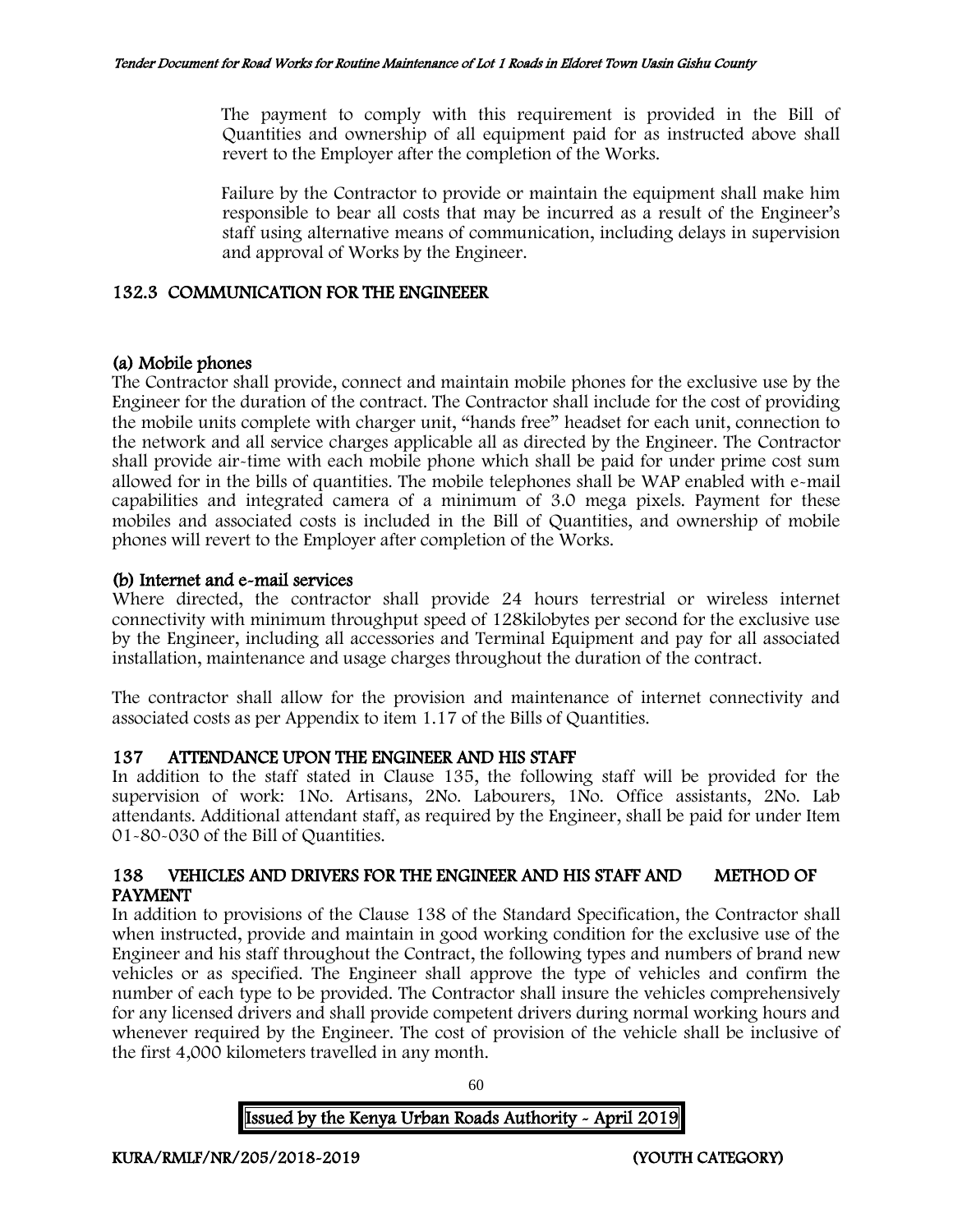. Should any vehicle supplied not be in roadworthy condition, the Contractor shall provide an acceptable equivalent replacement vehicle until such a time as the original vehicle is repaired to the satisfaction of the Engineer and returned for use.

# (a) Type 1 Vehicles (Double Cabin 4WD Pick up)

Type 1 Vehicles should be four Wheel Drive (4WD), with power assisted steering, Double wishbone independent suspension at front axle and rigid axle with leaf springs at rear, diesel propelled engine maximum 2,500 cc. The starting mileage of the vehicles shall not exceed 60,000km odometer reading. The vehicles should be fitted with other accessories below:

- (a) Spare tyre and wheel jack;
- (b) FM radio and CD player;
- (c) Power Windows;
- (d) Full Air-conditioning;
- (e) Immobilizer and antitheft security system;
- (e) Driver and passenger SRS Airbags;
- (f) Canvas cover over the carrying deck at the back.

At the end of the contract, all type 1 vehicles shall revert to the Contractor.

## (c) Type 2 Vehicles (station wagon/saloon)

Specifications for Type 2 Vehicles shall be station wagon/saloon vehicles; petrol propelled engine maximum 1,800 cc. The starting mileage of the vehicles shall not exceed 60,000km odometer reading. shall in addition be fitted with a fibre glass body or similar and two columns of sitting benches on the carting deck at the back.

The Contractor shall insure comprehensively the vehicles for any licensed drivers and shall provide competent drivers during normal working hours and whenever required by the Engineer.

At the end of the contract, all type 2 vehicles shall revert to the Contractor.

Payment of vehicle shall be per vehicle month in item 01-80-017/18 of the BOQ.

# 139 MISCELLANEOUS ACCOUNTS

The Contractor maybe instructed by the Engineer to make payments of general miscellaneous accounts for such items as stationary, stores and equipment and miscellaneous supervision personnel and claims or the Engineer may direct the Contractor to purchase or pay for the above. The Contractor will be paid on a prime cost basis plus a percentage for overheads and profits under appropriate items in the Bills of Quantities.

# 142 ENVIRONMENTAL PROTECTION

The Contractor shall comply with the Statutory Regulations in force in Kenya regarding environmental protection and waste disposal, and shall liaise with the National Environmental Management Agency (NEMA).

Issued by the Kenya Urban Roads Authority - April 2019

61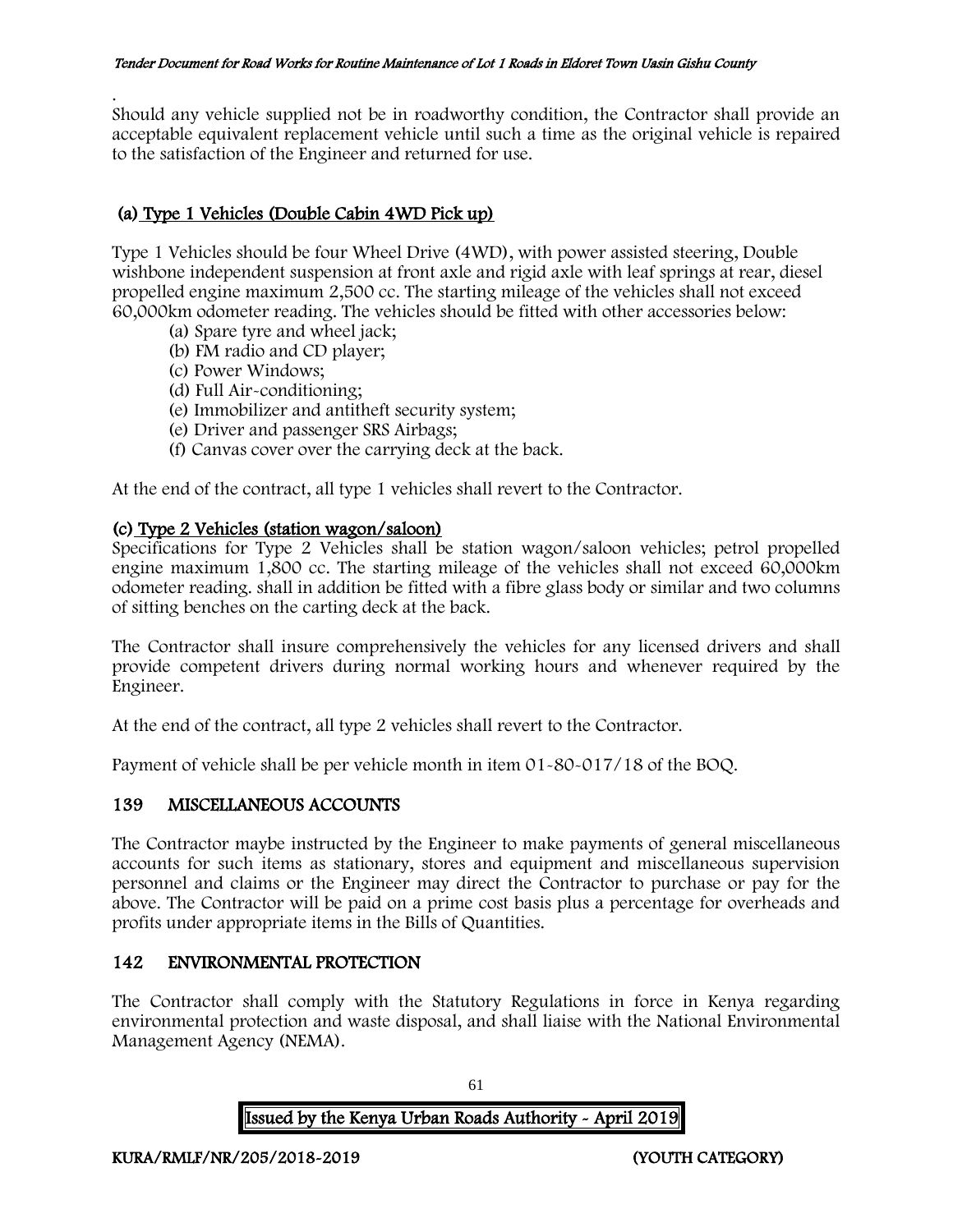The Contractor shall ensure so far as is reasonably practicable and to the satisfaction of the Engineer; that the impact of the construction on the environment shall be kept to a minimum and that appropriate measures are taken to mitigate any adverse effects during the construction.

- (a) The Contractor shall exercise care to preserve the natural landscape and shall conduct his construction operations so as to prevent any unnecessary destruction, scarring, or defacing of the natural surroundings in the vicinity of the work. Except where clearing is required for permanent works, all trees, native shrubbery, and vegetation shall be preserved and shall be protected from damage by the Contractor's construction operations and equipment. All unnecessary destruction, scarring, damage or defacing resulting from the Contractor's operations shall be repaired, replanted, reseeded or otherwise corrected as directed by the Engineer, and at the Contractor's expense.
- (b) The Contractor shall ensure that measures are in place to control soil erosion and water pollution, by use of berms, dykes, silt fences, brush barriers, dams, sediment basins, filter mats, netting, gravel, mulches, grasses, slope drains, contour banks, and other erosion control devices and methods. Temporary erosion control provisions shall be coordinated with permanent erosion control features to assure economical, effective and continuous measures throughout the period of the works. The Contractor's attention is drawn to the requirements of Clause 502, in that works need to be progressively finished so that permanent vegetation can establish quickly to mitigate soil erosion and erosion of drains.
- (c) The Contractor shall provide all the labour, equipment, materials, and means required and shall carry out proper and efficient measures wherever and as often as necessary to minimise the dust nuisance.
- (d) The Contractor shall comply with all applicable Kenyan laws, orders and regulations concerning the prevention, control and abatement of excessive noise. Blasting, use of jackhammers, pile driving, rock crushing, or any other activities producing highintensity impact noise may be performed at night only upon approval of the Engineer.
- (e) Immediately after extraction of materials, all borrows pits shall be backfilled to the satisfaction of the Engineer. In particular borrow pits near the project road shall be backfilled in such a way that no water collects in them.
- (f) Spilling of bitumen fuels Oils and other pollutants shall be cleared up.
- (g) The Contractor's attention is drawn to the requirements of the Standard Specification in regard to the environment and in particular to the following clauses: Clause 115: Construction Generally

| Clause 115. Construction Generally                                  |  |  |
|---------------------------------------------------------------------|--|--|
| Clause 116: Protection from Water                                   |  |  |
| Clause 136: Removal of Camps                                        |  |  |
| Clause 605: Safety and Public Health Requirements Clause            |  |  |
| Clause 607: Site Clearance and Removal of Topsoil and<br>Overburden |  |  |

62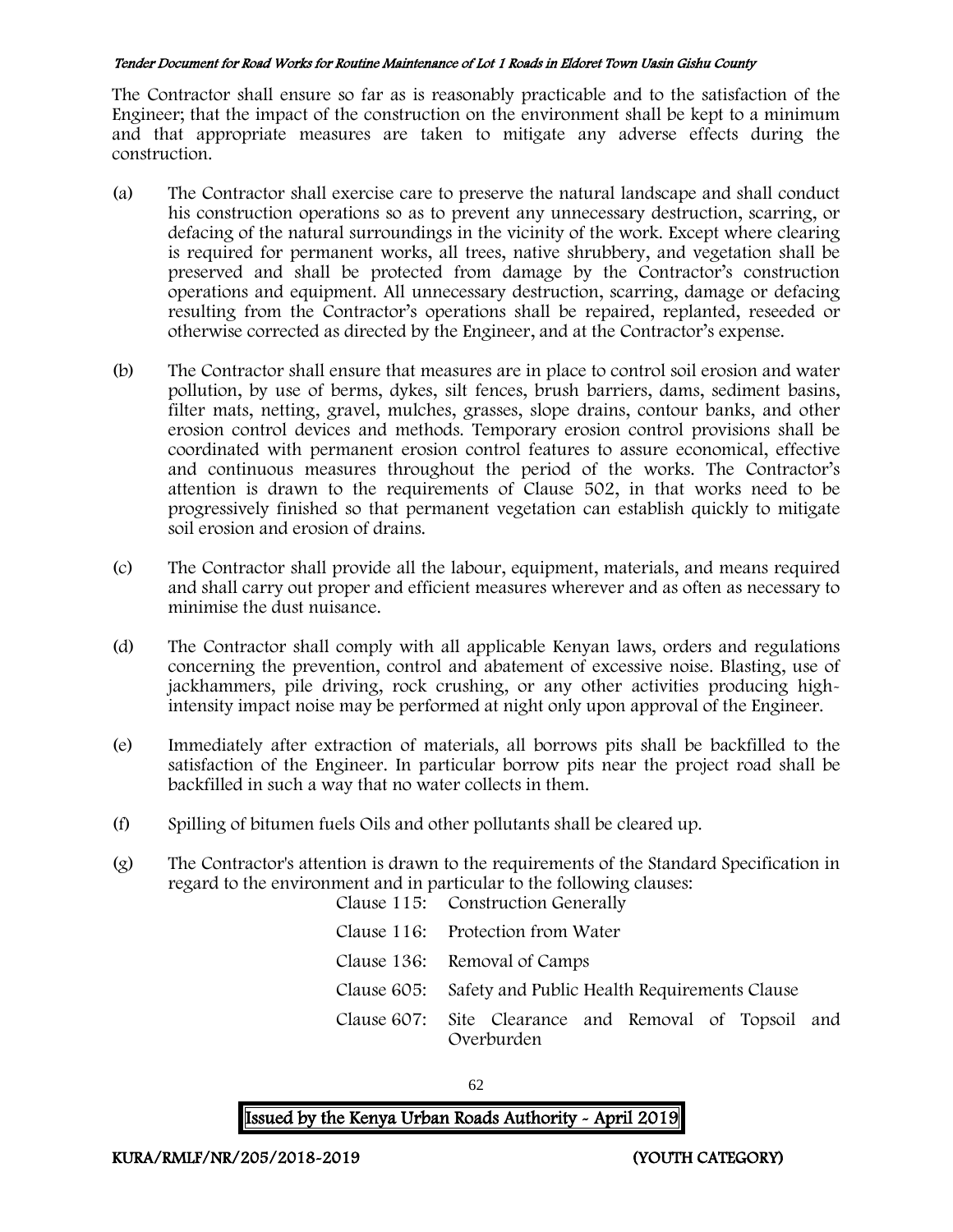(h) No additional payment will be made to the Contractor to cover costs arising from the requirements for this Clause and the Contractor must include these costs in the rates inserted into the Bills of Quantities.

## 143 STAFF TRAINING

The Contractor shall allow for training of engineers, technicians and other support staff as may be instructed by the Engineer.

The payment of the allowances of such staff shall be made as instructed by the Engineer under the relevant provisions in the Bills of Quantities.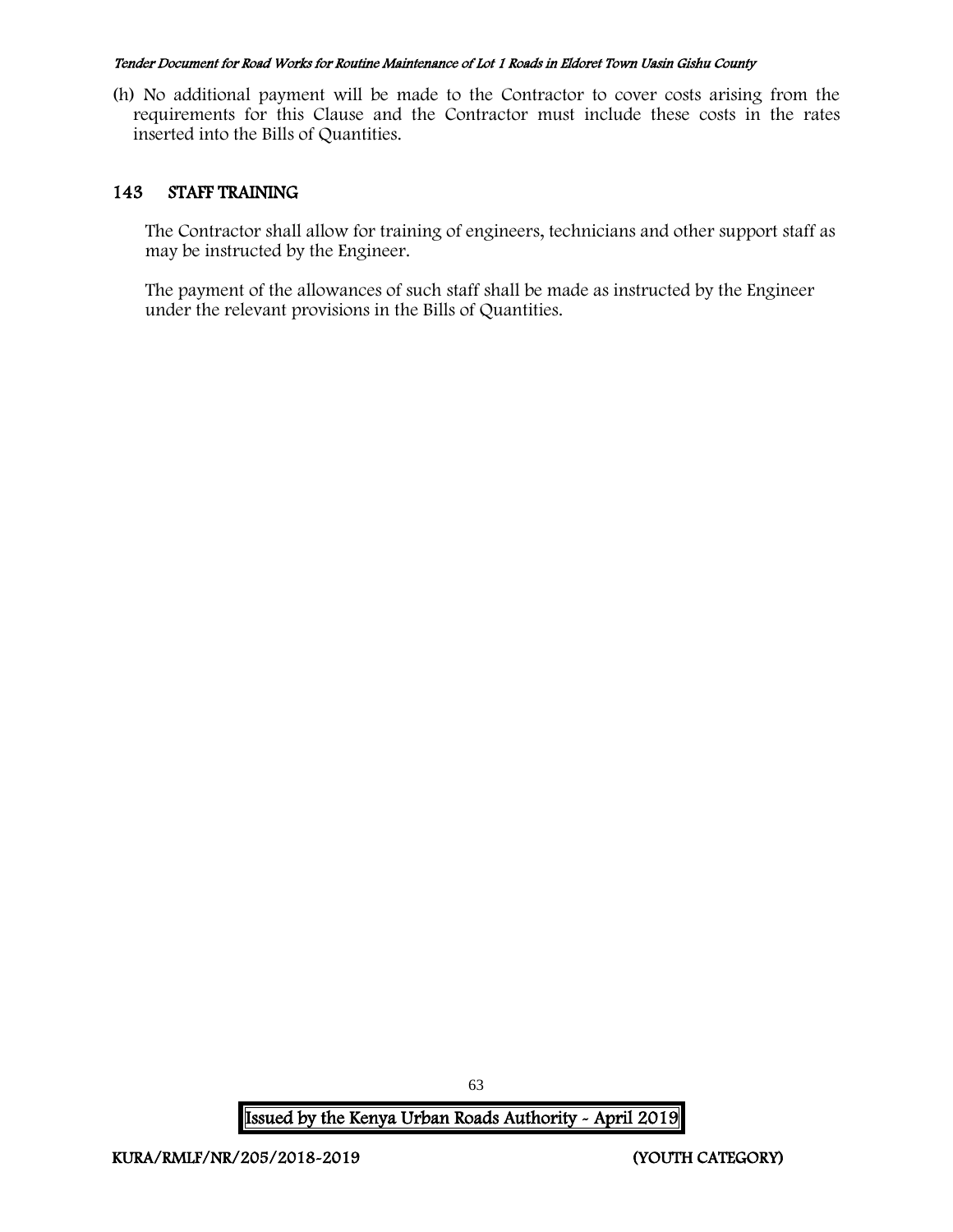# SECTION 2 - MATERIALS AND TESTING OF MATERIALS

All materials testing shall be in accordance with Section 2 of the Standard Specifications.

# SECTION 3 - SETTING OUT & TOLERANCES

## 301 SETTING OUT

a) In addition to the provisions of clause 3.01(a) if the traverse points to be used for the setting out are close to the existing carriageway and interfere with construction works then the Contractor will have to relocate them to a location where they will not be disturbed. The coordinates and heights of all traverse points so located shall be listed and provided to the Engineer for checking and/or approval. Contractor shall also monument the new centreline every 200m along straight and all salient points along curves by a pin in the concrete beacon before commencement of any works.

The road reserve boundary posts shall have 12mm diameter steel pins embedded in concrete, 200mm long with 25mm exposed to the air, sticking out form its top surface. This pin shall be co-ordinated and heighted and result of the same shall be provided to the Engineer for approval. Cost of these works shall be included in the rates as no separate item has been provided.

Commencement of the works shall not be permitted until this basic survey data has been provided and approved by the Engineer for at least 2 Kms of the road.

#### b) Detailed Setting Out

Reference pegs shall be 50mm by 50mm in section 600mm long driven 400mm firmly into ground and painted white above the ground. The offset from centre line shall be indicated by small nail 20mm to 25mm long with its head driven flush with the top of the peg.

Chainages, offset and reference elevation shall be clearly indicated to the sides of the peg to the satisfaction of the Engineer.

After cutting of benches and prior to commencement of earthworks or subgrade works, Contractor shall take cross-sections again and submit the copy of the same to Engineer for agreement. These cross-sections shall then be used as basis of measurement for all subsequent layers, unless otherwise stated.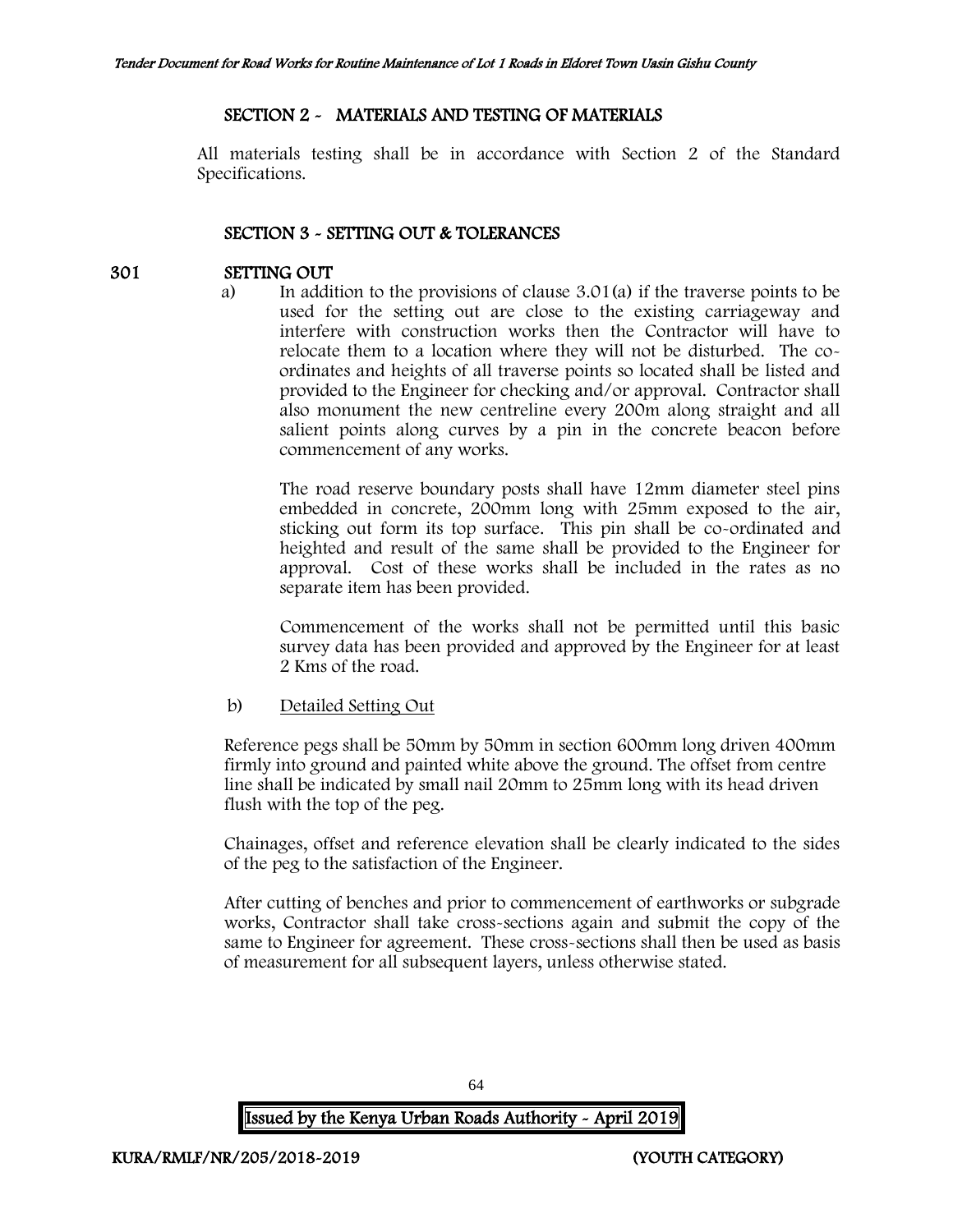#### SECTION 4- SITE CLEARANCE AND TOP SOIL STRIPPING

#### 401 SITE CLEARANCE

Site Clearance shall be carried out as directed by the Engineer.

#### 402 REMOVAL OF TOPSOIL

Topsoil shall include up to 200mm depth of any unsuitable material encountered in existing or newly constructed drains, drainage channels, and accesses.

#### 403 REMOVAL OF STRUCTURES, FENCES AND OBSTRUCTIONS

When instructed by the Engineer, the Contractor shall demolish or remove any structure and payment for this shall be made on day works basis.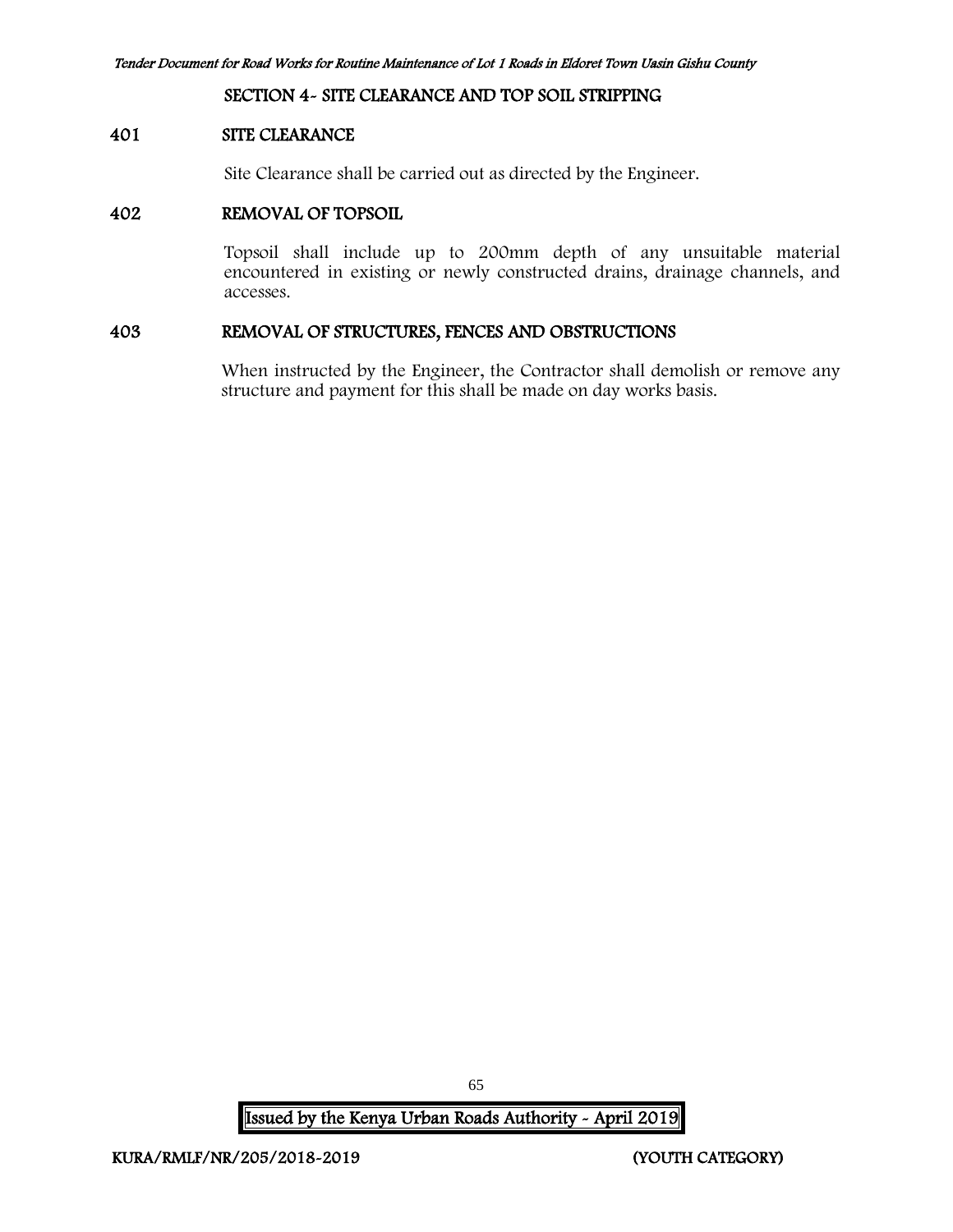#### SECTION 5 - EARTHWORKS

#### 504 PREPARATION PRIOR TO FORMING EMBANKMENT

Where benching is required for existing pavement to accommodate earthworks subgrade or subbase for widening the road, the rate for compaction of existing ground shall be deemed to cover this activity.

Excavation in the pavement of the existing road shall be kept dry. In the event of water penetrating the underlying layer, construction of the subsequent layers shall be postponed until the underlying layers are dry enough to accommodate the construction plant without deforming or otherwise showing distress.

Step construction shall be carried out per layer at the joint where excavating both vertically and perpendicular to the direction of the travel. The step shall be 500mm perpendicular to the direction of the travel and 150mm vertical unless otherwise instructed by the Engineer.

Special care shall be taken when compacting the new material at the joint ensuring that specified density is achieved.

#### 505 CONSTRUCTION OF EMBANKMENTS

Only material approved by the Engineer shall be used for fill in embankments. Material with high swelling characteristics or high organic matter content and any other undesirable material shall not be used, unless specifically directed by the Engineer. Unsuitable material shall include:

- (i) All material containing more than 5% by weight or organic matter (such as topsoil, material from swamps, mud, logs, stumps and other perishable material)
- (ii) All material with a swell of more than 3% (such as black cotton soil)
- (iii) All clay of plasticity index exceeding 50.
- (iv) All material having moisture content greater than 105% of optimum moisture content (Standard Compaction)

Subgrade: Shall mean upper 300mm of earthworks either insitu or in fill and subgrade shall be provided for as part of earthworks operation and payment shall be made as "fill". The material for subgrade shall have a CBR of not less than 8% measured after a 4 day soak in a laboratory mix compacted to a dry density of 100% MDD (AASHTO T99) and a swell of less than 1%.

Subgrade repair: Where directed by the Engineer, any localized failure in the subgrade shall be repaired by filling in selected soft, hard or natural of minimum CBR 30% and compacted in accordance with clauses in the specifications applying to normal subgrade.

66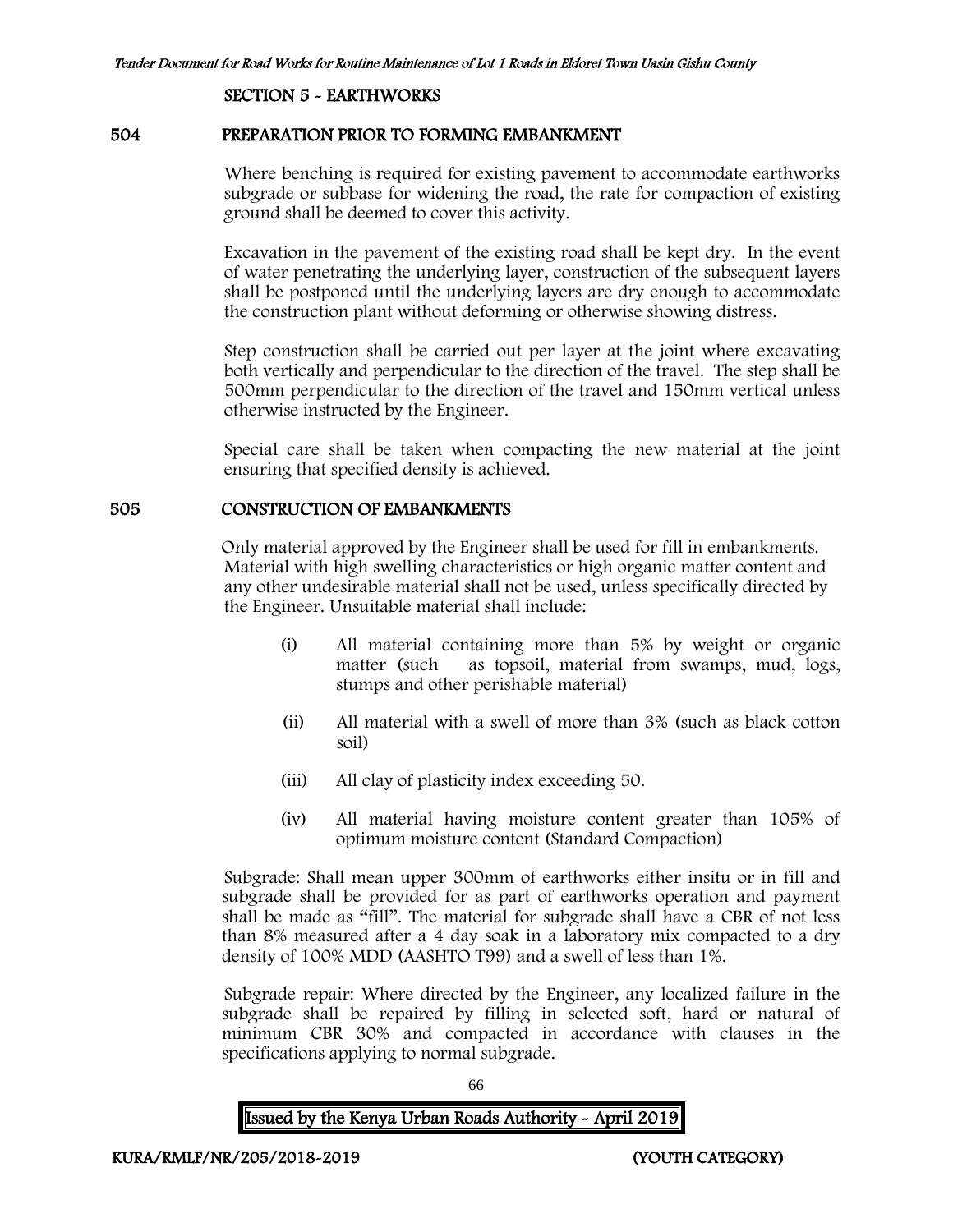Embankment repair: Where directed by the Engineer, any localized filling in soft, hard or natural; selected material requirements shall be executed in accordance with Clause 505.

## 508 COMPACTION OF EARTHWORKS

At pipe culverts, all fill above ground level around the culverts shall be compacted to density of 100% MDD (AASHTO T.99) up to the level of the top of the pipes or top of the surround(s), if any and for a width equal to the internal diameter of the pipe on either side of the pipe(s) or surround(s) as applicable.

At locations adjacent to structures, all fill above ground level upto the underside of the subgrade shall be compacted to density of 105% MDD (AASHTO T.99). In case of fill around box culverts this should be carried out for the full width of the fill and for a length bounded by the vertical plane passing through the ends of the wingwalls.

Notwithstanding the provision of clause 503 of the standard Specification, Compaction of subgrade material (i.e. material immediately below formation) in cut areas shall not be carried out by the contractor in areas where the formation is formed in hard material, unless specific instructions to the contrary are issued by the Engineer.

Where improved sub-grade material shall be required, this shall be compacted and finished to the same standards and tolerances as those required for normal subgrade and clauses in the specifications applying to normal subgrade shall also apply.

## 511 BORROW PITS

The first part of the Standard Specification is amended as follows:-

Fill material which is required in addition to that provided by excavation shall be obtained from borrow pits to be located and provided by the Contractor but to the approval of the Engineer contrary to what has been stated.

# 517 MEASUREMENT AND PAYMENT

Notwithstanding the provisions of clause 517 of the standard specifications, the rate for compaction of fill in soft material shall allow for the requirements of clause 508 of the special specification and no extra payment shall be made for compaction around pipe culverts (100% MDD AASHTO T.99).

# SECTION 6 - QUARRIES, BORROW PITS, STOCKPILES AND SPOIL AREAS

#### 601 GENERAL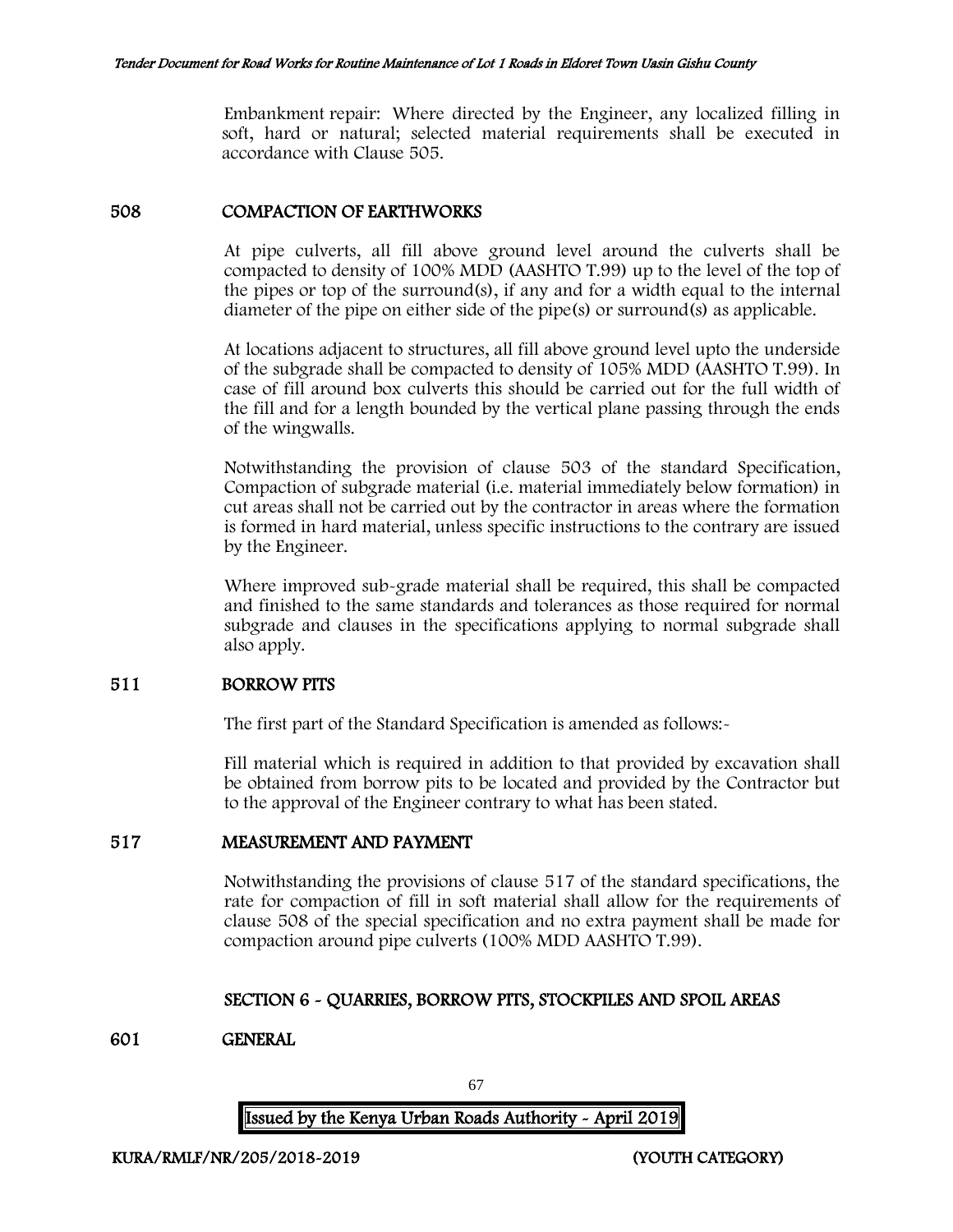Notwithstanding any indications to the contrary in the Standard specification the Engineer will not make available to the Contractor any land for quarries, borrow pits, stockpiles and spoil areas, except for those areas in road reserves specifically approved by him.

The contractor will be entirely responsible for locating suitable sources of materials complying with the Standard and Special Specifications, and for the procurement, Wining, haulage to site of these materials and all costs involved therein. Similarly the contractor will be responsible for the provision and costs involved in providing suitable areas for stockpiling materials and spoil dumps. Should there be suitable sites for spoil dumps or stockpiles within the road reserve forming the site of the works the Contractor may utilise these subject to the approval of the Engineer.

No additional payment will be made to the Contractor to cover costs arising from the requirements for this Clause and the Contractor must include these costs in the rates inserted into the Bills of Quantities.

## 602 MATERIAL SITES

The information on possible material sites is given for the general guidance of bidders. Bidders are however advised to conduct their own investigation as the information contained therein is neither guaranteed nor warranted

## 603 PROVISION OF LAND

Notwithstanding any indications to the contrary in the Standard specification the Engineer will not make available to the Contractor any land for quarries, borrow pits, stockpiles and spoil areas, except for those areas in road reserves specifically approved by him.

The contractor will be entirely responsible for locating suitable sources of materials complying with the Standard and Special Specifications, and for the procurement, Wining, haulage to site of these materials and all costs involved therein. Similarly the contractor will be responsible for the provision and costs involved in providing suitable areas for stockpiling materials and spoil dumps. Should there be suitable sites for spoil dumps or stockpiles within the road reserve forming the site of the works the Contractor may utilise these subject to the approval of the Engineer.

No additional payment will be made to the Contractor to cover costs arising from the requirements for this Clause and the Contractor must include these costs in the rates inserted into the Bills of Quantities.

# 605 SAFETY AND PUBLIC HEALTH REQUIREMENTS

In addition to clause 605, the contractor shall allow for professionals to conduct lectures to the workers regarding the spread of HIV/Aids.

Issued by the Kenya Urban Roads Authority - April 2019

68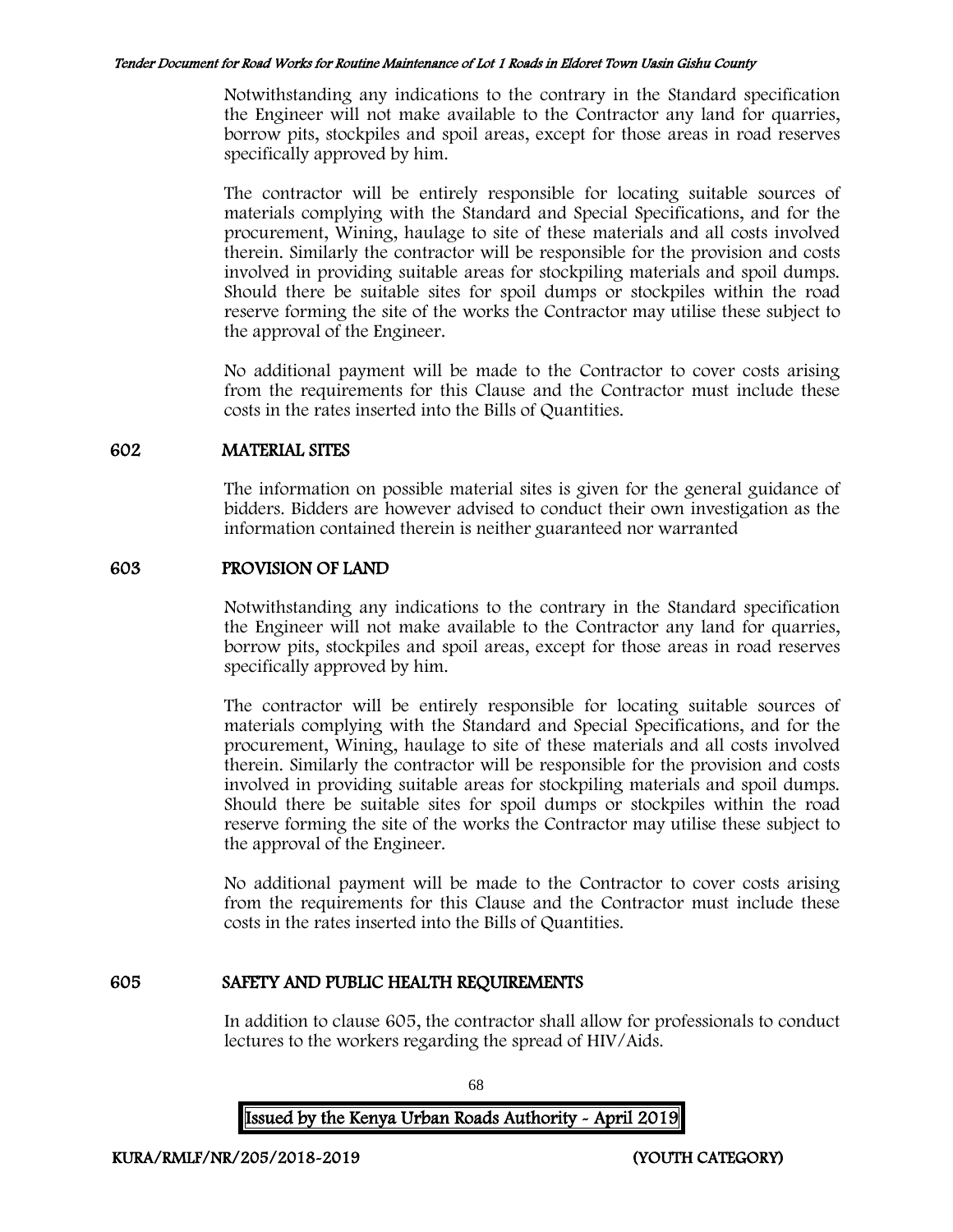# SECTION 7 - EXCAVATION AND FILLING FOR STRUCTURES

## 703 EXCAVATION OF FOUNDATIONS FOR STRUCTURES

Unless otherwise instructed by the Engineer, all excavated surfaces in material other than hard material, on which foundations for structures shall be placed, shall be compacted to 100% MDD (AASHTO T.99) immediately before structures are constructed.

Paragraph 4, last line: - Replace "95%" with "100%".

## 707 BACKFILLING FOR STRUCTURES

Unless otherwise instructed by the Engineer, all backfilling material shall be compacted to a minimum of 100% MDD (AASHTO T.99).

#### 709 EXCAVATIONS FOR RIVER TRAINING AND NEW WATER COURSES

Payments for river training and establishment of new watercourses shall only be made where such work constitute permanent works. Works done for road deviation or other temporary works shall not qualify for payment.

## 710 STONE PITCHING

Stone pitching to drains, inlets and outlets of culverts to embankments and around structure shall consist of sound unweathered rock approved by the Engineer.

The stone as dressed shall be roughly cubical in shape with minimum dimensions of 150 x 150mm for normal thickness of stone pitching.

The surface to receive the pitching shall be compacted and trimmed to slope and the stone laid, interlocked and rammed into the material to give an even finished surface.

In areas where stone pitching has been damaged, the Contractor shall identify such areas and notify the Engineer for his agreement of the extent of the Works required and his approval and instructions to proceed with the Works. Stone Pitching Repair and Reconstruction shall be carried out in accordance with Clause 710 of the Standard Specifications.

The Works shall involve removal of the damaged stone pitching and reconstruction of the said areas in accordance with Clause 710 of the Standard Specifications by use of the sound salvaged material together with any necessary additional material where all such materials shall comply with Section 7 of the Standard Specifications.

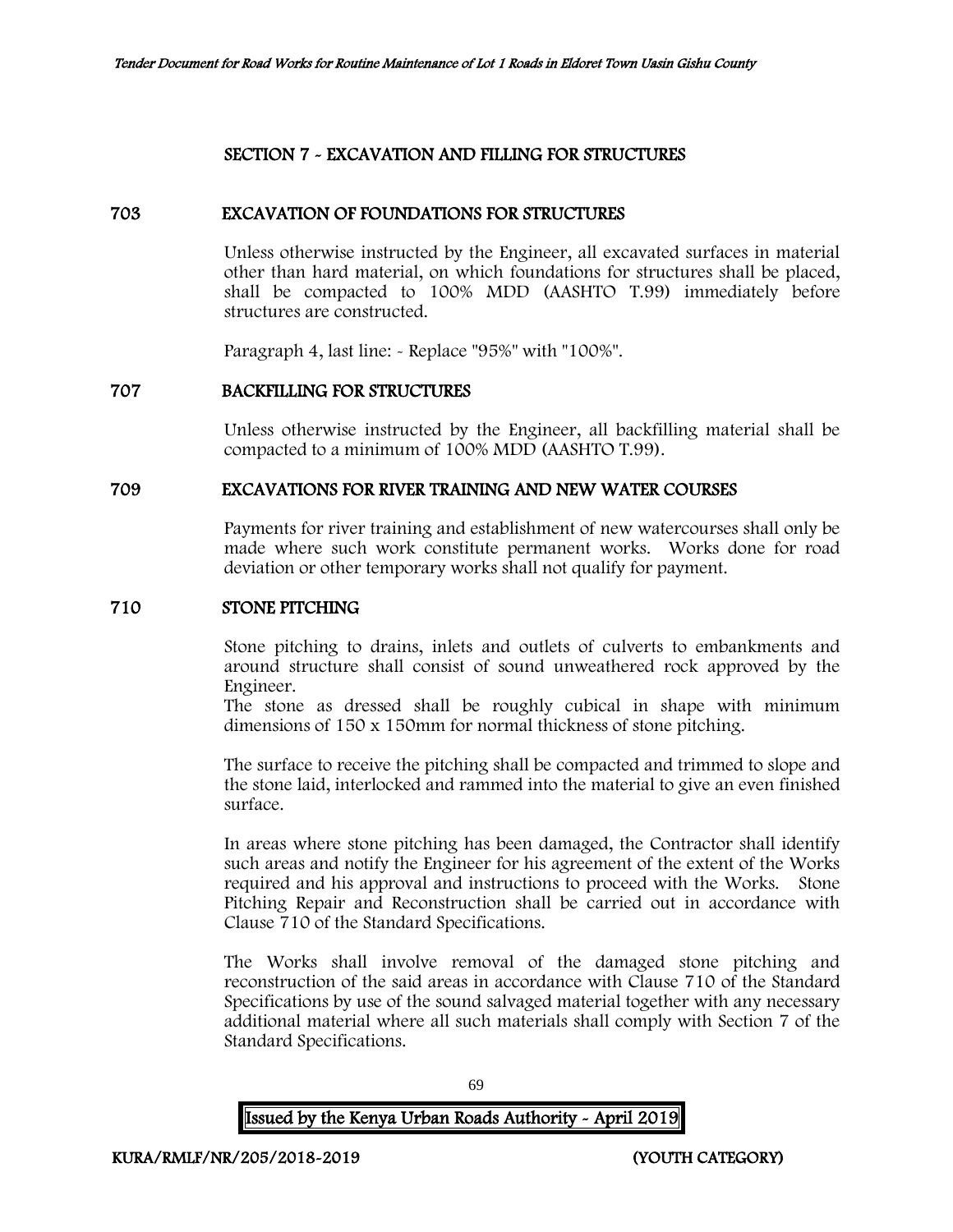Contrary to clause 713 of the standard specifications, the rates inserted for stone pitching shall allow for grouting.

#### 711 GABIONS

Where instructed by the Engineer the Contractor will install gabions as protection works to washout areas or bridge Piers and or Abutments. Gabions shall be constructed in accordance with Clause 711 of the Standard Specification.

I n cases where existing gabions have been damaged, the Contractor shall identify them and notify the Engineer for his agreement of the extent of the Work required and his approval and instructions to proceed with the Works.

The Works shall involve removal of the damaged gabions / rocks, excavation to the correct levels and grades as directed by the Engineer, and in accordance with Clause 711 of the Standard Specifications and reconstruction with new gabions and other necessary materials as necessary. The damaged gabions shall be recovered and transported to the nearest KURA'S Yard or M.O. R &P.W Department depot.

### 712 RIP-RAP PROTECTION WORK

Quarry waste or similar approved material shall be used to backfill scoured and eroded side, outfall and cut-off drain. The material shall be compacted to form a flat or curved surface preparatory to stone [pitching of drainage channels, existing and new scour checks as directed by the Engineer.

The surface to receive the pitching shall be compacted and trimmed to slope and the stone hand laid, interlocked and rammed into the material to give an even finished surface. The interstices of the Pitching shall be rammed with insitu material. The insitu material immediately behind the pitching shall be compacted to minimum density of 100% MDD compaction (AASHTO T.99)

#### 714 BACKFILL BELOW STRUCTRURES

Where instructed this shall be carried out in compliance with the requirements of Clause 507 and 804 of the Standard Specification.

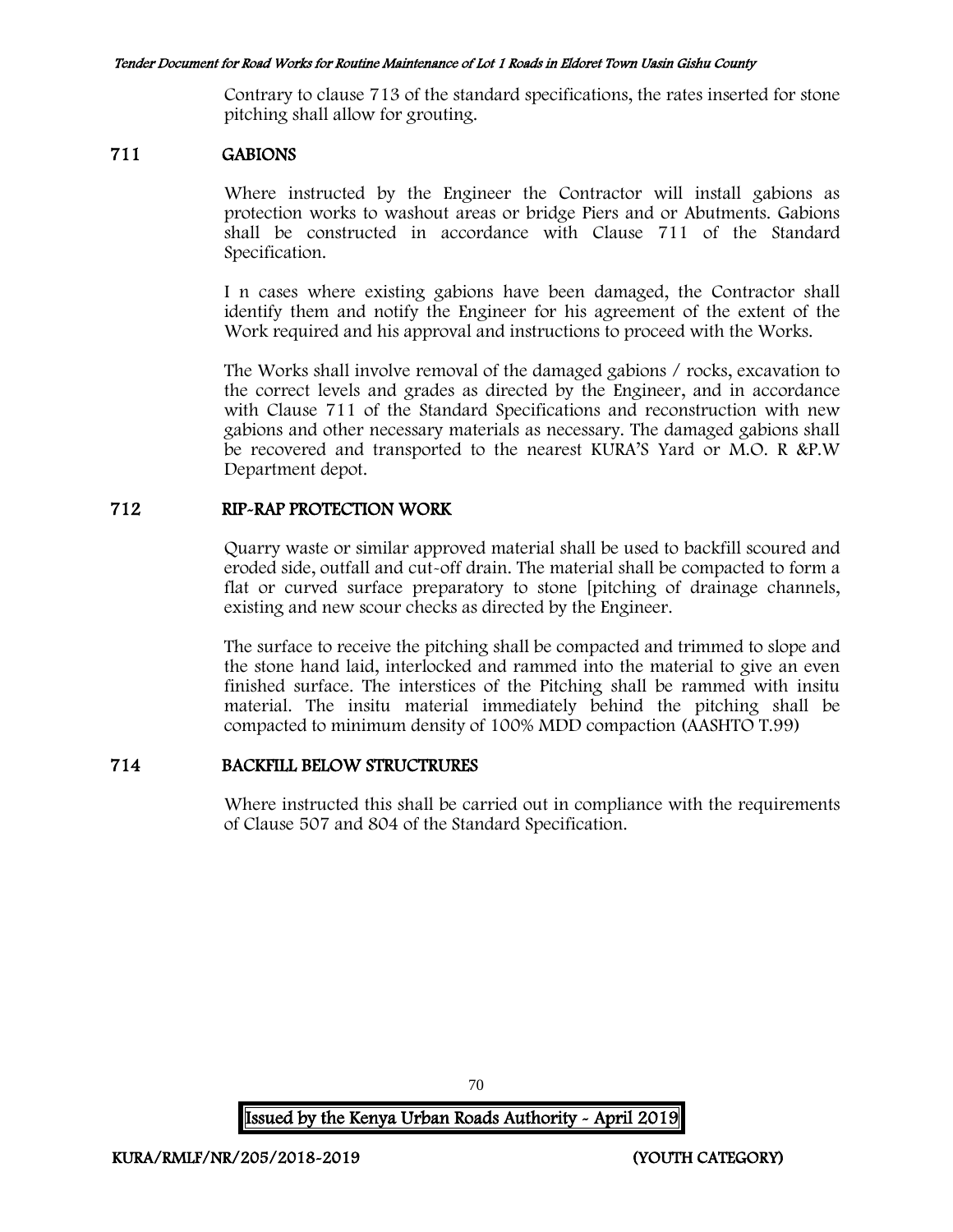#### SECTION 8 - CULVERTS AND DRAINAGE WORKS

#### 801 SCOPE OF SECTION

The operations specified in this section apply to the installation of drainage works and reinstatement and improvement of the same.

In addition, this Section covers: -

- Extending of existing 450mm, 600mm and 900mm diameter pipes to be compatible with the increased road width or access.
- Desilting and cleaning of existing pipes and outfall drains to make them free flowing.

#### 804 EXCAVATION FOR CULVERTS AND DRAINAGE WORKS

In the Standard Specifications, make the following amendments: -

- (a) In paragraph 6, line 3, and in paragraph 7, line 5 and in paragraph 11, line 6, delete "95%" and insert "100%".
- (b) Removal of Existing Pipe Culverts

Where instructed by the Engineer, the Contractor shall excavate and remove all existing blocked or collapsed culvert pipes of 450mm, 600mm and 900mm diameter including concrete surround, bedding, inlet and outlet structure.

The void left after removal of culvert pipes shall be widened as necessary to accommodate new concrete bedding, pipe and haunching.

The payment of this work shall be per linear metre of pipes removed, and the volume in m<sup>3</sup> of inlet/outlet structure removed. The void left by removal of these pipes shall be carefully preserved in order to accommodate replacement of 450mm, 600mm or 900mm diameter pipe culverts as shall be directed by the Engineer.

- (c) Removal of Other Existing Drainage Structures When instructed by the Engineer, the Contractor shall demolish or remove any other structure and payment for this shall be made on day work basis.
- (d) Excavation for Culverts and Drainage Works The Contractor shall carry out all excavations for new culverts and drainage works to the lines, levels, inclinations, and dimensions shown on the drawings or as instructed by the Engineer.

805 EXCAVATION IN HARD MATERIAL

71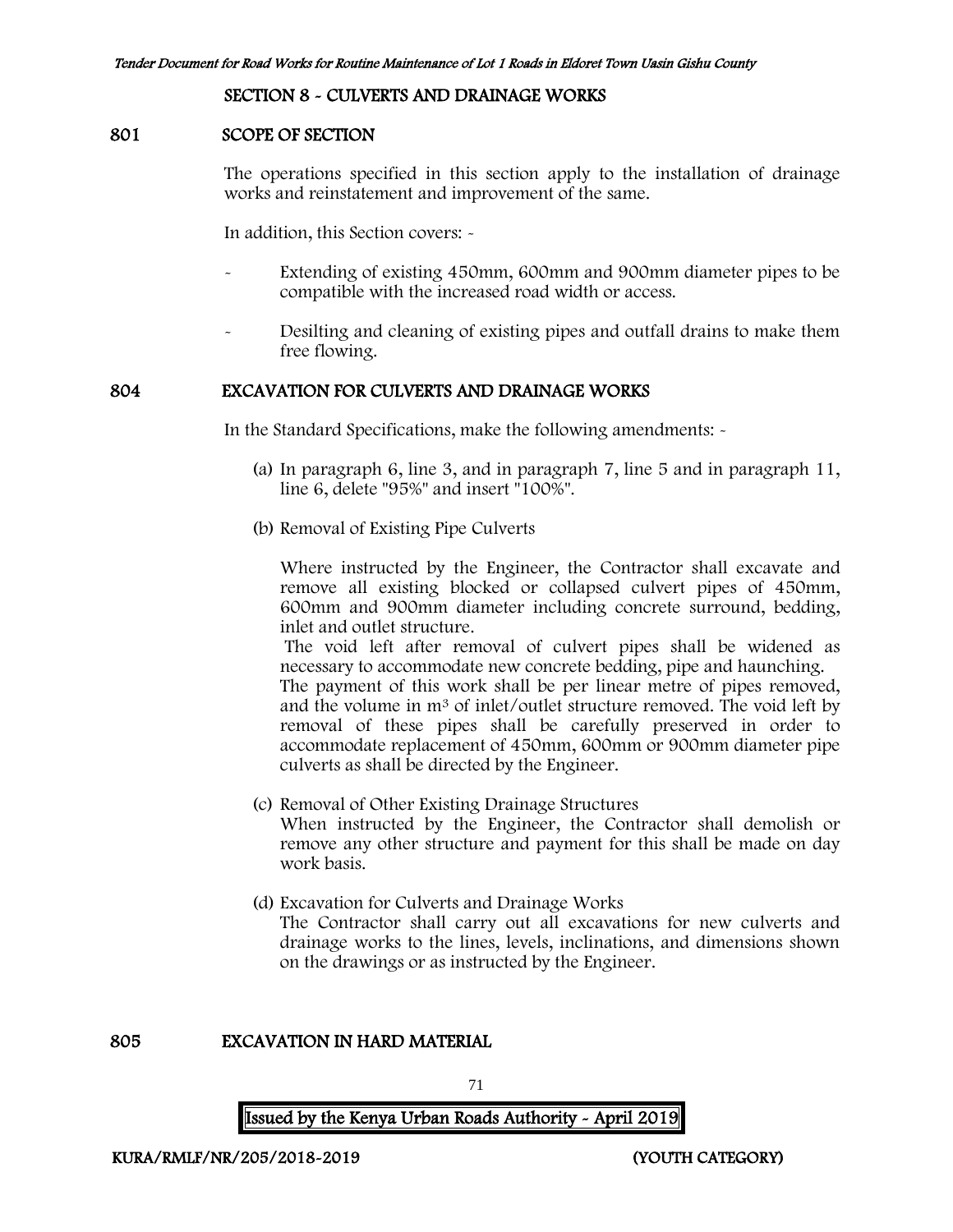In the Standard Specifications, Sub-clauses 805(a) and 805 (b) delete "95%" and insert "100%".

In sub-clause 809(a), paragraph 1, line 1, substitute "95%" with "100%".

In sub-clause 809(c), paragraph 2, line 4, between the words "compacted" and "and shaped" insert the words "to 100% MDD (AASHTO T.99)".

Hard material is material that can be excavated only after blasting with explosives or barring and wedging or the use of a mechanical breaker fitted with a rock point in good condition and operated correctly. Boulders of more than 0.2m<sup>3</sup> occurring in soft material shall be classified as hard material.

#### 809 BEDDING AND LAYING OF PIPE CULVERTS

Concrete pipes shall be laid on a 150mm thick concrete bed of class 15/20 and the pipes shall be bedded on a 1:3 cement: sand mortar at least 50mm thick, 150mm wide and extending the full length of the barrel.

The rates inserted shall allow for compaction of the bottom of excavation to 100% MDD (AASHTO T.99).

#### 810 JOINTING CONCRETE PIPES

The concrete pipes for the culverts shall have ogee joints and will be jointed by 1:2 cement: sand mortar and provided with fillets on the outside as described in clause 810 of the Standard Specification.

#### 812 BACKFILLING OVER PIPE CULVERTS

In the Standard Specifications, clause 812

a) Wherever the expression "dry density of 95% MDD (AASHTO T. 99)" occurs delete and replace with "dry density of 100% MDD (AASHTO T.99)".

The rates entered for laying of pipe culverts shall allow for backfilling to pipe culverts and compacting to 100% MDD (AASHTO T.99) and these works shall not be measured and paid for separately.

#### 814 SUBSOIL DRAINS

In the event of excavation for repairs exposing local seepage, springs or unacceptably high water table, the Engineer may instruct the provision of counter fort or French drains.

These drains shall consist of a trench excavated to the alignment, width, depth and gradient instructed by the Engineer, and backfilled with approved compacted clean hard crushed rock material as specified in clause 815 of the

72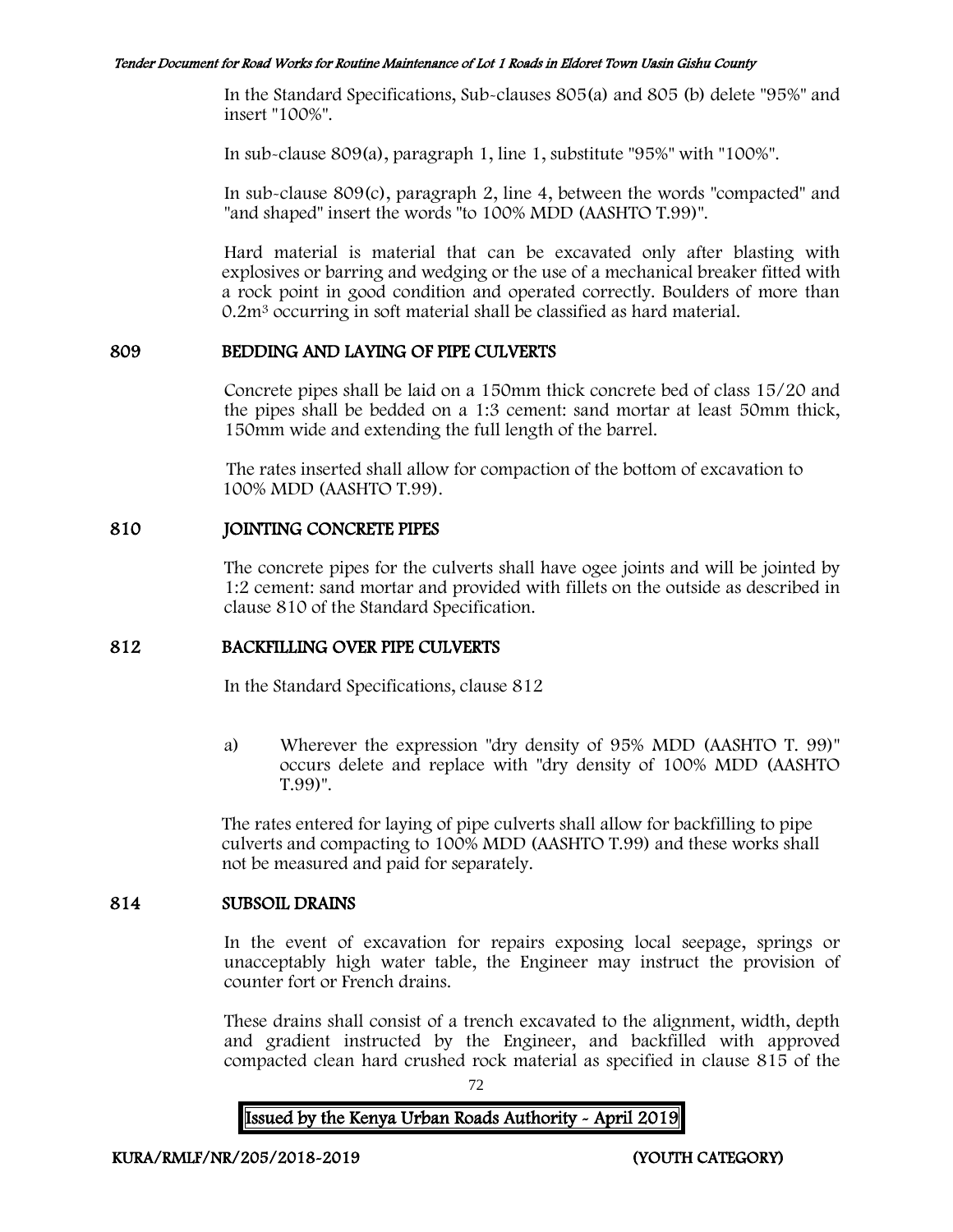standard specification. Where these drains lie within the carriageway the carriageway shall be reinstated with compacted stabilised gravel and surfaced with hot asphalt or a surface dressing as instructed by the Engineer.

## 815 INVERT BLOCK DRAINS AND HALF ROUND CHANNELS

Invert Block Drains and Half Round Channels shall be constructed as shown in the drawings provided in accordance with the Standard Specifications where directed by the Engineer.

## 817 REPAIRS TO DRAINS

## 817.1 Cleaning and Repair of Existing Drains

In areas of existing side drains, mitre or outfall drains where such are blocked, the Engineer shall instruct the Contractor to clean and clear the drains to free flowing condition.

The work shall consist of:

- (a) Stripping and removal of any extraneous material to spoil including vegetation and roots in the drains to the satisfaction of the engineer.
- (b) Spreading of any spoil to the satisfaction of the Engineer.

Shaping the drains to free flowing condition as directed by the Engineer. Removing any broken side slabs for inverted block drains and replacing with a new removing any broken inverted block drains and replacing with a new one well jointed.

Measurement and Payment for cleaning drains shall be by linear metre of drain cleaned measured as the product of plan area and vertical depth of extraneous material instructed to be removed. No extra payment will be made for removal of vegetation and roots.

# 817.2 Channels

The Engineer may instruct that the Contractor provides open channels in place of existing subdrains where the latter may be damaged or in any other place. The rates entered by the Contractor in the bills of quantities must include for removal and disposal of any subdrain material, excavation to line and level, backfilling and compaction as directed by the engineer. The channels shall be constructed of precast class 20/20 concrete of minimum 80mm thickness and lengths or widths not exceeding 1000mm. Joints shall be at least 15mm wide filled with 1:2 cement sand mortar.

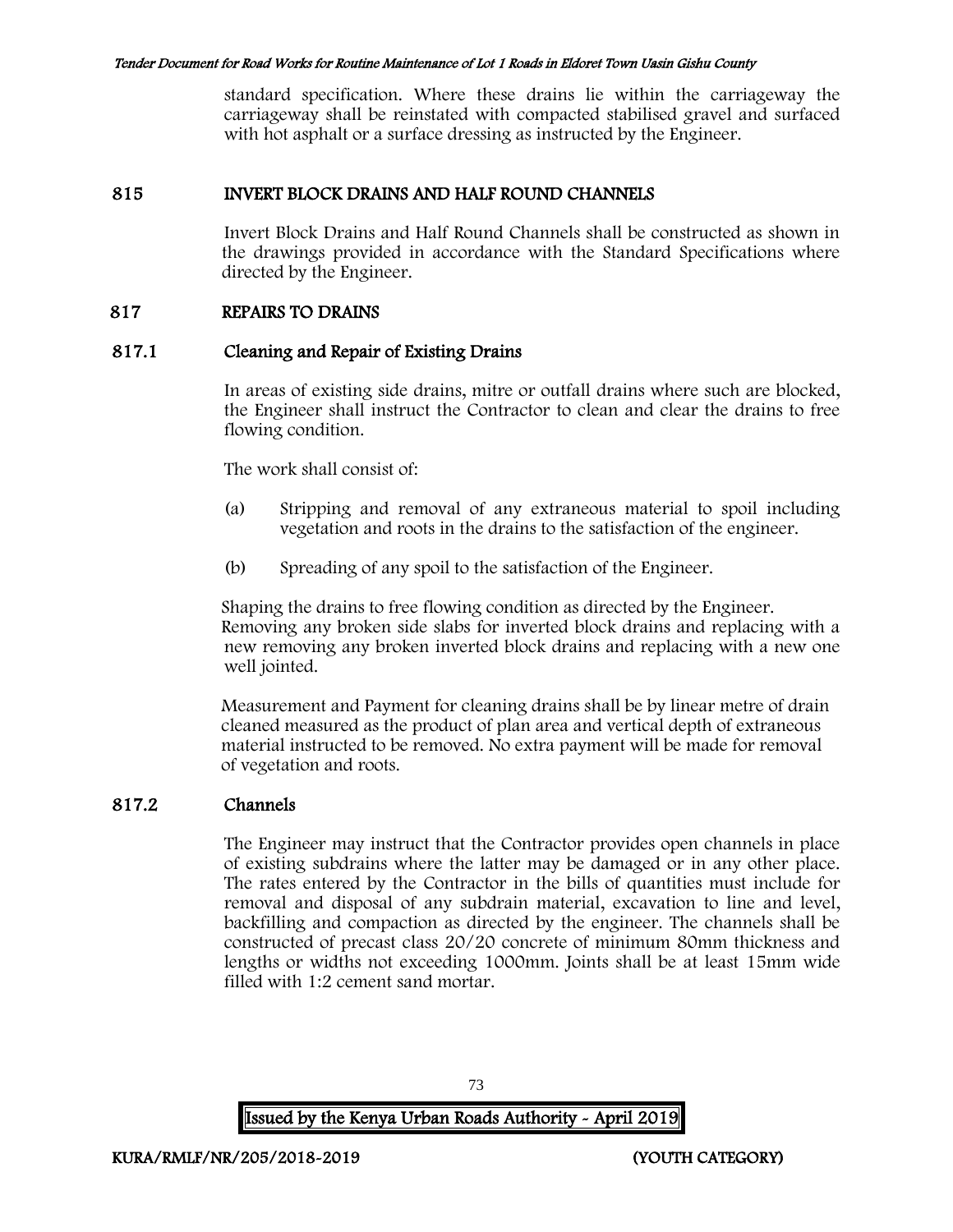#### 817.3 Rubble fills for protection work

Quarry waste or similar approved material shall be used to back fill scoured and eroded side, outfall and cut-off drains. The material shall be compacted to form a flat or curved surface preparatory to stone pitching of drainage channels, existing and new scour checks as directed by the Engineer.

# 817.4 Stone Pitching

Stone pitching shall be constructed in accordance with clause 710 of the standard Specification.

## 817.5 Gabions

Gabions shall be constructed in accordance with clause 711 of the standard Specification.

## 817.6 Spoil Material

The Contractor shall be responsible for removal from site of all materials excavated in the course of undertaking works in this section of the specifications, unless suitable for re-use, and deposit of the material in a spoil dump to be approved by the Engineer.

#### 818 SCOUR CHECKS

Scour checks are to be constructed in mass concrete in accordance with clause 818 of the standard Specifications and the drawings as shall be provided.

# 819 CLEANING AND MAINTENANCE

#### 819.1 Desilting of Pipe Culverts

Where instructed, Contractor shall desilt the existing pipe culverts by removing all the material from the pipe to make them clean and free flowing.

Measurement and payment shall be by the linear metres of pipes de-silted, regardless of diameter size.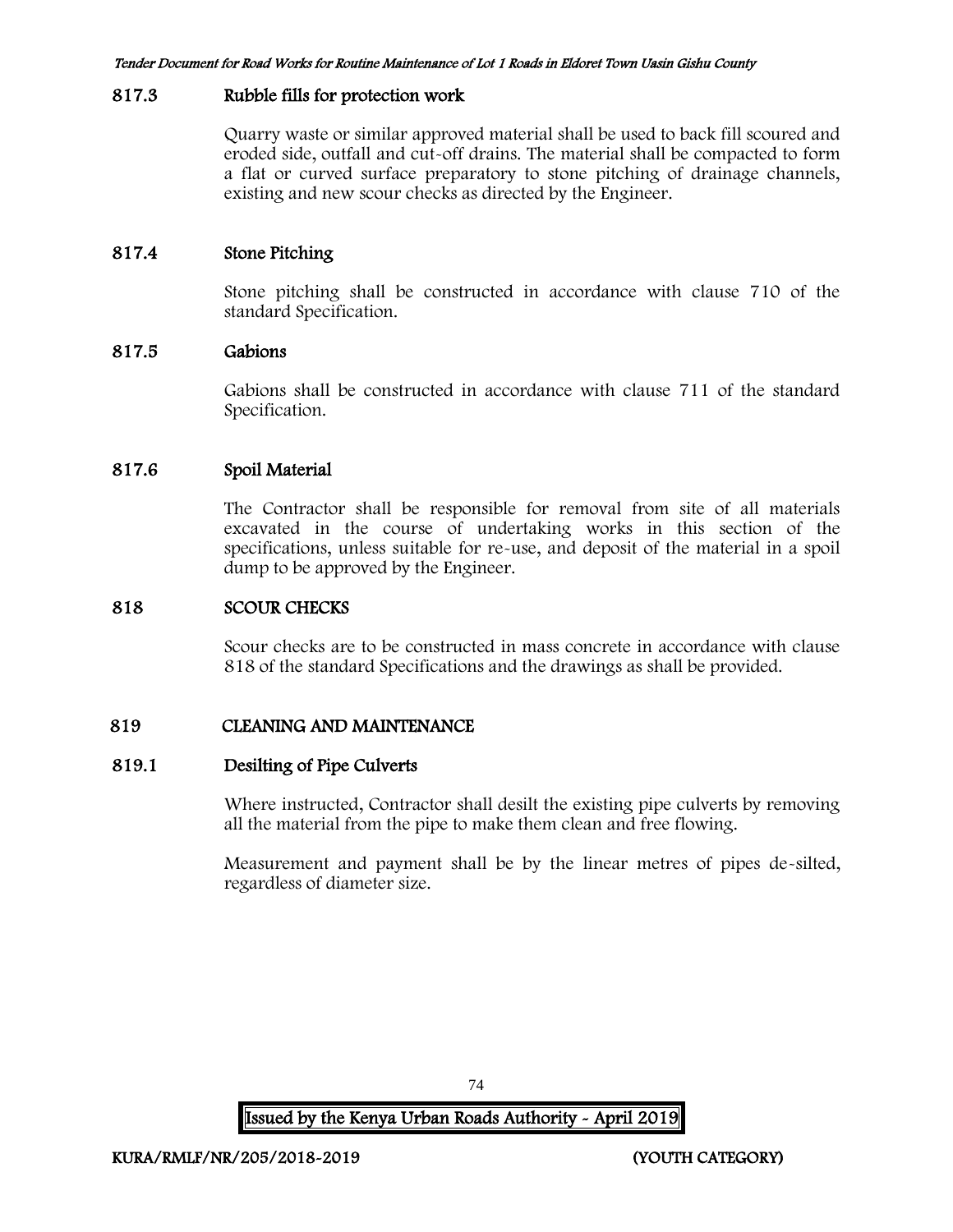SECTION 9 - PASSAGE OF TRAFFIC

#### 901 SCOPE OF THE SECTION

The Contractor shall so arrange his work to ensure the safe passage of the Traffic at all times and if necessary construct and maintain an adequate diversion for traffic complete with all the necessary road traffic signs.

The contractor shall provide to the satisfaction of the Engineer adequate warning signs, temporary restriction signs, advance warning signs, barriers, temporary bumps and any other device and personnel equipped with two way radios to ensure the safe passage of traffic through the works.

When carrying out the Works the Contractor shall have full regard for the safety of all road users.

The Contractor shall also provide sign posts and maintain to the satisfaction of the Engineer all deviations necessary to complete the works. The contractor should allow for the costs of complying with the requirements of this clause in his rates.

The contractor will be deemed to have inspected the site and satisfied himself as to the adequacy of his bid for these works and no additional payments will be made to the contractor for any expenditure on traffic control or the provision of deviations. The employer shall not be liable for inadequate prior investigations of this nature by the contractor.

#### 903 MAINTENANCE OF EXISTING ROADS

The Contractor shall when instructed, maintain the existing project road ahead of works using compacted asphalt concrete type I in accordance with the provisions in clause 1601B – 1607B of the Special Specifications or gravel material depending on the nature of the wearing course surface.

# 904 CONSTRUCTION OF DEVIATIONS

#### (a) General

In addition to requirement of this clause, the Contractor shall when instructed construct and complete deviations to the satisfaction of the Engineer before commencing any permanent work on the existing road. Also during these works the contractor is supposed to provide a detour of adequate pipe culverts for pedestrian and traffic crossing where there is bridge works.

Subject to the approval by the Employer, the Contractor may maintain and use existing roads for deviation. Payment for this, made in accordance with clause 912 (a) (i), shall be by the Kilometre used depending on the type of road used, whether bituminous or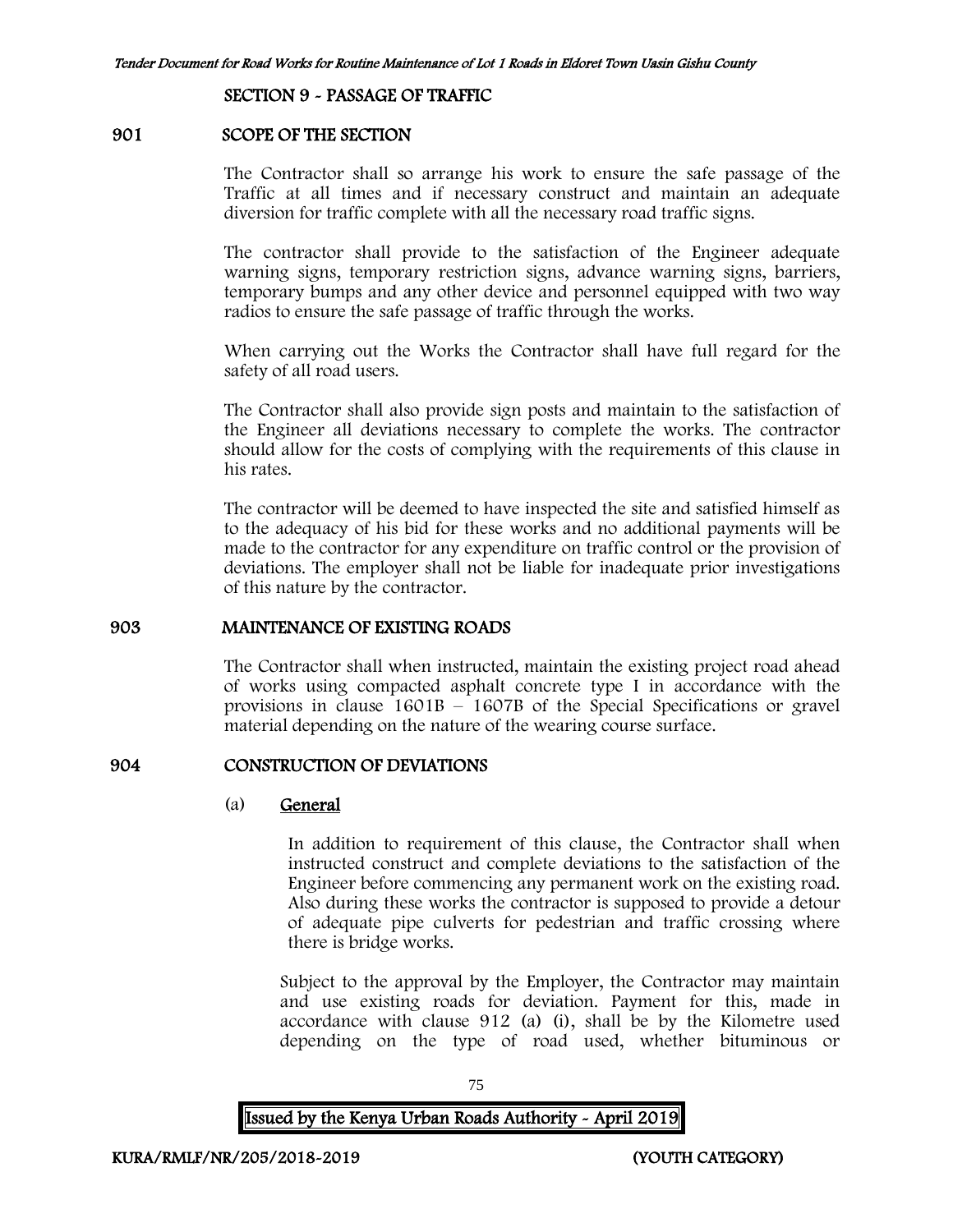earth/gravel. The rates shall include for the provision of materials and the works involved.

#### b) Geometry

The carriageway width of the deviations shall not be less than 6m wide and suitable for 2-way lorry traffic unless otherwise specified.

#### c) Construction

Unless otherwise instructed gravel wearing course for the deviation shall be 150mm compacted thickness complying with section 10 of the Standard Specification. The Contractor shall allow in his rate for removal of any unsuitable material before placing of gravel wearing course, as this will not be paid for separately.

In addition to provision of this clause, Contractor is required to sprinkle water at least 4 times a day at the rate of  $1$  to  $1.4$  litres/ $M<sup>2</sup>$  in regular interval to minimise the effects of dust. Latest sprinkling time shall be one hour before the sunset.

Where existing neighbouring roads are used as deviation, Contractor shall carry out repairs and maintenance in parent materials used for the existing base and surfacing of the road being used.

## 906 PASSAGE OF TRAFFIC THROUGH THE WORKS

The Contractor shall arrange for passage of traffic through the works during construction whenever it is not practicable to make deviations.

Any damage caused by passing traffic through the works shall be made good at the contractor's own cost.

# 907 SIGNS, BARRIERS AND LIGHTS

Contractor shall provide signs, barriers and lights as shown in the drawing in Book of Drawings at the locations where the traffic is being carried off the existing road to the deviation and back again to existing road. The Contractor shall provide ramps and carry out any other measures as instructed by the Engineer to safely carry traffic from the road to deviation.

Contrary to what has been specified in this clause the road signs provided shall be fully reflectorised and in conformity with clause 9.1 of the "Manual for Traffic Signs in Kenya Part II".

#### 909 ASSISTANCE TO PUBLIC

In addition to provision of clause 909, Contractor shall maintain close liaison with the relevant authorities to clear any broken down or accident vehicles from the deviations and the main road, in order to maintain smooth and safe flow of

76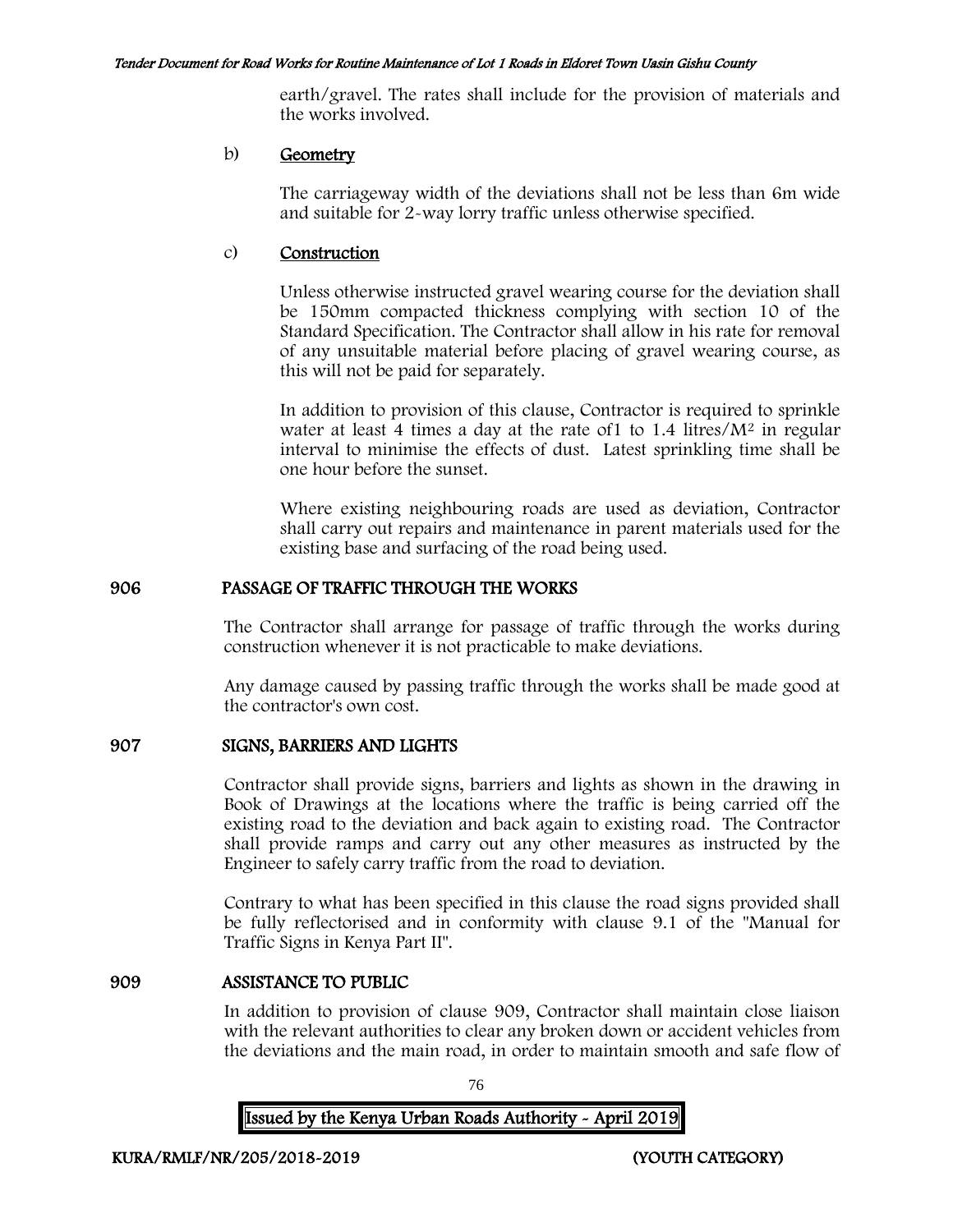the traffic. Further, the Contractor shall provide a traffic management plan to be approved by the Engineer before the commencement of any construction works and execute the same, to the satisfaction of the Engineer, during the entire period of project implementation. A draft traffic management plan shall be submitted with Bid.

# 912 MEASUREMENT AND PAYMENT

# Construct Deviation

## Road Deviation

The Contractor shall be paid only 50% of the rate for this when he completes deviation road to the satisfaction of the Engineer. The balance shall be paid in equal monthly instalments over the contract period, as he satisfactorily maintains the deviation (as per clause 904 and 905 above) when it is in operation.

Where existing neighbouring road has been used as deviation, payment shall be by the kilometre rate and shall include the cost of repairs and maintenance of the road carried out in parent base and subbase materials.

# Deviation using Pipe Culverts

The Contractor shall be paid only 50% of the rate for this when he completes deviation to the satisfaction of the Engineer. The balance shall be paid in equal monthly instalments over the contract period, as he satisfactorily maintains the deviation when it is in operation. The Contractor shall be paid full amount when the bridge under construction will be in use.

# Maintain existing road

Asphalt Concrete or gravel for maintaining the existing road shall be measured by the cubic metre placed and compacted upon the road

# Passage of traffic through the works

Payment shall be made on Lump Sum basis.

# Assistance to Public

The Contractor will be deemed to have included cost of this item in other items and no separate payment shall be made.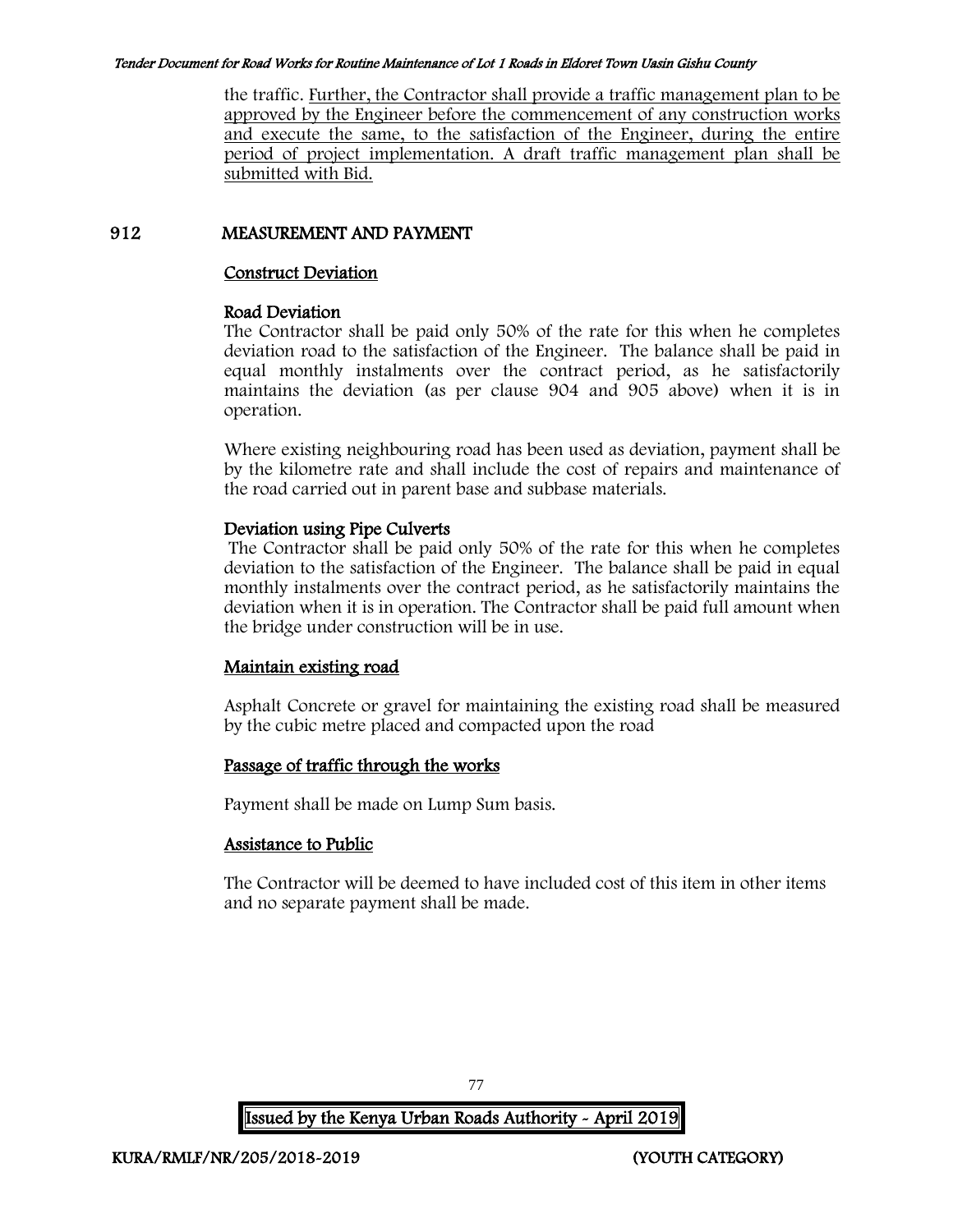# SECTION 10 – GRADING AND GRAVELLING

#### 1001 GENERAL

Grading covers the works involved in the reinstatement of the road carriageway to the camber by removing the high points and filling up gullies, corrugations and wheel ruts to restore smooth running surface. Gravelling consists of excavation, loading, hauling, spreading, watering and compaction of gravel or softstone wearing course material on the formation of the road carriageway.

#### Ditch and Shoulder grading

The activity consists of cutting of a  $V$  – ditch and reinstating or reforming of the shoulders of road using either Towed or Motor grader.

#### Carriageway grading

#### (i) Light grading

This consists of trimming of the carriageway to control roughness and corrugations using either a towed grader or a motorized grader.

## (ii) Heavy grading

This consists of scarifying the existing carriageway surface, cutting high spots and moving materials to fill potholes, corrugations and wheel ruts and reshaping of the surface to the specified camber, using either a towed grader or a motorized grader. All loose rocks, roots, grasses shall be removed and disposed well clear off the drains.

Heavy grading will be considered if 70% of the road has potholes, corrugations and wheel ruts of over 200mm deep.

The material shall be bladed toward the center of the road starting from both edges until the specified camber is achieved.

#### 1002 MATERIALS

Gravel shall include lateritic gravel, quartzitic gravel, calcareous gravel, decomposed rock, softstone/quarry waste material, clayey sand and crushed rock.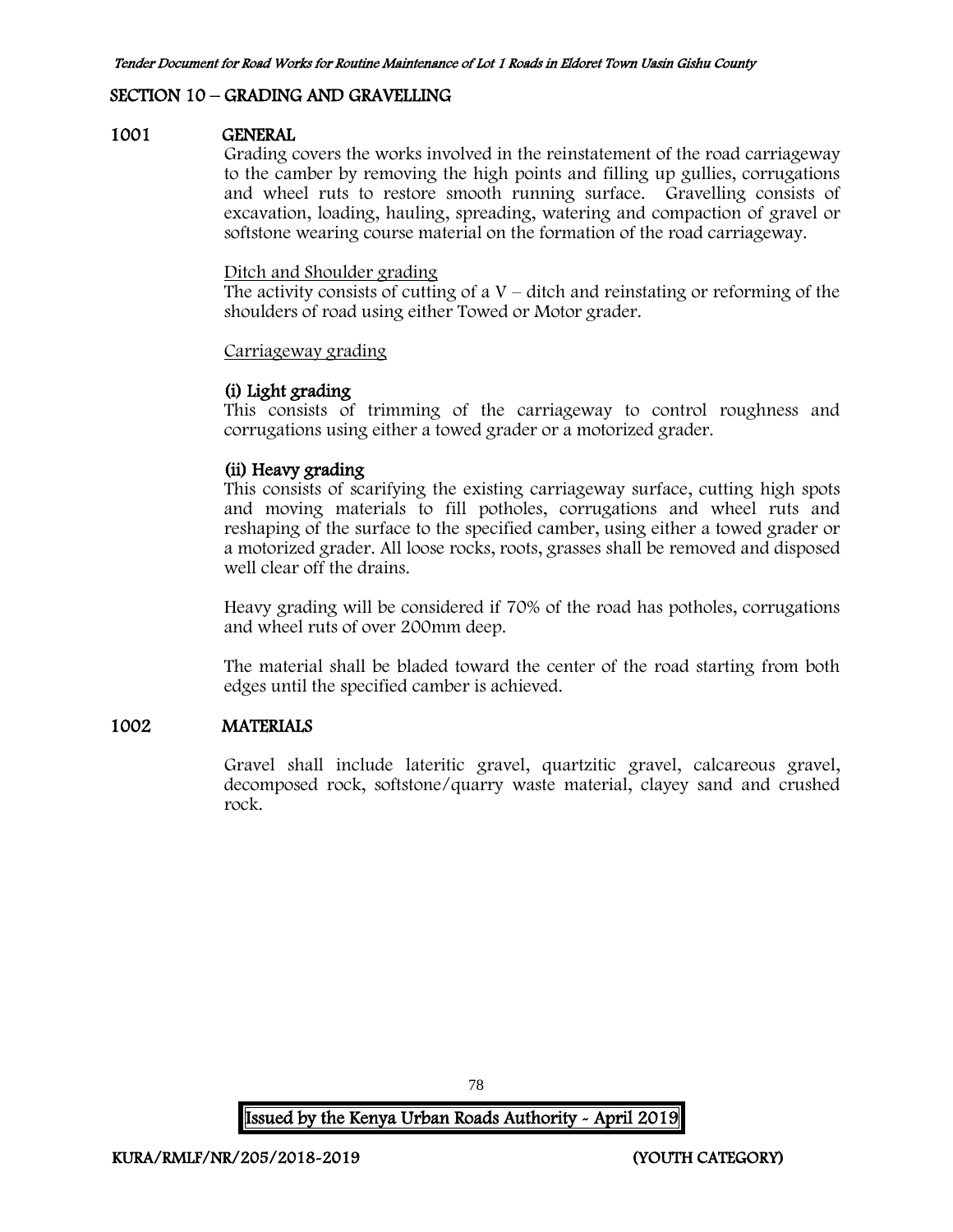# 1003 MATERIAL REQUIREMENTS

Gravel material shall conform to the requirements given below:

| <b>GRADING REQUIREMENTS</b>      |             |     |  |  |  |
|----------------------------------|-------------|-----|--|--|--|
| <b>AFTER COMPACTION</b>          |             |     |  |  |  |
| Sieve                            | % by weight |     |  |  |  |
| (mm)                             | passing     |     |  |  |  |
| 40                               | 100         |     |  |  |  |
| 28                               | $95 - 100$  |     |  |  |  |
| 20                               | $85 - 100$  |     |  |  |  |
| 14                               | 65 – 100    |     |  |  |  |
| 10                               | 55 – 100    |     |  |  |  |
| 5                                | $35 - 92$   |     |  |  |  |
| 2                                | $23 - 77$   |     |  |  |  |
| 1                                | $18 - 62$   |     |  |  |  |
| 0.425                            | $14 - 50$   |     |  |  |  |
| 0.075                            | $10 - 40$   |     |  |  |  |
| PLASTICITY INDEX REQUIREMENTS PI |             |     |  |  |  |
| Zone                             | Min         | Max |  |  |  |
| WET                              | 5           | 15  |  |  |  |
| DRY                              | 10          | 25  |  |  |  |

| BEARING STRENGTH REQUIREMENTS                   |            |                |  |  |
|-------------------------------------------------|------------|----------------|--|--|
| Traffic                                         | <b>CBR</b> | DCP Equivalent |  |  |
| Commercial                                      |            |                |  |  |
| VPD                                             |            |                |  |  |
| Greater than                                    | 20         | 11             |  |  |
| 15                                              |            |                |  |  |
| Less than 15                                    | 15         | 14             |  |  |
| CBR at 95% at MDD, Modified AASHTO and 4        |            |                |  |  |
| days soak                                       |            |                |  |  |
| Lower quality material (CBR 15) may be accepted |            |                |  |  |
| if no better material can be found              |            |                |  |  |

NB: Wet Zone – mean annual rainfall greater than 500mm Dry Zone – mean annual rainfall less than 500mm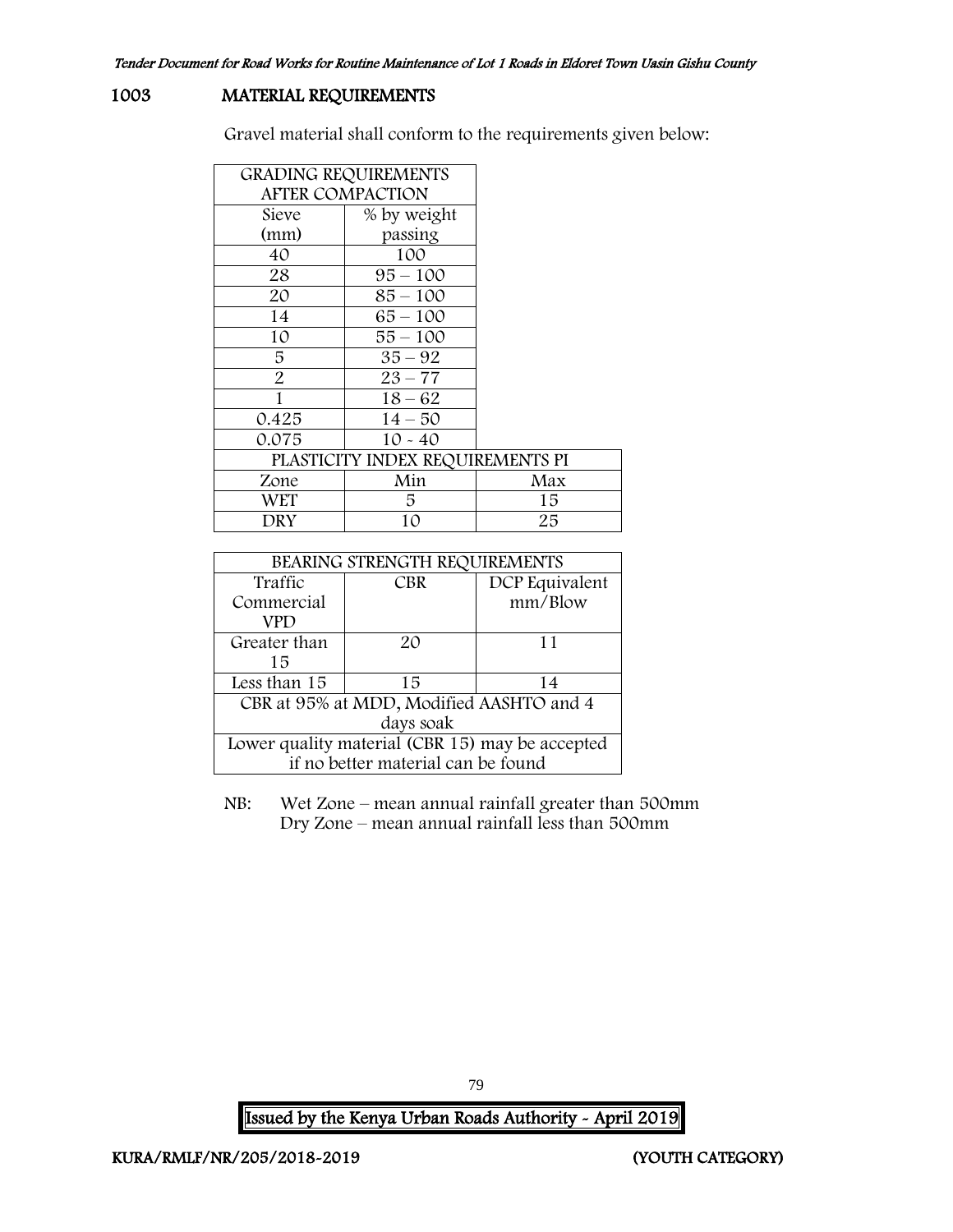#### SECTION 11 – SHOULDERS TO PAVEMENT

#### 1101 GENERAL

Shoulders shall be constructed in accordance with guidelines given in 1102 and as directed by the Engineer.

For sections where shoulders are extremely low and requires fill material before the shoulder is reconstructed, the construction of fill embankment shall be in accordance with Section 5 of this specification.

#### 1102 MATERIAL FOR CONSTRUCTION OF SHOULDERS

The shoulders shall be 1.0m wide both sides and shall be formed of 150mm thick well compacted soft stone material and topsoiled with red coffee soil and planted with grass.

Low shoulder shall be reconstructed by cutting benches, filling and compacting approved fill material to form the formation to the shoulders.

Shoulder reconstruction shall be same in all sections including the slip roads.

#### 1105 SURFACE TREATMENT OF SHOULDERS

The shoulders shall be planted with creeping type kikuyu grass.

#### 1106 MEASUREMENT AND PAYMENT

Payment for shoulder construction shall be in accordance with the relevant clauses in sections 11, 12, 14, 15 and 23 of the relevant Specifications. Payment for fill material on shoulder shall be in accordance with Section 5 of this specification.

Issued by the Kenya Urban Roads Authority - April 2019

80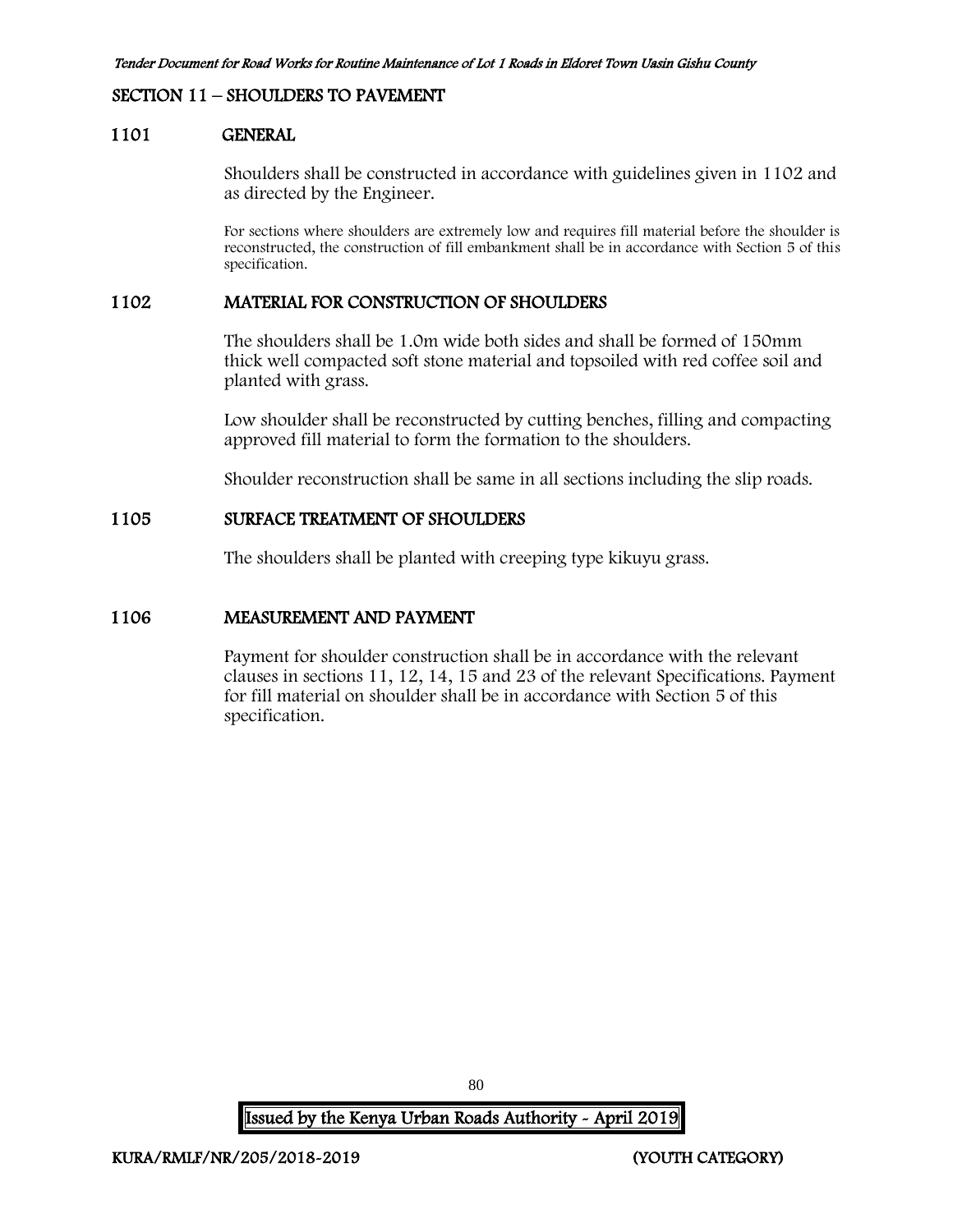#### SECTION 12 - NATURAL MATERIAL SUBBASE AND BASE

#### 1201 GENERAL

Where instructed by the Engineer, the Contractor shall undertake repairs, widening and reprocessing to the existing carriageway and shoulders in accordance with sections 12 and 14 of the Special Specifications.

#### a) Areas to be scarified and reprocessed

The contractor will scarify, add new material and reprocess sections as determined by the Engineer.

#### b) Pavement repairs

The Contractor will carry out repairs to base and subbase as directed by the Engineer and according to Specifications given in Sections 12 and 14 of the Standard Specifications.

#### c) Pavement widening

The Contractor shall, as directed by the Engineer, bench and compact the subgrade to 100% MDD (AASHTO T99), provide lay and compact material for subbase and base as directed by the Engineer and in accordance with Sections 5 and 12 of the Standard Specifications.

#### 1203 MATERIAL REQUIREMENTS

Natural materials for base and subbase shall conform to the specifications given in Section 12 of the Standard Specifications for Road and Bridge Construction for cement and lime improved base and subbase.

#### 1209 MEASUREMENT AND PAYMENT

Natural material for subbase and base shall be measured by the cubic metre placed and compacted upon the road calculated as the product of the compacted sectional area laid and the length.

#### 1210 HAND PACKED STONE

Hand packed stone base is a layer of hand laid stone of defined size and durable in nature, laid in a manner such that when proof rolled and compacted it forms a stable and dense matrix as a road base.

# a) Material for Hand Packed Stone Base

81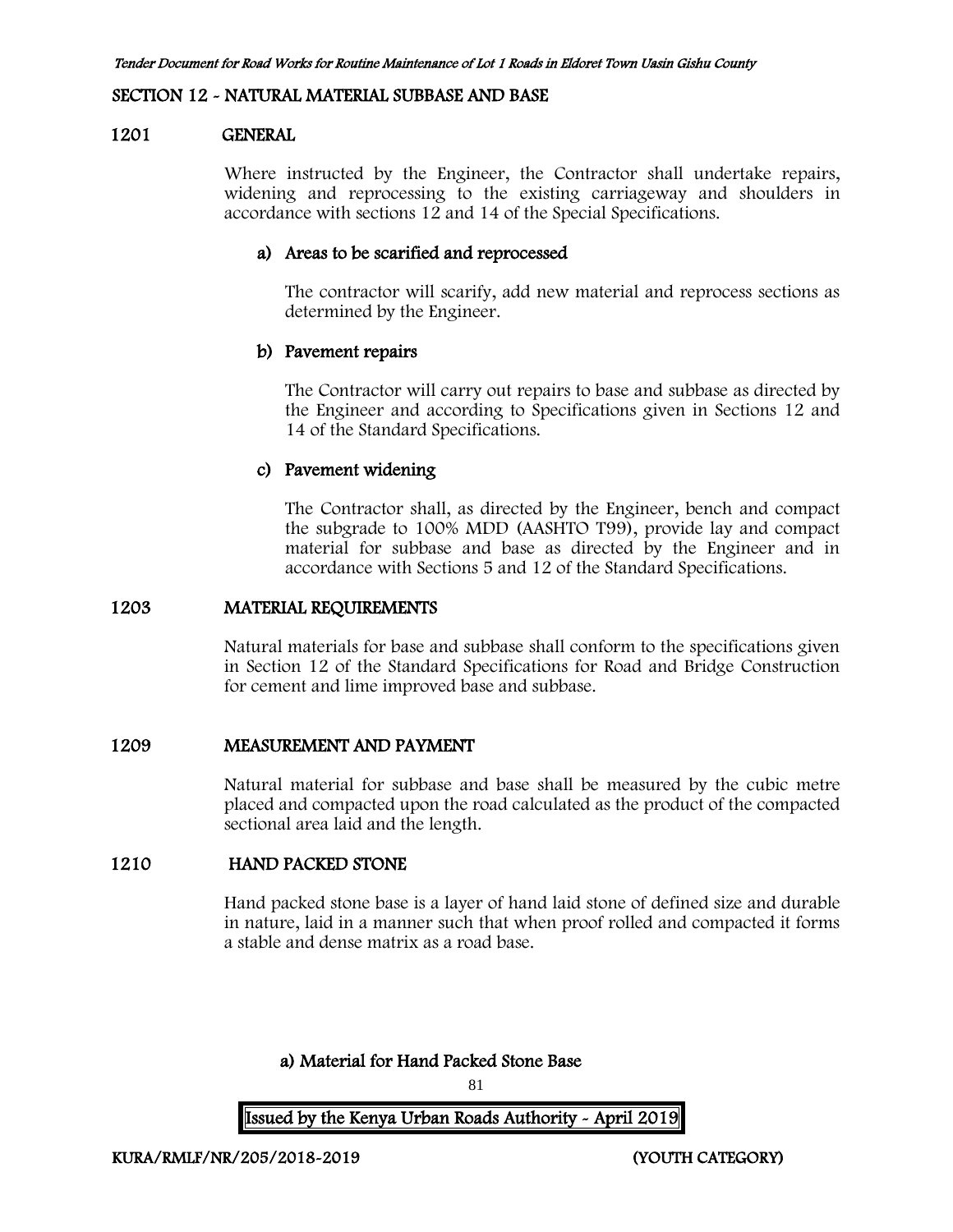This shall consist of durable stone with nominal base dimensions of 75 mm square and minimum height of 150 mm or when compacted to give a layer of 150 mm. The stone shall be class C with the following requirements:

LAA 45 max ACV 32 max SSS 12 max FI 30 max CR 60 min.

It shall be free from foreign matter. The fines passing 0.425 mm sieve shall be NONPLASTIC

# b) Laying

The stone shall be laid by hand closely together. The stone shall be carefully bedded and tightly wedged with suitable spalls. The base of the stone shall alternate with the apex in all directions or as directed by the Engineer. The layer shall be proof rolled with a loaded scrapper or truck with a minimum axle load of 8 tonnes in the presence of the Engineer who shall approve of its stability before compaction.

## c) Compaction

**Grading**

This shall be by a steel wheeled roller of at least five tonnes per metre width of roll. It shall consist of four static runs or until there is no movement under the roller. There shall follow vibratory compaction until an average dry density of 85% minimum of specific gravity of stone has been achieved. No result shall be below 82% of specific gravity. The surface of the compacted layer shall then be levelled by quarry dust (0/6 mm). The dust shall have the following specifications:

| The stone shall be class C |  |
|----------------------------|--|
|----------------------------|--|

| Sieve Size     | % Passing  |  |
|----------------|------------|--|
| 10             | 100        |  |
| 6.3            | $90 - 100$ |  |
| 4              | 75-95      |  |
| $\overline{2}$ | 50-70      |  |
|                | 33-50      |  |
| 0.425          | 20-33      |  |
| 0.300          | 16-28      |  |
| 0.150          | $10 - 20$  |  |
| 0.075          | $6 - 12$   |  |

The dust shall be free from foreign matter and fines passing 0.425 mm sieve shall be NON-PLASTIC. The maximum layer shall be 40 mm or as directed by the Engineer

#### d) Measurement and Payment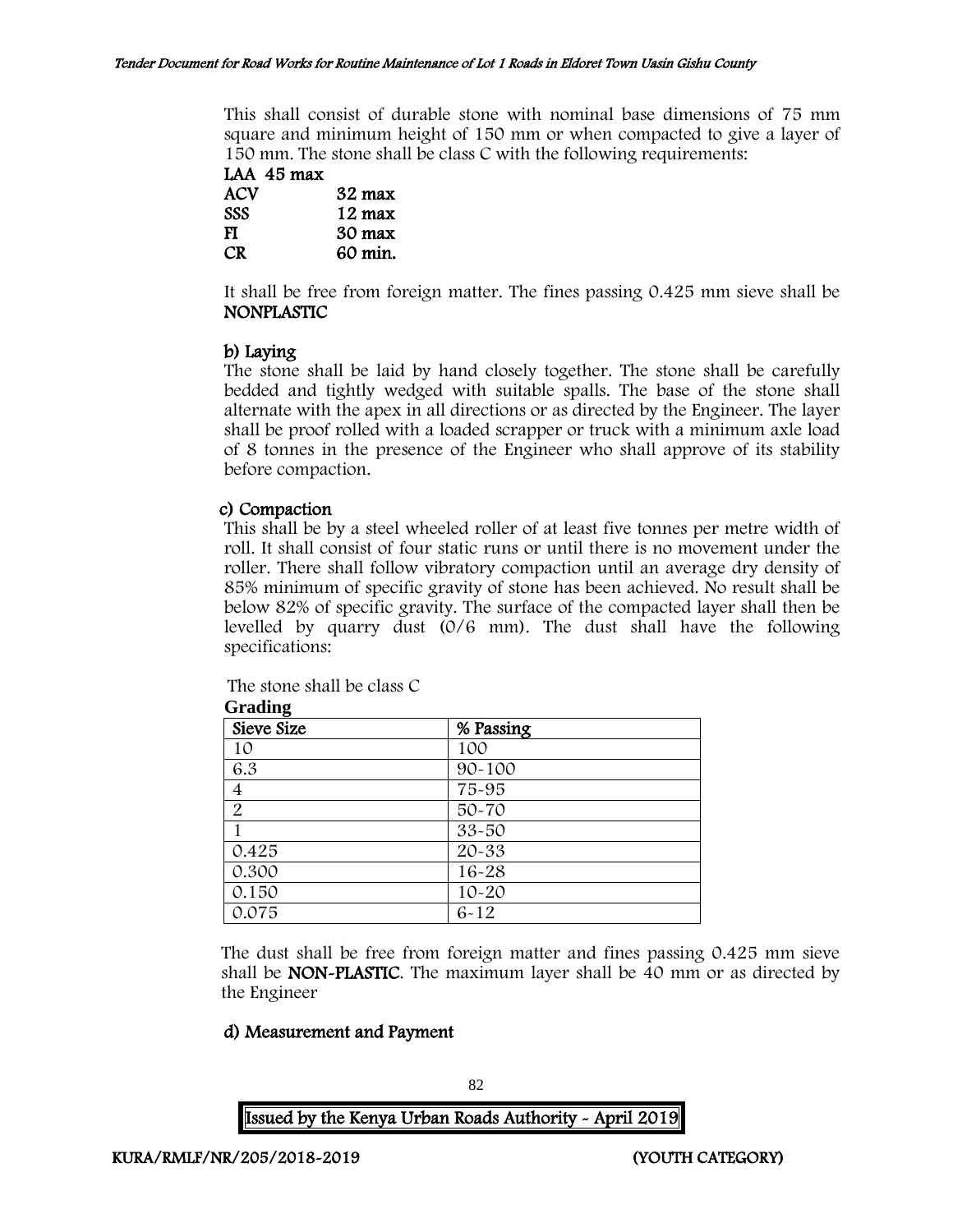Payment shall be by the cubic metre laid  $(m<sup>3</sup>)$ . Measurement of volume shall be determined as the product of length and compacted thickness laid. The rate quoted for this item should include the cost for laying the levelling quarry dust layer, as no extra payment shall be made for this layer.

# 1211 REPROCESSING EXISTING PAVEMENT LAYERS

# (b) General

The existing surfacing and the base shall be reprocessed with additional material and the composite mixture shall be compacted to form the subbase layer.

Before commencement of the work the Contractor shall propose plants and equipments he proposes to use for this activity.

The Contractor after approval of his proposal shall carry out test section in accordance with Section 3 of the Standard Specifications.

(c) The existing surfacing and base course shall be broken up to specified depth and reprocessed in place, where required. The underlying layers shall not be damaged, and material from one layer may normally not be mixed with that of another layer. Where unauthorized mixing occurs or where the material is contaminated in any way by the actions of the Contractor, and the contaminated material does not meet the specified requirements of for the particular layer, he shall remove such material and replace it with other approved material, all at his own expense.

- (d) Any mixture composition of the new layer must not contain more than 30% of the bituminous material by volume. The mixture must not contain pieces of bound bituminous material larger than 37.5mm, and any such material shall be removed at the Contractor's cost.
- (e) The requirements for imported material used in the respective pavement layers shall comply with the limitations, norms, sizes and strengths specified in the Standard Specifications clause 1203(b) and (d) and shall be worked as per Section 14 of the Standard Specification.
- (f) Material reworked in-situ or that obtained from existing pavement is not expected to comply with the material requirements but the reworking should achieve the specified requirements.
- (g) Where the thickness of any existing pavement layer requires to be supplemented within reprocessing and the thickness of the additional material after compaction will be less than 100mm, the existing layer shall be scarified to a depth that will

83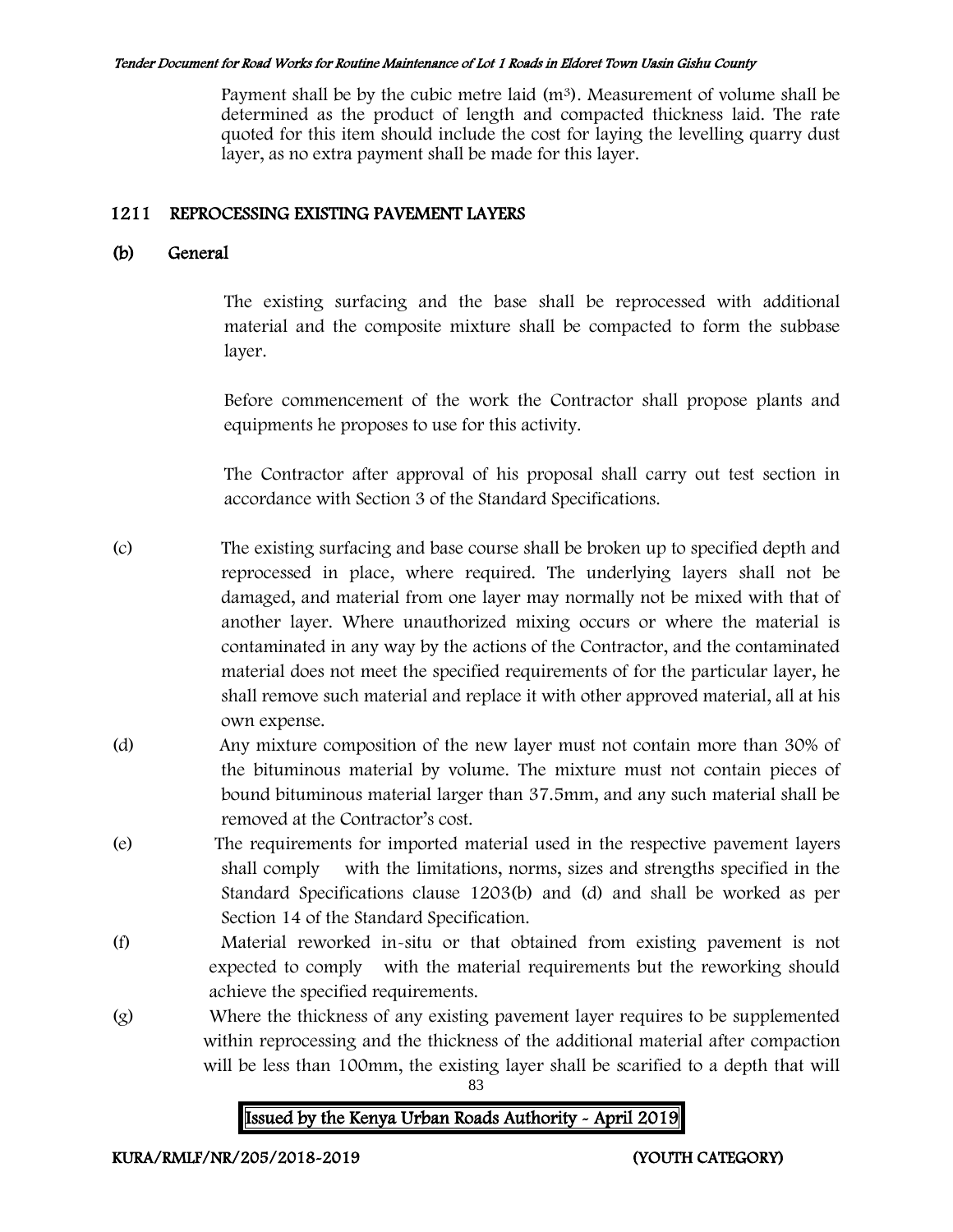give a layer thickness of at least 100mm after compacting the loosened existing and the additional material.

# Controlling the Reworked Depth

The Contractor shall submit a proven method to method to control the depth of excavation, or layer to be reworked, to the Engineer for approval. The Engineer may order a trial section to be reprocessed before any major length of the road is rehabilitated.

#### Excavations

Excavations in the pavement shall be kept dry. In the event of water penetrating the underlying layers, construction of the consecutive layers shall be postponed until the underlying layers are dry enough to accommodate the construction plant without deforming or otherwise showing distress.

Step construction shall be carried out per layer at the joint when excavating, both longitudinally (if appropriate) and perpendicular to the direction of travel. The step width shall be 500mm perpendicular to the direction of travel, and 150mm long longitudinally, unless otherwise instructed by the Engineer.

Special care shall be taken when compacting the new material at the joint, ensuring that the specified density is achieved.

## Measurement and Payment

(a) Item: In-situ reprocessing of existing pavement layers as subbase compacted to specified density (95% MDD AASHTO T180) and thickness.

Unit: M<sup>3</sup>

The tendered rate shall include full compensation for breaking up the existing pavement layer to specified depth, breaking down and preparing the material and the spreading and mixing in of any additional material

(b)Item: The addition of extra gravel to subbase.

Unit: M<sup>3</sup>

The tendered rate shall include full compensation for procuring and addition of the material to the in-situ scarified layers and the transportation of the material over unlimited free-haul distance. The tendered rates will also include full compensation for prospecting for materials and any payments necessary to acquire the specified quality material.

(c) Excavation of existing bituminous pavement materials including unlimited free-haul.

Unit: M<sup>3</sup>

The tendered rates shall include full compensation for excavating the existing bituminous material from the pavement layers and for loading, transporting the material for unlimited free-haul, off-loading and disposing of the materials as specified.

(d) Excavation of the existing pavement

84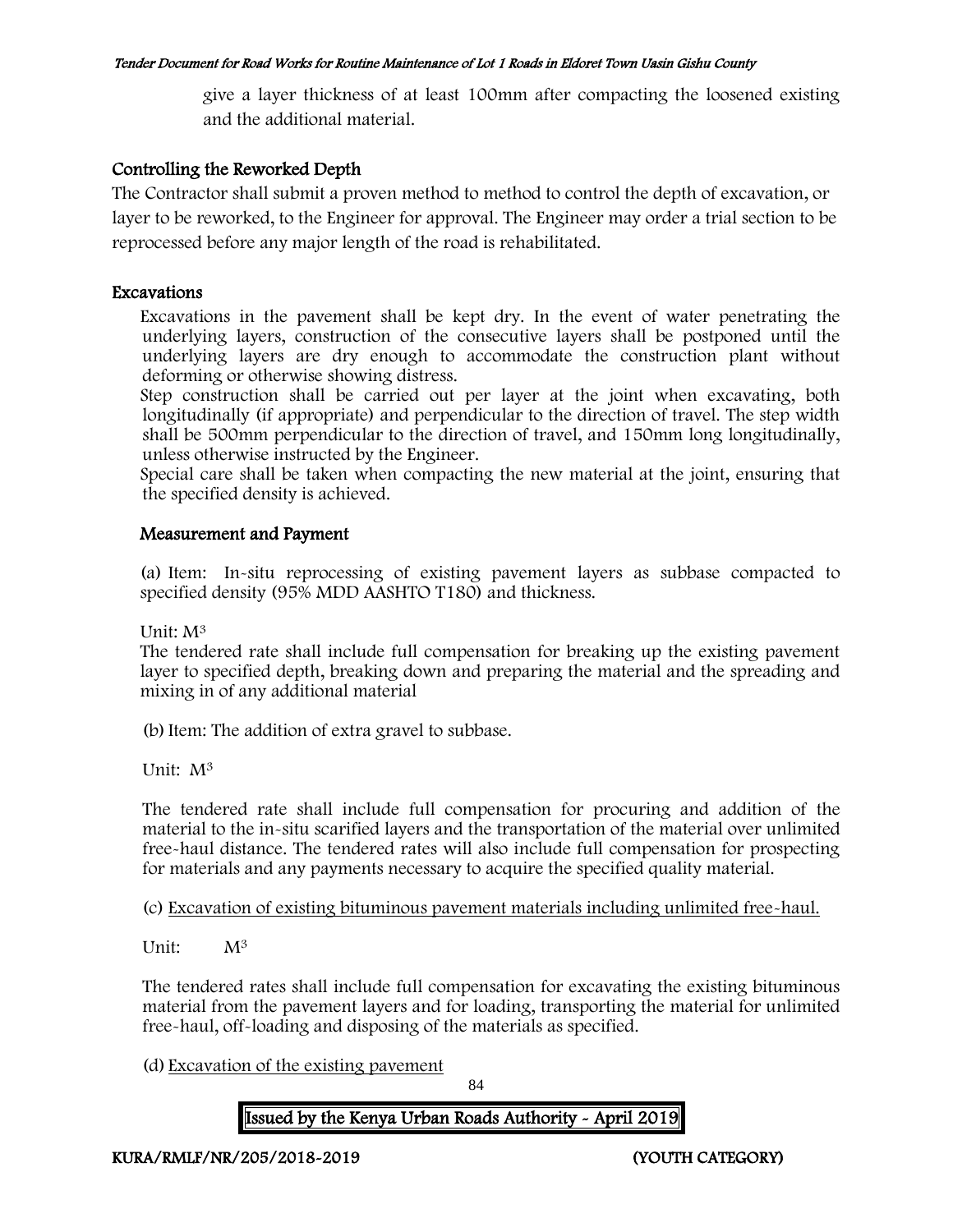Unit: M<sup>3</sup>

The tendered rate shall include full compensation for excavating the existing material from the pavement layers and for loading, transporting the material for unlimited free-haul distance, off-loading and disposing of the material as specified.

Payment will only be made for breaking up and excavating existing pavement layers to the specified depth if the material is to be removed to spoil.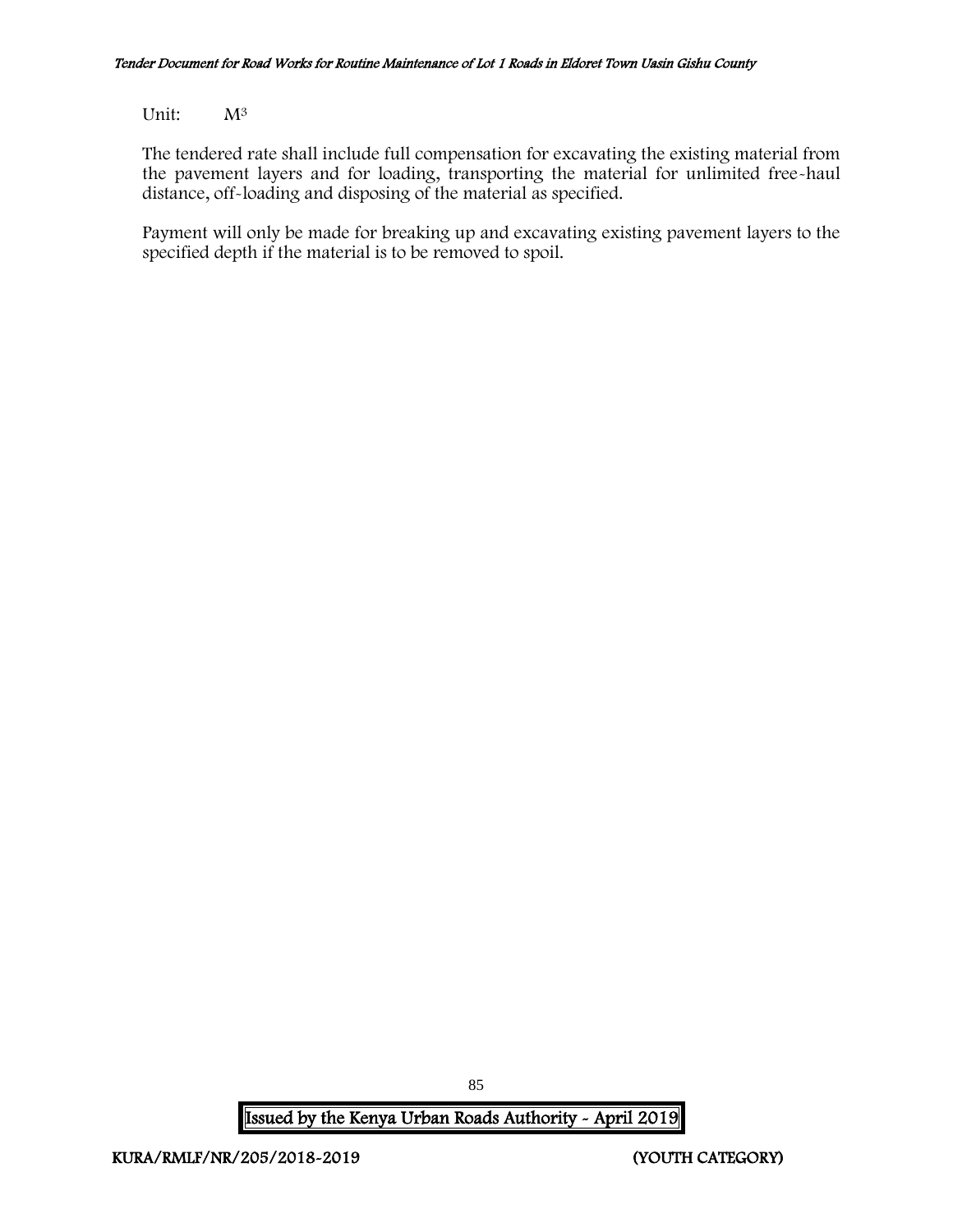#### SECTION 15 - BITUMINOUS SURFACE TREATMENTS

#### 1501B PREPARATION OF SURFACE

In addition to requirements of Clause 1503B of the Standard Specifications, the contractor shall prepare and Repair Cracks, Edges, Potholes and Other Failures as follows: -

#### a) Cracks 3.0mm or less in width

The entire crack area shall be cleaned by brushing with a wire brush and then blowing with a compressed air jet and the crack sealed with 80/100 cutback bitumen using a pouring pot or pressure lance and hand squeegee. The surface shall then de dusted with sand or crushed dust.

#### b) Cracks greater than 3.0mm in width

Before these cracks are filled a steel wire brush or router shall be used to clean them and then a compressed air jet shall be used to clean and remove any foreign or lose material in the crack until the entire crack area is clean.

When the crack and surrounding area have been thoroughly cleaned, dry sand shall be forced into the crack until it is sealed in the manner specified for cracks less than 3.0mm width.

#### c) Potholes, edges and other repair areas

Where instructed, the Contractor shall prepare areas for the repair of potholes, road edges and other repair areas by excavating off unsuitable or failed material and debris, trimming off excavated edges, cleaning and compacting the resulting surfaces and applying MC 30 or MC 70 cut-back bitumen prime coat at a rate of 0.8-1.2 litres/m<sup>2</sup>, all as directed by the Engineer. Measurement and payment shall be made under the relevant item of Bill No 15. Where the surface repair on potholes and edges are to be carried out, Asphalt Concrete Type I (0/14gradation) shall be used. Bituminous material for repair of failures and other repair areas shall be paid for under the relevant item of Bill No 16

#### PART B - PRIME COAT

#### 1502B MATERIALS FOR PRIME COAT AND TACK COAT.

For prime coat, the binder shall be a medium-curing cutback MC 70 unless otherwise directed by the Engineer.

The rate of spray of bituminous prime coat refers to the gross volume of the cutback bitumen, that is to say the volume of the bitumen plus dilatants.

Prime coat shall be applied to gravel areas that are to receive bituminous mixes as directed by the Engineer.

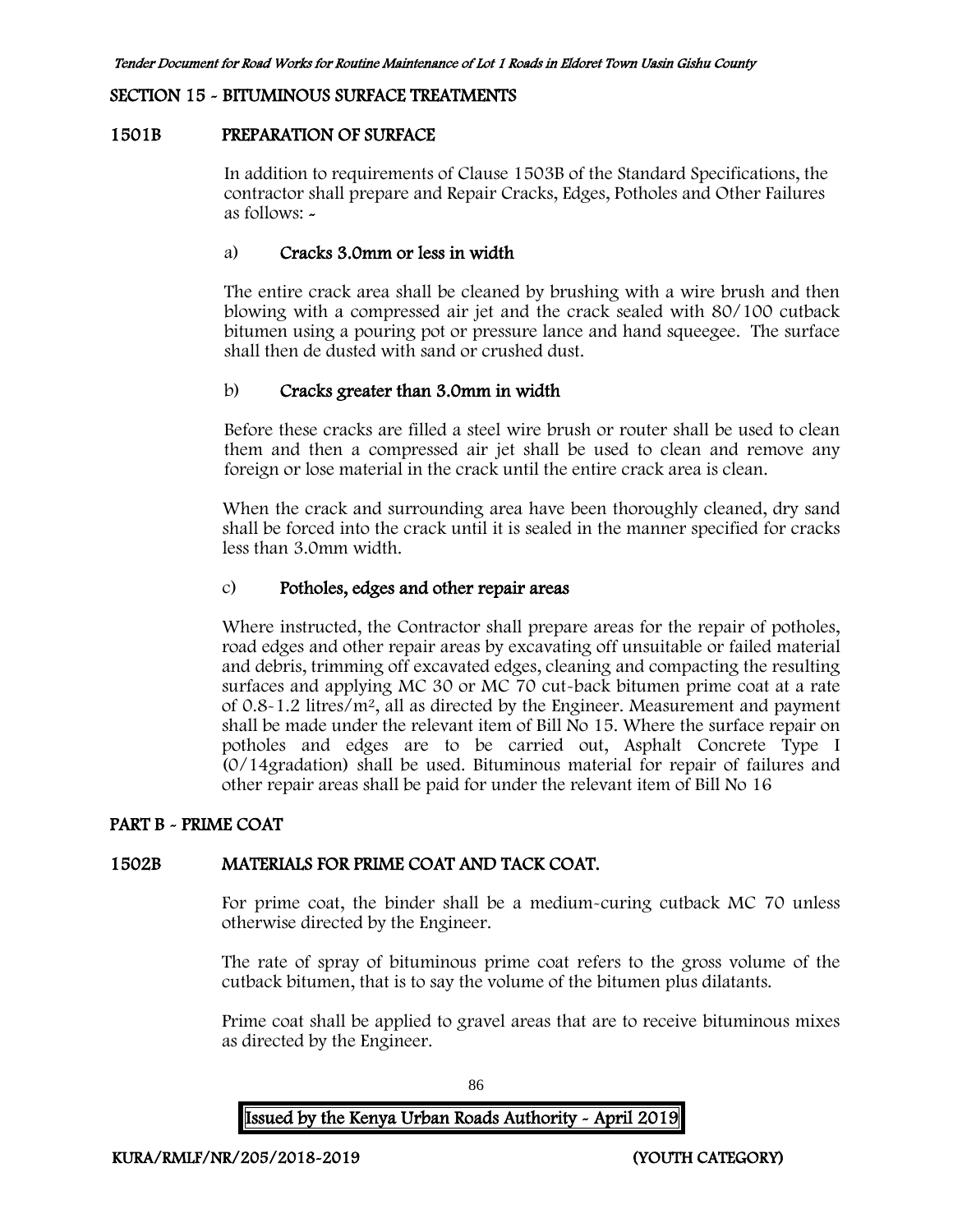The tack coat shall consist of bitumen emulsion KI-60 unless otherwise directed by the Engineer.

The rates of spray of the binder shall be as instructed by the Engineer and shall generally be within the range 0.8-1.2 litres/square metre.

## 1511C MEASUREMENT AND PAYMENT

(a) Seal coat

Seal coats shall be measured by the litre, for each type of bituminous binder for each seal coat, calculated as the product of the area in square metres sprayed and the rate of application in litres/square metres, corrected to 15.6  $\circ$  C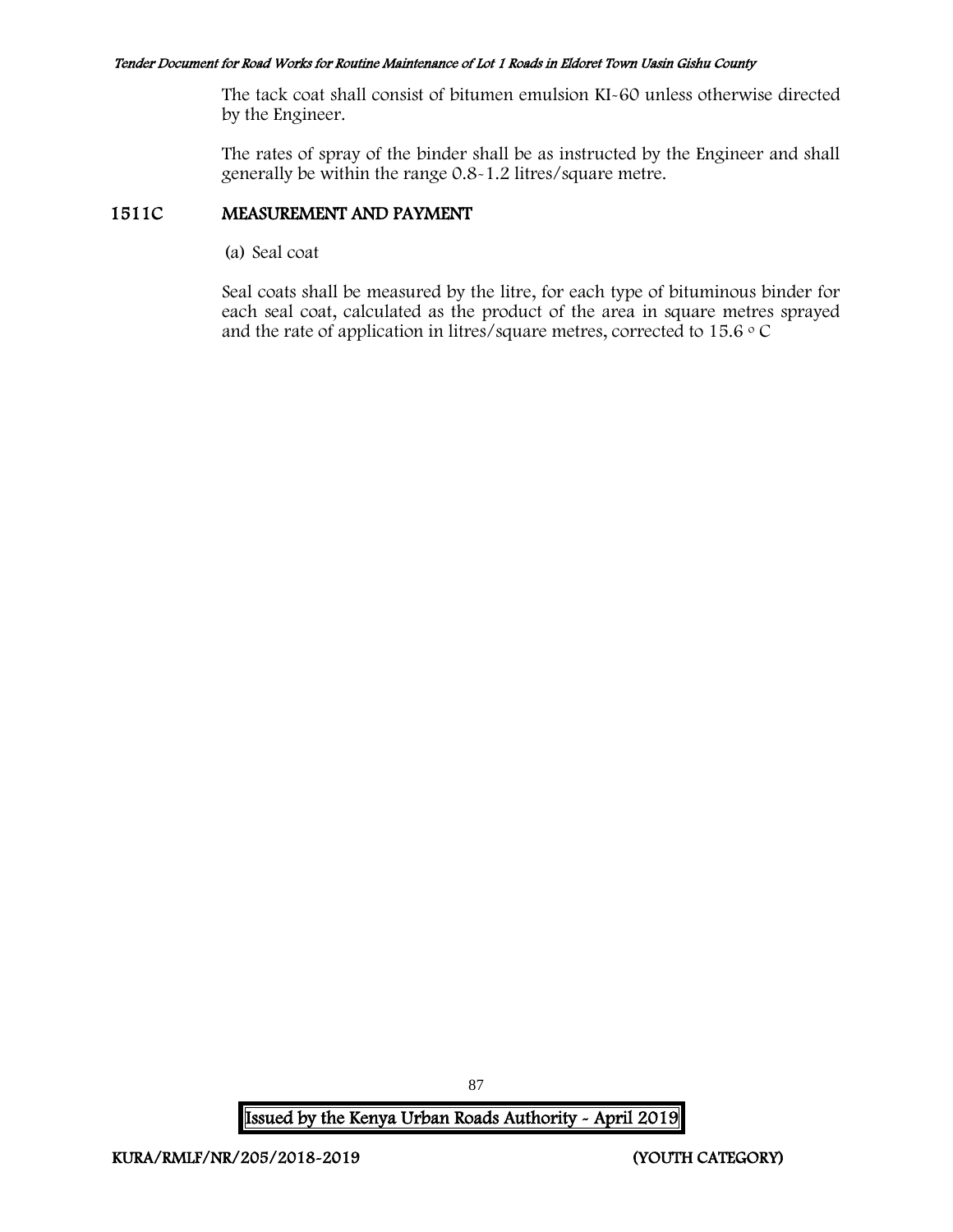# SECTION 16 - BITUMINOUS MIX BASES, BINDER COURSES AND WEARING COURSES

This section covers different types of bituminous mixes for base and surface (wearing and binder courses) and is divided into the following parts: -

Part A General

Part B Asphalt Concrete for carriageway

# PART A – GENERAL

# 1601A SCOPE OF PART A

Part A comprises all the general requirements for bituminous mixes, which apply to Part B as well.

## 1602A REQUIREMENTS FROM OTHER SECTIONS

The following sections of this Specification apply to Part B of this section and shall be read in conjunction therewith:-

| Section 2  | Materials and Testing of Materials                 |
|------------|----------------------------------------------------|
| Section 3  | Setting Out and Tolerances                         |
| Section 6  | Quarries, Borrow Pits, Stockpile and Spoil Areas   |
| Section 15 | Bituminous Surface Treatments and Surface Dressing |
|            |                                                    |

# 1603A CONSTRUCTION PLANT

# (a) General

The Contractor shall submit to the Engineer in accordance with Section 1 of its Specification, full details of the construction plant he proposes to use and the procedures he proposes to adopt for carrying out the permanent Works.

The Engineer shall have access at all times to construction plant for the purposes of inspection. The Contractor shall carry out regular calibration checks in the presence of the Engineer and shall correct forthwith any faults that are found.

All construction plant used in the mixing, laying and compacting of bituminous mixes shall be of adequate rated capacity, in good working condition, and shall be acceptable to the Engineer. Obsolete or worn-out plant will not be allowed on the work.

# (b) Mixing Plant

Bituminous materials shall be mixed in a plant complying with ASTM Designation D995 and shall be located on the Site unless otherwise agreed by the Engineer. It shall be equipped with at least three bins for the storage of

88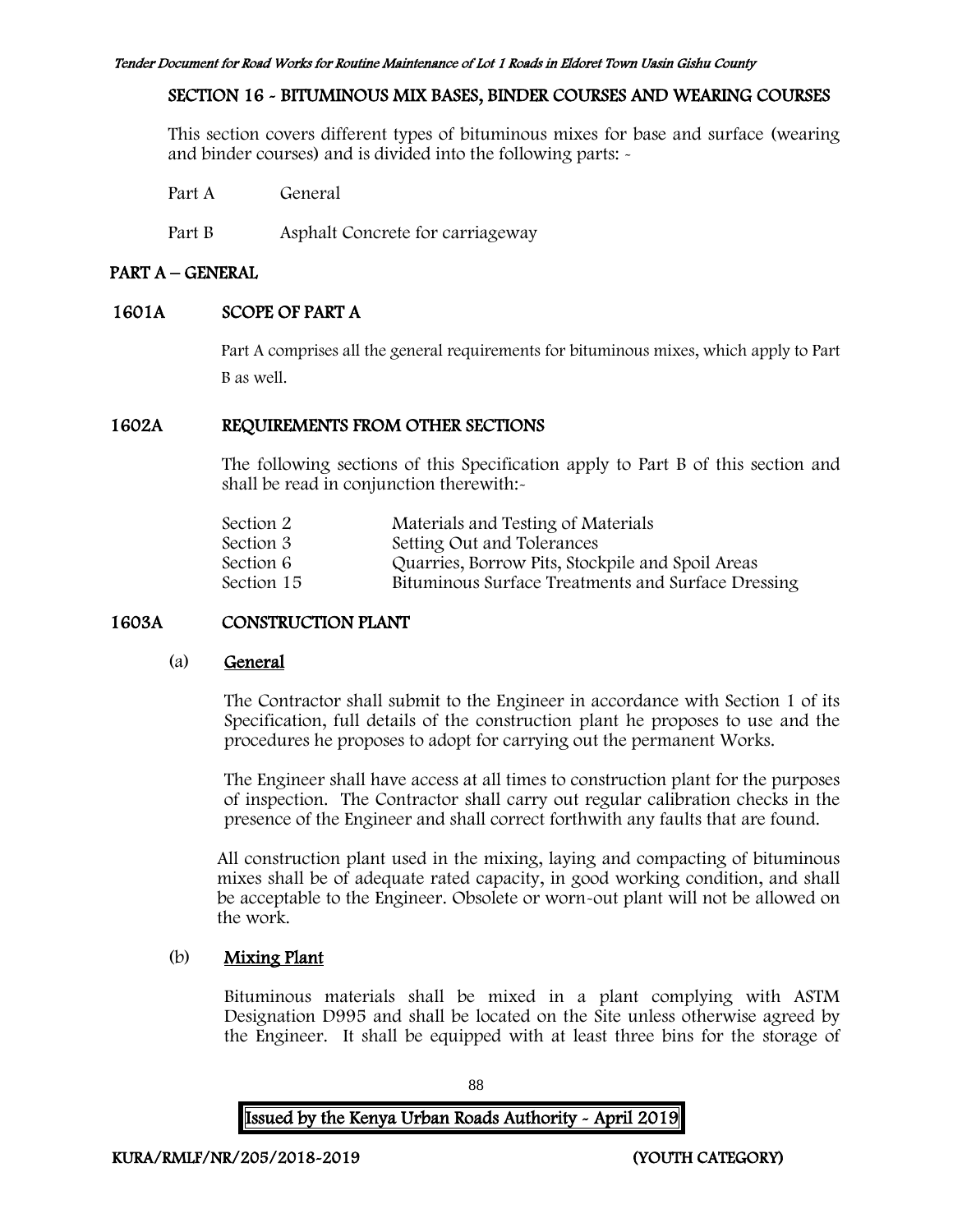heated aggregates and a separate bin for filler. All bins shall be covered to prevent the ingress of moisture.

The plant may be either the batch-mix type or the continuous-mix type and shall be capable of regulating the composition of the mixture to within the tolerances specified in Clause 1614A of this Specification.

The bitumen tank shall be capable of maintaining its contents at the specified temperature within a tolerance of  $5^{\circ}$ C and a fixed thermometer easily read from outside the tank. Any bitumen that has been heated above  $180^{\circ}$ C or has suffered carbonisation from prolonged heating shall be removed from the plant and disposed of.

# (c) Laying Plant

Bituminous materials shall be laid by a self-propelled spreader finisher equipped with a hopper, delivery augers and a heated adjustable vibrating screed. It shall be capable of laying bituminous materials with no segregation, dragging, burning or other defects and within the specified level and surface regularity tolerance. Delivery augers shall terminate not more than 200mm from the edge plates.

# (d) Compaction Plant

The Contractor shall provide sufficient rollers of adequate size and weight to achieve the specified compaction. Prior to commencing the laying of bituminous mixes in the permanent Works the Contractor shall carry out site trials in accordance with Section 2 of this Specification to demonstrate the adequacy of his plant and to determine the optimum method of use and sequence of operation of the rollers.

It is important to achieve as high a density as possible at the time of construction and it is expected that vibrating rollers will be required to produce the best results. However, it is essential that thorough pre-construction trials are carried out to ensure that:-

- (a) The roller is set up to have the optimum amplitude and frequency of vibration for the particular material being laid
- (b) That the roller does not cause breakdown of the aggregate particles.
- (b) That the optimum compaction temperatures are established which allow compaction without causing ripple effects or other distortions of the surfacing.

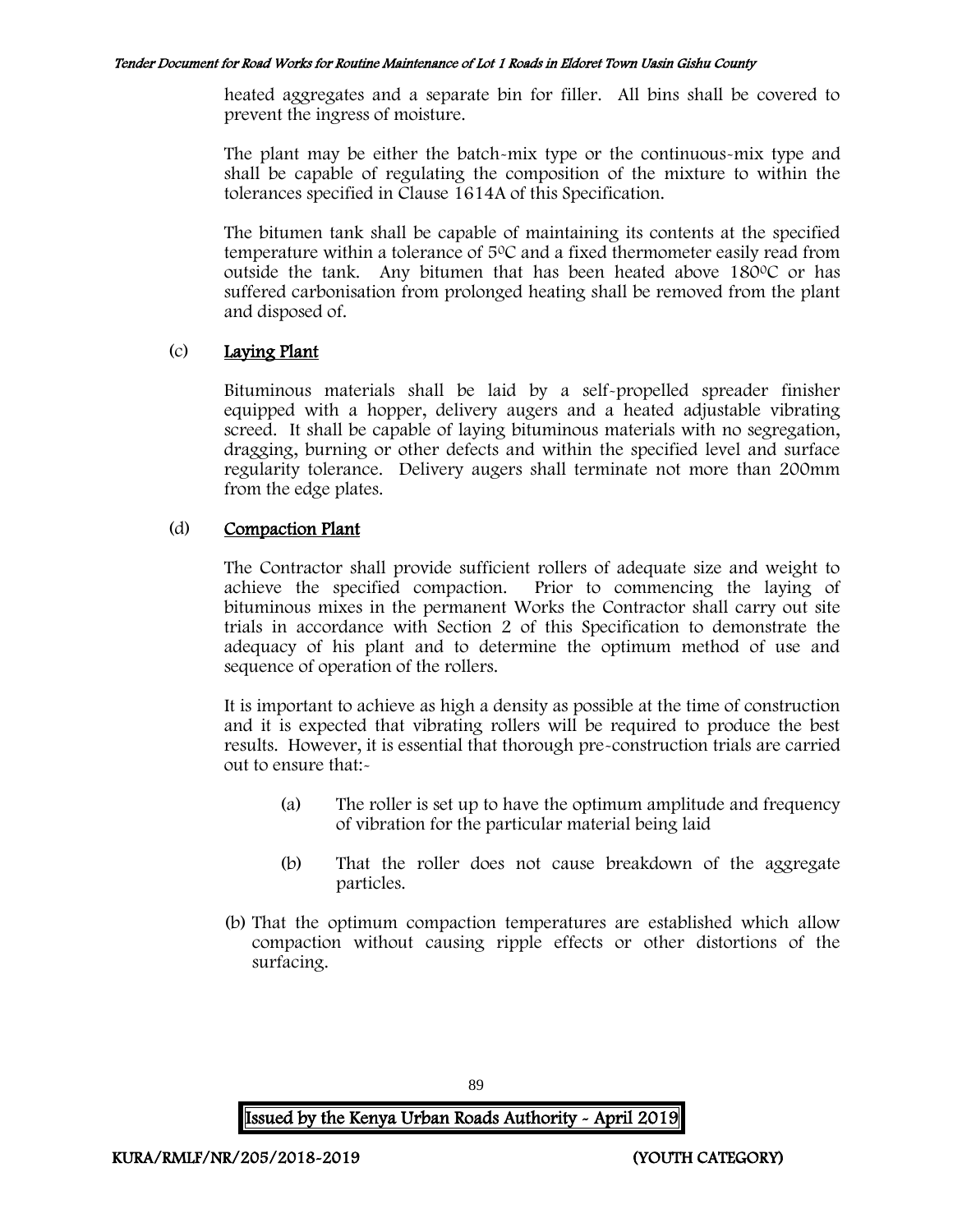# 1604A PREPARATION OF SURFACE

Immediately before placing the bituminous mix in the pavement, the existing surface shall be cleaned of all material and foreign matter with mechanical brooms or by other approved methods. The debris shall be deposited well clear of the surface to be covered.

Any defect of the surface shall be made good and no bituminous mix shall be laid until the Engineer has approved the surface.

A tack coat shall be applied in accordance with Section 15 of this Specification. If the Engineer considers a tack coat is required prior to laying the bituminous mix or between layers of the bituminous mix, due solely to the

Contractor's method of working, then such tack coat shall be at the Contractor's expense.

#### 1605A DESIGN AND WORKING MIXES

At least two months prior to commencing work using a bituminous mix, the Contractor shall, having demonstrated that he can produce aggregates meeting the grading requirements of the Specification, submit samples of each constituent of the mix to the Engineer. The Engineer will then carry out laboratory tests in order to decide upon the proportion of each constituent of the initial design mix or mixes to be used for site trials to be carried out in accordance with Clause 1606A of this Specification.

Should the Engineer conclude from the site trials that the mix proportion or aggregate grading are to be changed, the Contractor shall submit further samples of the constituents and carry out further site trials all as directed by the Engineer.

The Engineer may instruct the alteration of the composition of the -75 micron fraction of the aggregates by the addition or substitution of mineral filler. The Engineer may also instruct the alteration of all or part of the -6.3mm fraction of the aggregates by the addition or substitution of natural sand.

The Contractor shall make the necessary adjustments to his plant to enable the revised mix to be produced.

Following laboratory and site trials the Engineer will determine the proportions of the working mix and the Contractor shall maintain this composition within the tolerances given in Clause 1614A.

Should any changes occur in the nature or source of the constituent materials, the Contractor shall advise the Engineer accordingly. The procedure set out above shall be followed in establishing the new mix design.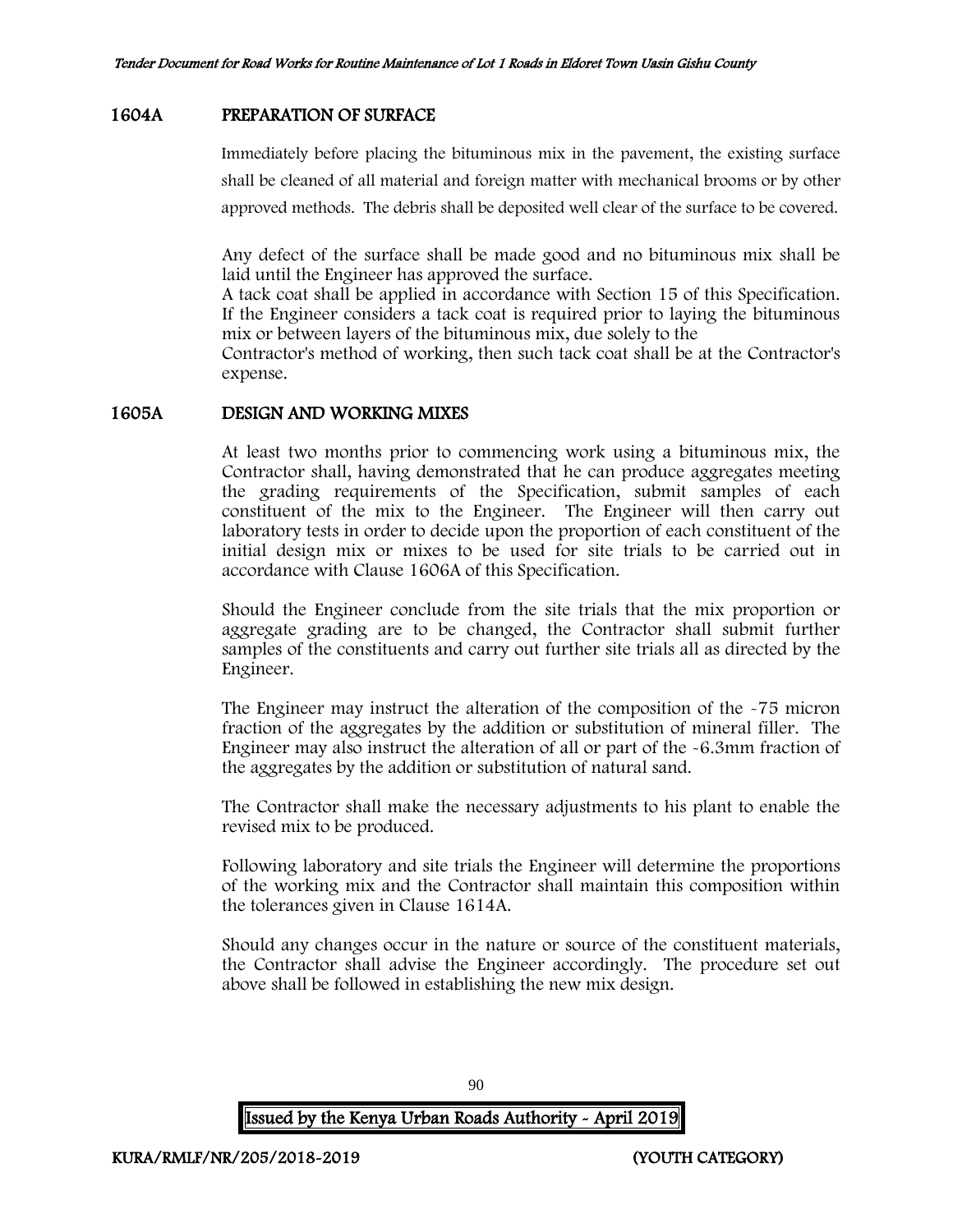## 1606A SITE TRIALS

Full scale laying and compaction site trials shall be carried out by the Contractor on all asphalt pavement materials proposed for the Works using the construction plant and methods proposed by the Contractor for constructing the Works. The trials shall be carried out with the agreement, and in the presence of the Engineer, at a location approved by the Engineer.

The trials shall be carried out to: -

- a) Test materials, designed in the laboratory, so that a workable mix that satisfies the specification requirements can be selected.
- b) To enable the Contractor to demonstrate the suitability of his mixing and compaction equipment to provide and compact the material to the specified density and to confirm that the other specified requirements of the completed asphalt pavement layer can be achieved.

Each trial area shall be at least 100 metres long and to the full construction width and depth for the material. It may form part of the Works provided it complies with this Specification. Any areas that do not comply with this Specification shall be removed.

The Contractor shall allow in his programme for conducting site trials and for carrying out the appropriate tests on them. The trial on any pavement layer shall be undertaken at least 21 days ahead of the Contractor proposing to commence full-scale work on that layer.

The Contractor shall compact each section of trial over the range of compactive effort the Contractor is proposing and the following data shall be recorded for each level of compactive effort at each site trial: -

- i. The composition and grading of the material including the bitumen content and type and grade of bitumen used.
- ii. The moisture content of aggregate in the asphalt plant hot bins.
- iii. The temperature of the bitumen and aggregate immediately prior to entering the mixer, the temperature of the mix on discharge from the mixer and the temperature of the mix on commencement of laying, on commencement of compaction and on completion of compaction. The temperature of the mixture is to be measured in accordance with BS 598, Part 3, Appendix A.
- iv. The type, size, mass, width of roll, number of wheels, wheel load, tyre pressures, frequency of vibration and the number of passes of the compaction equipment, as appropriate for the type of roller.
- v. The target voids and other target properties of the mix together with the results of the laboratory tests on the mix.
- vi. The density and voids achieved.
- vii. The compacted thickness of the layer.
- viii. Any other relevant information as directed by the Engineer.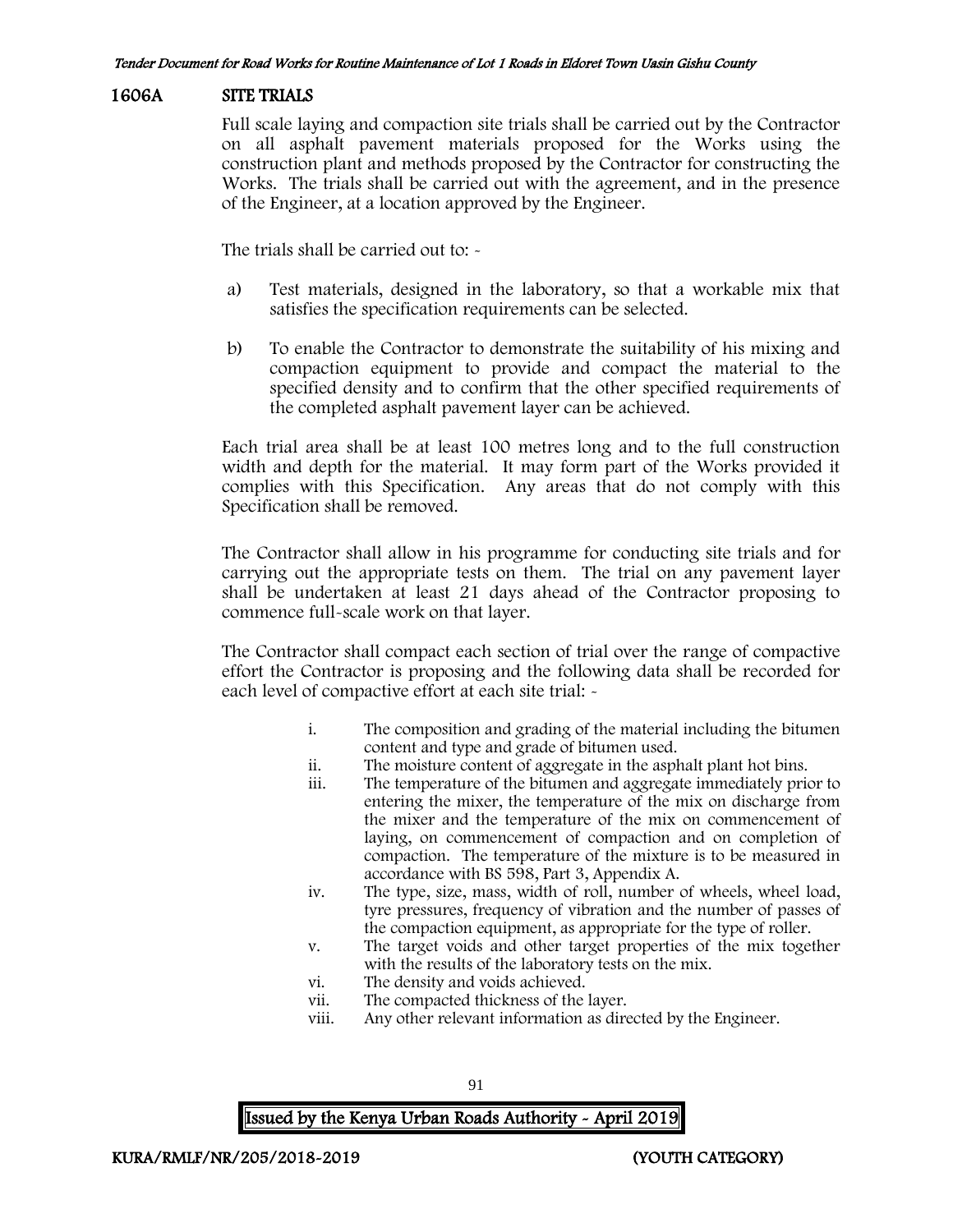At least eight sets of tests shall be made by the Contractor and the Engineer on each 100 metres of trial for each level of compactive effort and provided all eight sets of results over

the range of compactive effort proposed by the Contractor meet the specified requirements for the material then the site trial shall be deemed successful. The above data recorded in the trial shall become the agreed basis on which the particular material shall be provided and processed to achieve the specified requirements.

#### 1607A MIXING OF AGGREGATES AND BITUMEN

The bitumen shall be heated so that it can be distributed uniformly and care shall be taken not to overheat it. The temperature shall never exceed 170 $\degree$ C for 80/100-penetration grade bitumen.

The aggregates shall be dried and heated so that they are mixed at the following temperatures: -

125-165<sup>0</sup>C when 80/100 bitumen is used

The dried aggregates shall be combined in the mixer in the amount of each fraction instructed by the Engineer and the bitumen shall then be introduced into the mixer in the amount specified. The materials shall then be mixed until a complete and uniform coating of the aggregate is obtained.

The mixing time shall be the shortest required to obtain a uniform mix and thorough coating. The wet mixing time shall be determined by the Contractor and agreed by the Engineer for each plant and for each type of aggregate used. It shall normally not exceed 60 seconds.

# 1608A TRANSPORTING THE MIXTURE

The bituminous mix shall be kept free of contamination and segregation during transportation. Each load shall be covered with canvas or similar covering to protect it from the weather and dust.

# 1609A LAYING THE MIXTURE

Immediately after the surface has been prepared and approved, the mixture shall be spread to line and level by the laying plant without segregation and dragging.

The mixture shall be placed in widths of one traffic lane at a time, unless otherwise agreed by the Engineer. The compacted thickness of any layer shall be at least 2.5 times the maximum size of the aggregate for wearing course and at least 2 times for binder course. The minimum thickness shall be 25mm.

Only on areas where irregularities or unavoidable obstacles make the use of mechanical laying impracticable, may the mixture be spread and compacted by hand.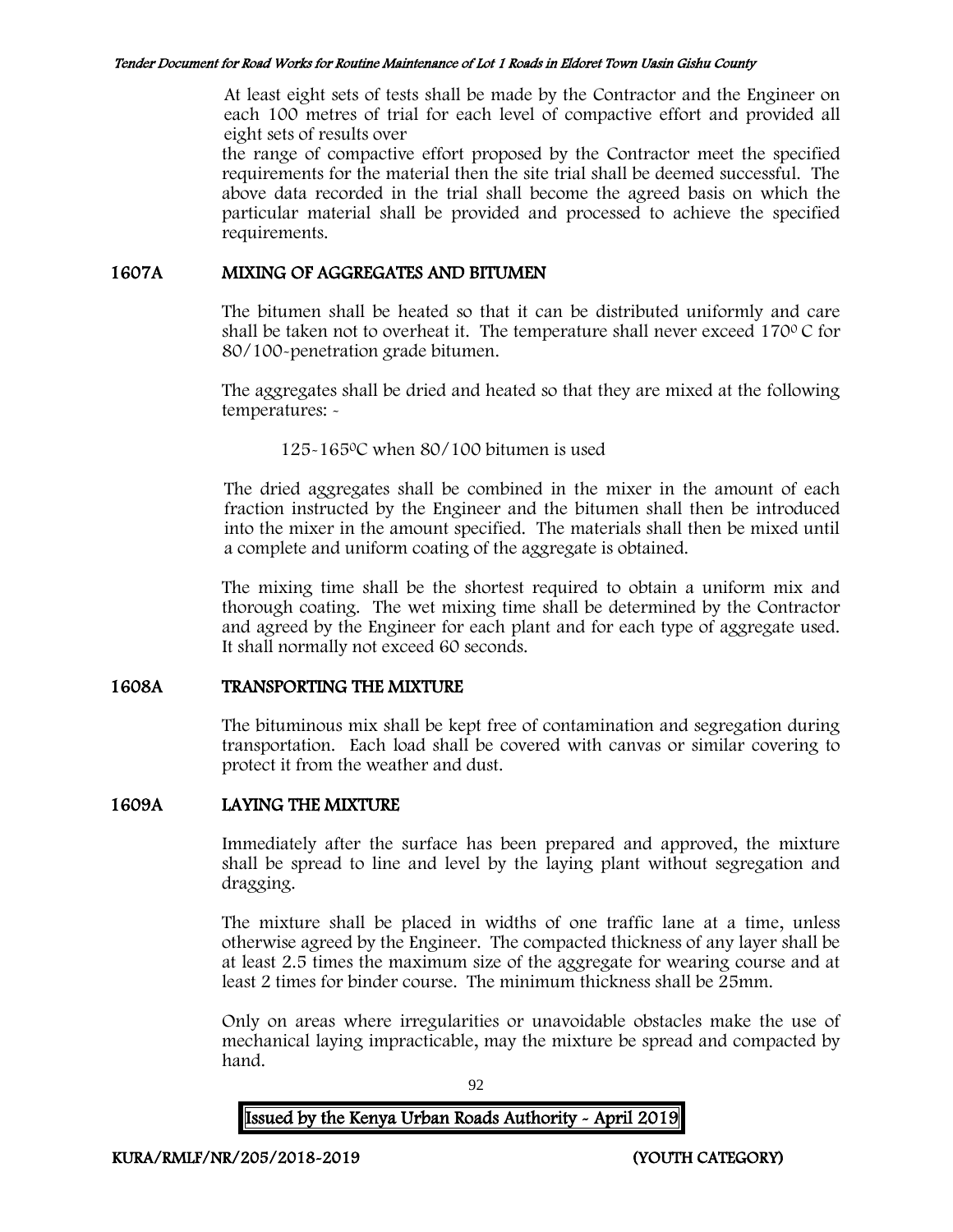## 1610A COMPACTION

Immediately after the bituminous mixture has been spread, it shall be thoroughly and uniformly compacted by rolling.

The layer shall be rolled when the mixture is in such a condition that rolling does not cause undue displacement or shoving.

The number, weight and type of rollers furnished shall be sufficient to obtain the required compaction while the mixture is in a workable condition. The sequence of rolling operations shall be as agreed with the Engineer and proved during site trials. Initial rolling

with steel tandem or three-wheeled roller shall follow the laying plant as closely as possible. The rollers shall be operated with the drive roll nearest the laying plant, at a slow and uniform speed (not exceeding 5 Km/Hr).

Rolling shall normally commence from the outer edge and proceed longitudinally parallel to the centreline, each trip overlapping one half of the roller width. On super elevated curves, rolling shall begin at the low side and progress to the high side. Where laying is carried out in lanes care must be taken to prevent water entrapment.

Intermediate rolling with a pneumatic-tyred or vibratory roller shall follow immediately. Final rolling with a steel-wheeled roller shall be used to eliminate marks from previous rolling.

To prevent adhesion of the mixture to the rollers, the wheels shall be kept lightly moistened with water.

In areas too small for the roller, a vibrating plate compactor or a hand tamper shall be used to achieve the specified compaction.

# 1611A FINISHING, JOINTS AND EDGES

Any mixture that becomes loose and broken, mixed with dirt or foreign matter or is in any way defective, shall be removed and replaced with fresh hot mixture, which shall be compacted to conform to the surrounding area.

Spreading of the mixture shall be as continuous as possible. Transverse joints shall be formed by cutting neatly in a straight line across the previous run to expose the full depth of the course. The vertical face so formed shall be painted lightly with hot 80/100 penetration grade bitumen just before the additional mixture is placed against it.

Longitudinal joints shall be rolled directly behind the paving operation. The first lane shall be placed true to line and level and have an approximately vertical face. The mixture placed in the abutting lane shall then be tightly crowded against the face of the previously placed lane. The paver shall be positioned to

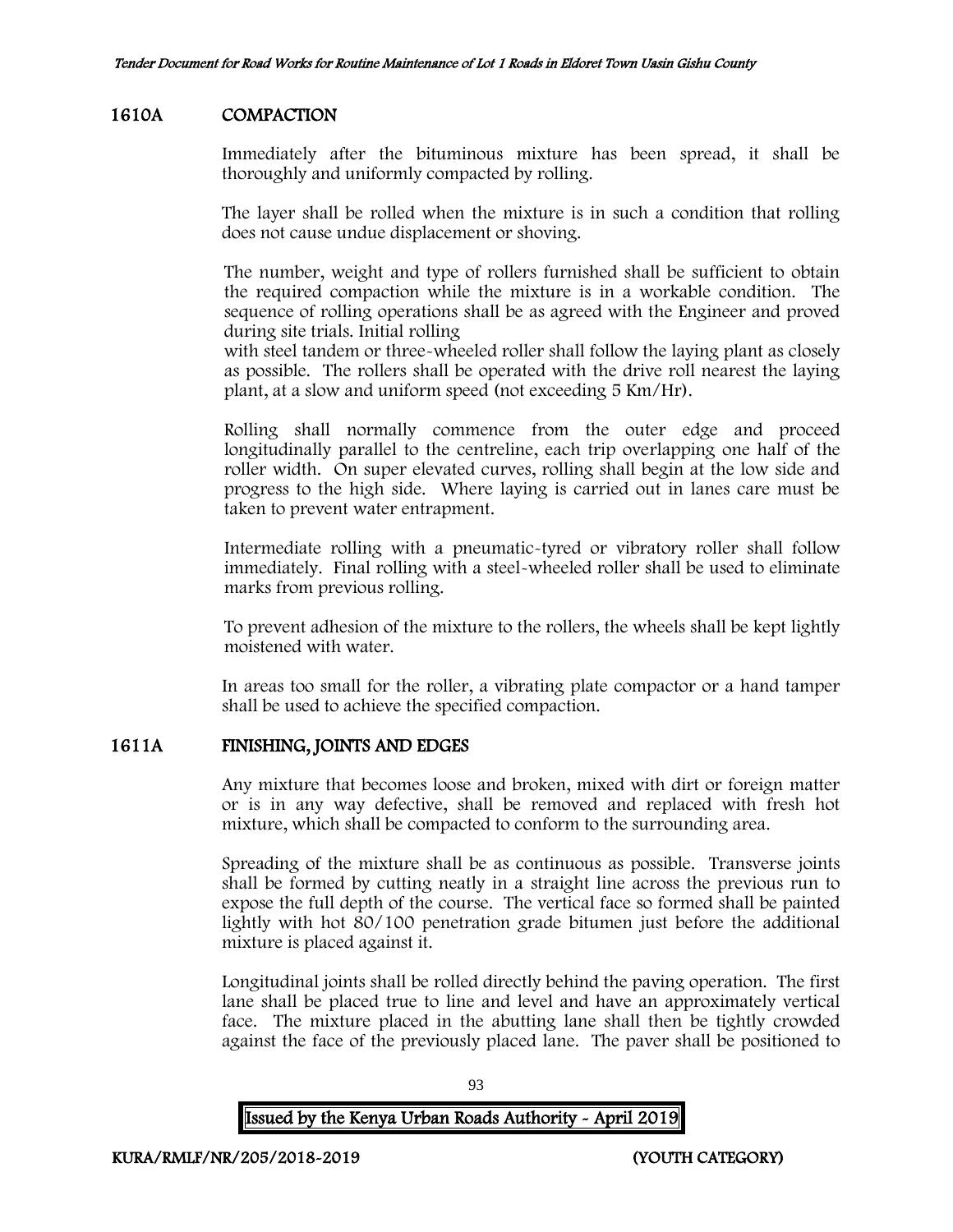spread material overlapping the joint face by 20-30mm. Before rolling, the excess mixture shall be raked off and discarded.

When the abutting lane is not placed in the same day, or the joint is destroyed by traffic, the edge of the lane shall be cut back as necessary, trimmed to line and painted lightly with hot 80/100 penetration grade bitumen just before the abutting lane is placed.

Any fresh mixture spread accidentally on the existing work at a joint shall be carefully removed by brooming it back on to uncompacted work, so as to avoid formation of irregularities at the joint. The finish at joints shall comply with the surface requirements and shall present the same uniformity of finish, texture and density as other sections of the work.

The edges of the course shall be rolled concurrently with or immediately after the longitudinal joint. In rolling the edges, roller wheels shall extend 50 to 100mm beyond the edge.

## 1612A SAMPLING AND TESTING OF BITUMINOUS MIXTURES

The sampling of bituminous mixtures shall be carried out in accordance with AASHTO T168 (ASTM Designation D979).

# 1613A QUALITY CONTROL TESTING

During mixing and laying of bituminous mixtures, control tests on the constituents and on the mixed material shall be carried out in accordance with Clause 1612A and Section 2 of this Specification.

If the results of any tests show that any of the constituent materials fail to comply with this Specification, the Contractor shall carry out whatever changes may be necessary to the materials or the source of supply to ensure compliance.

If the results of more than one test in ten on the mixed material show that the material fails to comply with this Specification, laying shall forthwith cease until the reason for the failure has been found and corrected. The Contractor shall remove any faulty material laid and replace it with material complying with this Specification all at his own expense.

# 1614A TOLERANCES

Surfacing courses and base shall be constructed within the geometric tolerances specified in Section 3 of this Specification.

The Contractor shall maintain the composition of the mixture as determined from the laboratory and site trials within the following tolerances, per single test: -

Bitumen Content 0.3% (by total weight of total mix)

Passing 10mm sieve 6% (by total weight of dry aggregate

94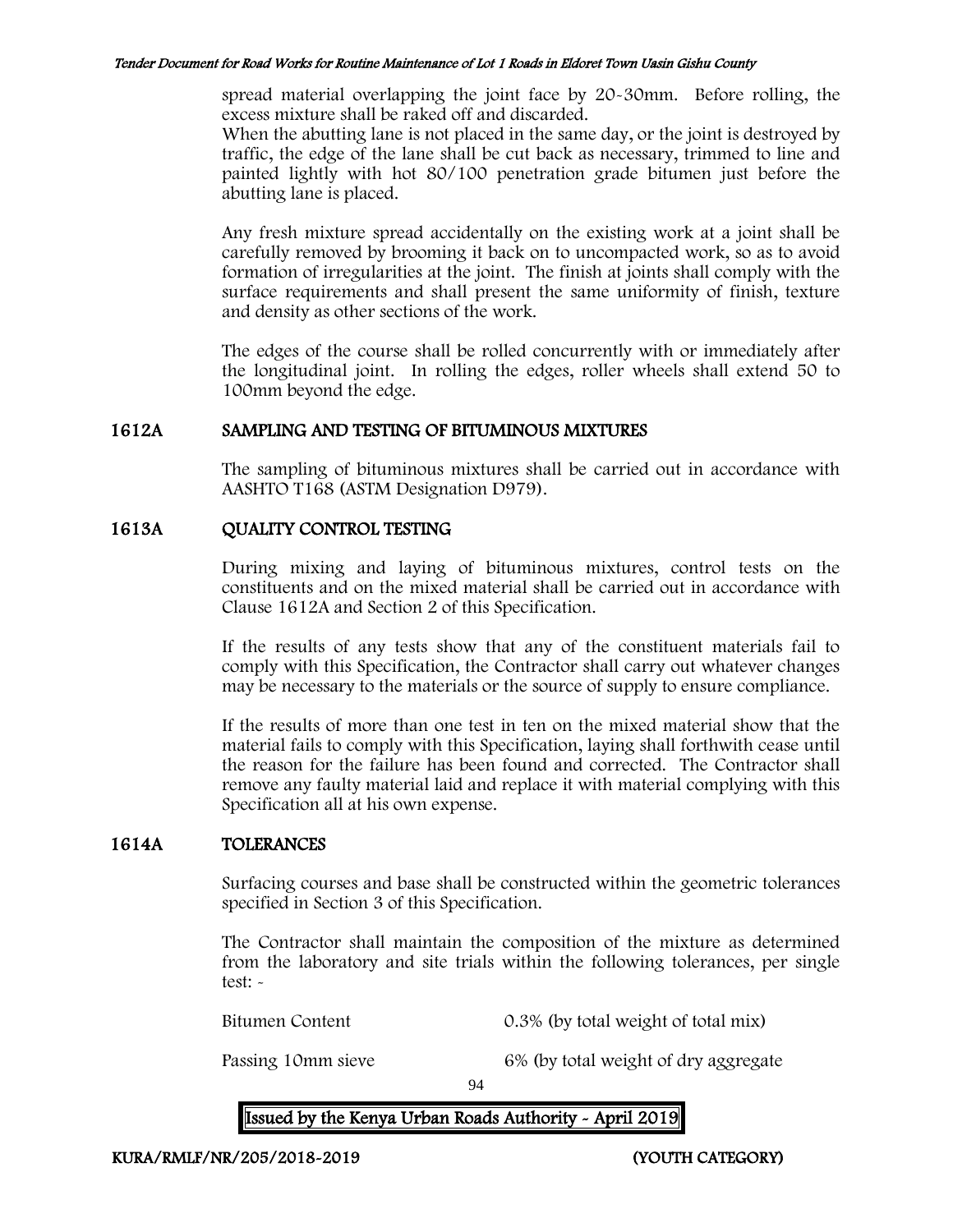| and larger sieves       | including mineral filler)                                         |
|-------------------------|-------------------------------------------------------------------|
| Passing sieves between  | 4% (by total weight of dry aggregate                              |
| 10mm and 1.0mm sieves   | including mineral filler)                                         |
| Passing sieves between  | 3% (by total weight of dry aggregate                              |
| 1.0mm and 0.075mm sieve | including mineral filler)                                         |
| Passing 0.075mm sieve   | 2% (by total weight of dry aggregate<br>including mineral filler) |

The average amount of bitumen in any length of any layer, calculated as the product of the bitumen contents obtained from single tests and the weight of mixture represented by each test, shall not be less than the amount ordered.

The average amount of bitumen for each day's production calculated from the checked weights of mixes shall not be less than the amount ordered. The average amount of bitumen in any length of any layer, calculated as the product of the bitumen contents obtained from single tests and the weight of

The average amount of bitumen for each day's production calculated from the checked weights of mixes shall not be less than the amount ordered.

mixture represented by each test, shall not be less than the amount ordered.

The final average overall width of the upper surface of a bituminous mix layer measured at six equidistant points over a length of 100m shall be at least equal to the width specified. At no point shall the distance between the centreline of the road and the edge of the upper surface of a bituminous mix layer be narrower than that specified by more than 13mm.

# 1615A MEASUREMENT AND PAYMENT

No separate measurement and payment shall be made for complying with the requirements of Clauses 1601A to 1614A inclusive and the Contractor shall be deemed to have allowed in his rates in Parts B and C of Section 16 of this Specification for the costs of complying with the requirements of Part A of Section 16 of this Specification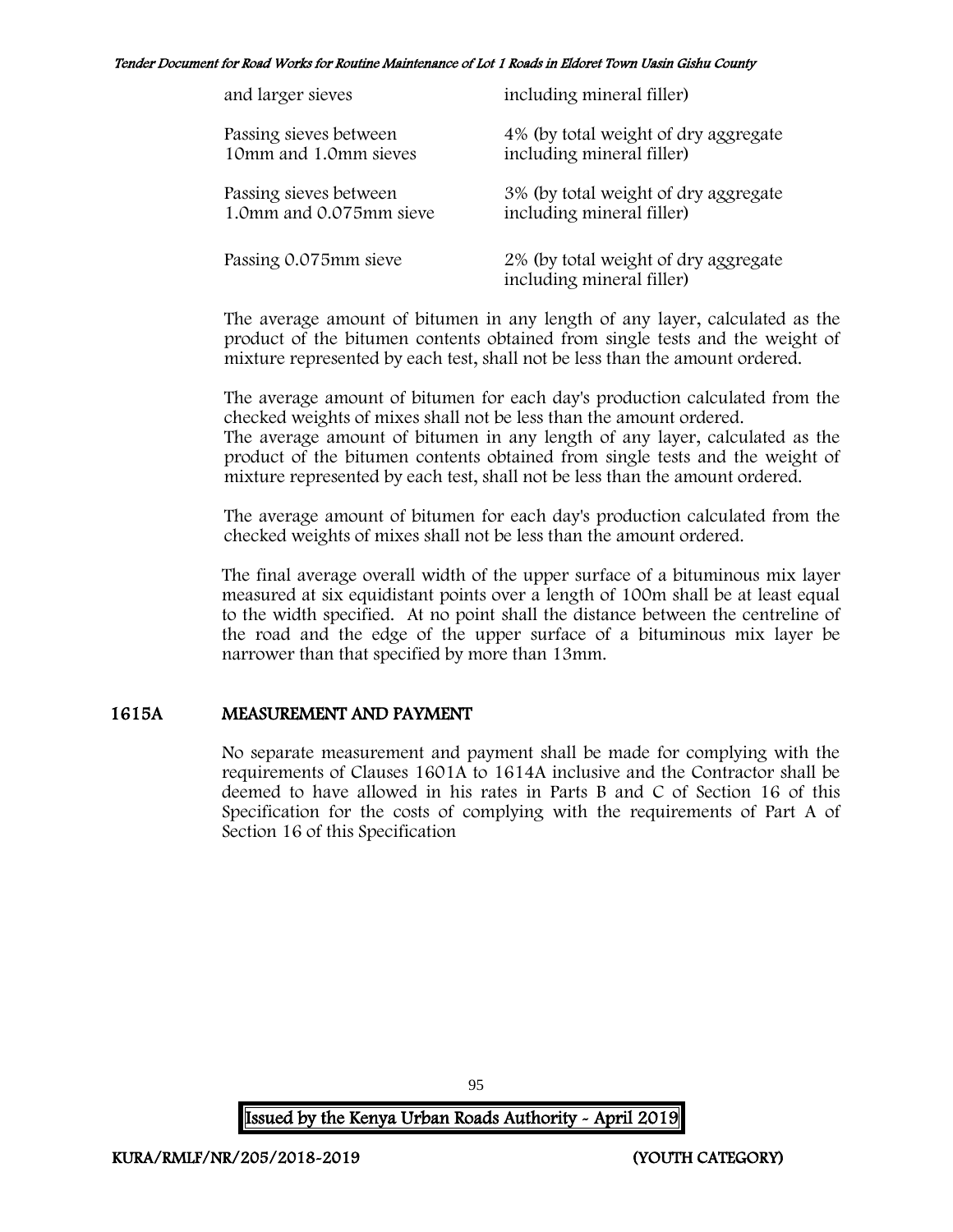#### PART B - ASPHALT CONCRETE FOR SURFACING

#### 1601B DEFINITION

Asphalt concrete means a thoroughly controlled, hot-mixed, hot-laid, plant mixture of well-graded dried aggregate and penetration grade bitumen, which, when compacted forms a dense material.

A distinction is drawn between asphalt concrete Type I (High Stability) and asphalt concrete Type II (Flexible). The asphalt concrete type to be used will be Type I.

#### 1602B MATERIALS FOR ASPHALT CONCRETE TYPE 1

#### a) Type of bituminous material

The type of material to be used on severe sites will be of the continuously graded type similar to Asphaltic Concrete or Close Graded Macadam. It is essential that these materials are sealed with a single or double surface dressing or a Cape seal.

#### b) Penetration Grade Bitumen

Bitumen shall be 80/100 penetration grade since material is being laid at an altitude of more than 2,500m.

## c) Aggregate

Coarse aggregate (retained on a 6.3mm sieve) shall consist of crushed stone free from clay, silt, organic matter and other deleterious substances. The aggregate class will be specified in the Special Specification and it shall comply with the requirements given in Table 16B-1(b). The grading for 0/20 mm for carriageway and 0/14mm for shoulders for binder course is as specified below:

| <b>Sieve size</b> | 0/20       | 0/14                  |
|-------------------|------------|-----------------------|
| 28                | 100        | $\tilde{\phantom{a}}$ |
| 20                | $90 - 100$ | 100                   |
| 14                | 75-95      | $90 - 100$            |
| 10                | 60-82      | 70-90                 |
| 6.3               | $47 - 68$  | $52 - 75$             |
| 4                 | $37 - 57$  | $40 - 60$             |
| $\overline{2}$    | $25 - 43$  | $30 - 45$             |
|                   | $18 - 32$  | $20 - 35$             |
| 0.425             | $11 - 22$  | $12 - 24$             |
| 0.300             | $9 - 17$   | $10 - 20$             |
| 0.150             | $5 - 12$   | $6 - 14$              |
| 0.075             | $3 - 7$    | $4 - 8$               |

96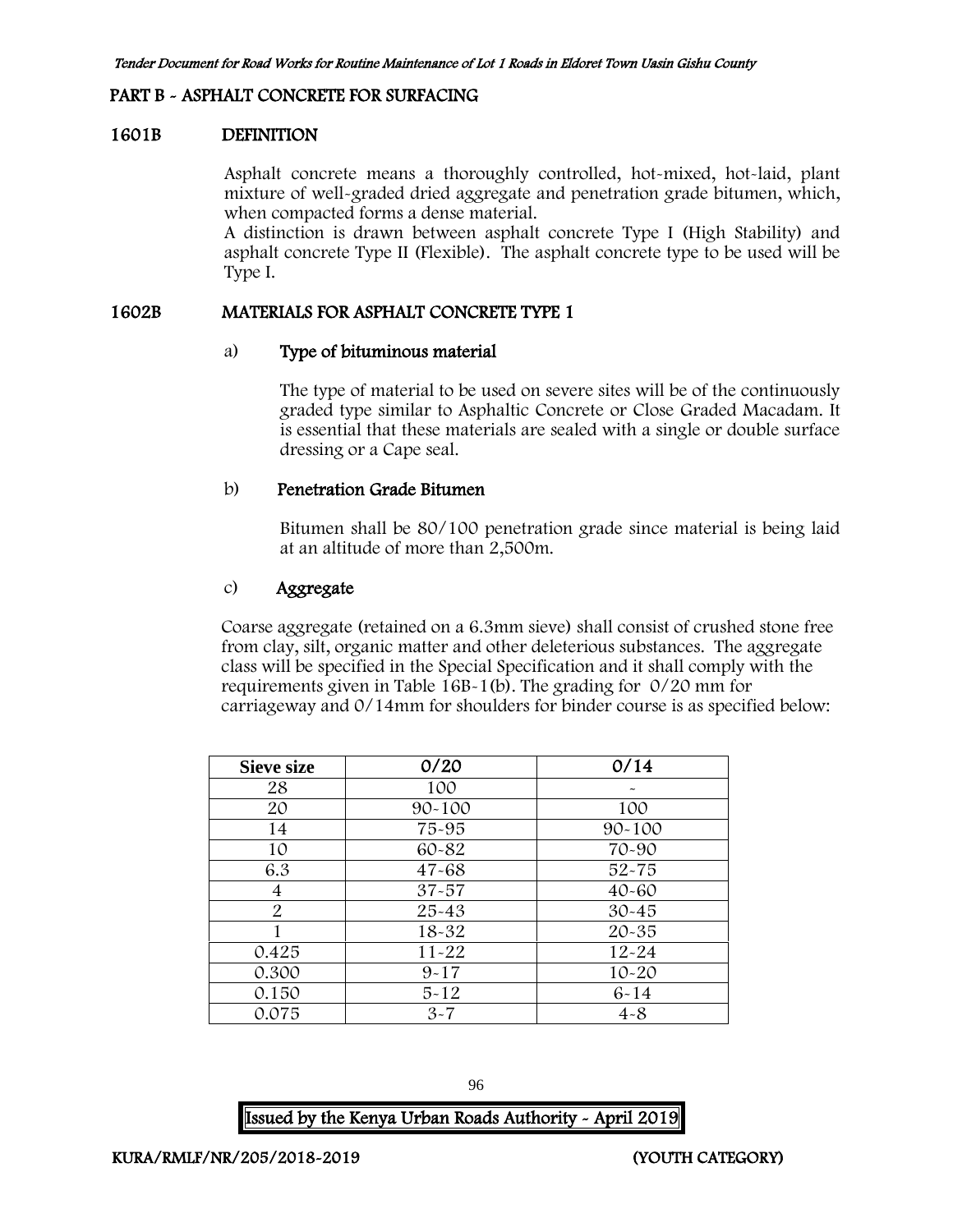#### TABLE 16B-1(b) - REQUIREMENTS FOR COARSE AGGREGATE

| Coarse Aggregate<br>(Retained on a 6.3mm Sieve) |                      |  |  |  |
|-------------------------------------------------|----------------------|--|--|--|
| Maximum Value<br><b>Test</b>                    |                      |  |  |  |
| LAA<br><b>ACV</b><br>SSS<br>FI                  | 30<br>25<br>12<br>25 |  |  |  |

Fine aggregate (passing a 6.3mm sieve) shall be free from clay, silt, organic and other deleterious matter and shall be non-plastic. Unless otherwise specified in the Special Specification it shall consist of entirely crushed rock produced from stone having a Los Angeles Abrasion of not more than 40. The Sand Equivalent of the fine aggregate shall not be less than 40 and the SSS not more than 12.

## b) Mineral Filler

Mineral Filler shall consist of ordinary Portland Cement 42.5 Grade

## 1603B GRADING REQUIREMENTS

The grading of the mixture of coarse and fine aggregate shall be within and approximately parallel to the grading envelopes given in Table 16B-1(b), for 0/14mm as specified for binder course, as described below.

# GRADING REQUIREMENTS

To arrive at a suitable design it is necessary to investigate a number of gradings so that a workable mix, which also retains a minimum of 3 % voids at refusal density, is identified.

The largest particle size used should not be more than 25mm so that the requirements of the Marshall test method can be complied with.

Although the complete range of nominal maximum particle sizes is shown in the Tables, the total thickness of material laid should not be more than 75mm.

# 1604B REQUIREMENTS FOR ASPHALT CONCRETE TYPE 1

The mixture shall comply with the requirements given in Table 16B-2 as specified in the Specification. In addition, minimum Marshall Stability for 2 x 75 blows shall be 9 kN and maximum 18 kN and at compaction to refusal shall have 3% VIM.

The proportion, by weight of total mixture, of bitumen shall be  $5.0 - 6.5\%$  for  $0/14$  mm and  $4.5 - 6.5$  % for  $0/20$ mm. This shall be termed the nominal

97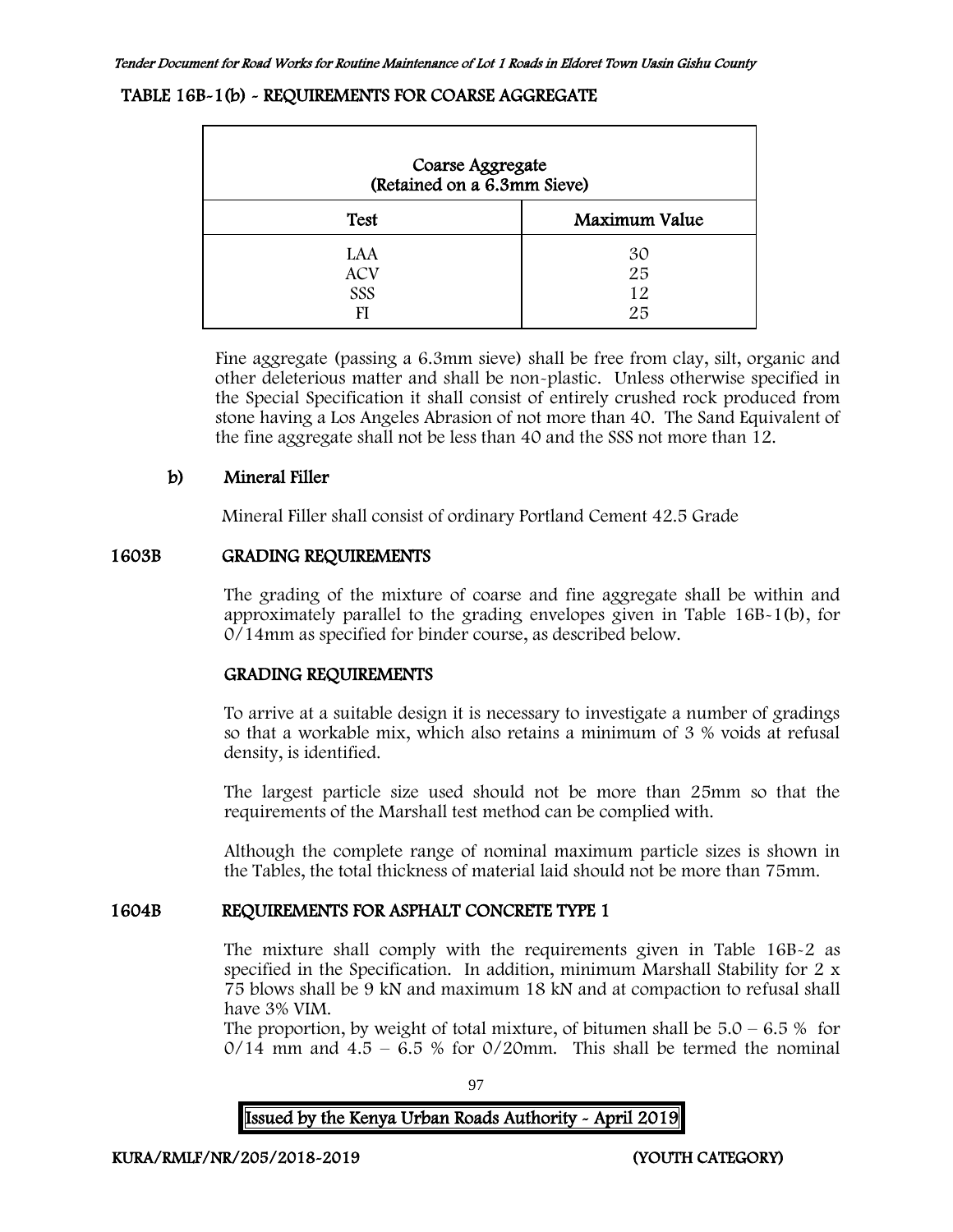binder content. The binder content of the working mix will be instructed by the Engineer following laboratory and site trials.

In order to determine the suitability of a coarse aggregate source a Marshall test programme shall be carried out. It will be advantageous to use a crushed rock which is known from past experience to give good results in this test procedure. A grading conforming to the Type I Binder Course detailed in Table 16B-1(a) 0/20 of this Specification should be tested (but with 100% passing the 25mm sieve) and it shall meet the requirements of Table 16B-2 of this Specification.

Having established the suitability of the aggregate source several grading shall be tested in the laboratory, including that used for the Marshall test, to establish relationships between bitumen content and VIM at refusal density. For each mix, samples will be made up to a range of bitumen contents and compacted to refusal using a gyratory compactor and a vibratory hammer in accordance with the procedure described in BS 598 (Part 104 : 1989), with one revision.

It should first be confirmed that compaction on one face of the sample gives the same refusal density as when the same compaction cycle is applied to both faces of the same sample. The procedure, which gives the highest density, must be used.

From the bitumen content-VIM relationship it will be possible to identify a bitumen content which corresponds to a VIM of 3 - 7%. If it is considered that the workability of the mix may be difficult then compaction trials should be undertaken. It is advisable to establish two or more gradings for compaction trials.

The mixes identified for compaction trials should be manufactured to the laboratory design bitumen content and to two other bitumen contents of  $+0.5\%$ and +1% additional bitumen. Cores will be cut to determine the density of the compacted material, having completed this the core will then be reheated to  $145+/-5\degree$  in the appropriate mould and compacted to refusal in the vibrating hammer test. To be acceptable the cores cut from the compaction trial must have a density equivalent to at least 95% of refusal density.

The compaction trials will identify a workable mix which can be made to a bitumen content which gives 3% VIM at refusal density.

#### 1605B MIXING AND LAYING HEAVY DUTY ASPHALT

The temperature of the bitumen and aggregates when mixed shall be  $110+/$  $3\Box C$  above the softening point (R&B) of the bitumen.

Compaction should commence as soon as the mix can support the roller without undue displacement of material and completed before the temperature of the mix falls below 90<sup>0</sup>C.

The minimum thickness of individual layers should be as follows:-

- 
- a) For the 37.5mm mix 65mm<br>b) For the 25.0mm mix 60mm For the  $25.0$  mm mix

98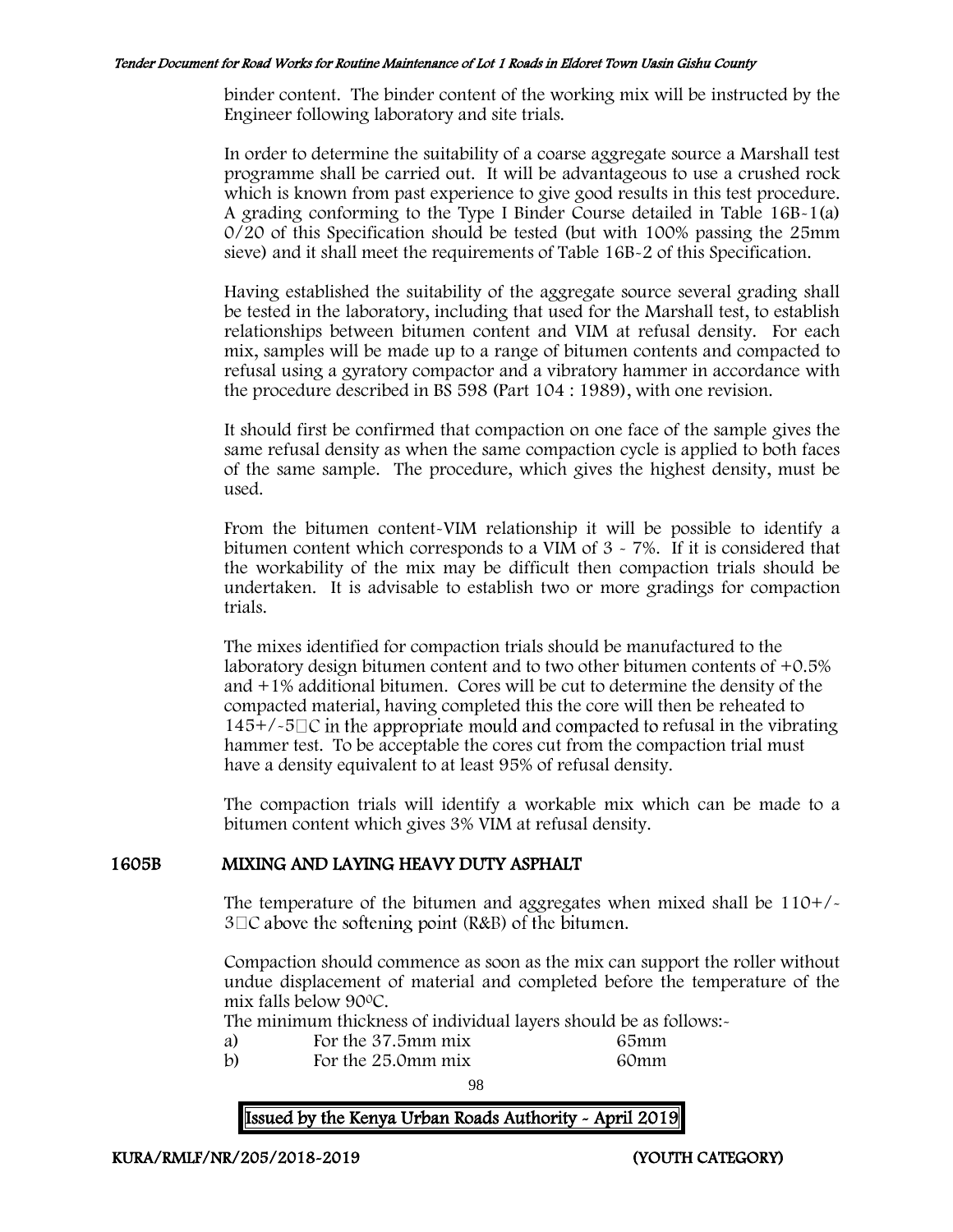| $\overline{c}$ | For the 19.0mm mix | 50mm |
|----------------|--------------------|------|
| d)             | For the 12.5mm mix | 40mm |

## 1606B COMPACTION

Rolling shall be continued until the voids measured in the completed layer are in accordance with the requirement for a minimum density of 98% of Marshall optimum, or, a minimum mean value of 95% of refusal density (no value less than 93%) as appropriate.

#### 1607B MEASUREMENT AND PAYMENT

a) Item : Asphalt Concrete

Unit : m<sup>3</sup> of Asphalt Concrete Used

Asphalt concrete shall be measured by the cubic metre compacted on the road calculated as the product of the length instructed to be laid an the compacted cross-sectional area shown on the Drawings or instructed by the Engineer.

The rate for asphalt concrete shall include for the cost of providing, transporting, laying and compacting the mix with the nominal binder content and complying with the requirements of Parts A and B of Section 16 of this Specification.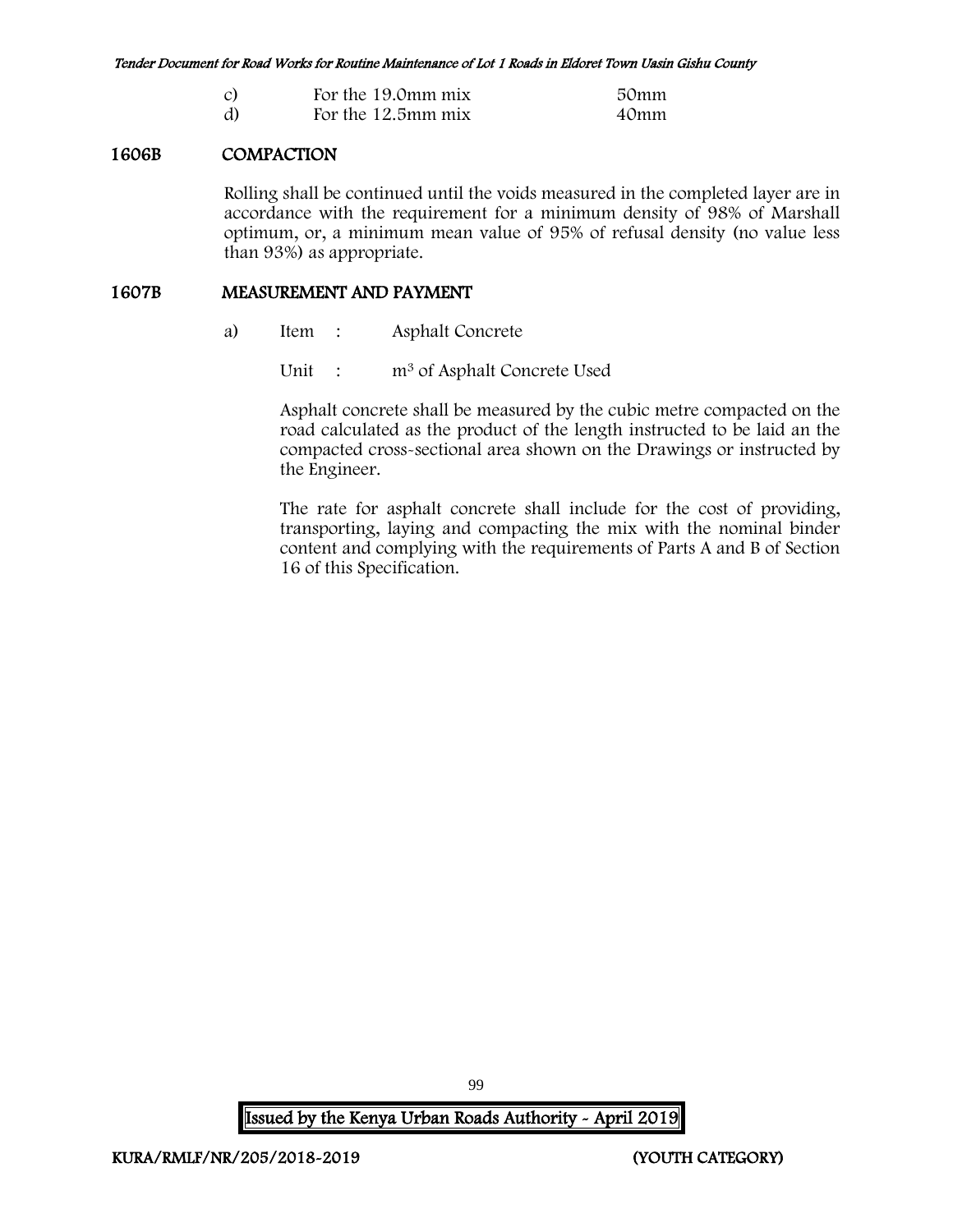#### SECTION 17 - CONCRETE WORKS

#### 1703 MATERIALS FOR CONCRETE

This work shall consist of placing selected approved material of 250mm minimum diameter on the foundation put after excavation to receive levelling concrete in accordance with these specifications and in conformity with the lines, grades and cross sections shown on the Drawings as directed by the Engineer.

#### (a) Materials

Selected rock: The selected rock builders to be placed for this work shall be hard, sound, durable quarry stones as approved by the Engineer. Samples of the stone to be used shall be submitted to and approved by the Engineer before any stone is placed.

The maximum size of the stone boulders shall be 300mm.

#### (b) Construction Method

After completion of the structural excavation the surface of the loose soil shall be levelled and compacted. Then the stone of the above sizes shall be placed in one layer of 250mm over the compacted bed where the bottom slab will rest. Coarse sand shall be spread to fill up the voids in the stone boulders, and compaction with vibratory compactors should be performed to make this layer dense whereon a concrete of levelling course shall be placed.

#### (c) Measurement and payment

Measurement for the bedding materials shall be made in cubic metres for the completed and accepted work, measured from the dimension shown on the Drawings, unless otherwise directed by the Engineer.

Payment for the bedding Materials for Levelling Concrete Works shall be full compensation for furnishing and placing all materials, all labour equipment, tools and all other items necessary for proper completion of the work in accordance with the Drawings and specifications and as directed by the Engineer.

# 1703(A) LEVELLING CONCRETE (CLASS 15/20) FOR BOTTOM SLAB INCLUSIVE OF COST OF FORM WORKS

This work shall consist of placing and levelling lean concrete class 15/20 over the prepared bed of stone boulders in the foundation for bottom slab and wingwalls in accordance with these specifications and which conformity with the lines, grades, thickness and typical cross-sections shown on the drawings unless otherwise directed by the Engineer.

#### (a) Materials for Levelling Concrete

100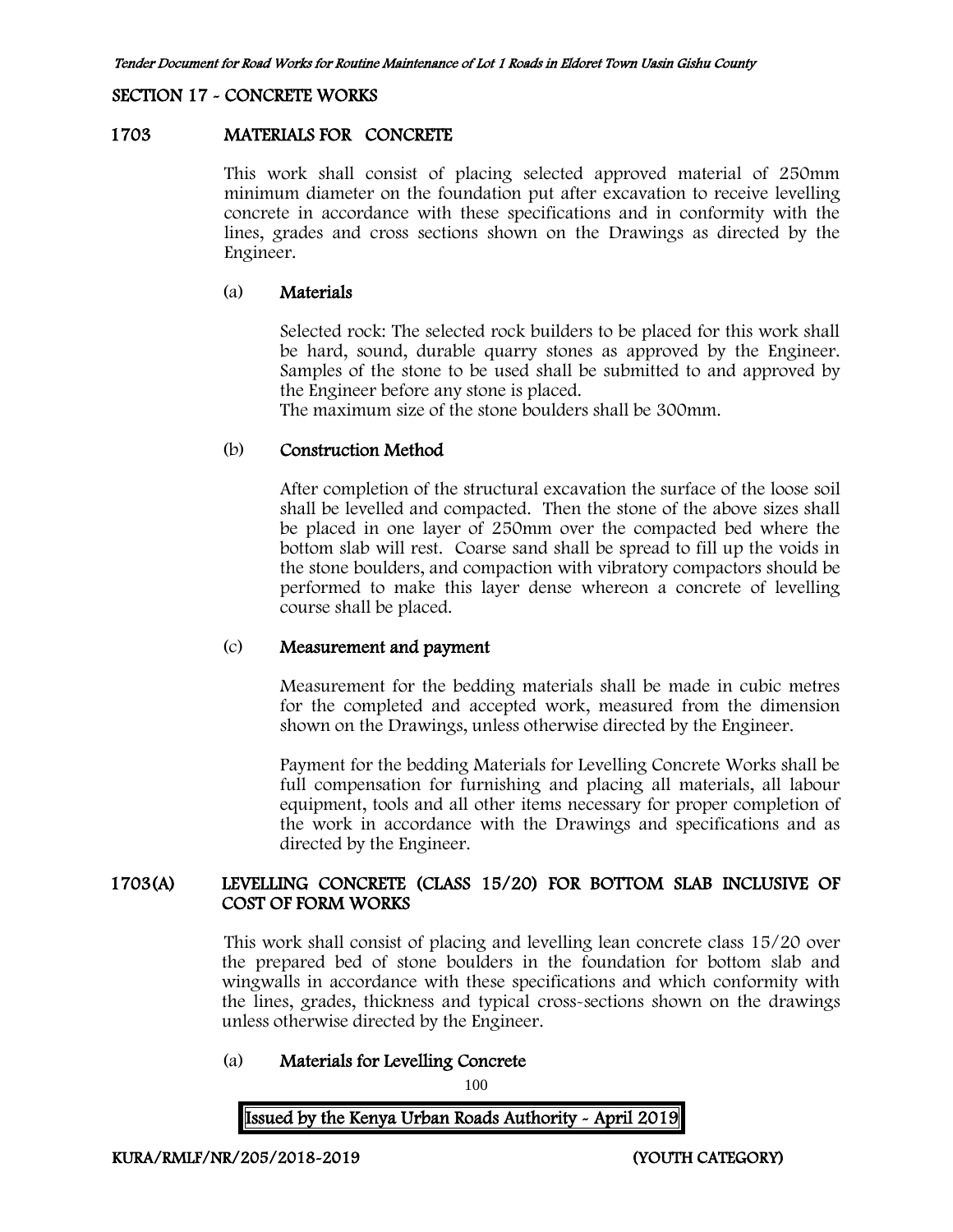Requirement for the concrete class 15/20 is specified as follows:- Design compressive strength (28) days :  $15N/mm^2$ Maximum size of coarse aggregate : 20mm Maximum cement content  $: 300 \text{ kg/m}^3$ . Maximum water/cement ration of 50% with slump of 80mm.

#### (b) Construction Method

The bed of stone boulders upon which the levelling concrete will be placed shall be smooth, compacted and true to the grades and crosssection shall be set to the required lines and grades.

## 37.2 (c) Measurement and payment

Measurement for levelling concrete (class 15/20) shall be made in cubic metres completed and accepted levelling concrete work measured in place which is done in accordance with the Drawings and the Specifications.

Payment for this work shall be the full compensation for furnishing and placing all materials, labour, equipment and tools, and other incidentals to Specifications and as directed by the Engineer.

Pay item No. 17/02 Levelling Concrete Works (Class 15/20) for Box Culvert and wingwalls inclusive of Cost of Form works.

# 1703 (C) FORMWORK FOR CULVERT WALLS

This work shall consist of all temporary moulds for forming the concrete for culvert walls and slabs together with all temporary construction required for their support. Unless otherwise directed by the Engineer all formworks shall be removed on completion of the walls and slabs.

#### (a) Materials

Forms shall be made of wood or metal and shall conform to the shape, lines and dimensions shown on the Drawings.

All timber shall be free from holes, loose material, knots, cracks, splits and warps or other defects affecting the strength or appearance of the finished structure.

Release Agents – Release agents shall be either neat oils containing a surface activating agent, cream emulsions, or chemical agents to be approved by the Engineer.

# (b) Construction Method

(i) Formworks

101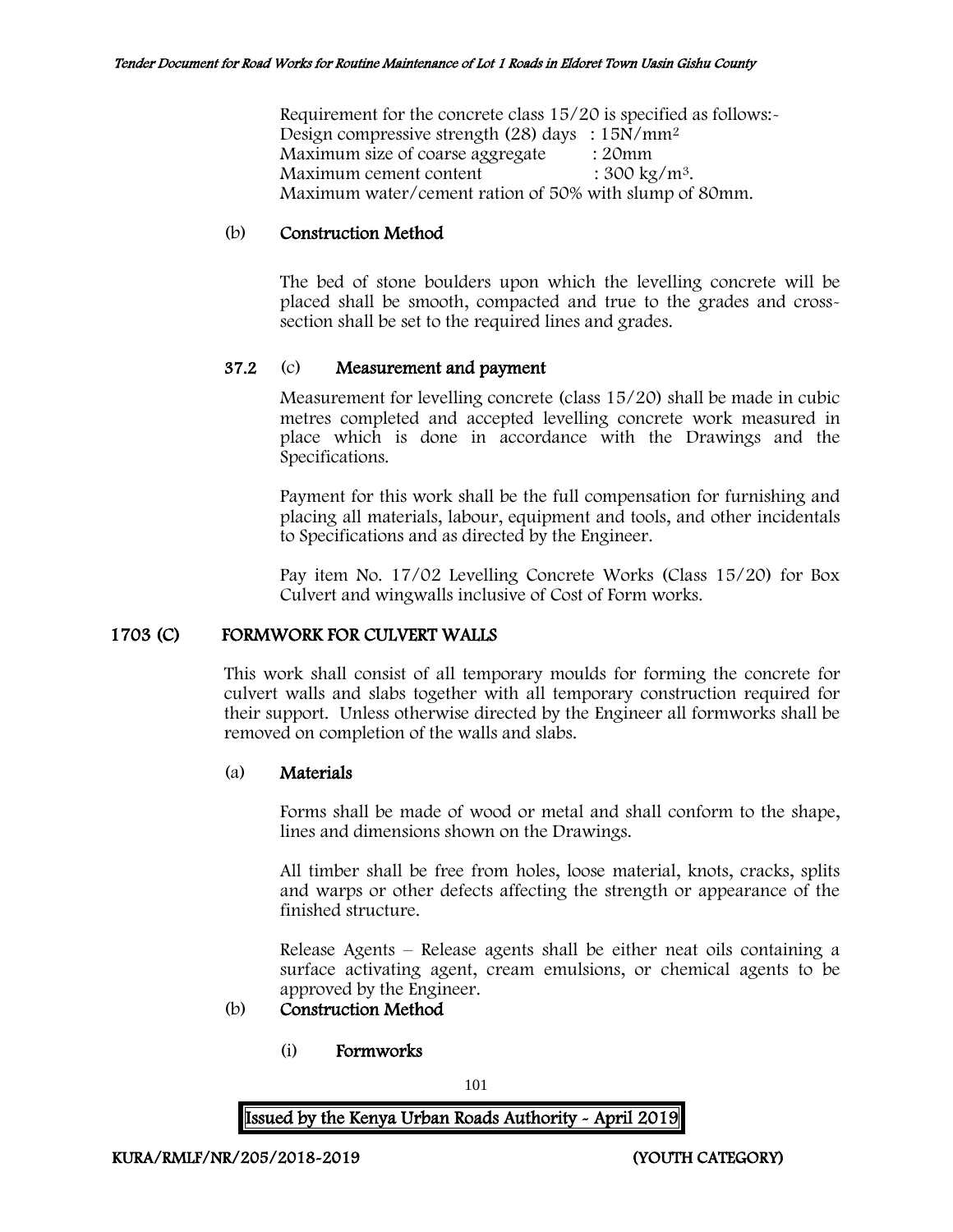Formworks shall be designed to carry the maximum loads that may be imposed, and so be rigidly constructed as to prevent deformation due to load, drying and wetting, vibration and other causes. After forms have been set in correct location, they shall be inspected and approved by the Engineer before the concrete is placed.

If requested, the contractor shall submit to the Engineer working drawings of the forms and also, if requested, calculations to certify the rigidity of the forms.

# 1703(D) CONCRETE WORKS (CLASS 25/20) OF CULVERT WALLS AND SLABS

This work shall consist of furnishing, mixing, delivering and placing of the concrete for the construction of culvert walls and slabs, in accordance with these Specifications and in conformity with the requirements shown on the Drawings.

Concrete class 25/20 shall be used for Culvert walls and slabs.

## (a) Concrete Materials

(i) Cement: Cement shall be of Portland type and shall conform to the requirements of BS 12 or equivalent.

The contractor shall select only one type or brand of cement or others. Changing of type or brand of cement will not be permitted without a new mix design approved by the Engineer. All cement is subject to the Engineer's approval; however, approval of cement by the Engineer shall not relieve the Contractor of the responsibility to furnish concrete of the specified compressive strength.

Conveyance of cement by jute bags shall not be permitted. Storage in the Contractor's silo or storehouse shall not exceed more than two (2) months, and age of cement after manufacture at mill shall not exceed more than four (4) months. The Contractor shall submit to the Engineer for his approval the result of quality certificate prepared by the manufacturer.

Whenever it is found out that cement have been stored too long, moist, or caked, the cement shall be rejected and removed from the project.

# (b) Aggregates

Fine and coarse aggregates must be clean, hard, strong and durable, and free from absorbed chemicals, clay coating, or materials in amounts that could affect hydration, bonding, strength and durability of concrete. Grading of aggregates shall conform to the following requirements:

102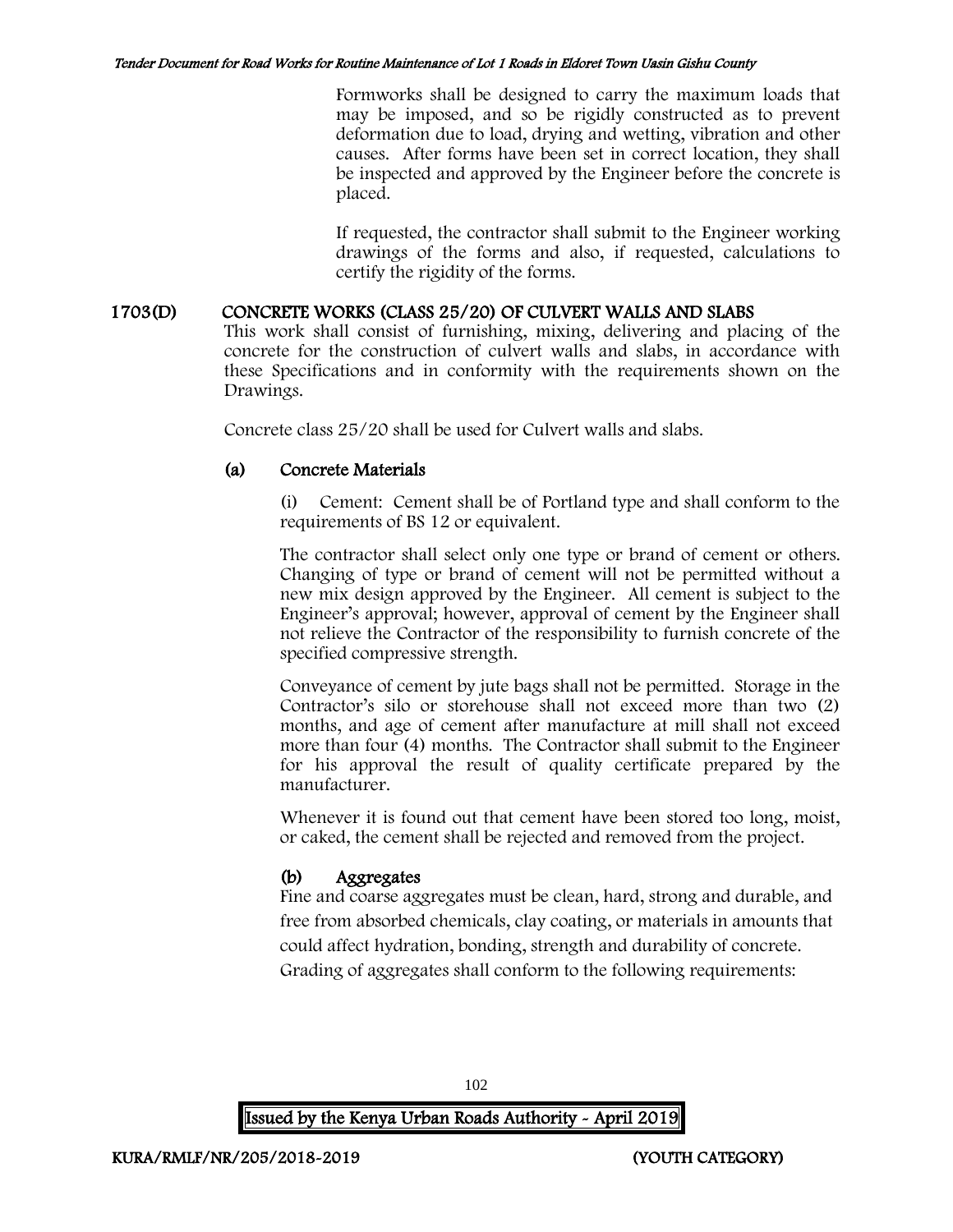| <b>Sieve Size</b> | <b>Percentage by Weight Passing</b> |
|-------------------|-------------------------------------|
| 10<br>mm          | 100                                 |
| 5<br>mm           | 89-100                              |
| $2.5$ mm          | $60 - 100$                          |
| $1.2$ mm          | $30 - 100$                          |
| $0.6$ mm          | $15 - 54$                           |
| $0.3$ mm          | $5 - 40$                            |
| $0.15$ mm         | $0 - 15$                            |

# (i) Grading of Fine Aggregates

# (ii) Grading of Coarse Aggregates

|          |        |    |    | Size of   Amounts finer than each standard sieve percentage by |    |       |          |
|----------|--------|----|----|----------------------------------------------------------------|----|-------|----------|
| Coarse   | weight |    |    |                                                                |    |       |          |
| Aggregat | 40     | 30 | 25 | 20                                                             | 15 | 10    |          |
|          | 2.5    |    |    |                                                                |    |       |          |
|          | 100    |    |    | $90 - 100$                                                     |    | 30-69 | $O - 10$ |
|          |        |    |    |                                                                |    |       |          |

Other requirements for aggregates are as follows:

# (iii) Fine Aggregates

Fitness Modulus, AASHTO  $M-6$  :  $2.3-3.1$ Sodium Sulphate Soundness, AASHTO T104: Max. 10% loss Content of Friable Particles AASHTO 112 : Max 1% by weight Sand Equivalent, AASHTO T176 : Min. 75

# (iv) Coarse Aggregate

| Abrasion, AASGTO T96                             | : Max. 405 loss        |
|--------------------------------------------------|------------------------|
| Soft Fragment and shale, AASHTO M80              | : Max. $5\%$ by weight |
| Thin and elongated Pieces, AASHTO M80 : Max. 15% |                        |

# (v) Water

All sources of water to be used with cement shall be approved by the Engineer. Water shall be free from injurious quantities of oil,

alkali, vegetable matter and salt as determined by the Engineer.

# (vi) Admixture

Only admixture, which have been tested and approved in the site laboratory through trial mixing for design proportion shall be used. Before selection of admixture, the Contractor shall submit to the Engineer the specific information or guarantees prepared by the admixture supplier.

103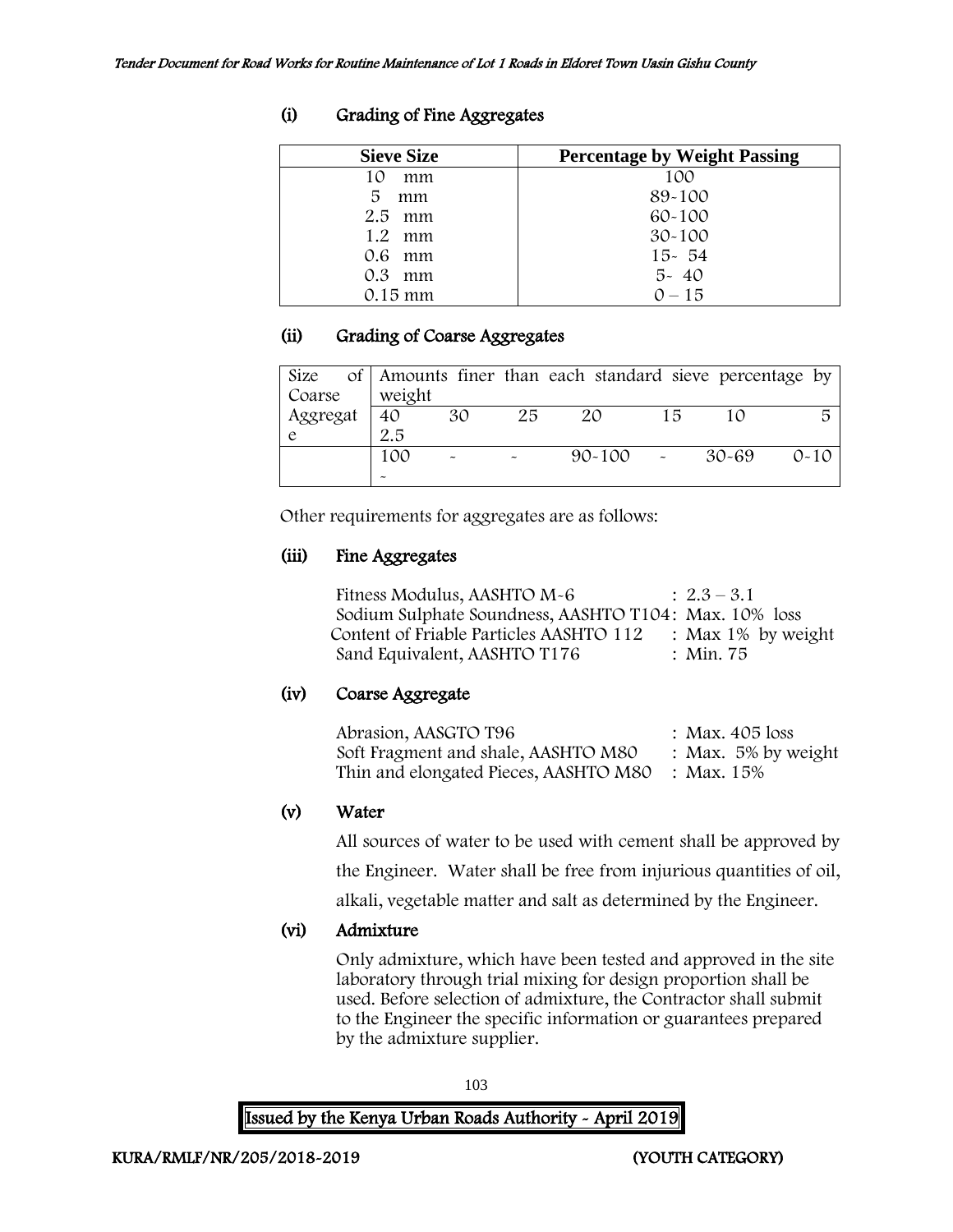The contractor shall not exclude the admixture from concrete proportions.

#### Concrete class 20/20

Concrete class 25/20 shall be used for culvert walls and slabs. The requirements of Concrete class 25/20 are provided as follows unless otherwise the Engineer will designate any alteration.

Design compressive strength (28 days) : 25N/mm<sup>2</sup> Maximum size of coarse aggregates : 20mm Maximum water/cement ratio of 45% with slump of 80mm

#### (d) Proportioning Concrete

The Contractor shall consult with the Engineer as to mix proportions at least thirty (30) days prior to beginning the concrete work. The actual mix proportions of cement, aggregates, water and admixture shall be determined by the Contractor under supervision of the Engineer in the site laboratory.

The Contractor shall prepare the design proportions which has 120% of the strength requirement specified for the designated class of concrete.

No class of concrete shall be prepared or placed until its job-mix proportions have been approved by the Engineer.

#### (e) Concrete Work

#### (ii) Batching

Batching shall be done by weight with accuracy of:

| Cement              | $\frac{1}{2}$ percent |
|---------------------|-----------------------|
| Aggregate           | $\frac{1}{2}$ percent |
| Water and Admixture | : 1 percent.          |

Equipment should be capable of measuring quantities within these tolerances for the smartest batch regularly used, as well as for larger batches.

The accuracy of batching equipment should be checked every month in the presence of the Engineer and adjusted when necessary.

# (iii) Mixing and delivery

104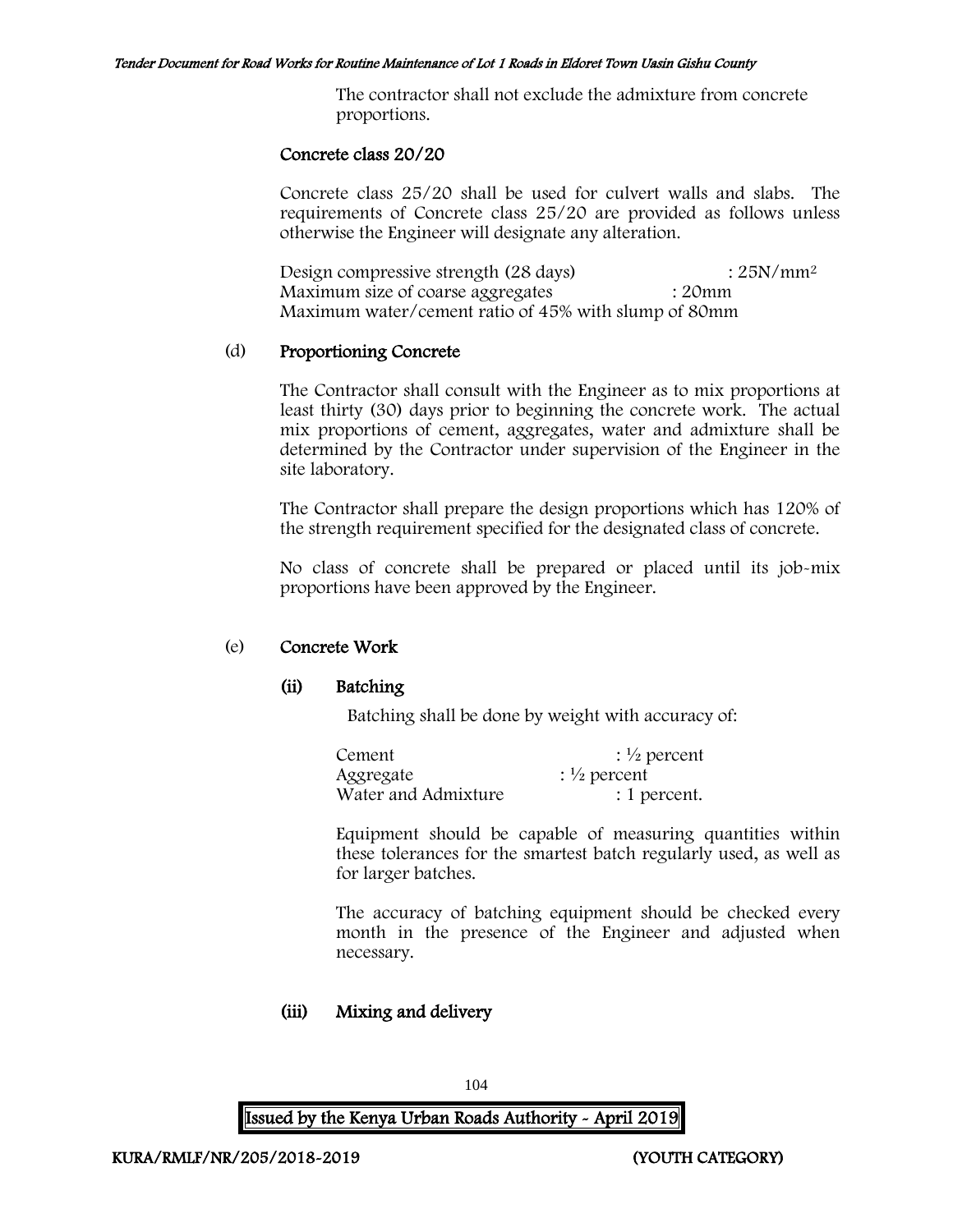Slump of mixed concrete shall be checked and approved at an accuracy of +25mm against designated slump in these specifications.

# (iv) Concrete in hot weather

No concrete shall be placed when the ambient air temperature is expected to exceed thirty three degrees celsius (330c) during placement operations).

# (v) Concreting at night

No concrete shall be mixed, placed or finished when natural light is insufficient, unless an adequate approved artificial lighting system is operated; such night work is subject to approval by the engineer.

# (vi) Placing

In preparation of the placing of concrete, the interior space of forms shall be cleaned and approved by the engineer prior to placing concrete. All temporary members except tie bars to support forms shall be removed entirely from the forms and not buried in the concrete. The use of open and vertical chute shall not be permitted unless otherwise directed by the engineer.

The Contractor shall provide a sufficient number of vibrators to properly compact each batch immediately after it is placed in the forms.

#### (f) Measurement and Payment

Measurements for the Concrete Works Class 20/20 of culvert walls and slabs shall be made in cubic metres for the walls and slabs actually constructed, measured from their dimensions shown on the Drawings. Payment for the Concrete Works (Class 20/20) of culvert walls and slabs shall be the full compensation for furnishing all materials of the concrete mixing, delivering, placing and curing the concrete, equipment and tools, labour and other incidental necessary for the completion of the work in accordance with the Drawings and these Specifications and as directed by the Engineer.

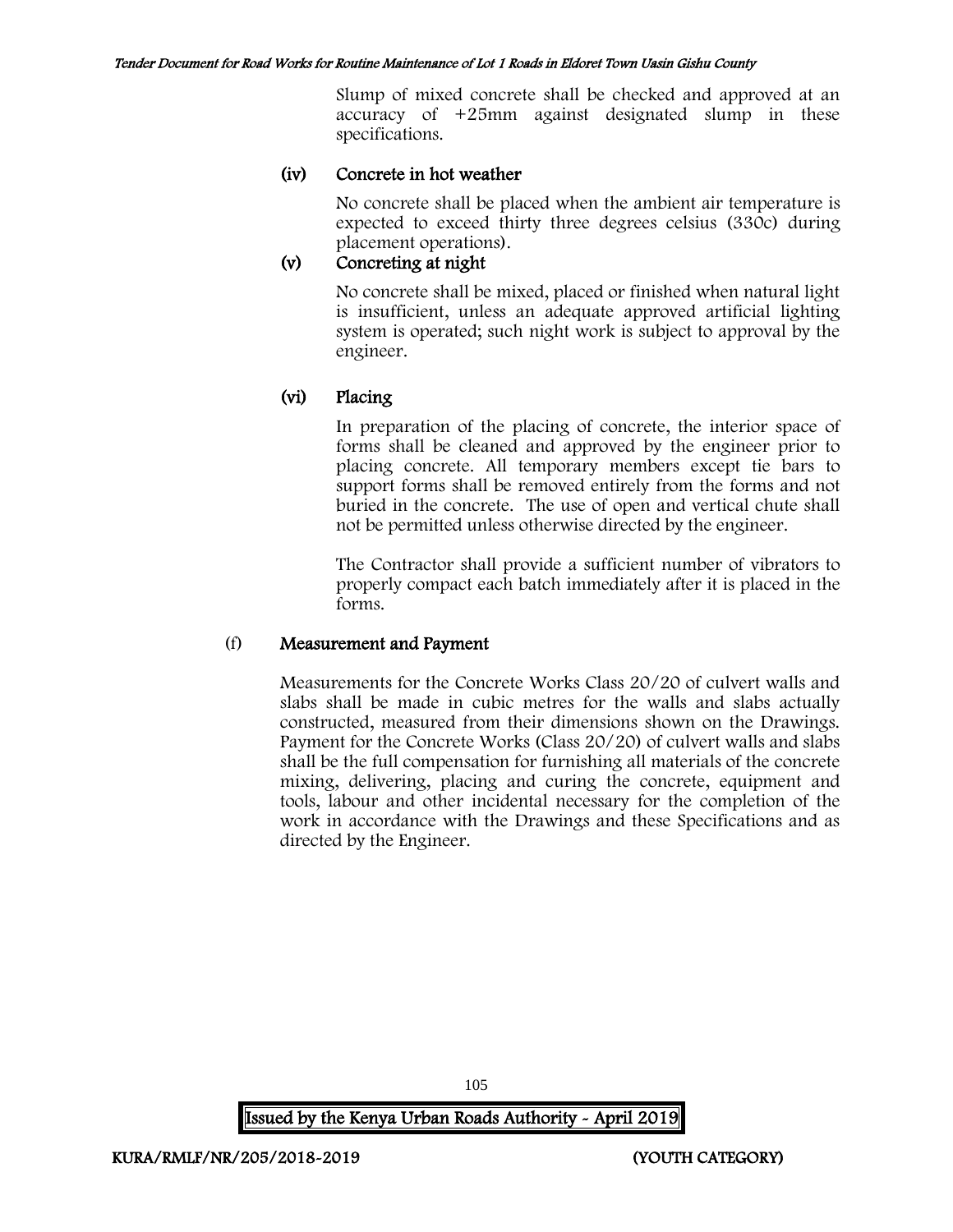#### SECTION 20 - ROAD FURNITURE

#### 2001 ROAD RESERVE BOUNDARY POSTS

Road reserve boundary posts shall be provided as directed by the Engineer and in compliance with Standard Specification clause 2001. They shall be placed at 50m. intervals along the boundary of the road reserve.

#### 2003 EDGE MARKER POST

Edge marker post shall be provided as directed by the Engineer and in compliance with Standard Specification clause clause 2003

# 2004 PERMANENT ROAD SIGNS

Permanent Road Signs shall be provided as directed by the Engineer and in compliance with the requirements of the "Manual for Traffic Signs in Kenya" Part II and standard Specification clause 2004.

#### 2004B EXISTING ROAD SIGNS

Where directed by the Engineer, the Contractor shall take down road signs including all posts, nuts, bolts and fittings, and remove and dispose of the concrete foundation and backfill the post holes. The signs shall be stored as directed by the Engineer.

Measurement and payment for taking down road signs shall be made by the number of signs of any type and size taken down, cleaned and stored as directed.

#### 2005 ROAD MARKING

Paint for road marking shall be internally reflectorised hot applied thermoplastic material in accordance with Clause 219 of the Standard Specification.

The rates inserted in the Bills of Quantities for road marking shall include for prior application of approved tack coat.

# 2005A RAISED PAVEMENT MARKERS – ROAD STUDS

#### **MATERIAL**

Road studs are moulded of acrylonitrile butadiene styrene (ABS) conforming to ASTM Specification D1788 – 68, class 5-2-2 shell filled with inert, thermosetting compound and filler. The lens portion of the marker of the marker is of optical menthly methacrylic.

#### **CONSTRUCTION**

The road studs shall be constructed of high impact ABS containing a multi-biconvex glass lens reflector system. It shall be of monolithic construction, and not less than 98.5. m<sup>2</sup>. The height of the marker shall not exceed 17mm and the underside shall contain a non-honeycomb base (flat).

106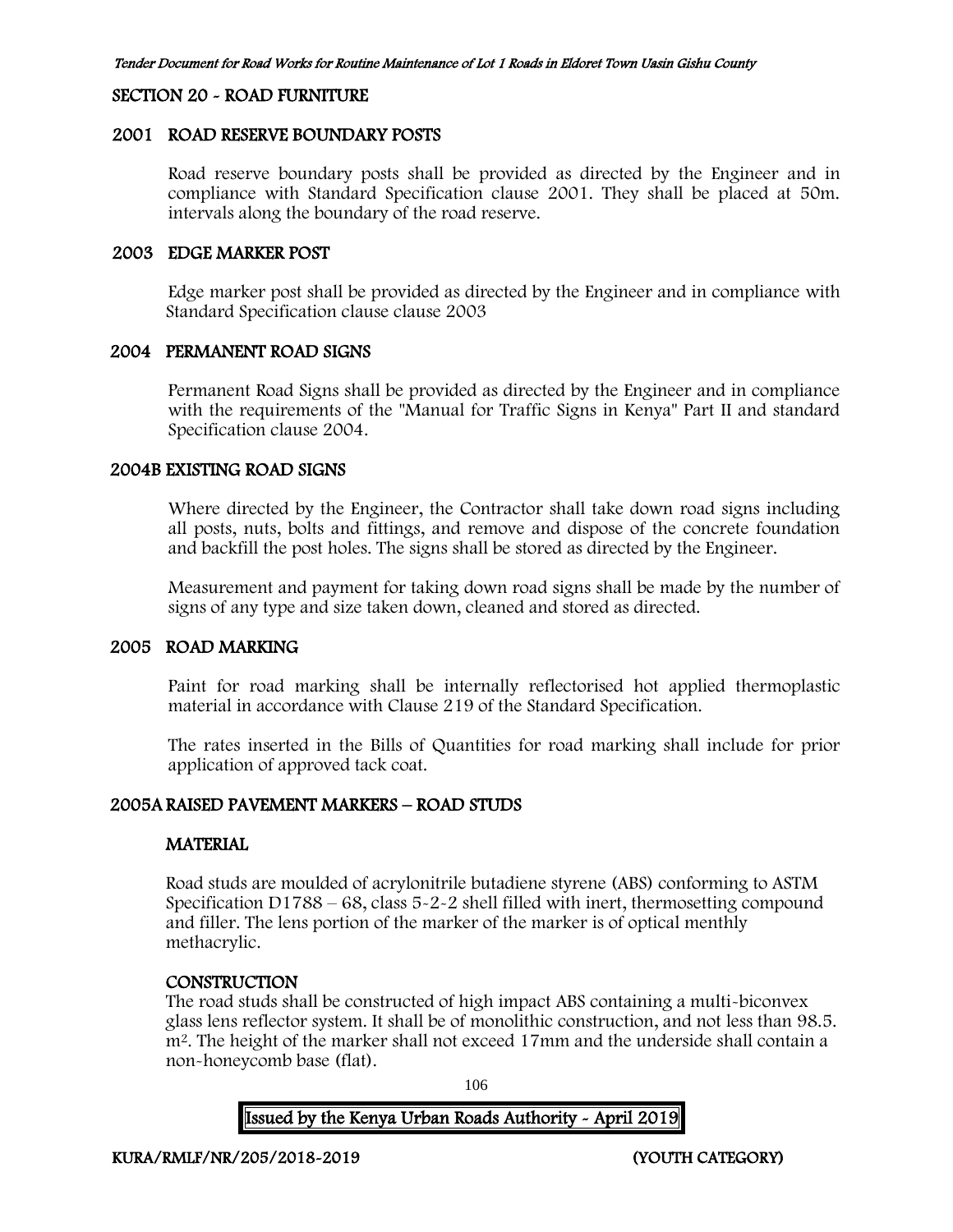# REQUIREMENTS

The markers shall conform to the following requirements

## Colour

Shall be white, yellow or red as specified and the Retro – reflectance values should conform to the testing procedures of ASTME 809.

#### Impact Resistance

The market shall not crack or break when tested using a 1000-gram weight from a height of 1 metre. (ASTM D 2444) or BS 3900 Part E3.

## Resistance to Water Penetration

Shall not have water penetration behind the lens after submerged in a water bath at 70 + 50 oF for 10 minutes. And it should still meet the reflectance Requirement. BS 998.

# Heat Resistance

Shall comply with the initial brightness as per BS 873 Part IV of 1978

# Night Visibility

The marker shall be bright as per BS 873 Part IV of 1978

#### Compression Resistance

There shall be no cracking sound at a pressure lower than 25 tones as per BS 873 Part IV of 1978.

#### Corrosion Resistance

After immersing a sample of Road stud in a solution containing 30g/1 of sodium chloride for 30 days, there shall not be any signs of corrosion -(BS998).

NOTE: These markers are intended for application directly to pavement surfaces and are compatible with raised pavement makers. These adhesives should be of high quality and tested for conformance to customer requirements.

# ADHESIVES

They shall be of Resin Type–Epoxy of 2 different components part 1 and 2 i.e Adhesive and Reactor without any volatile solvents in both.

| Pot life:             | not less than 20 minutes at 20 $\degree$ C  |
|-----------------------|---------------------------------------------|
| Rotational cure time: | between 20 and 30 minutes at 20 $\degree$ C |
| Hard cure:-           | Between 40 and 60 minutes at 20 $\degree$ C |

107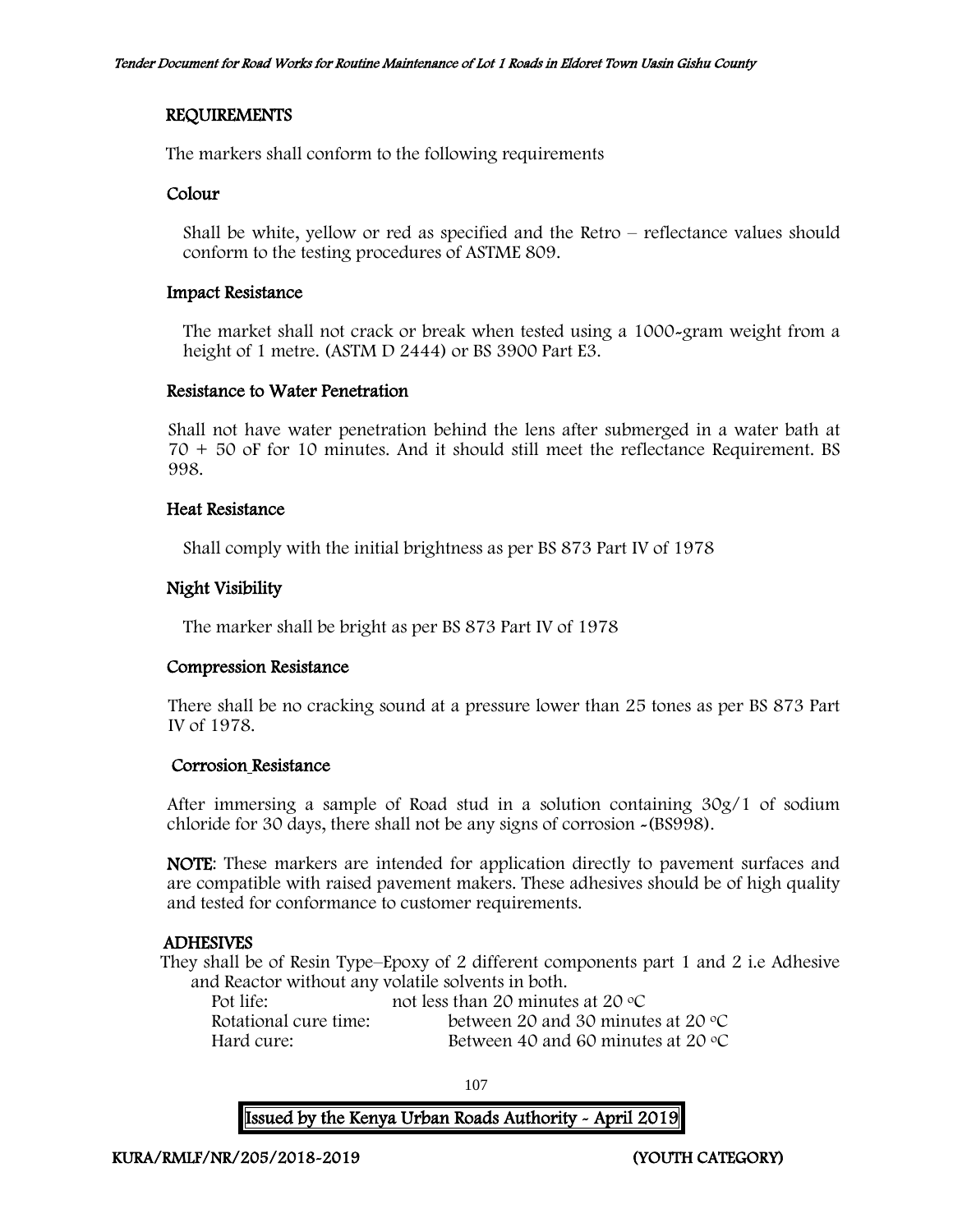## APPLICATION INSTRUCTION

## Preparation of Pavements

Make sure that the road surface is absolutely dry and free of oil and grease.

#### Mixing of Adhesive

Pour component B into the container of component A. Stir mixture by hand with a wooden or metal stick until uniform Grey Tint without a striae is obtained.

#### Installation

Pour the mixture on to the underside of the road stud. Then place the road stud firmly on the road surface. Adhesive should stand out for about 5mm to 10 mm over the edges of the stud.

#### Protection from the Traffic

Protect studs from traffic for 2 hours until the adhesive has properly hardened. Try by touching the adhesive.

## NUMBER OF STUDS NEEDED FOR LABORATORY TESTS.

In order to approve a particular type of road stud, 4 sample road studs of each colour shall be submitted.

## 2205 GUARDRAILS

Contrary to the Standard Specification, guardrail posts shall be concrete 200 mm diameter set vertically at least 1.2m into the shoulder as directed by the Engineer. Spacer blocks shall also be made of concrete.

Beams for guardrails shall be "Armco Flexbeam" or similar obtained from a manufacturer approved by the Engineer.

## 2007 KERBS

## a) Vertical Joints

Vertical joints between adjacent Kerbs shall not be greater than 5 mm in width and shall be filled with a mortar consisting of 1:3 cement: sand by volume.

## b) Transition between flush and raised kerbs

The transition between flush and raised kerbs (e.g. at bus bays) shall be termed as ramped kerbs. The transition between flush and raised kerbs shall occur within a length of 2.0 m.

108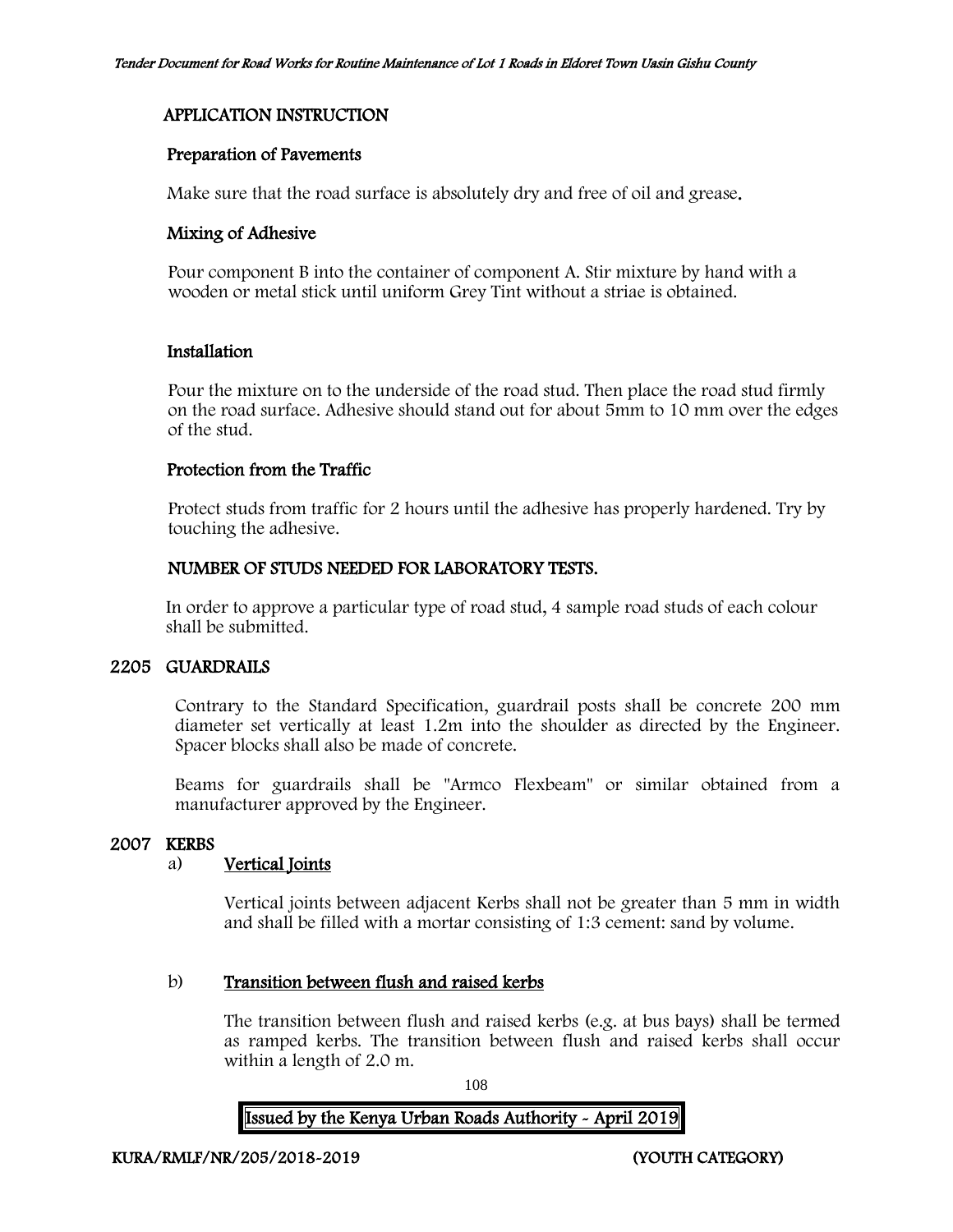#### 2205 KILOMETRE MARKER POSTS

Kilometre marker posts shall be provided as directed by the Engineer and in compliance with Standard Specification clause 2205.

#### 2205 RUMBLE STRIPS

Where directed by the Engineer, the Contractor shall provide, place, trim, shape and compact to line and level asphalt concrete rumble strips on the finished shoulders. This shall be done to the satisfaction of the Engineer

## 2011 MEASUREMENT AND PAYMENT

#### Road reserve boundary posts

Road reserve boundary posts shall be measured by the number erected

#### Permanent road signs

Permanent road signs shall be measured by the number of each particular size erected.

#### Road marking

Road markings in yellow or white material shall be measured in square metres calculated as the plan area painted.

#### Road Studs

Road studs shall be measured by the number of each particular size erected.

## Guardrail

Guardrail shall be measured by the metre as the length of the guardrail constructed.

## Kerbs

Kerbs shall be measured by the metre as the length of kerb constructed

109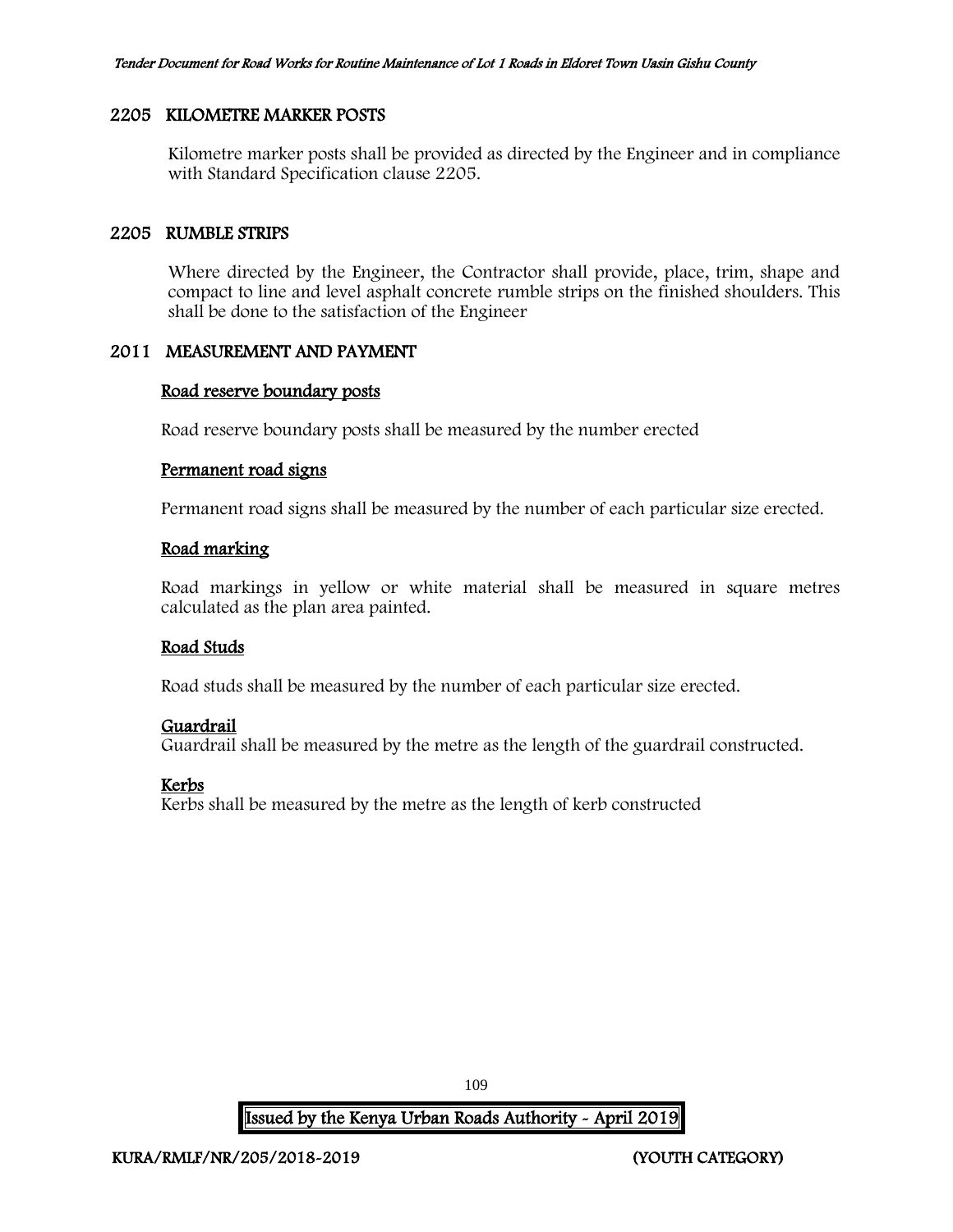#### SECTION 22-DAYWORKS

#### 2202 MEASUREMENTS AND PAYMENT

(a) Plant

Where items of major plant listed in the schedule of Day works are specified by type (e.g. Concrete mixer etc.) the power rating if such items of plant are provided by the Contractor shall not be lower than the power ratings of such plant manufactured within the last two years prior to the date of BID. Any item of major plant employed upon Dayworks that has a power rating lower than specified above shall be paid for at rates lower than those in the schedule of Dayworks. The reduction in the rate payable shall be in proportion to the reduction in power rating below that specified above.

#### SECTION 23: CONCRETE PAVING BLOCKS

This works shall consist of providing, laying and fixing of concrete paving blocks and concrete paving slabs on a sand base on the driveway and walkways and other areas as directed by the Engineer.

#### a. Concrete Paving Blocks

The paving blocks shall be of type S of any shape fitting within a 295 mm square coordinating space and a work size thickness of at least 30 mm. The blocks shall confirm to the requirements of BS 6717:Pt. 1:1986 or Kenya standard equivalent.

The laying shall be broken at intervals of 50 m by concrete ribs of class 25 concrete.

The blocks shall be laid on a 40 mm minimum sand base whose specifications are as in section (b) of this specification.

#### b. Sand For Sand Base

Sand used as bedding for paving blocks and slabs shall be natural sand either pit or river sand. The grading shall conform and be parallel as much as possible to  $KSO2 - 95$  Parts 1 &2: 1984 for zones 1,2 or 3. The other requirements shall be as specified in section 1703 (c ) of Standard Specifications.

#### c. Measurement and Payment

Payment for paving blocks and paving slabs shall be by square metre laid. The rate quoted would include the cost of haulage to site of the blocks, slabs and sand, as no extra payment shall be made for haulage

110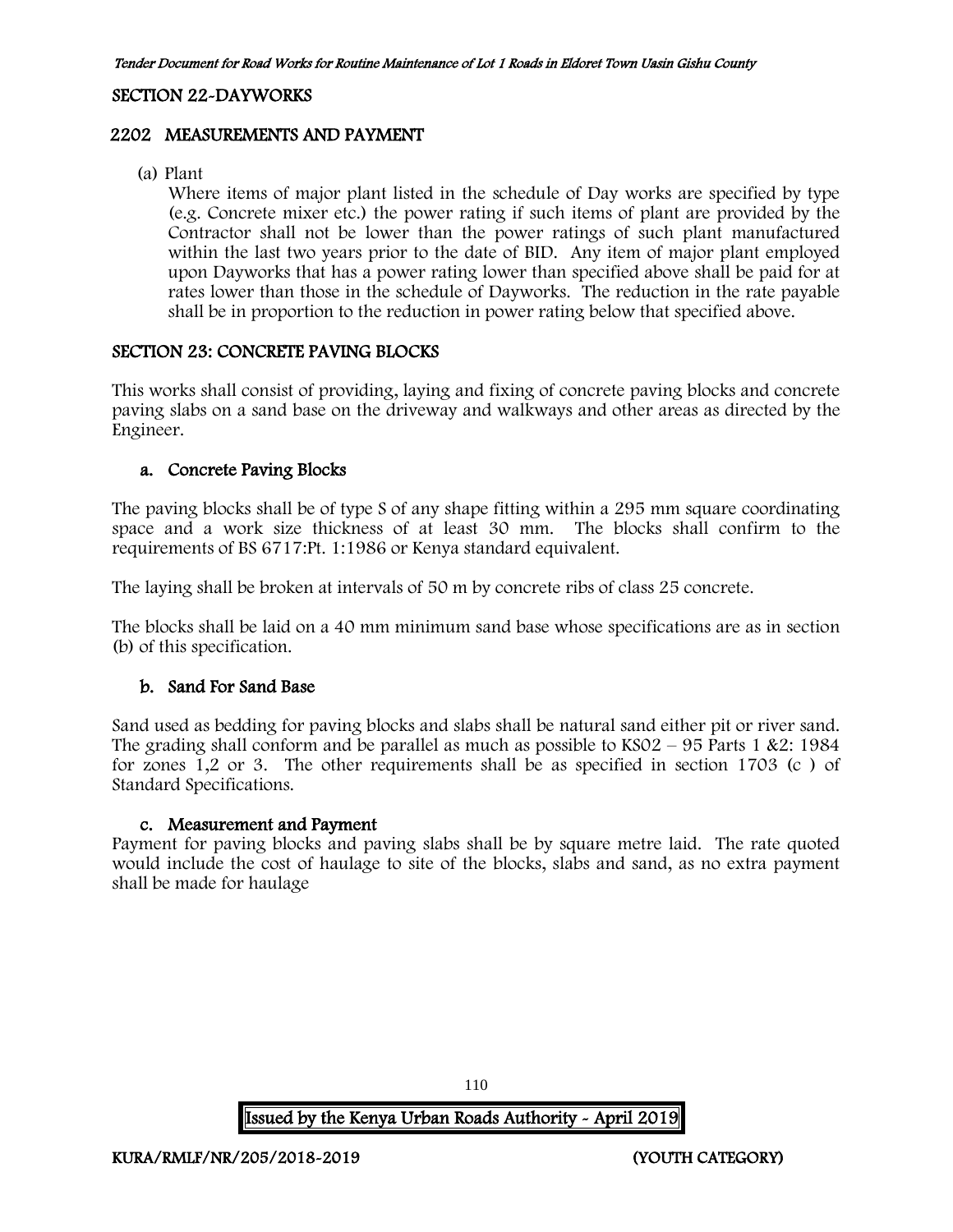# SECTION VI: SUPERVISION AND CONTRACT EVALUATION MANUAL 2012

The Manual refers to the Ministry of Roads 'Supervision and Contract evaluation Manual for Road Maintenance Works 2012.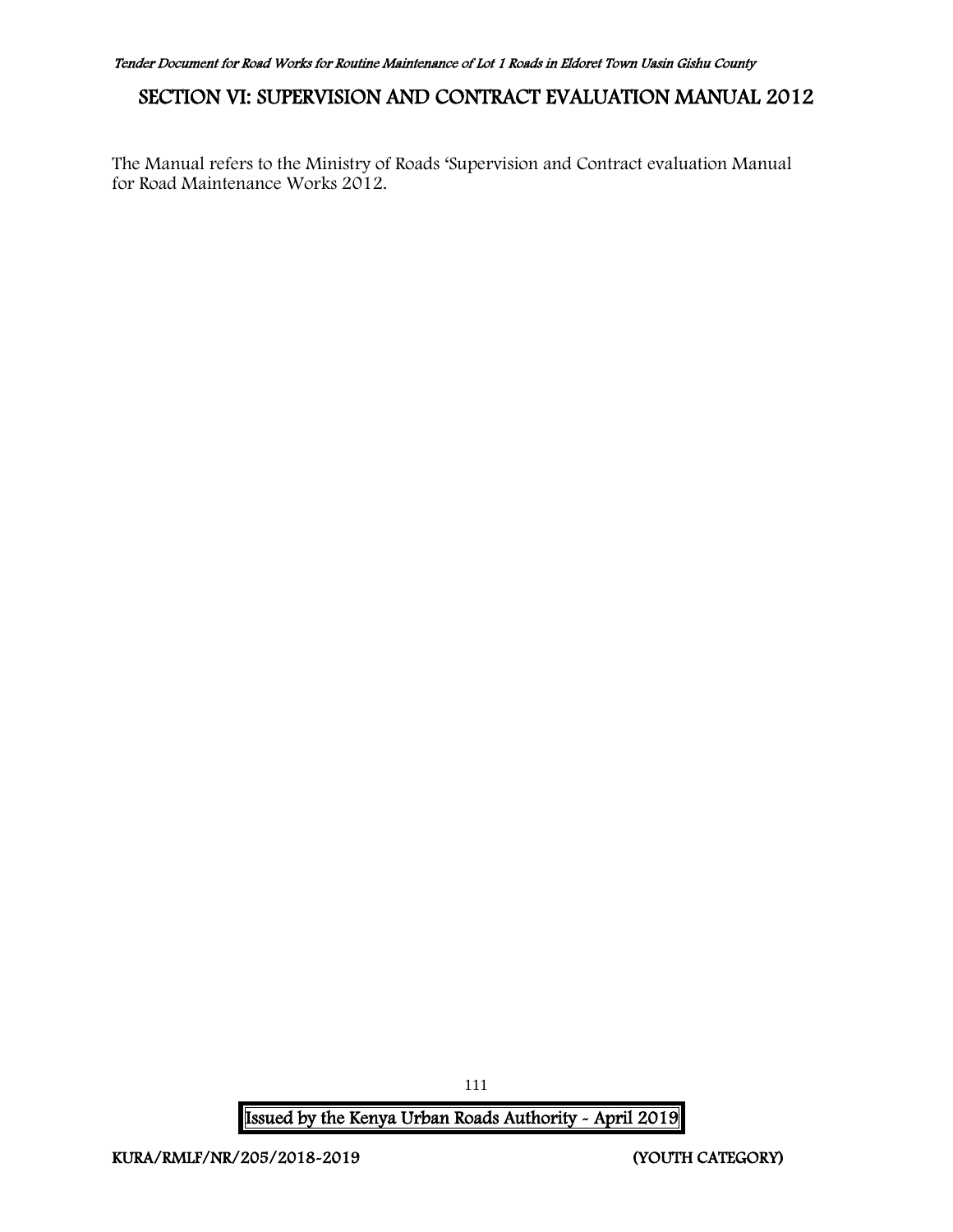# SECTION VII: ROAD MAINTENANCE MANUAL

The Manual refers to the Ministry of Roads 'Road Maintenance Manual, May 2010 Edition'.

Issued by the Kenya Urban Roads Authority - April 2019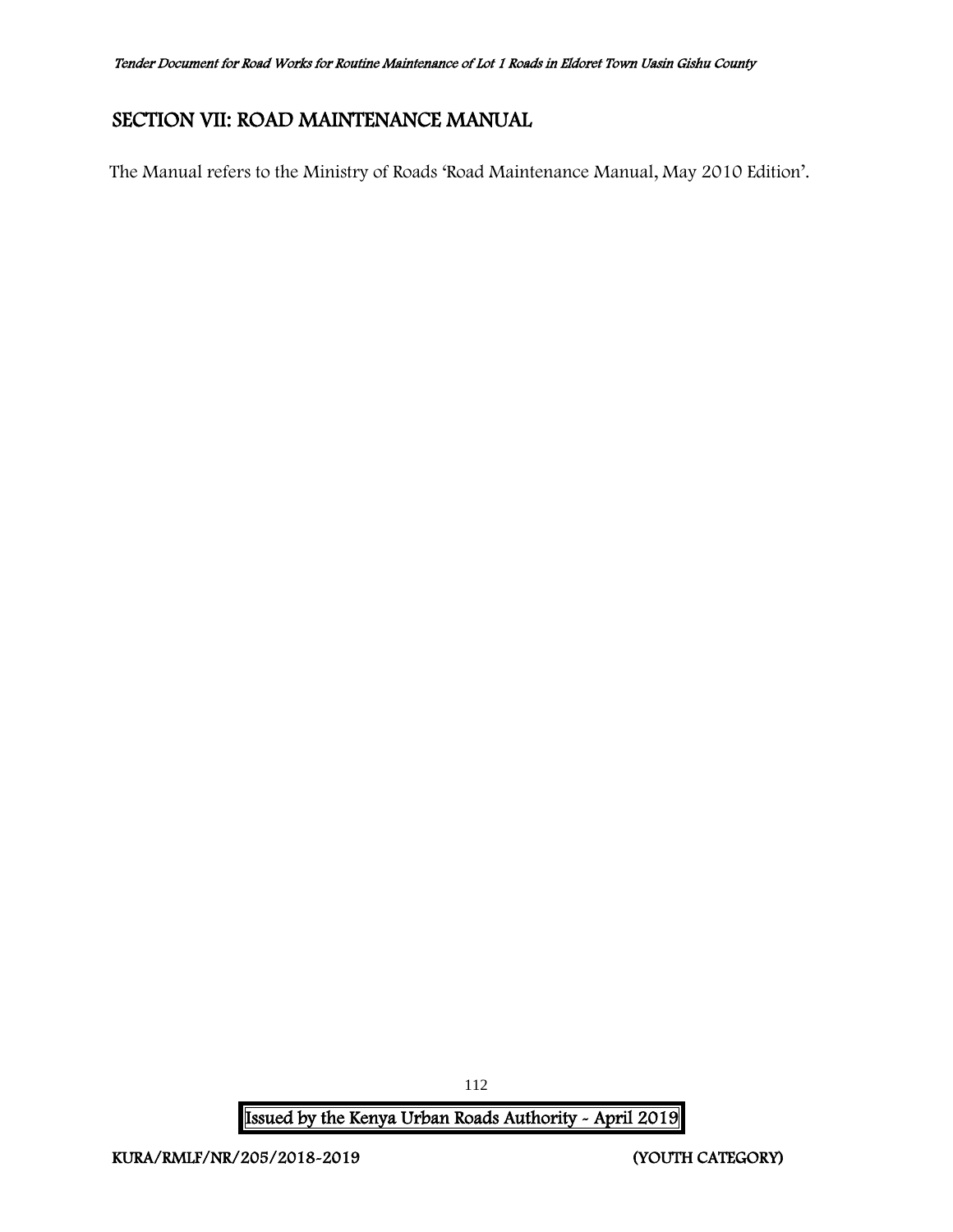# SECTION IX: BILLS OF QUANTITIES

Issued by the Kenya Urban Roads Authority - April 2019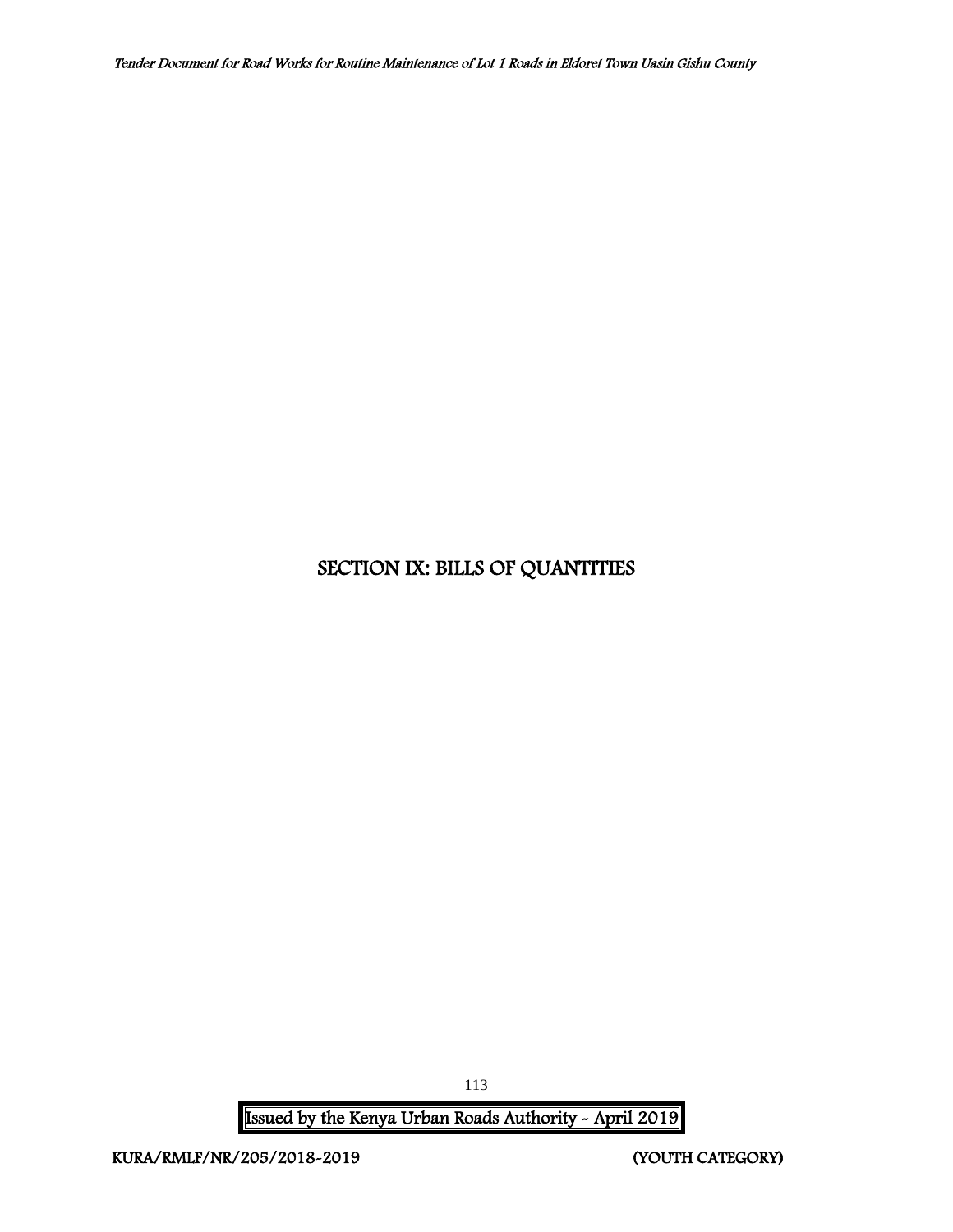#### PREAMBLE TO BILL OF QUANTITIES

- 1. The Bills of Quantities forms part of the Contract Documents and are to be read in conjunction with the Instructions to Bidders, Conditions of Contract Parts I and II, Specifications and Drawings.
- 2. The brief description of the items in the Bills of Quantities is purely for the purpose of identification, and in no way modifies or supersedes the detailed descriptions given in the conditions of Contract and Specifications for the full direction and description of work and materials.
- 3. The Quantities set forth in the Bills of Quantities are estimated, representing substantially the work to be carried out, and are given to provide a common basis for bidding and comparing of Bids. There is no guarantee to the Contractor that he will be required to carry out all the quantities of work indicated under any one particular item or group of items in the Bill of Quantities. The basis of payment shall be the Contractor's rates and the quantities of work actually done in fulfilment of his obligation under the Contract.
- 4. The prices and rates inserted in the Bills of Quantities will be used for valuing the work executed, and the Engineer will only measure the whole of the works executed in accordance with this Contract.
- 5. The rates inserted in any road in the tender shall apply to other roads within the same lot upon written instructions to be issued by the Engineer or his representative during execution of works and shall be used only to pay for activities of similar description and nature which may not have been included in the Bills of Quantities for that road.
- 6. A price or rate shall be entered in ink against every item in the Bills of Quantities with the exception of items that already have Provisional sums affixed thereto. The bidders are reminded that no "nil" or "included" rates or "lump-sum" discounts will be accepted. The rates for various items should include discounts if any. Bidders who fail to comply will be disqualified.
- 7. Provisional sums (including Dayworks) in the Bills of Quantities shall be expended in whole or in part at the discretion of the Engineer or his representative.
- 8. Where there are no quantities against the line item especially on dayworks, the bidder shall only fill his rates
- 9. Quantified instructions shall be extracted from the main BOQ for purposes of part implementation of the works and interim measurements/payments shall be based on the quantified instructions read together with the bills of quantities.

The price and rates entered in the Bills of Quantities shall, except insofar as it is otherwise provided under the Contract, include all Constructional plant to be used, labour, insurance, supervision, compliance testing, materials, erection, maintenance of works, overheads and profits, taxes and duties together with all general risks, liabilities and obligations set out or implied in the Contract, transport, electricity and telephones, water, use and replenishment of all consumables, including those required under the contract by the Engineer and his staff.

Errors in the pricing of the Bills of Quantities will be corrected in accordance with Clause (29) of instructions to bidders.

# Issued by the Kenya Urban Roads Authority - April 2019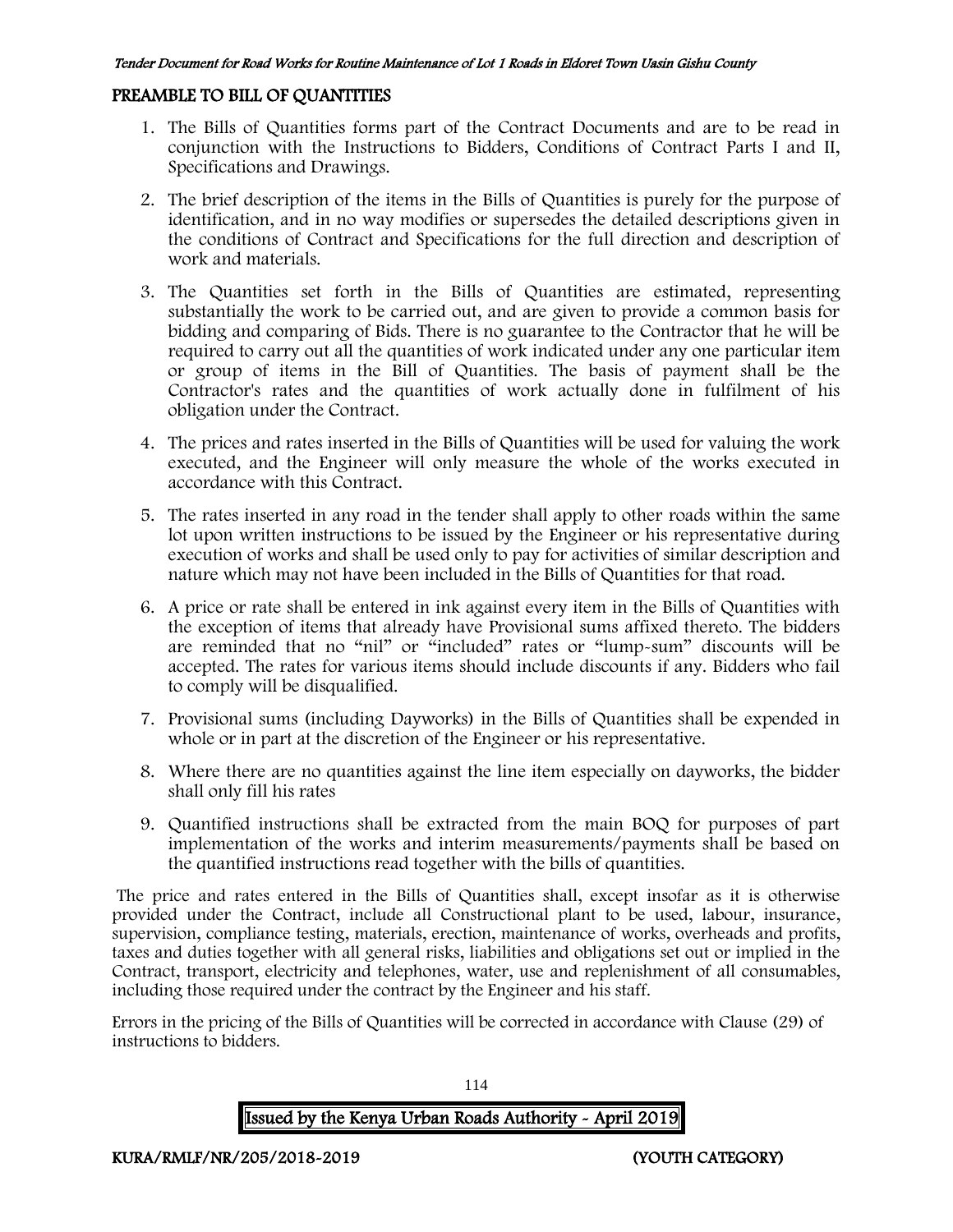| Road Name:                | Routine Maintenance of SOS Herman Gremer ECD Kuinet Road                                                 |               |              |                              |                   |  |  |
|---------------------------|----------------------------------------------------------------------------------------------------------|---------------|--------------|------------------------------|-------------------|--|--|
| Package:                  | KURA/NR/3~15~18   19~001                                                                                 |               |              |                              |                   |  |  |
| Contractor                |                                                                                                          |               |              |                              |                   |  |  |
| <b>Bill of Quantities</b> |                                                                                                          |               |              |                              | Page: 1           |  |  |
| Bill No. 1                | General: Office administration and overheads/Preliminaries                                               |               |              |                              | Project:          |  |  |
| Item No.                  | Description                                                                                              | <b>Units</b>  | Quantity     | <b>Unit Bid</b><br>Rate(Ksh) | <b>Amount KSh</b> |  |  |
|                           | Allow a prime cost of sum for off site material testing as                                               |               |              |                              |                   |  |  |
| $01 - 80 - 010$           | directed by the Engineer<br>Extra over item $01-80-010$ for contractor's overheads                       | PC SUM        | 1            | 50,000                       | 50,000.00         |  |  |
| 01~80~011                 | and profits                                                                                              | %             |              |                              |                   |  |  |
| 01~80~026                 | Prime cost sum for RE's miscellaneous account                                                            | PC SUM        | 1            | 50,000                       | 50,000.00         |  |  |
| $01 - 80 - 027$           | Extra over on item 01-80-026 for contractor's<br>overheads and profits                                   | %             |              |                              |                   |  |  |
| 01-80-030a                | Allow a prime cost sum for payment of allowances for<br>Engineer's site staff                            | PC SUM        |              | 100,000                      | 100,000.00        |  |  |
| 01~80~030b                | Extra over 01~80~030a for contractor's overheads and<br>profits                                          | $\frac{1}{6}$ |              |                              |                   |  |  |
|                           | Allow a prime cost sum for wages for RE's site staff<br>inclusive of overtime, taxes and other statutory |               |              |                              |                   |  |  |
| 01~80~030                 | deductions                                                                                               | PC SUM        | $\mathbf{1}$ | 100,000                      | 100,000.00        |  |  |
| $01 - 80 - 031$           | Extra over on item 01-80-030 for contractor's<br>overheads and profits                                   | %             |              |                              |                   |  |  |
|                           | Total Carried Forward to Summary:                                                                        |               |              |                              |                   |  |  |

|                           | Road Name: Routine Maintenance of SOS Herman Gremer ECD Kuinet Road |       |                 |                                           |            |  |  |
|---------------------------|---------------------------------------------------------------------|-------|-----------------|-------------------------------------------|------------|--|--|
| Package:                  | KURA/NR/3-15-18 19-001                                              |       |                 |                                           |            |  |  |
| Contractor                |                                                                     |       |                 |                                           |            |  |  |
| <b>Bill of Quantities</b> |                                                                     |       |                 |                                           | Page: 2    |  |  |
| Bill No.4                 | <b>SITE CLEARANCE</b>                                               |       |                 |                                           | Project:   |  |  |
| Item No.                  | Description                                                         | Units | <b>Quantity</b> | Unit Bid<br>$\mathsf{Rate}(\mathsf{Ksh})$ | Amount KSh |  |  |
| $04 - 50 - 004$           | Light Bush clearance                                                | $M^2$ | 5000            |                                           |            |  |  |
|                           |                                                                     |       |                 |                                           |            |  |  |
|                           | Total Carried Forward to Summary:                                   |       |                 |                                           |            |  |  |

115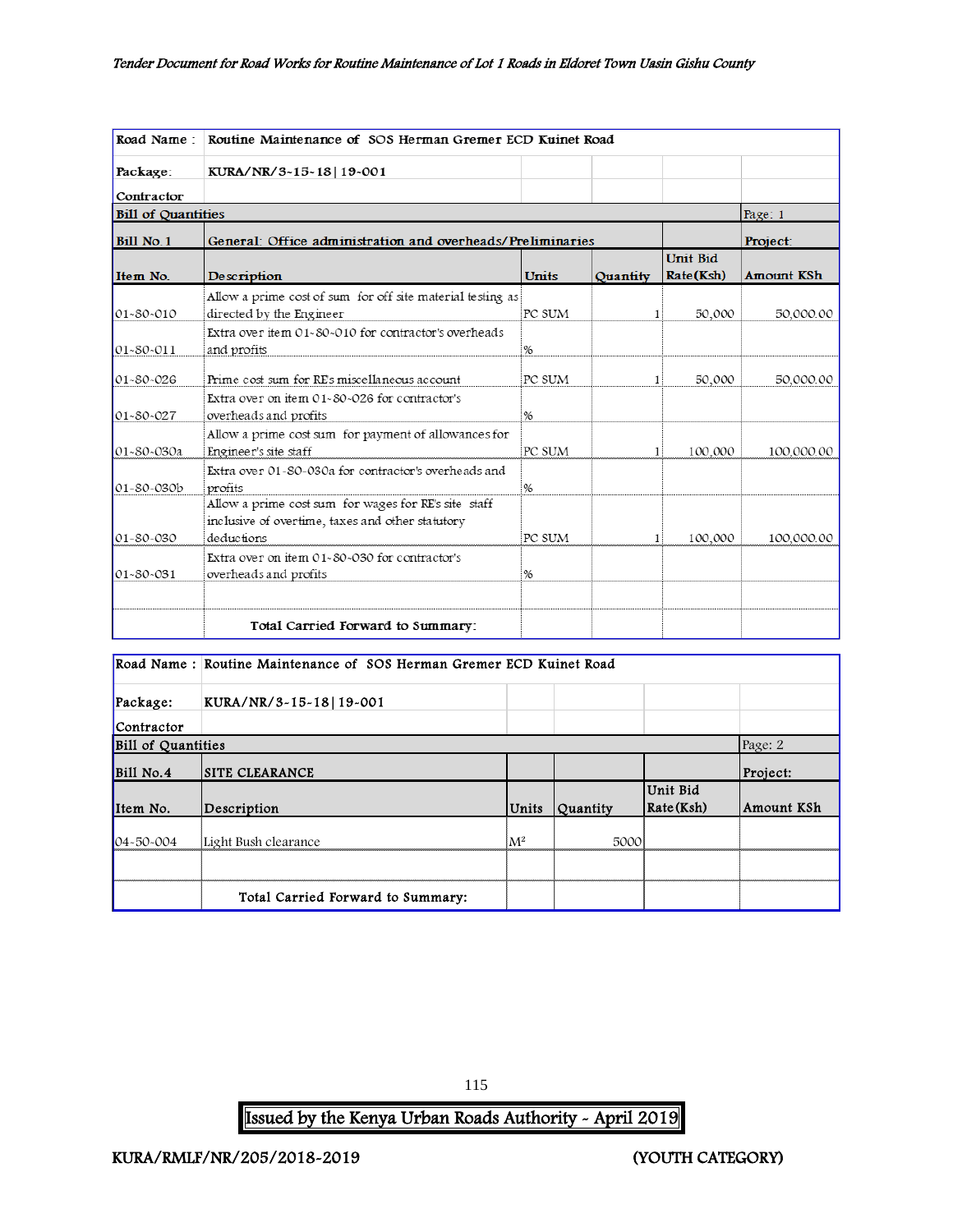|                           | Road Name: Routine Maintenance of SOS Herman Gremer ECD Kuinet Road    |       |                |                       |            |  |
|---------------------------|------------------------------------------------------------------------|-------|----------------|-----------------------|------------|--|
| Package:                  | KURA/NR/3-15-18   19-001                                               |       |                |                       |            |  |
| Contractor                |                                                                        |       |                |                       |            |  |
| <b>Bill of Quantities</b> |                                                                        |       |                |                       | Page: 3    |  |
| Bill No.5                 | <b>EARTHWORKS</b>                                                      |       |                |                       | Project:   |  |
| Item No.                  | Description                                                            |       | Units Quantity | Unit Bid<br>Rate(Ksh) | Amount KSh |  |
| 05-50-008                 | Cut to spoil in soft materials                                         | $M^3$ | 100            |                       |            |  |
| 05-60-004                 | Provide, place & compact rockfilll on selected sections $\mathbb{M}^3$ |       | 200i           |                       |            |  |
|                           | Total Carried Forward to Summary:                                      |       |                |                       |            |  |

| Road Name:                | Routine Maintenance of SOS Herman Gremer ECD Kuinet Road                                                                                                                                     |                |     |                                         |            |  |
|---------------------------|----------------------------------------------------------------------------------------------------------------------------------------------------------------------------------------------|----------------|-----|-----------------------------------------|------------|--|
| Package:                  | KURA/NR/3-15-18 19-001                                                                                                                                                                       |                |     |                                         |            |  |
| Contractor                |                                                                                                                                                                                              |                |     |                                         |            |  |
| <b>Bill of Quantities</b> |                                                                                                                                                                                              |                |     |                                         | Page: 4    |  |
| Bill No.8                 | CULVERT AND DRAINAGE WORKS                                                                                                                                                                   |                |     |                                         | Project:   |  |
| Item No.                  | Description                                                                                                                                                                                  |                |     | Unit Bid<br>Units Quantity   Rate (Ksh) | Amount KSh |  |
| 08-50-002                 | Clean silted drain to free flow condition and cart away<br>the debris.<br>Excavate/desilt, grade to shape inlets outfalls, side<br>drains to free flow conditons including cart to spoil any | MT             | 500 |                                         |            |  |
| $08 - 50 - 009$           | excess grass debris and soils as and where directed by<br>the Engineer.                                                                                                                      | $M^3$          | 600 |                                         |            |  |
| $08 - 60 - 003$           | Clean blocked culverts of all sizes to free flowing<br>conditions                                                                                                                            | MT             | 100 |                                         |            |  |
| 08-60-030                 | Excavate in soft material for culverts                                                                                                                                                       | $M^3$          | 60  |                                         |            |  |
| 08-60-031                 | Excavate in hard material for culverts                                                                                                                                                       | $M^3$          | 5   |                                         |            |  |
| 08-60-033                 | Provide, lay and join 600mm inner dia concrete pipes                                                                                                                                         | MT             | 18  |                                         |            |  |
| 08-60-034                 | Provide, lay and join 900mm inner dia concrete pipes                                                                                                                                         | MT             | 36  |                                         |            |  |
| 08-60-035                 | Provide, place and compact class 15/20 concrete                                                                                                                                              | $\mathbf{M}^3$ | 35  |                                         |            |  |
| 08-60-036                 | Provide, place and compact class 25/20 concrete                                                                                                                                              | $M^3$          | 18  |                                         |            |  |
|                           | Total Carried Forward to Summary:                                                                                                                                                            |                |     |                                         |            |  |

#### 116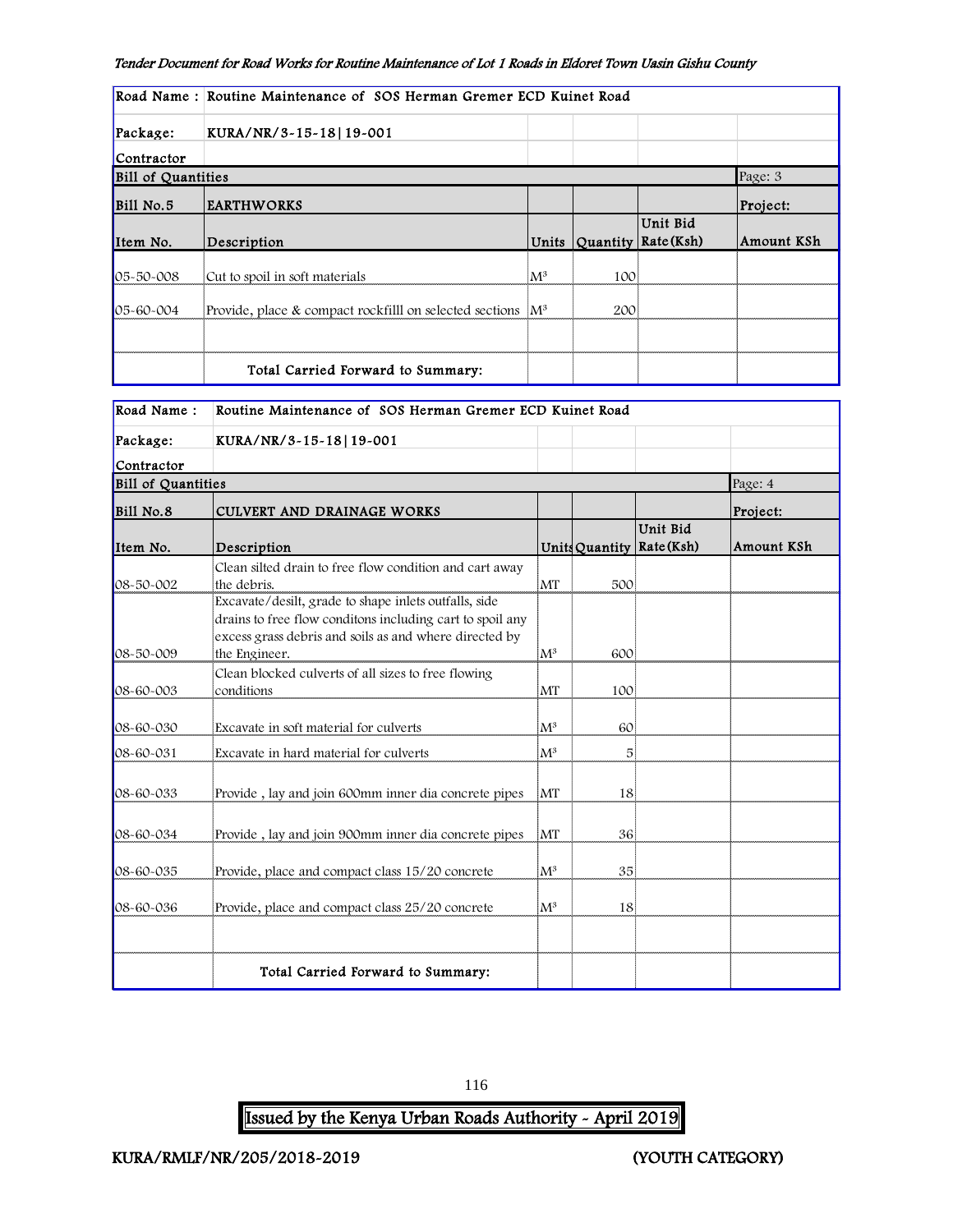| Road Name:                | Routine Maintenance of SOS Herman Gremer ECD Kuinet Road                                                                          |                |        |                                       |            |  |
|---------------------------|-----------------------------------------------------------------------------------------------------------------------------------|----------------|--------|---------------------------------------|------------|--|
| Package:                  | KURA/NR/3-15-18   19-001                                                                                                          |                |        |                                       |            |  |
| Contractor                |                                                                                                                                   |                |        |                                       |            |  |
| <b>Bill of Quantities</b> |                                                                                                                                   |                |        |                                       | Page: 5    |  |
| <b>Bill No.10</b>         | GRADING AND GRAVELLING WORKS                                                                                                      |                |        |                                       | Project:   |  |
| Item No.                  | Description                                                                                                                       |                |        | Unit Bid<br>Units Quantity Rate (Ksh) | Amount KSh |  |
| 10-50-003                 | Grade existing carriageway to camber, including<br>slopes and ditches as instructed                                               | $\mathbf{M}^2$ | 35,000 |                                       |            |  |
| 10-60-003                 | Provide, spread, water and compact lateritic (natural)<br>gravel from Sergoit Area Quarries to specified<br>thickness at 95% MDD. | $\mathbf{M}^3$ | 1,200  |                                       |            |  |
|                           | Total Carried Forward to Summary:                                                                                                 |                |        |                                       |            |  |

| Road Name:                | Routine Maintenance of SOS Herman Gremer ECD Kuinet Road                                                                                             |     |  |                                       |            |  |  |
|---------------------------|------------------------------------------------------------------------------------------------------------------------------------------------------|-----|--|---------------------------------------|------------|--|--|
| Package:                  | KURA/NR/3-15-18 19-001                                                                                                                               |     |  |                                       |            |  |  |
| Contractor                |                                                                                                                                                      |     |  |                                       |            |  |  |
| <b>Bill of Quantities</b> |                                                                                                                                                      |     |  |                                       | Page: 6    |  |  |
| $ Bi11\ No.25$            | <b>CROSS CUTTING ISSUES</b>                                                                                                                          |     |  |                                       | Project:   |  |  |
| Item No.                  | Description                                                                                                                                          |     |  | Unit Bid<br>Units Quantity Rate (Ksh) | Amount KSh |  |  |
| 25-50-029a                | Collect, erect, brand and maintain publicity signs and<br>return to the employer upon expiry of the contract<br>period as instructed by the Engineer | NO. |  |                                       |            |  |  |
|                           |                                                                                                                                                      |     |  |                                       |            |  |  |
|                           | Total Carried Forward to Summary:                                                                                                                    |     |  |                                       |            |  |  |

Issued by the Kenya Urban Roads Authority - April 2019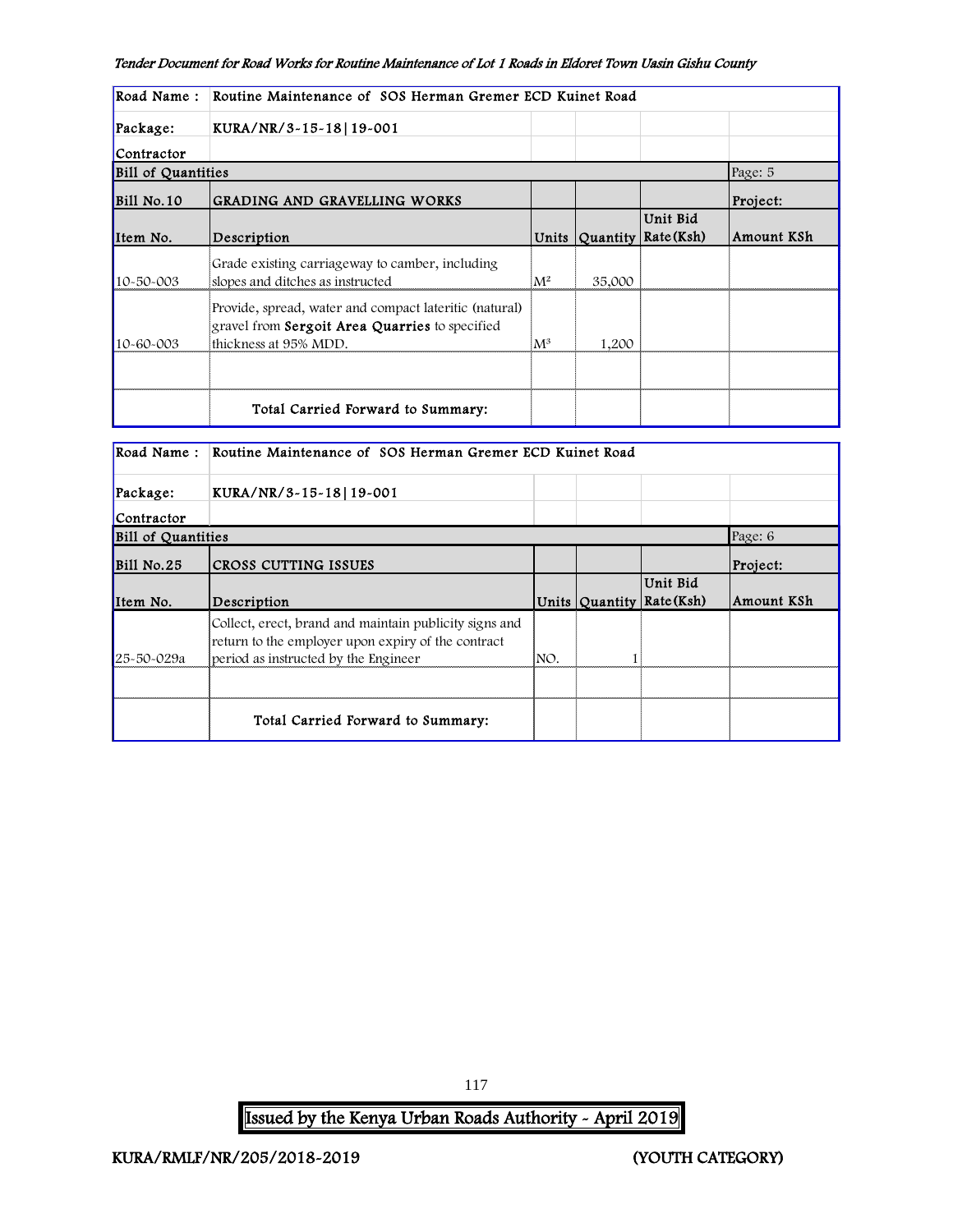| Road Name:                | Routine Maintenance of SOS Herman Gremer ECD Kuinet Road      |               |  |  |  |
|---------------------------|---------------------------------------------------------------|---------------|--|--|--|
| Package:                  | KURA/NR/3-15-18 19-001                                        |               |  |  |  |
| Contractor                |                                                               |               |  |  |  |
|                           |                                                               |               |  |  |  |
| <b>Bill of Quantities</b> |                                                               | Page: 1       |  |  |  |
|                           | Summary                                                       | Project:      |  |  |  |
| Item No.                  | Description                                                   | Amount (KShs) |  |  |  |
|                           | 1 GENERAL: OFFICE ADMINISTRATION AND OVERHEADS/ PRELIMINARIES |               |  |  |  |
|                           | 4 SITE CLEARANCE AND TOP SOIL STRIPPING                       |               |  |  |  |
|                           | <b>5 EARTHWORKS</b>                                           |               |  |  |  |
|                           | 8 CULVERT AND DRAINAGE WORKS                                  |               |  |  |  |
|                           | 10 GRADING AND GRAVELLING WORKS                               |               |  |  |  |
|                           | 25 CROSS CUTTING ISSUES                                       |               |  |  |  |
|                           |                                                               |               |  |  |  |
|                           | Sub Total                                                     |               |  |  |  |
|                           |                                                               |               |  |  |  |
|                           | VAT @ 16 %                                                    |               |  |  |  |
|                           | Total                                                         |               |  |  |  |
|                           |                                                               |               |  |  |  |
|                           | Carried to page on the form of Tender                         |               |  |  |  |

Issued by the Kenya Urban Roads Authority - April 2019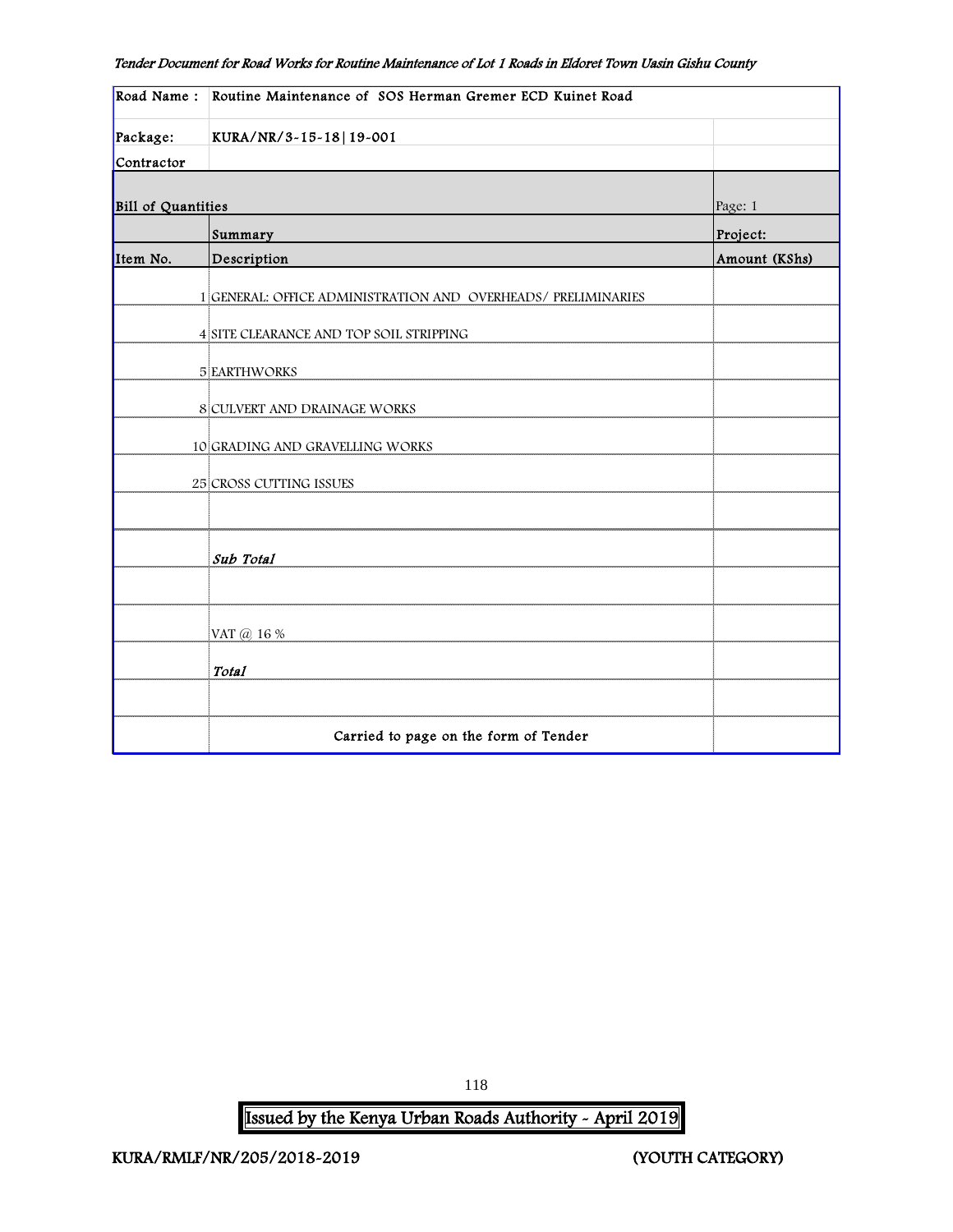# SECTION X: STANDARD FORMS

Issued by the Kenya Urban Roads Authority - April 2019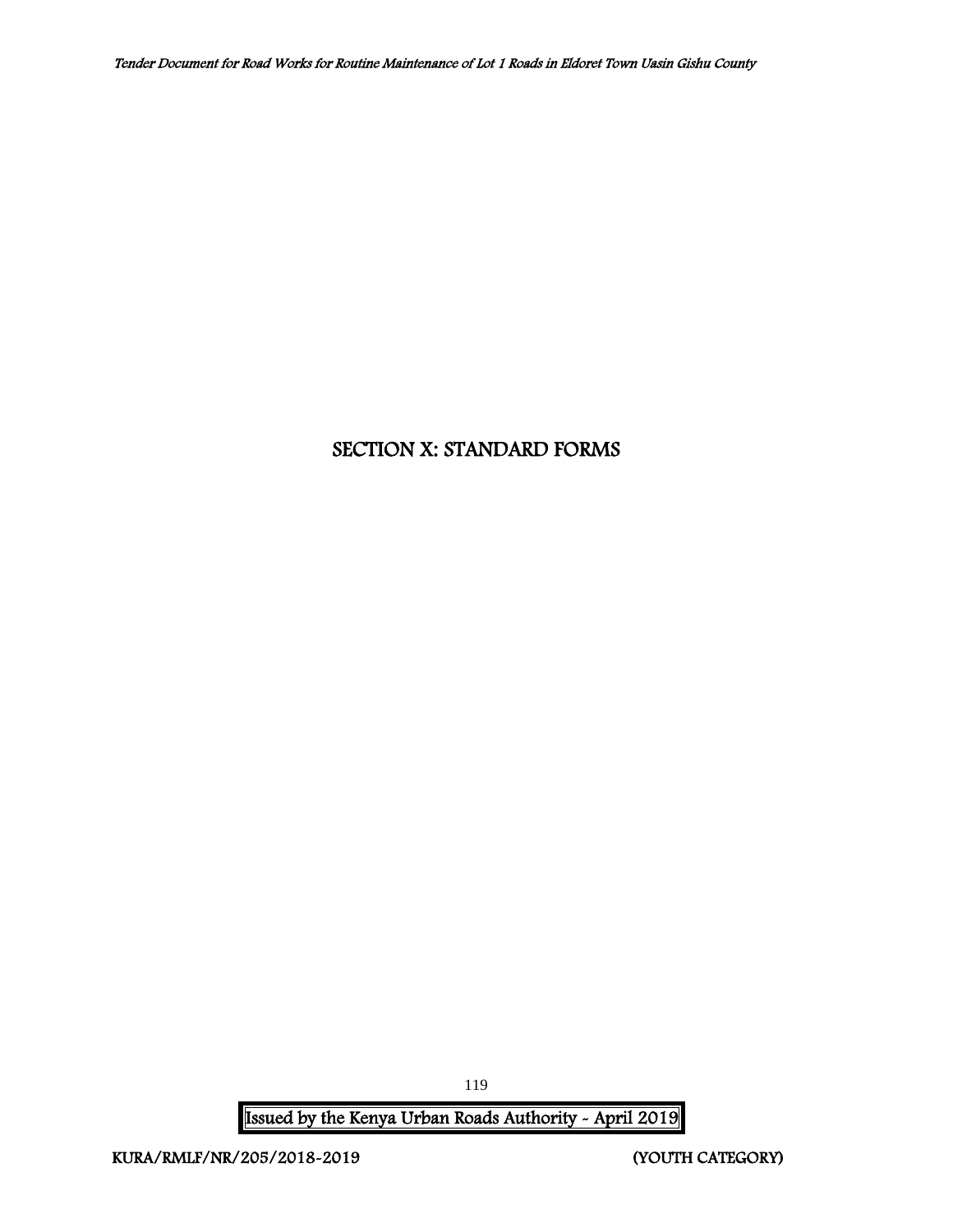# Form of Bid

(NOTE: The Appendix forms part of the Bid. Bidders are required to fill all the blank spaces in this form of Bid and Appendix)

## NAME OF CONTRACT:

## ROUTINE MAINTENANCE OF LOT 1 ROADS IN ELDORET TOWN UASIN GISHU COUNTY

TO: Director General, Kenya Urban Roads Authority, P. O. Box 41727-00100, NAIROBI, KENYA

Sir,

1. Having examined the Conditions of Contract, Specifications, Bill of Quantities, and Drawings for the execution of the above-named works we, the undersigned, offer to construct and install such works and remedy any defects therein in conformity with the said Bill of Quantities, Conditions of Contract, Specifications and Drawings for the sum of

(Insert amount in words)

………………………………………………………………………………………………..

…………………………………………………………………………………………………

(Insert amount in figures)…………………………………………………………………

as specified in the Appendix to Bid or such other sums as may be ascertained in accordance with the said Conditions.

- 2. We undertake, if our bid is accepted, to commence the works within fourteen (14) days of receipt of the Engineer's order to commence, and to complete and deliver the whole of the works comprised in the contract within the time stated in the Appendix to Bid.
- 3. If our bid is accepted we will, when required, obtain the guarantee of a Bank or other sureties (to be approved by you) to be jointly and severally bound with us in a sum not exceeding 5% of the above named sum for the due performance of the contract under the terms of a Bond to be approved by you.
- 4. We agree to abide by this bid for the period of 90 days from the date fixed for receiving the same and it shall remain binding upon us and may be extended at any time before the expiration of that period.
- 5. We understand that you are not bound to accept the lowest or any bid you may receive.

120 Issued by the Kenya Urban Roads Authority - March 2019

KURA/RMLF/NR/205/2018-2019 (YOUTH CATEGORY)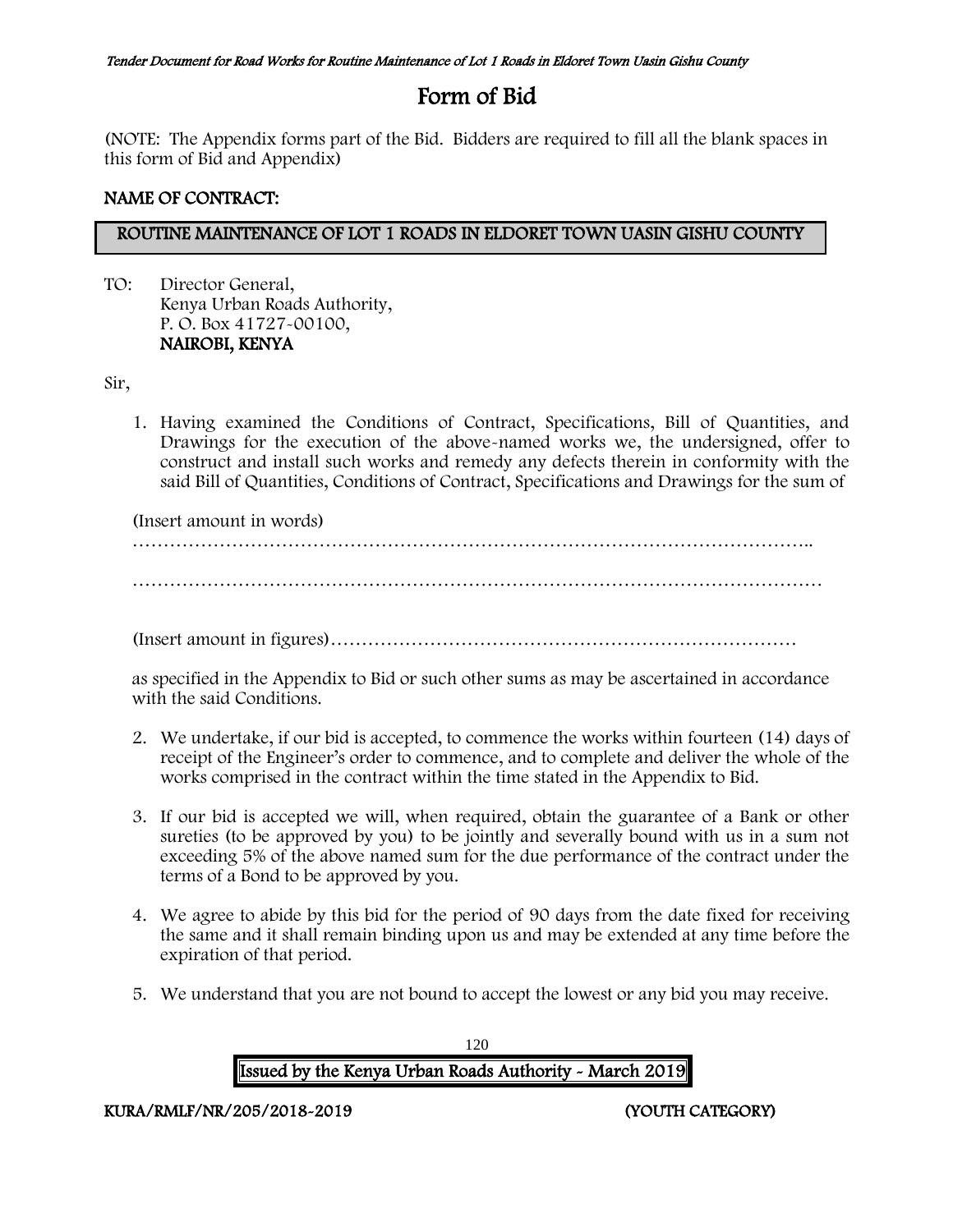6. On the basis of our previous experience we are fully experienced and competent in the type of work included in this tender and we have adequate financial resources to carry out the works described within the period for completion. We are in a position to fulfil the contract for which we have tendered.

121 Issued by the Kenya Urban Roads Authority - March 2019

KURA/RMLF/NR/205/2018-2019 (YOUTH CATEGORY)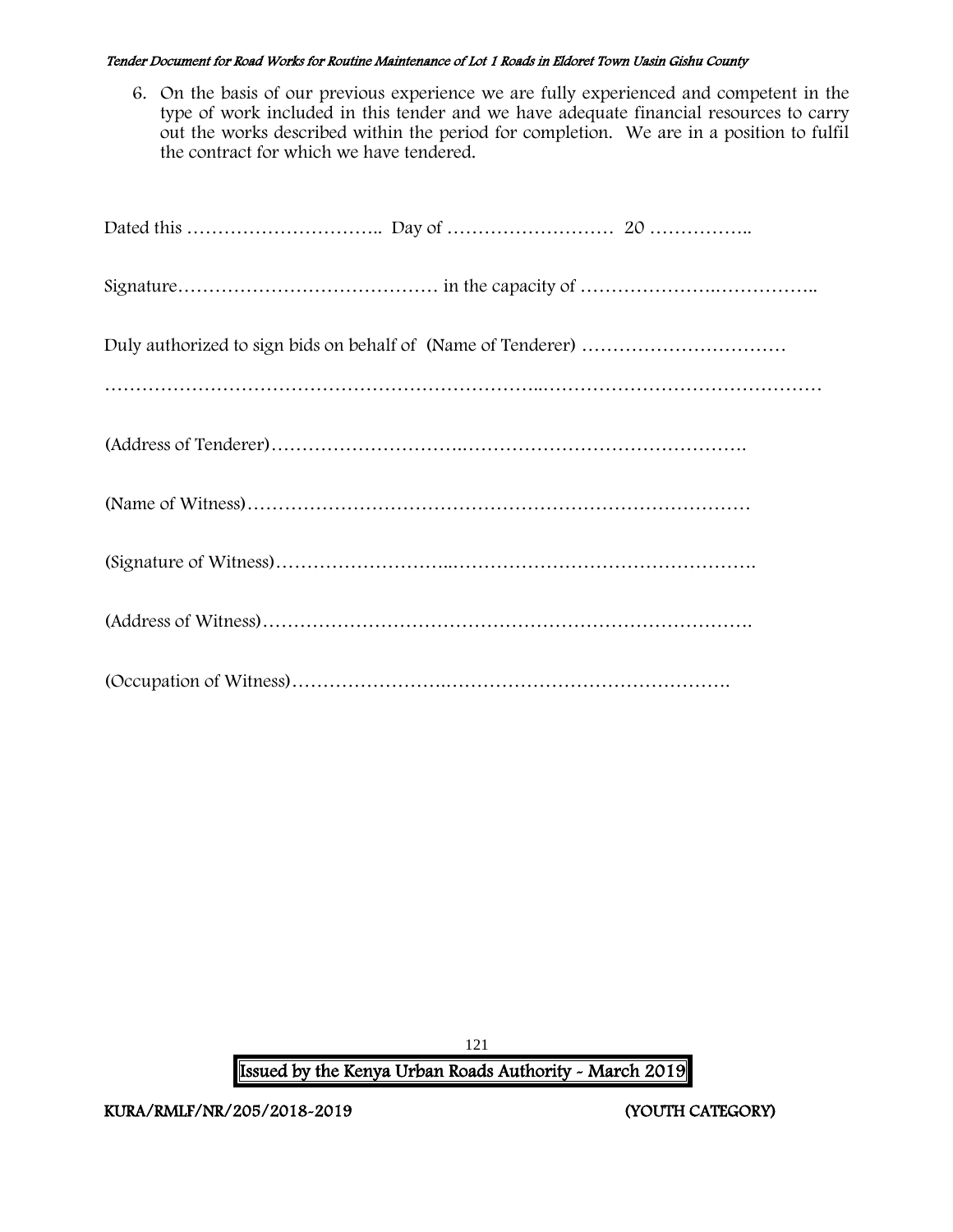Appendix to Form of Bid

Issued by the Kenya Urban Roads Authority - March 2019

KURA/RMLF/NR/205/2018-2019 (YOUTH CATEGORY)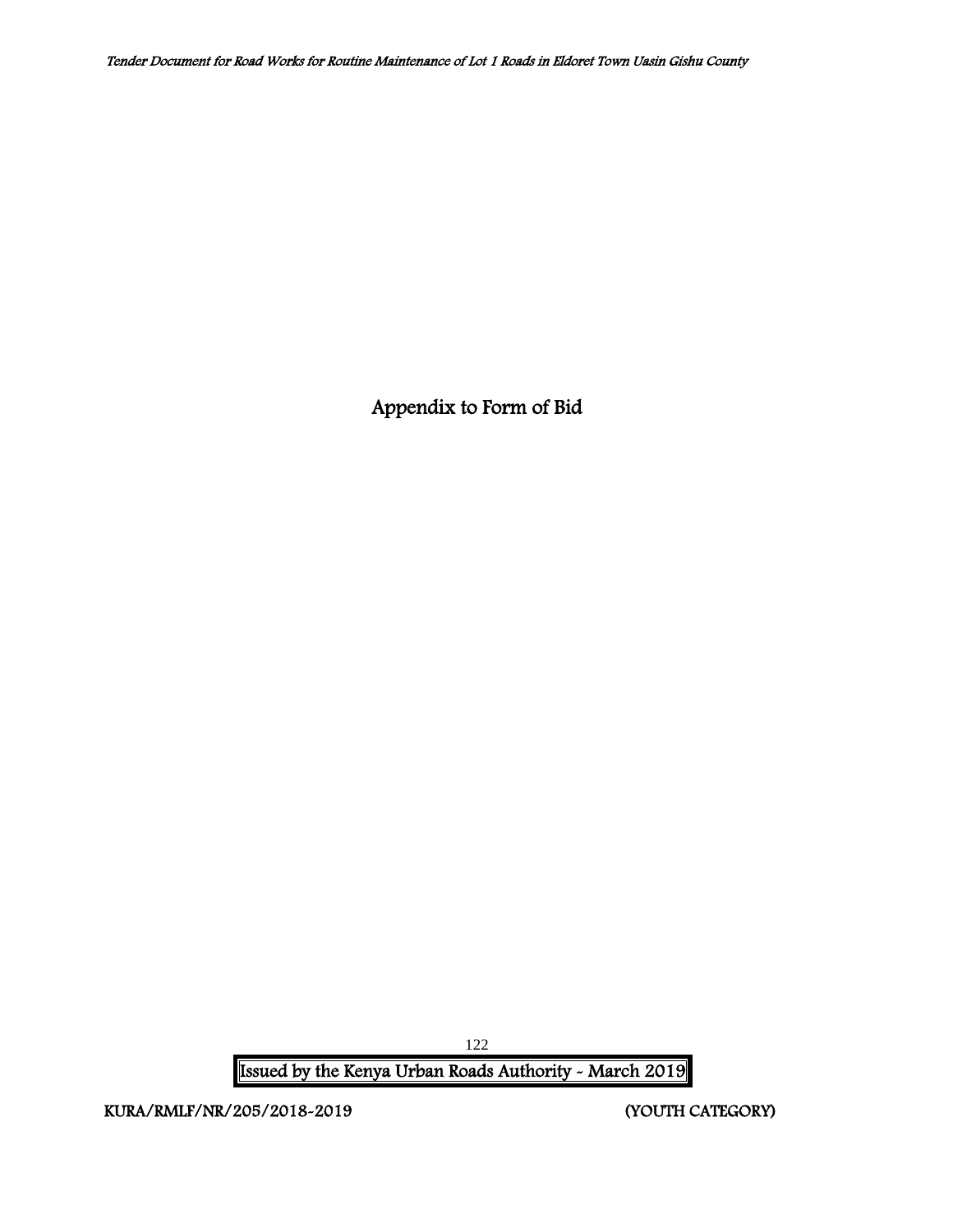|                                                | (This appendix forms part of the bid) |                                            |
|------------------------------------------------|---------------------------------------|--------------------------------------------|
| CONDITIONS OF CONTRACT                         | <b>CLAUSE</b>                         | <b>AMOUNT</b>                              |
| <b>Bid Security</b>                            |                                       | The bidder must fill the Bid Securing      |
|                                                |                                       | Declaration Form                           |
| Instructions in Writing                        | 2.5                                   | Execution of works under site instructions |
|                                                |                                       | from Resident Engineer to commence         |
|                                                |                                       | within three (3) days                      |
| Amount of Performance Security                 | 10.1                                  | 1 per cent of Tender Sum in the form of    |
| (Unconditional Bank Guarantee)                 |                                       | Unconditional Bank Guarantee               |
| Program to be submitted                        | 14.1                                  | Immediately after issuance of Order to     |
|                                                |                                       | Commence                                   |
| Cash flow estimate to be submitted             | 14.3                                  | Immediately after issuance of Order to     |
|                                                |                                       | Commence                                   |
| Minimum amount of Third-Party Insurance        | 23.2                                  | 1% of the Contract Sum                     |
|                                                |                                       |                                            |
| Period for commencement, from Engineer's       | 41.1                                  | 14 days                                    |
| order to commence                              |                                       |                                            |
| Time for completion                            | 43.1                                  | 6 months                                   |
| Amount of liquidated damages                   | 47.2                                  | 0.05% of Contract Sum per day              |
| Limit of liquidated damages                    | 47.2                                  | 5% of Contract Sum                         |
| Defects Liability period                       | 60.3                                  | 1 month                                    |
| Percentage of Retention                        | 60.3                                  | 5% of Interim Payment Certificate          |
| Limit of Retention Money                       | 60.3                                  | 5% of Contract Sum                         |
|                                                |                                       |                                            |
| Minimum amount of interim certificates         | 60.2                                  | Kshs 500,000.00                            |
| Time within which payment to be made after     | 60.10                                 | 28 days                                    |
| Interim Payment Certificate signed by Engineer |                                       |                                            |
| Time within which payment to be made after     | 60.10                                 | 28 days                                    |
| Final Payment Certificate signed by Engineer   |                                       |                                            |
| Appointer of Adjudicator                       | 67.3                                  | The Chartered Institute of Arbitrators     |
|                                                |                                       | (Kenya)                                    |
| Notice to Employer and Engineer                | 68.2                                  | The Employers address is:                  |
|                                                |                                       | The Director General,                      |
|                                                |                                       | Kenya Urban Roads Authority (KURA),        |
|                                                |                                       | P.O. Box 41727 - 00100                     |
|                                                |                                       | <b>NAIROBI</b>                             |
|                                                |                                       |                                            |
|                                                |                                       | The Engineer's address is:                 |
|                                                |                                       | Director-(RACM)                            |
|                                                |                                       | Kenya Urban Roads Authority (KURA),        |
|                                                |                                       | P.O. Box 41727 - 00100                     |
|                                                |                                       | <b>NAIROBI</b>                             |

# Appendix to Form of Bid

Signature of Tenderer…………………………………….……. Date ………………………

123

Issued by the Kenya Urban Roads Authority - March 2019

KURA/RMLF/NR/205/2018-2019 (YOUTH CATEGORY)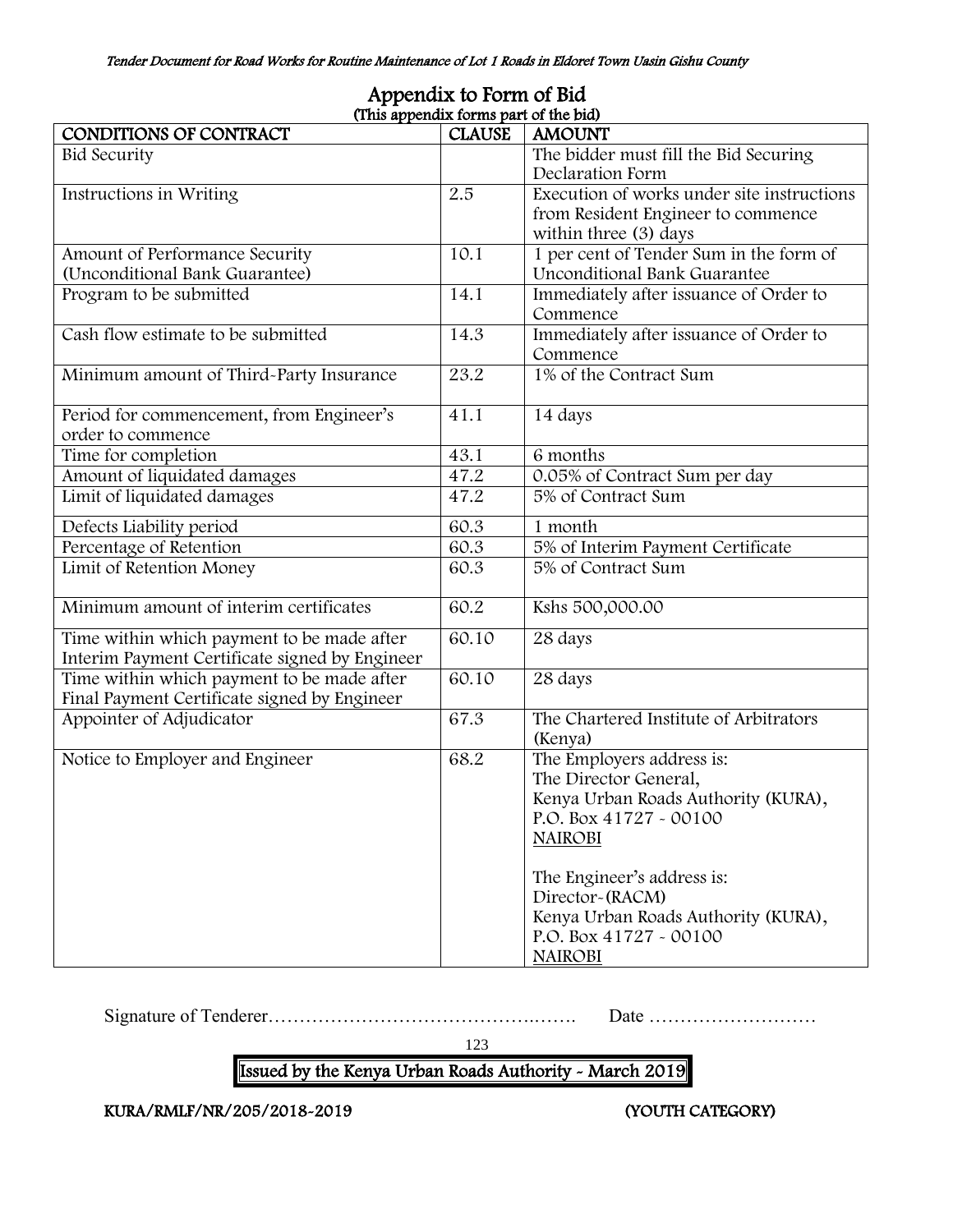Form of Bid Securing declaration

Issued by the Kenya Urban Roads Authority - March 2019

KURA/RMLF/NR/205/2018-2019 (YOUTH CATEGORY)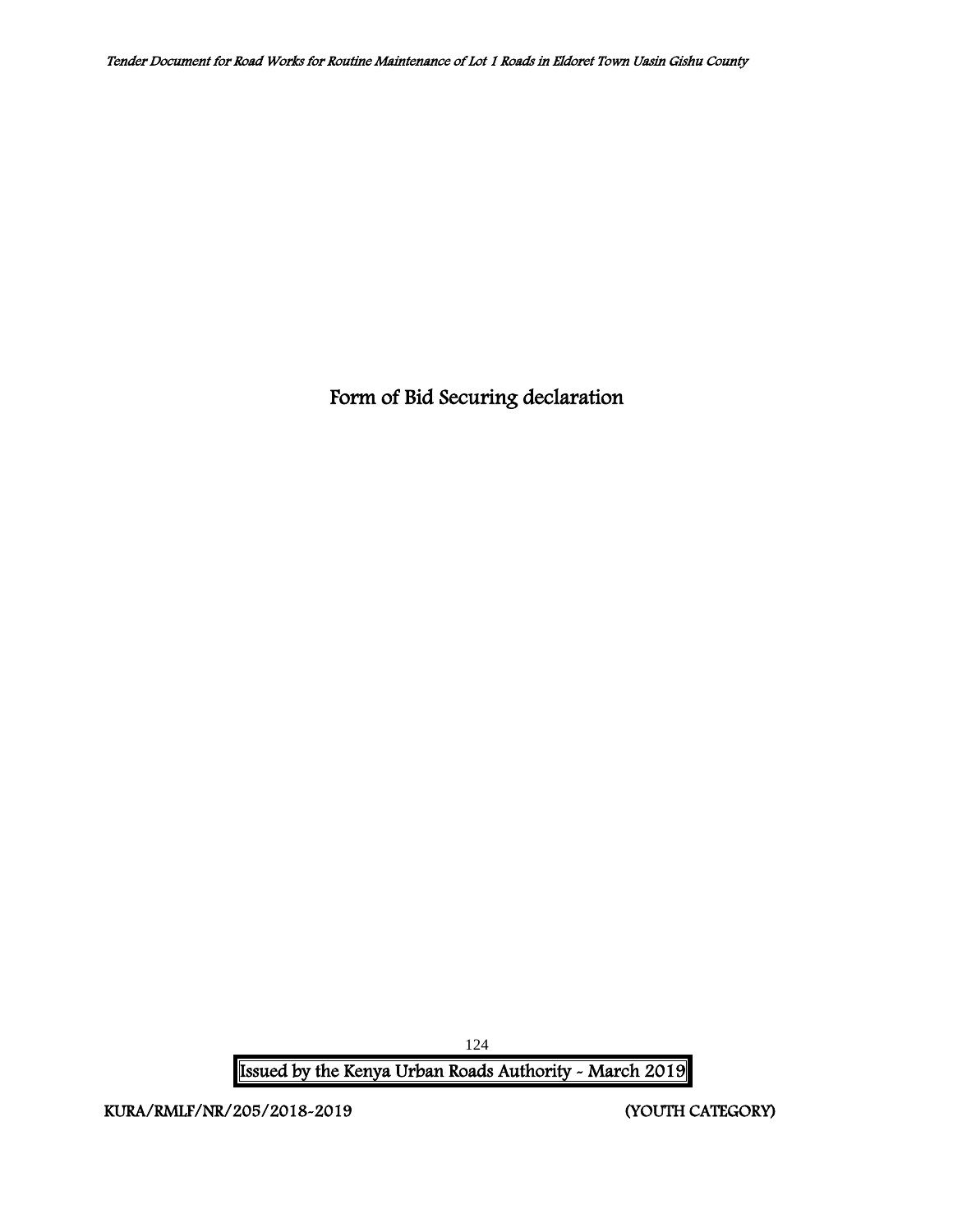## TENDER -SECURING DECLARATION FORM

[The Bidder shall complete in this Form in accordance with the instructions indicated]

Date:………………………………[insert date (as day, month and year) of Bid Submission] Tender No. ……………………………………………..…..[insert number of bidding process] To: [……………………………………………………………………..insert complete name of Procuring Entity]

٦

We, the undersigned, declare that:

1 We understand that, according to your conditions, bids must be supported

by a Bid-Securing Declaration.

2 We accept that we will automatically be suspended from being eligible for

bidding in any contract with the Purchaser for the period of time of 5 years starting on the date of expiration of tender validity period, if we are in breach of our obligation(s) under the bid conditions, because we –

(a) have withdrawn our Bid during the period of bid validity specified

by us in the Bidding Data Sheet; or

(b) having been notified of the acceptance of our Bid by the Purchaser

during the period of bid validity,

- (i) Fail or refuse to execute the Contract, if required, or
- (ii) Fail or refuse to furnish the Performance Security, in accordance with the Instruction to tenderers.
- 3 We understand that this Bid Securing Declaration shall expire if we are not the successful Bidder, upon the earlier of
- (i) our receipt of a copy of your notification of the name of the successful Bidder; or
- (ii) twenty-eight days after the expiration of our Tender.
- 4 We understand that if we are a Joint Venture, the Bid Securing

Declaration must be in the name of the Joint Venture that submits the bid,

and the Joint Venture has not been legally constituted at the time of

125

# Issued by the Kenya Urban Roads Authority - March 2019

## KURA/RMLF/NR/205/2018-2019 (YOUTH CATEGORY)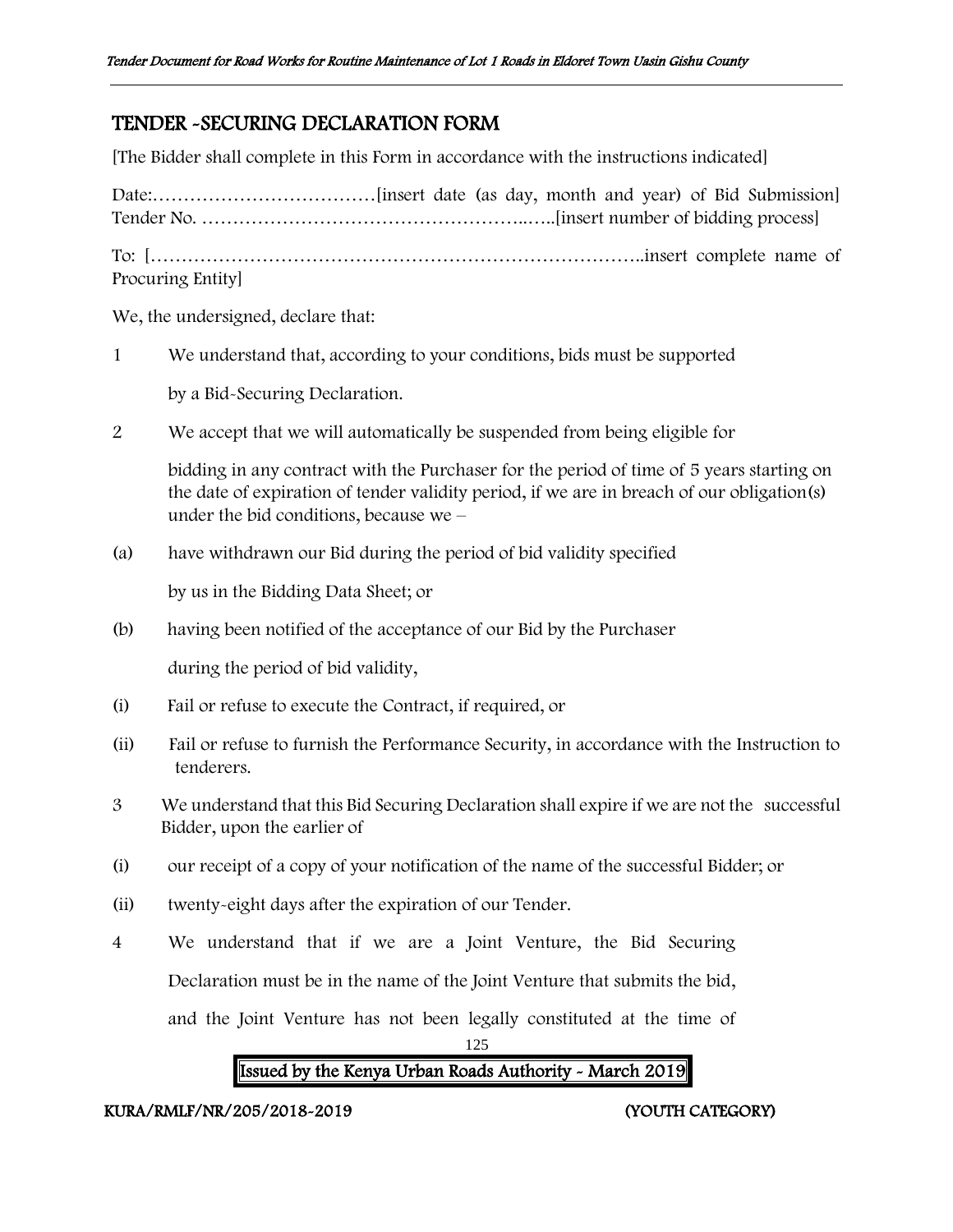bidding, the Bid Securing Declaration shall be in the names of all future

partners as named in the letter of intent.

Signed: ……………………………….…[insert signature of person whose name and capacity are shown] in the capacity of ……………………………………………………… [insert legal capacity of person signing the Bid Securing Declaration]

Name: ………………………………………………[insert complete name of person signing the Bid Securing Declaration]

Duly authorized to sign the bid for and on behalf of: ………………………………….. [insert complete name of Bidder]

Dated on …………………. day of ……………., ………………. [insert date of signing

126 Issued by the Kenya Urban Roads Authority - March 2019

KURA/RMLF/NR/205/2018-2019 (YOUTH CATEGORY)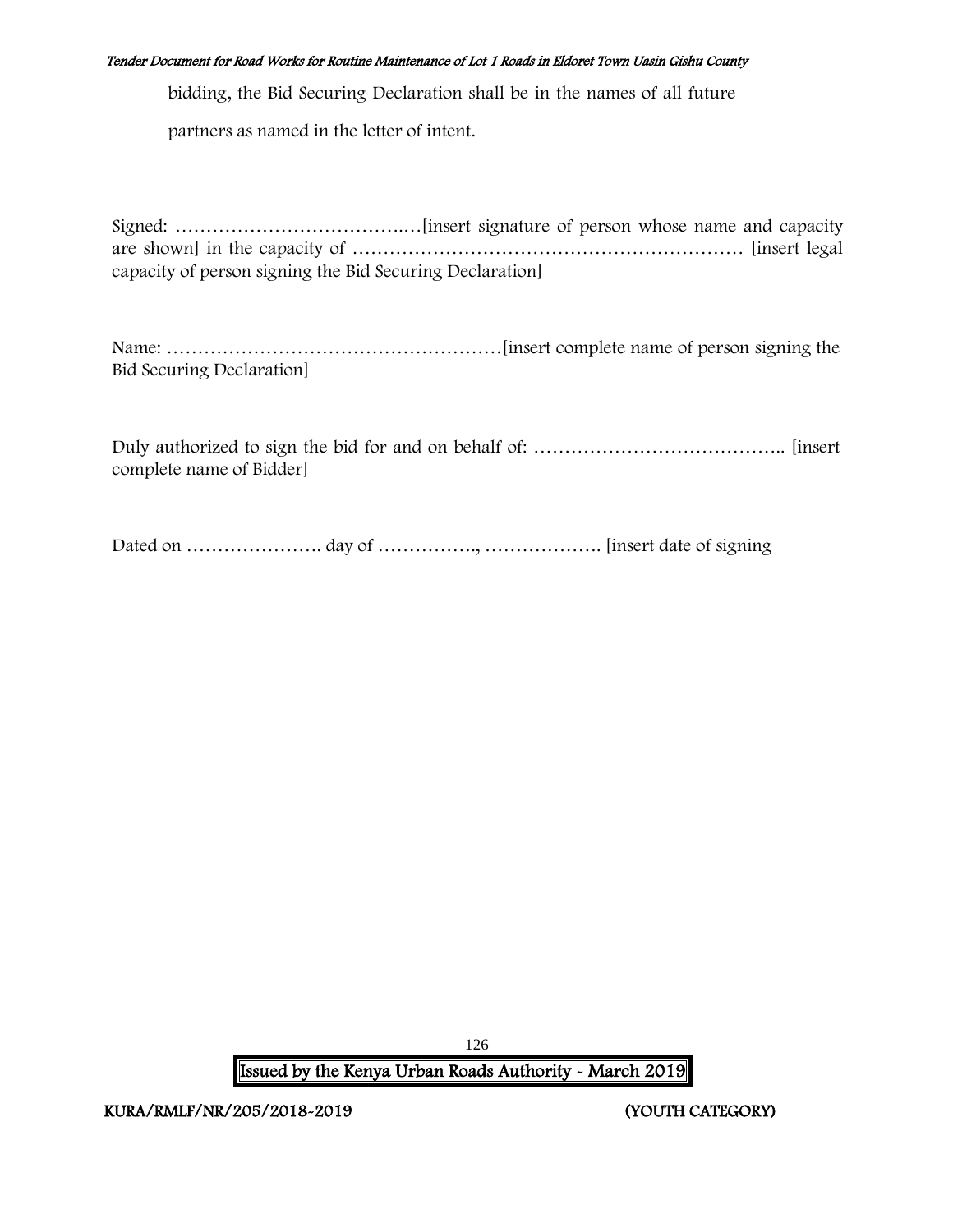## SECTION XI: SCHEDULES OF SUPPLEMENTARY INFORMATION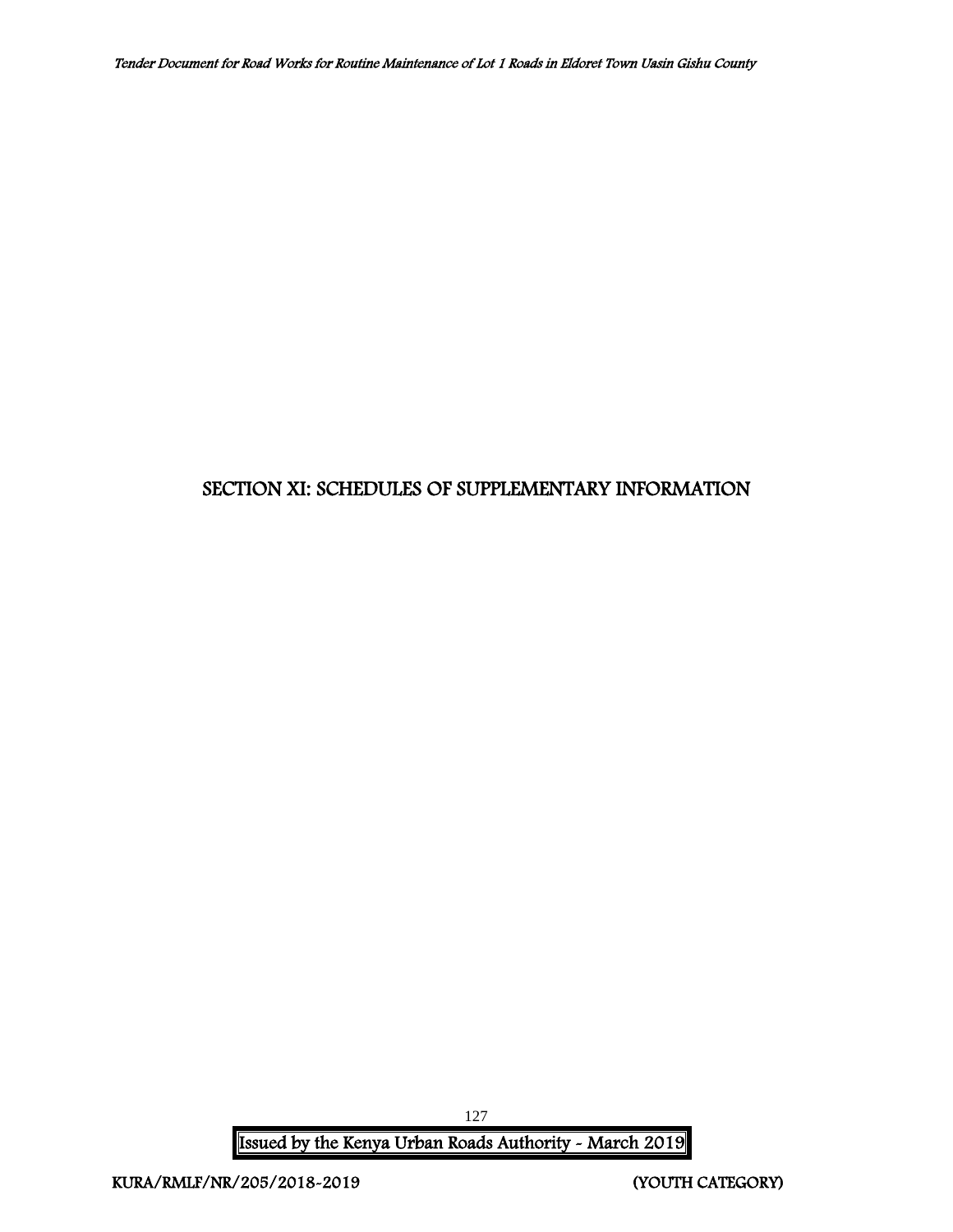| SCHEDULE 4: MAJOR ITEMS OF CONSTRUCTION PLANT AND EQUIPMENT 135        |  |
|------------------------------------------------------------------------|--|
|                                                                        |  |
| SCHEDULE 6: SCHEDULE OF ROADWORKS CARRIED OUT BY THE BIDER IN THE LAST |  |
|                                                                        |  |
|                                                                        |  |
|                                                                        |  |
|                                                                        |  |
|                                                                        |  |
| SCHEDULE 11: DECLARATION FORM (DEBARMENT) Error! Bookmark not defined. |  |
|                                                                        |  |

128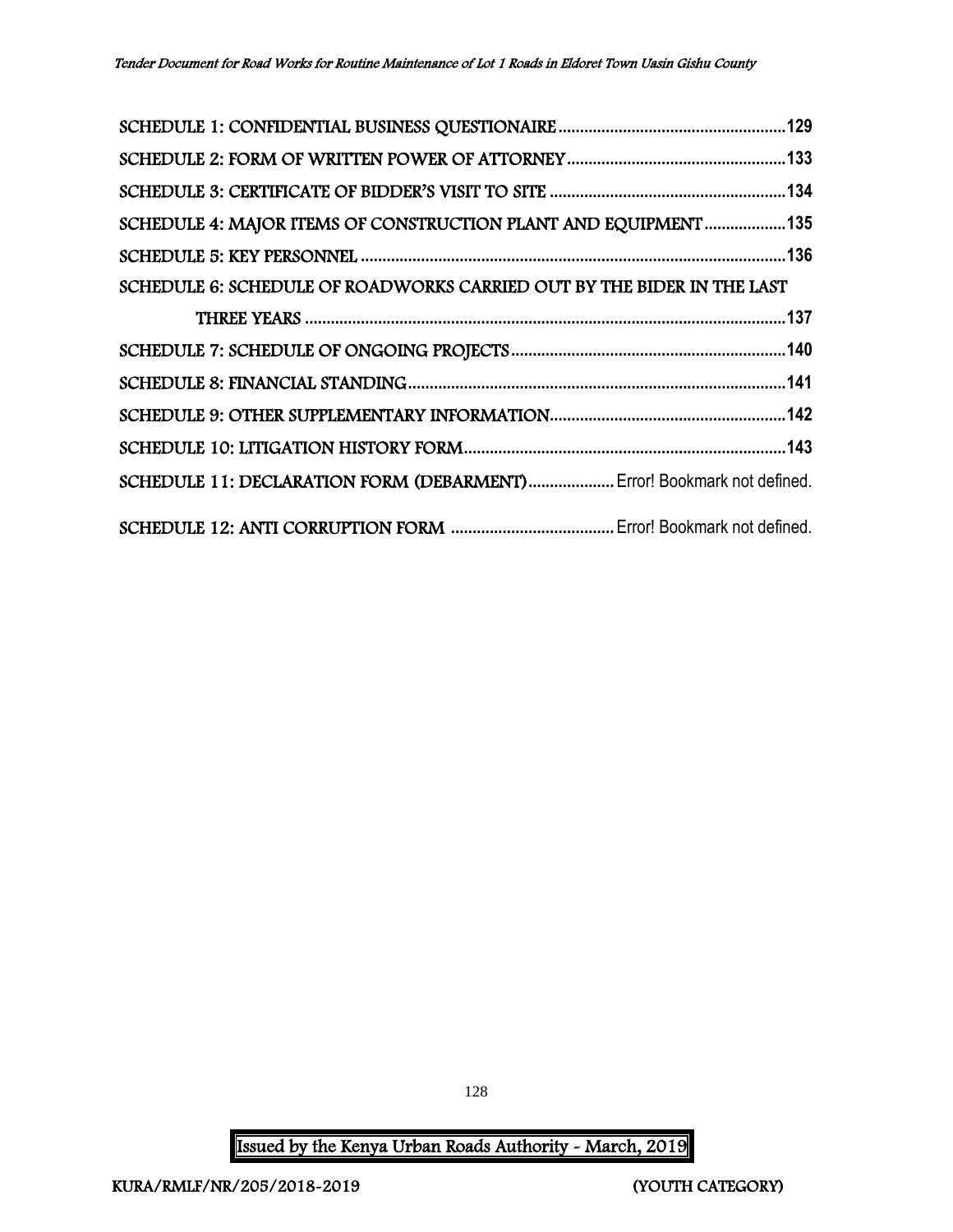## <span id="page-129-0"></span>SCHEDULE 1: CONFIDENTIAL BUSINESS QUESTIONAIRE

This Confidential Business Questionnaire of the Government of Kenya shall be completed by the Bidder.

129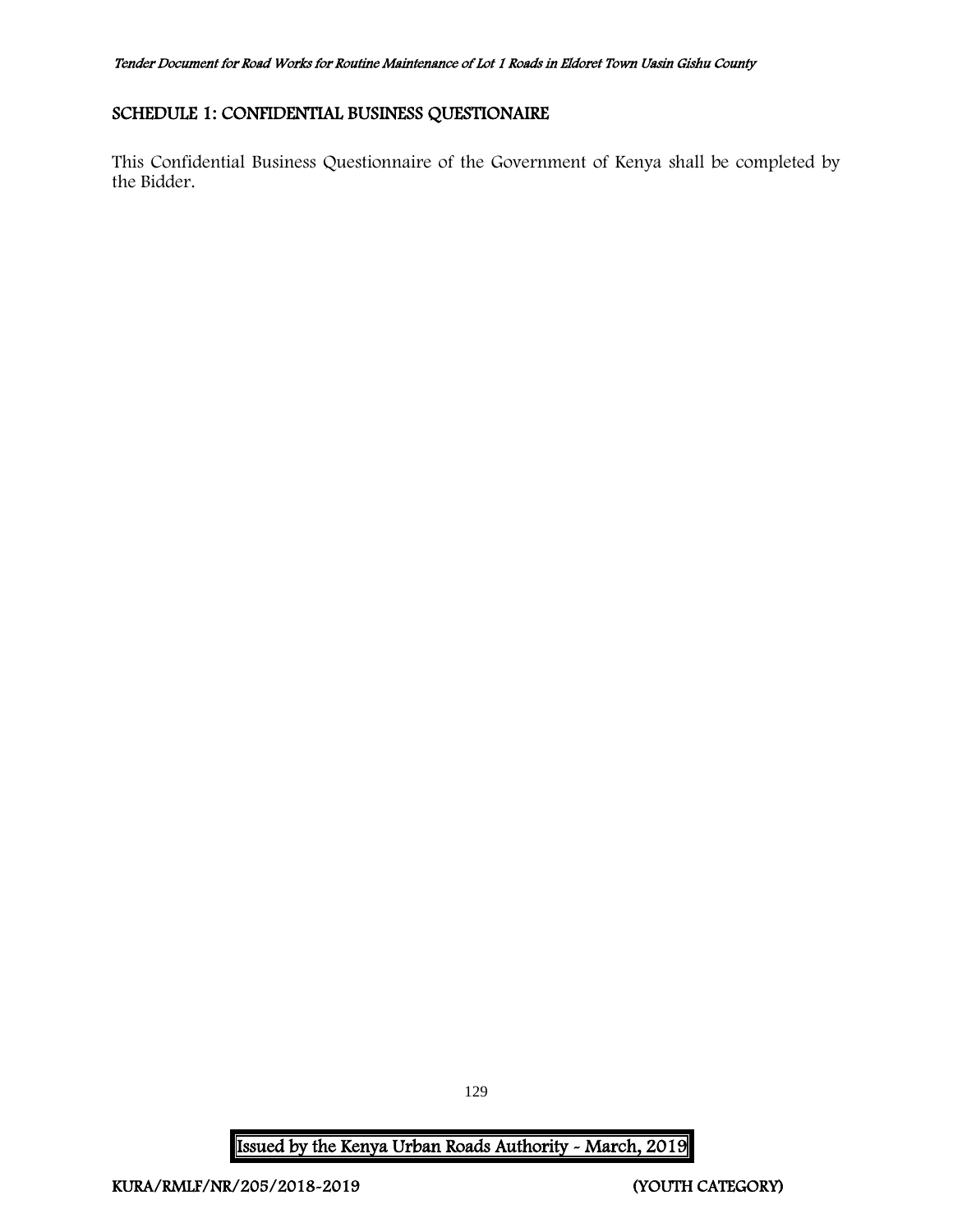## REPUBLIC OF KENYA

## CONFIDENTIAL BUSINESS QUESTIONNAIRE

| You are requested to give the particulars indicated in Part 1 and either Part 2 (a). 2(b) or 2(c)<br>whichever applies to your type of business.<br>You are advised that it is a serious offence to give false information on this Form.<br>Part 1 - General: |
|---------------------------------------------------------------------------------------------------------------------------------------------------------------------------------------------------------------------------------------------------------------|
| Business name                                                                                                                                                                                                                                                 |
|                                                                                                                                                                                                                                                               |
| Location of business premises                                                                                                                                                                                                                                 |
|                                                                                                                                                                                                                                                               |
|                                                                                                                                                                                                                                                               |
|                                                                                                                                                                                                                                                               |
|                                                                                                                                                                                                                                                               |
| Maximum value of business which you can handle at any one time:                                                                                                                                                                                               |
|                                                                                                                                                                                                                                                               |
|                                                                                                                                                                                                                                                               |
|                                                                                                                                                                                                                                                               |
| Part 2(a) - Sole Proprietor:                                                                                                                                                                                                                                  |
| Your name in full                                                                                                                                                                                                                                             |
|                                                                                                                                                                                                                                                               |
|                                                                                                                                                                                                                                                               |
|                                                                                                                                                                                                                                                               |
|                                                                                                                                                                                                                                                               |

130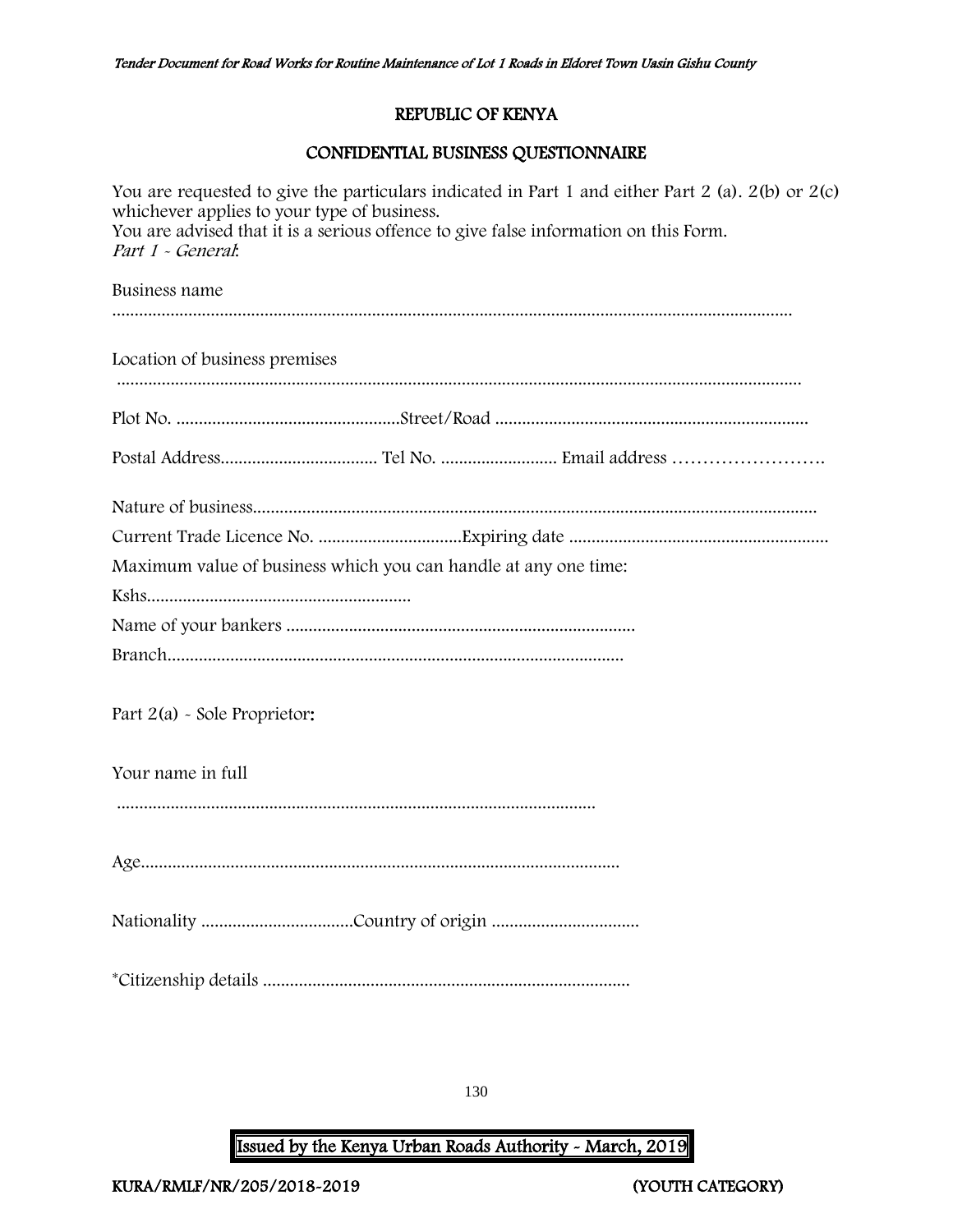| Part $2(b)$ - Partnership: |                                                          |                                  |        |
|----------------------------|----------------------------------------------------------|----------------------------------|--------|
| Name                       | Give details of partners as follows:<br>Nationality      | Citizenship Details <sup>•</sup> | Shares |
|                            |                                                          |                                  |        |
|                            |                                                          |                                  |        |
|                            |                                                          |                                  |        |
|                            |                                                          |                                  |        |
|                            |                                                          |                                  |        |
|                            | Part 2(c) - Registered Company:                          |                                  |        |
|                            |                                                          |                                  |        |
|                            | State the nominal and issued capital of the company-     |                                  |        |
|                            |                                                          |                                  |        |
|                            |                                                          |                                  |        |
| Name                       | Give details of all directors as follows:<br>Nationality | Citizenship Details <sup>•</sup> | Shares |
|                            |                                                          |                                  |        |
|                            |                                                          |                                  |        |
|                            |                                                          |                                  |        |
|                            |                                                          |                                  |        |
|                            |                                                          |                                  |        |

• Attach proof of citizenship (Compulsory)

• Attach certified copy of Form CR12 (Compulsory)

131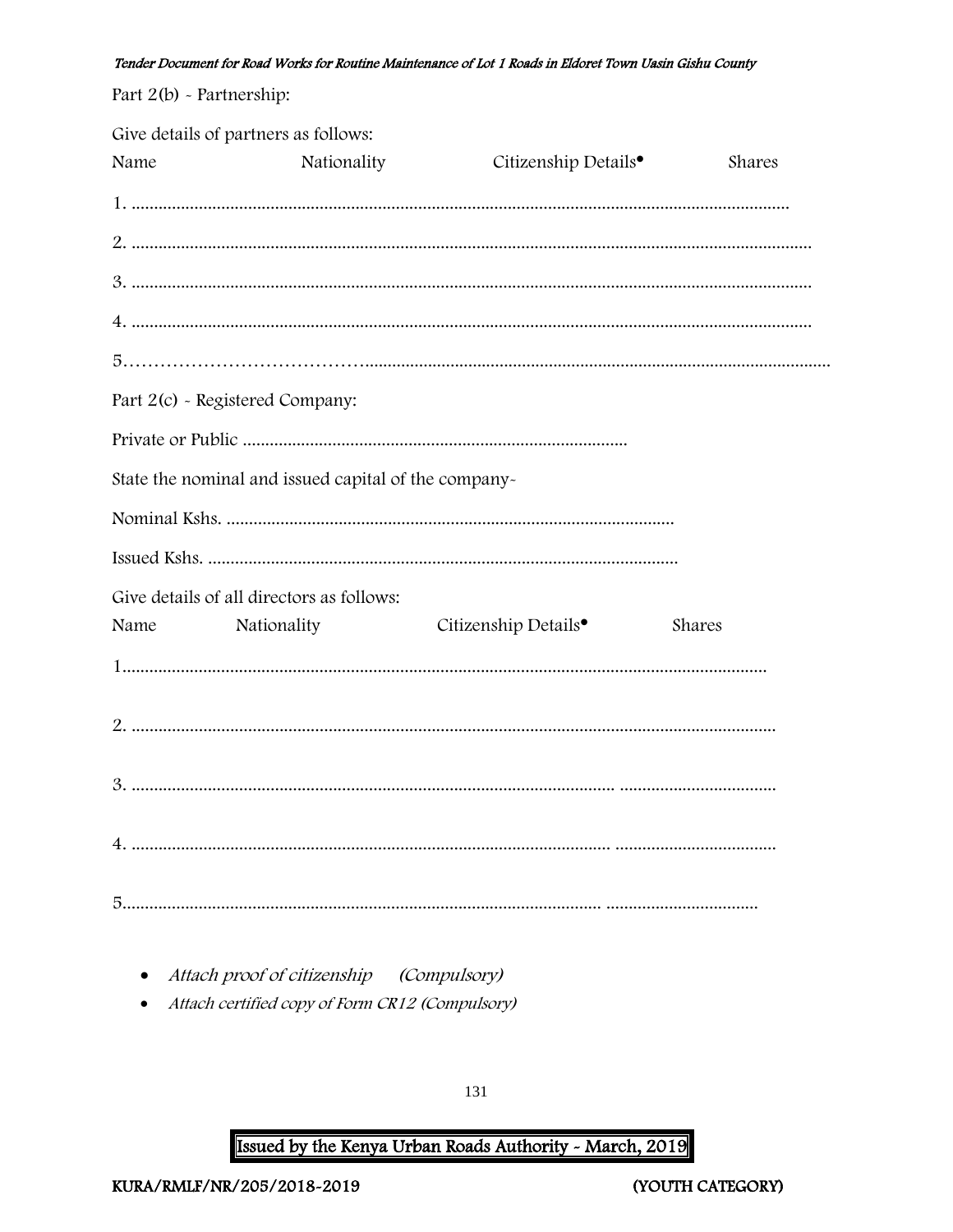Part 3: Interest in the Firm:

Is there any person / persons in the Kenya Urban Roads Authority (KURA) who has interest in this firm? Yes /No\*\*………………………….

I certify that the information given above is correct.

............................... ..............................................................

Date Signature of Bidder

\*\* Delete as necessary

132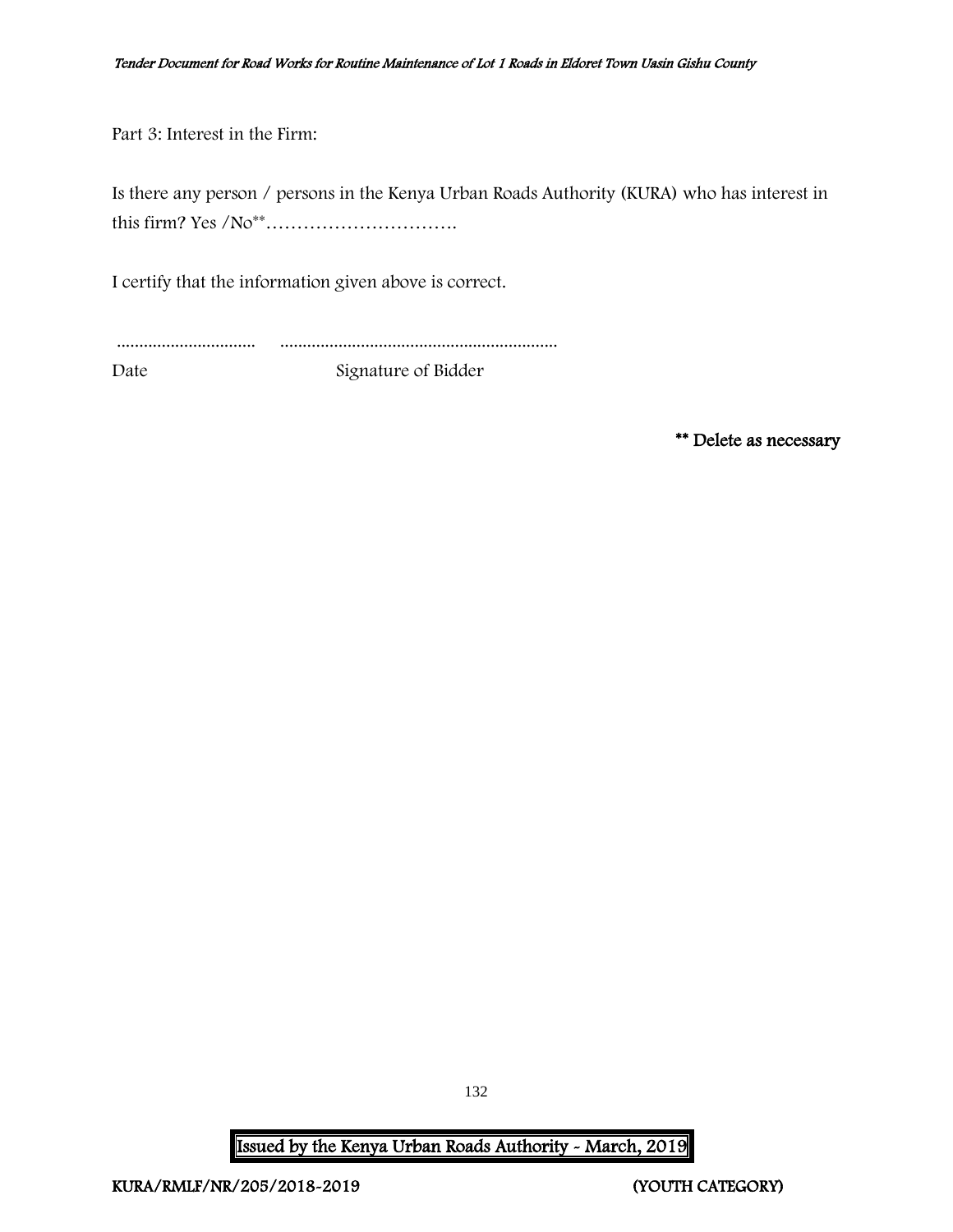## <span id="page-133-0"></span>SCHEDULE 2: FORM OF WRITTEN POWER OF ATTORNEY

The Bidder shall state here below the name(s) and address of his representative(s) who is/are authorized to receive on his behalf correspondence in connection with the Bid.

……………………………………………………………………………… (Name of Bidder's Representative in block letters)

………………………………………………………….. (Address of Bidder's Representative)

…………………………………………………………………… (Signature of Bidder's Representative)

Alternate:

………………………………………………………….. (Name of Bidder's Representative in block letters)

………………………………………………………….. (Address of Bidder's Representative)

………………………………………………………….. (Signature of Bidder's Representative)

\*To be filled by all Bidders.

\*Both representative and alternate must attach copy of National Identification card or Passport.

133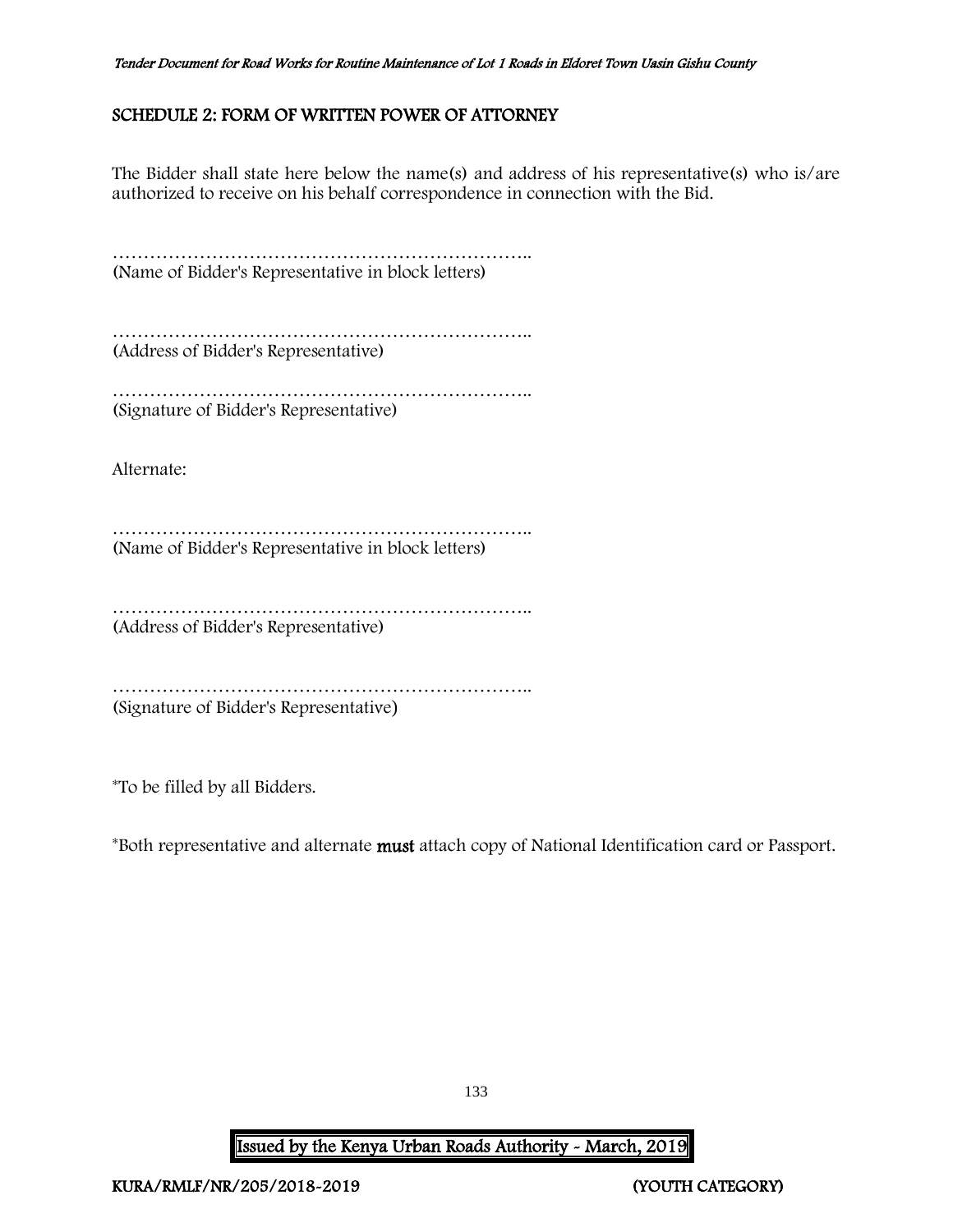## <span id="page-134-0"></span>SCHEDULE 3: CERTIFICATE OF BIDDER'S VISIT TO SITE

| This is to certify that                                                         |               |
|---------------------------------------------------------------------------------|---------------|
|                                                                                 |               |
|                                                                                 |               |
| Being the authorized representative/Agent of [Name of bidder]                   |               |
|                                                                                 |               |
|                                                                                 |               |
| participated in the organised inspection visit of the site of the works for the |               |
| ROUTINE MAINTENANCE OF LOT 1 ROADS IN ELDORET TOWN UASIN GISHU COUNTY           |               |
|                                                                                 |               |
| (Employer's Representative)                                                     |               |
|                                                                                 |               |
| (Name of Employer's Representative)                                             | (Designation) |

NOTE: This form is to be completed at the time of the organized site visit.

134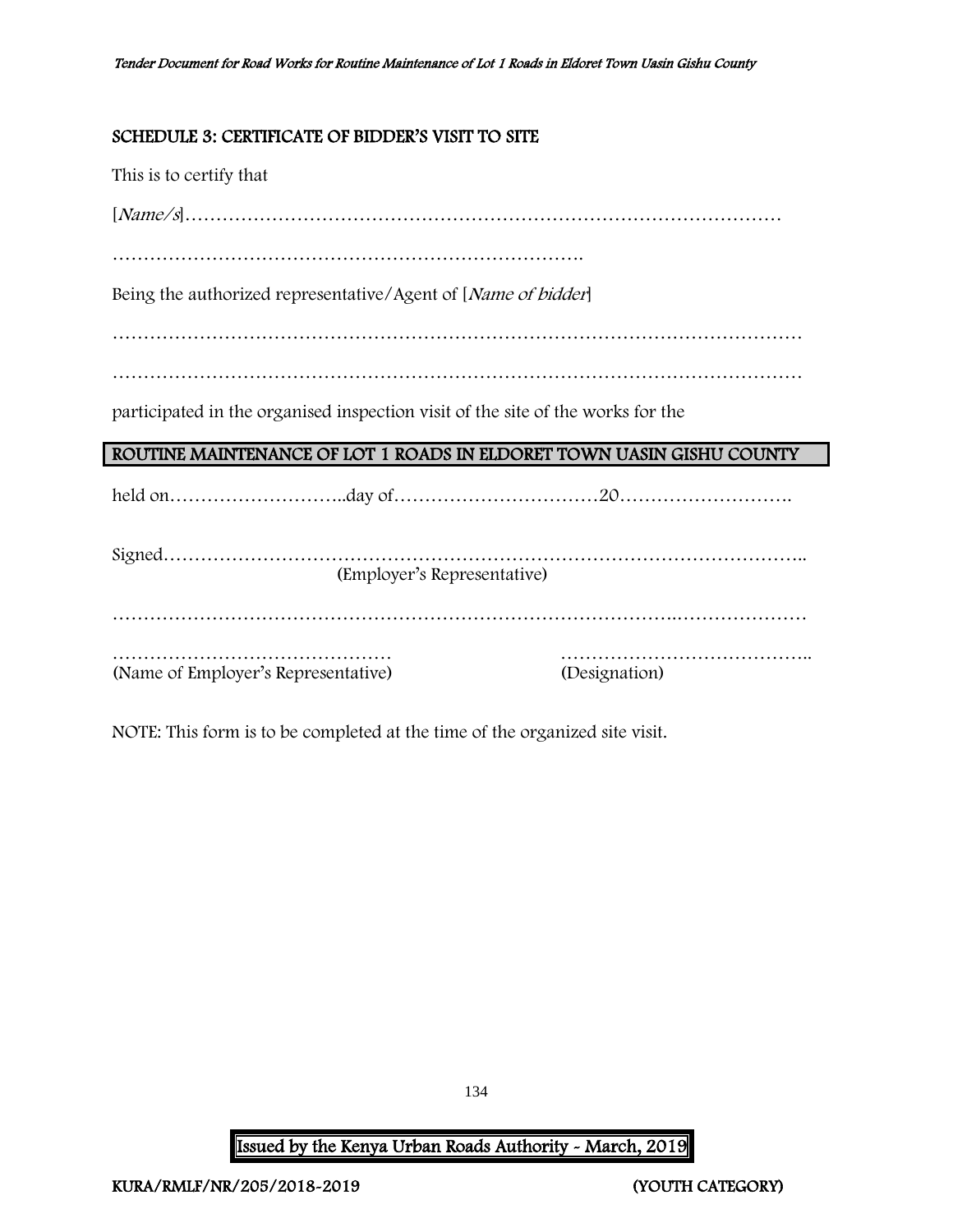| commence<br>Arrival on<br>Date of<br>Project<br>(Days<br>after    |                                                                                                                                                                                                                                                                                              |  |  |  |
|-------------------------------------------------------------------|----------------------------------------------------------------------------------------------------------------------------------------------------------------------------------------------------------------------------------------------------------------------------------------------|--|--|--|
| Rating<br>Power                                                   |                                                                                                                                                                                                                                                                                              |  |  |  |
| Imported<br>Owned,<br>Leased/                                     |                                                                                                                                                                                                                                                                                              |  |  |  |
| Sourc<br>$\mathbf 0$                                              |                                                                                                                                                                                                                                                                                              |  |  |  |
| Imported)<br>Mombasa<br>Estimated<br>(If to be<br>Value<br>UE     |                                                                                                                                                                                                                                                                                              |  |  |  |
| Capacity<br>t or $m^3$                                            |                                                                                                                                                                                                                                                                                              |  |  |  |
| Used<br>New<br>$\sigma$                                           |                                                                                                                                                                                                                                                                                              |  |  |  |
| $\operatorname*{Year}$ of $\operatorname*{Mannfactur}$<br>$\circ$ |                                                                                                                                                                                                                                                                                              |  |  |  |
| 258                                                               |                                                                                                                                                                                                                                                                                              |  |  |  |
| Descriptio<br>n Type,<br>Model,<br>Make                           |                                                                                                                                                                                                                                                                                              |  |  |  |
| SCHEDULE 4: MAJOR ITEMS OF CONSTRUCTION PLANT AND EQUIPMENT       |                                                                                                                                                                                                                                                                                              |  |  |  |
| 5: Qualification Criteria, Part 7.                                | The Bidder shall enter in this schedule all major items of plant and equipment which he<br>proposes to bring to site. Only reliable plant in good working order and suitable for the work<br>required of it shall be shown on this Schedule. Summary of the same shall be entered in Section |  |  |  |
| I certify that the above information is correct.                  |                                                                                                                                                                                                                                                                                              |  |  |  |
| (Signature of Bidder)                                             | .<br>(Date)                                                                                                                                                                                                                                                                                  |  |  |  |

## <span id="page-135-0"></span>SCHEDULE 4: MAJOR ITEMS OF CONSTRUCTION PLANT AND EQUIPMENT

135

#### **Issued by the Kenya Urban Roads Authority - March, 2019**

KURA/RMLF/NR/205/2018-2019 (YOUTH CATEGORY)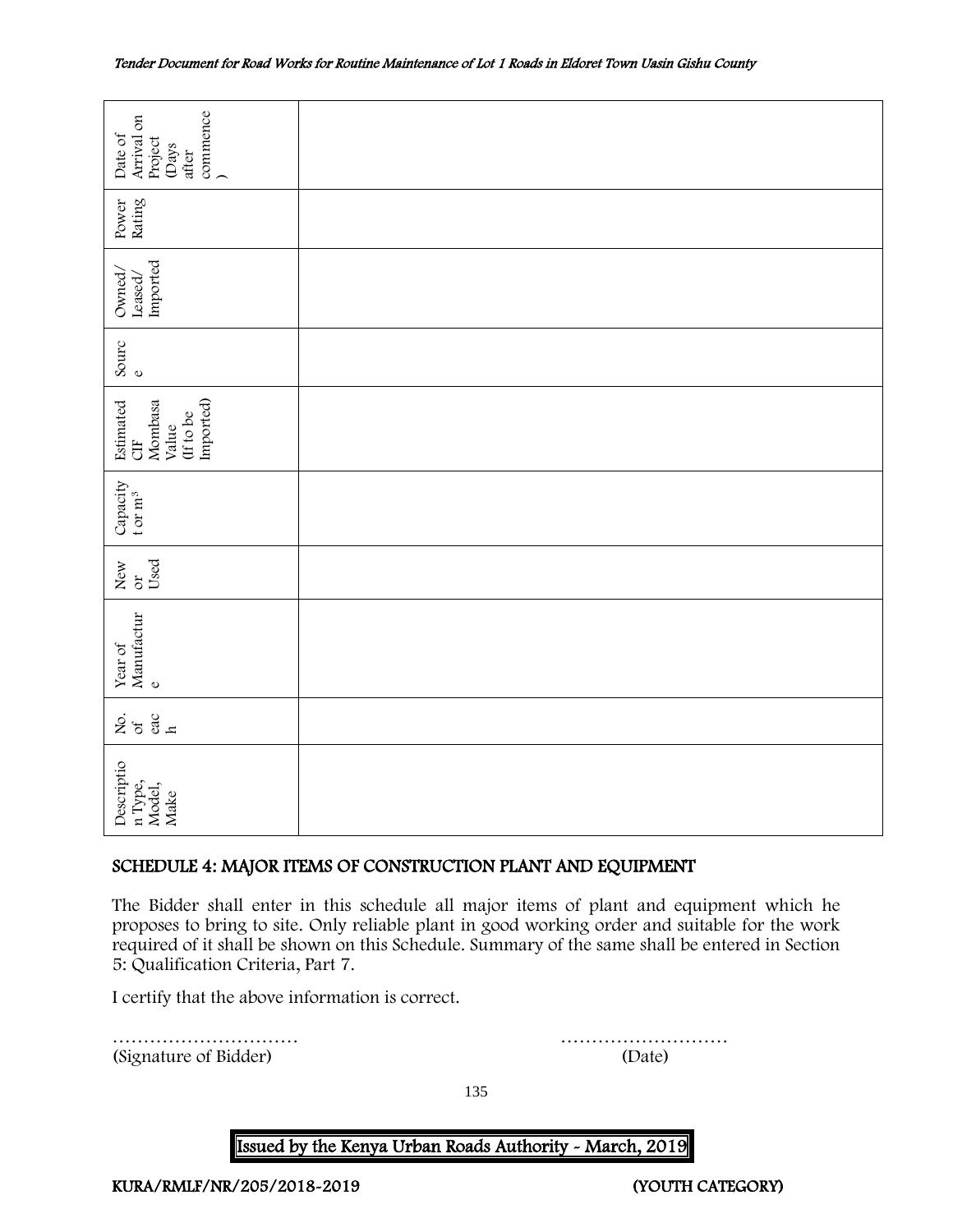#### <span id="page-136-0"></span>SCHEDULE 5: KEY PERSONNEL

| <b>DESIGNATION</b>                     | <b>NAME</b> | <b>NATIONALITY</b> | SUMMARY OF QUALIFICATIONS AND<br><b>EXPERIENCE</b> |            |            |
|----------------------------------------|-------------|--------------------|----------------------------------------------------|------------|------------|
|                                        |             |                    | Qualifications                                     | General    | Specific   |
|                                        |             |                    |                                                    | Experience | Experience |
|                                        |             |                    |                                                    | (Yrs)      | (Yrs)      |
|                                        |             |                    |                                                    |            |            |
| Headquarters                           |             |                    |                                                    |            |            |
| Partner/Director<br>or other key staff |             |                    |                                                    |            |            |
| (give designation)                     |             |                    |                                                    |            |            |
|                                        |             |                    |                                                    |            |            |
| Site Office                            |             |                    |                                                    |            |            |
| 1. Site Agent                          |             |                    |                                                    |            |            |
| 2. Site Surveyor                       |             |                    |                                                    |            |            |
|                                        |             |                    |                                                    |            |            |
| 3. Foreman                             |             |                    |                                                    |            |            |
|                                        |             |                    |                                                    |            |            |
|                                        |             |                    |                                                    |            |            |

Note: The Bidder shall list in this schedule the key personnel he will employ from the Contractor's headquarters and from the Contractor's site office to direct and execute the work together with their qualifications, experience, position held and nationality in accordance with Clause 15.2 and 16.3 of the Conditions of Contract Part II (where required, use separate sheets to add extra data for column 4). Bidders shall attach certified copies of academic certificates, and CVs of all key staff.

I certify that the above information is correct.

(Signature of Bidder) (Date)

………………………… ………………………

136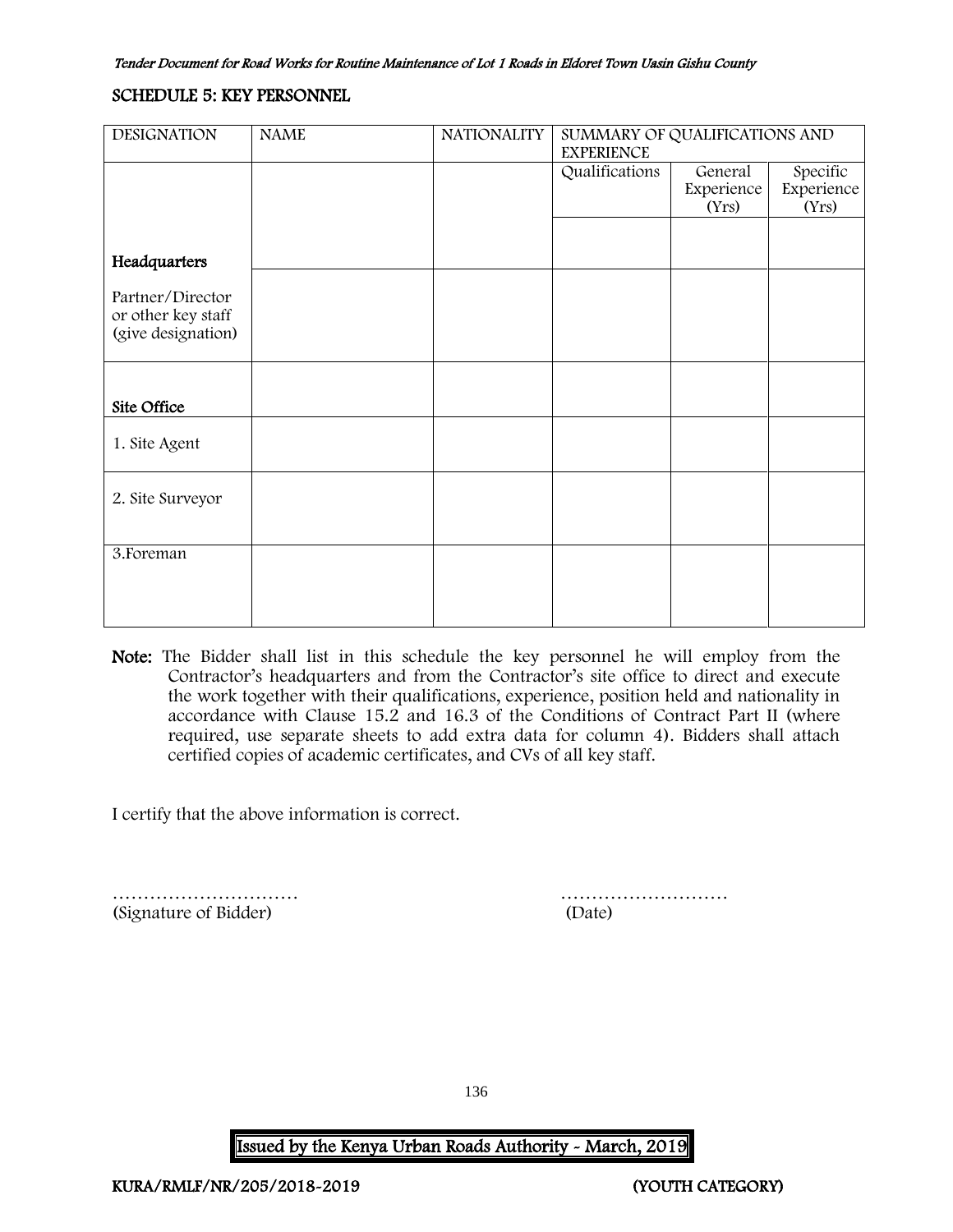## <span id="page-137-0"></span>SCHEDULE 6: SCHEDULE OF ROADWORKS CARRIED OUT BY THE BIDER IN THE LAST THREE **YEARS**

#### SCHEDULE 6A: COMPLETED WORKS

| ÷<br>------ ---- ---- -<br>.<br>DESCRIPTION OF WORKS | .<br>NAME OF CLIENT | VALUE OF<br>WORKS (KSHS) * | YEAR COMPLETED/<br><b>REMARKS</b> |
|------------------------------------------------------|---------------------|----------------------------|-----------------------------------|
|                                                      |                     |                            |                                   |
|                                                      |                     |                            |                                   |
|                                                      |                     |                            |                                   |
|                                                      |                     |                            |                                   |
|                                                      |                     |                            |                                   |
|                                                      |                     |                            |                                   |
|                                                      |                     |                            |                                   |
|                                                      |                     |                            |                                   |
|                                                      |                     |                            |                                   |
|                                                      |                     |                            |                                   |

Note: Bidders shall attach certified copies of letters of award (for each listed project), certified copies of completion certificates.

I certify that the above works were successfully carried out by this Bidder.

………………………… ………………………

(Signature of Bidder) (Date) \* Value in KShs using Central Bank of Kenya mean exchange rate at a reference date 7 days before date of BID opening

137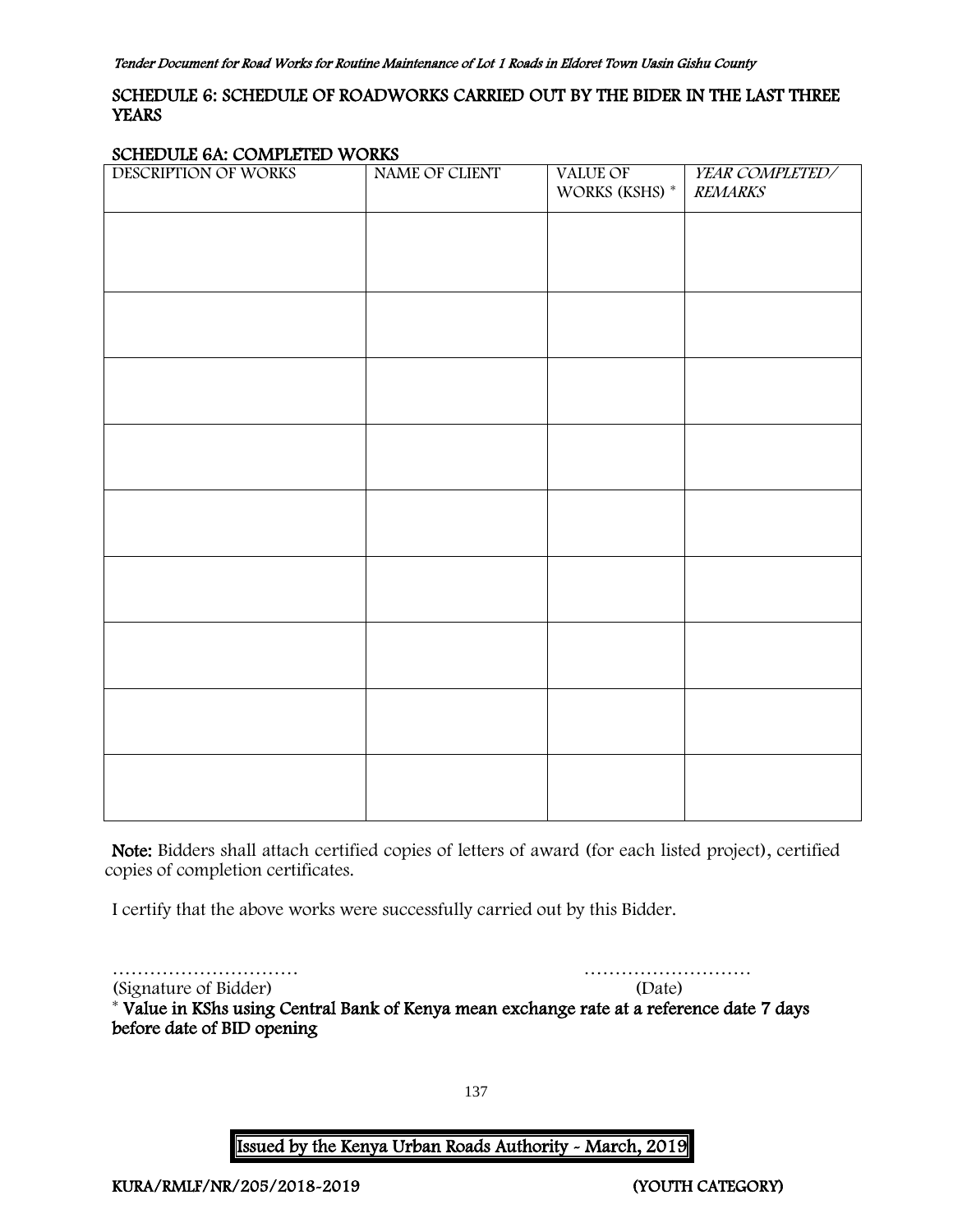#### SCHEDULE 6B: NON-COMPLETED WORKS BEYOND COMPLETION DATE

| DESCRIPTION OF WORKS | NAME OF CLIENT | VALUE OF             | YEAR COMPLETED/ |
|----------------------|----------------|----------------------|-----------------|
|                      |                | WORKS (KSHS) $^\ast$ | <b>REMARKS</b>  |
|                      |                |                      |                 |
|                      |                |                      |                 |
|                      |                |                      |                 |
|                      |                |                      |                 |
|                      |                |                      |                 |
|                      |                |                      |                 |
|                      |                |                      |                 |
|                      |                |                      |                 |
|                      |                |                      |                 |
|                      |                |                      |                 |
|                      |                |                      |                 |
|                      |                |                      |                 |
|                      |                |                      |                 |
|                      |                |                      |                 |
|                      |                |                      |                 |
|                      |                |                      |                 |
|                      |                |                      |                 |
|                      |                |                      |                 |
|                      |                |                      |                 |
|                      |                |                      |                 |
|                      |                |                      |                 |
|                      |                |                      |                 |
|                      |                |                      |                 |
|                      |                |                      |                 |
|                      |                |                      |                 |
|                      |                |                      |                 |
|                      |                |                      |                 |
|                      |                |                      |                 |
|                      |                |                      |                 |
|                      |                |                      |                 |
|                      |                |                      |                 |
|                      |                |                      |                 |
|                      |                |                      |                 |

Note: Bidders shall attach certified copies of letters of award (for each listed project), certified evidence for executed works for non-completed projects e.g. copy of recent payment certificate.

I certify that the above works were successfully carried out by this Bidder.

|                       | .      |
|-----------------------|--------|
| (Signature of Bidder) | (Date) |

| (Signature of Bidder) | 'Date) |
|-----------------------|--------|

\* Value in KShs using Central Bank of Kenya mean exchange rate at a reference date 7 days before date of BID opening

138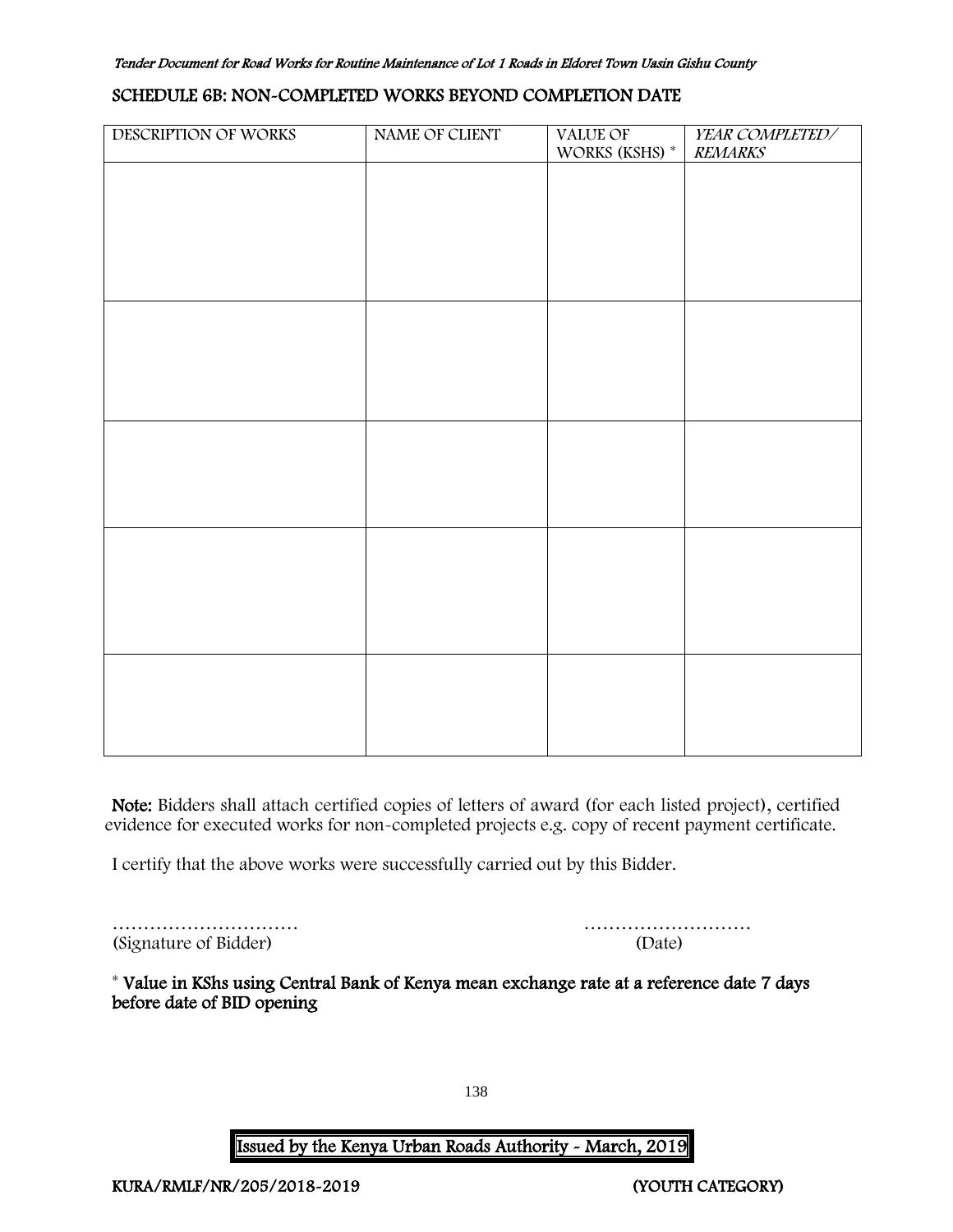#### SCHEDULE 6C: SPECIFIC EXPERIENCE

| DESCRIPTION OF WORKS | NAME OF CLIENT | VALUE OF             | YEAR COMPLETED/ |
|----------------------|----------------|----------------------|-----------------|
|                      |                | WORKS (KSHS) $^\ast$ | <b>REMARKS</b>  |
|                      |                |                      |                 |
|                      |                |                      |                 |
|                      |                |                      |                 |
|                      |                |                      |                 |
|                      |                |                      |                 |
|                      |                |                      |                 |
|                      |                |                      |                 |
|                      |                |                      |                 |
|                      |                |                      |                 |
|                      |                |                      |                 |
|                      |                |                      |                 |
|                      |                |                      |                 |
|                      |                |                      |                 |
|                      |                |                      |                 |
|                      |                |                      |                 |
|                      |                |                      |                 |
|                      |                |                      |                 |
|                      |                |                      |                 |
|                      |                |                      |                 |
|                      |                |                      |                 |
|                      |                |                      |                 |
|                      |                |                      |                 |
|                      |                |                      |                 |
|                      |                |                      |                 |
|                      |                |                      |                 |
|                      |                |                      |                 |
|                      |                |                      |                 |
|                      |                |                      |                 |
|                      |                |                      |                 |
|                      |                |                      |                 |
|                      |                |                      |                 |
|                      |                |                      |                 |
|                      |                |                      |                 |

Note: Bidders shall attach certified copies of letters of award (for each listed project), certified evidence for executed works for non-completed projects e.g. copy of recent payment certificate.

I certify that the above works were successfully carried out by this Bidder.

|                       | .      |
|-----------------------|--------|
| (Signature of Bidder) | (Date) |

………………………… ………………………

<span id="page-139-0"></span>\* Value in KShs using Central Bank of Kenya mean exchange rate at a reference date 7 days before date of BID opening

139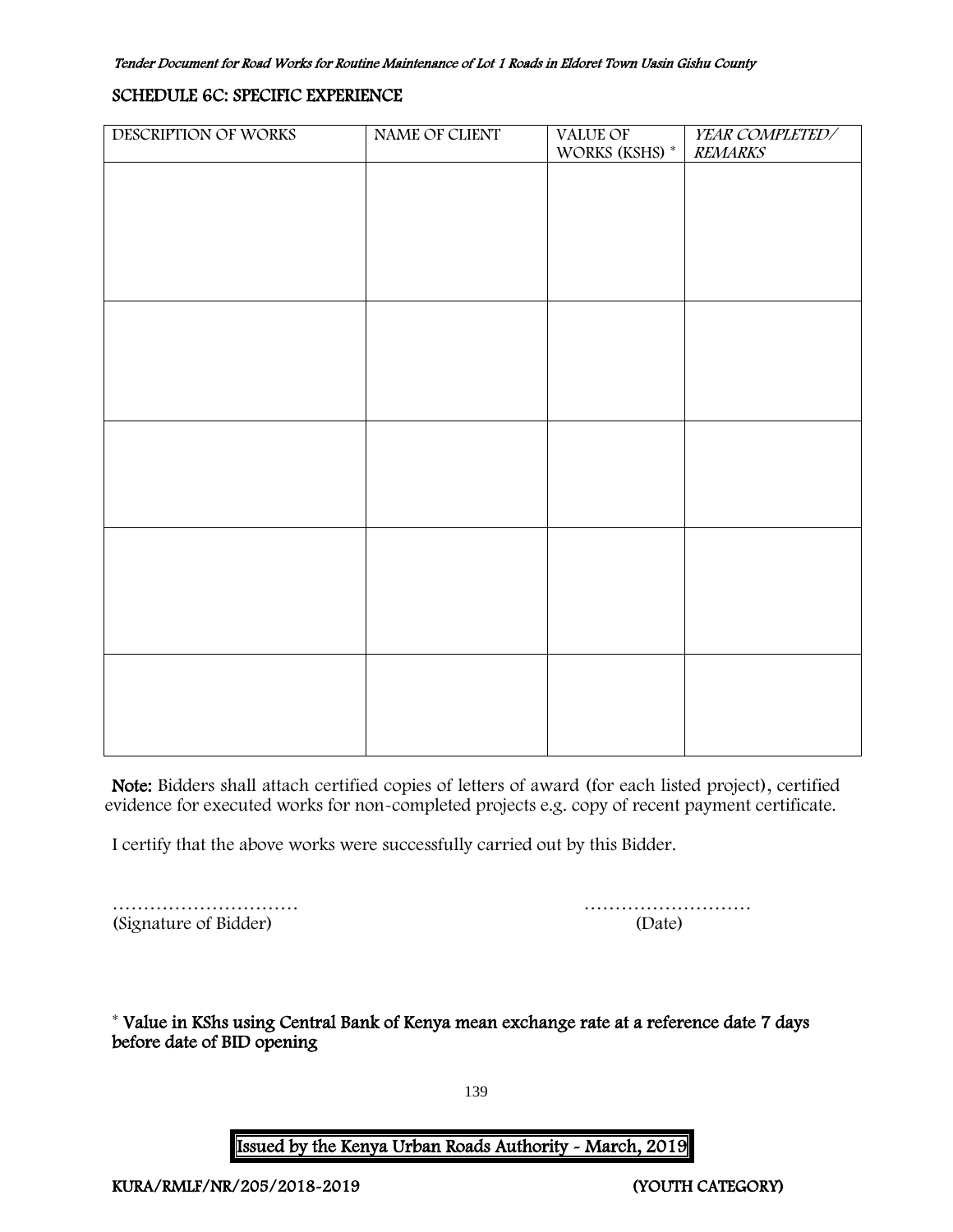#### SCHEDULE 7: SCHEDULE OF ONGOING PROJECTS

| <b>DESCRIPTION OF</b><br><b>WORKS</b> | NAME OF<br><b>CLIENT</b> | DATE OF<br>COMMENC<br><b>EMENT</b> | DATE OF<br>COMPLETION | VALUE OF<br>WORKS (KSHS) | <b>VALUE</b><br>COMPLETED<br>UP TO DATE<br>$\%$ | <b>PHYSICALLY</b><br>COMPLETED<br>UP TO DATE<br>$\%$ |
|---------------------------------------|--------------------------|------------------------------------|-----------------------|--------------------------|-------------------------------------------------|------------------------------------------------------|
|                                       |                          |                                    |                       |                          |                                                 |                                                      |
|                                       |                          |                                    |                       |                          |                                                 |                                                      |
|                                       |                          |                                    |                       |                          |                                                 |                                                      |
|                                       |                          |                                    |                       |                          |                                                 |                                                      |
|                                       |                          |                                    |                       |                          |                                                 |                                                      |
|                                       |                          |                                    |                       |                          |                                                 |                                                      |

Note: 1. Bidders shall attach certified copies of letters of award (for each listed project) and any certified evidence for executed works e.g copy of recent payment certificate.

2. Bidders must indicate all their on-going works as at the time of bidding. Any nondisclosure shall constitute non-responsiveness)

I certify that the above works are being carried out by me and that the above information is correct.

<span id="page-140-0"></span>(Signature of Bidder) (Date)

………………………… ………………………

140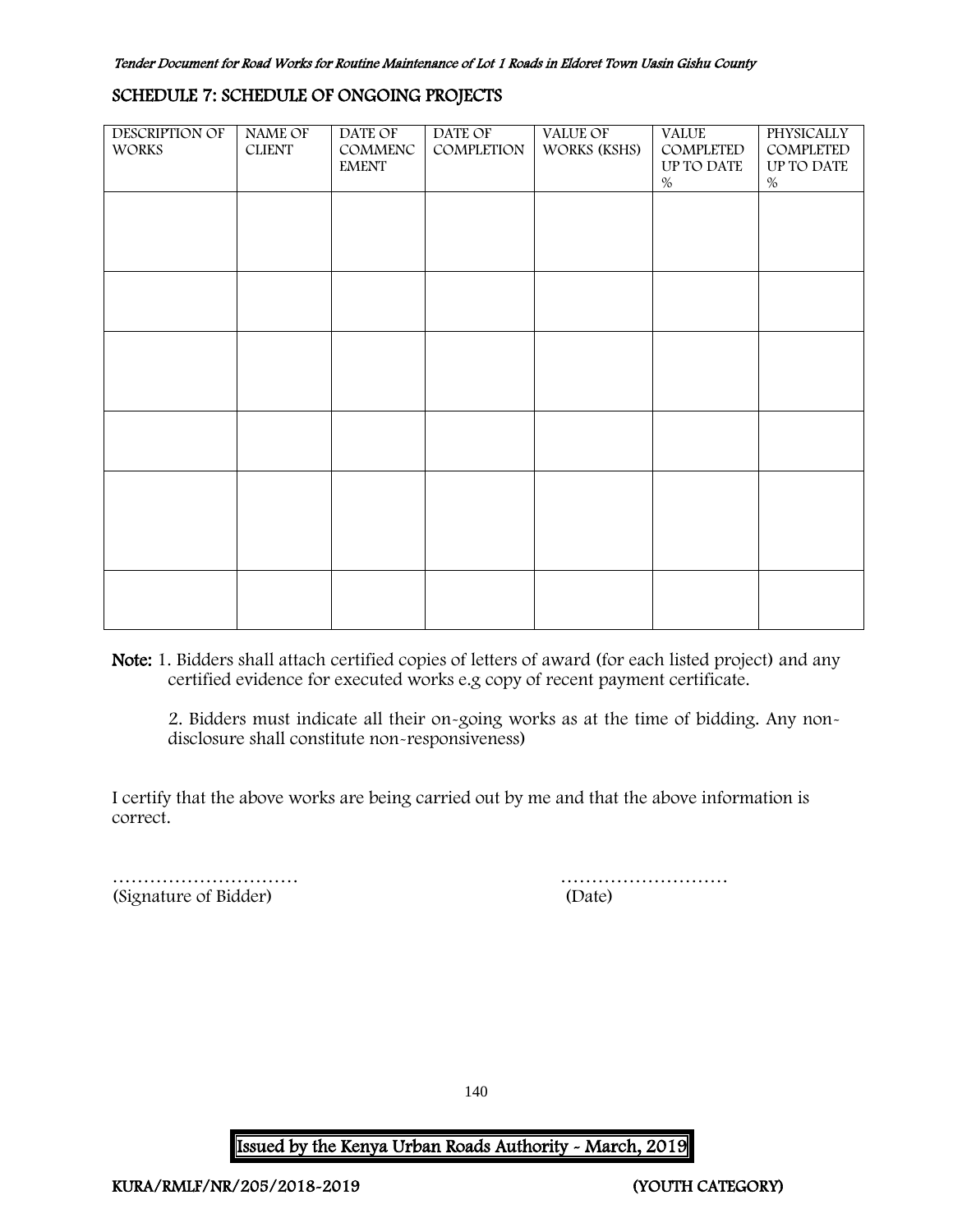#### SCHEDULE 8: FINANCIAL STANDING

- 1 Submit copies of audited profit and loss statements and balance sheet for the last two calendar years and estimated projection for the next two years with certified English translation where appropriate.
- 2 Give turnover figures for each of the last two (2) financial years. Quote in millions and decimal thereof.

|                               | Year 1(2016) | Year 2(2017) |
|-------------------------------|--------------|--------------|
|                               | Ksh.         | Ksh.         |
| Road works                    |              |              |
| Other civil Engineering works |              |              |
| Other (specify)               |              |              |
| Total                         |              |              |

## SUMMARY OF ASSETS AND LIABILTIES OF THE AUDITED FINANCIAL STATEMENTS OF THE LAST TWO (2) FINANCIAL YEARS.

|                              | Year 1(2016) | Year 2(2017) |
|------------------------------|--------------|--------------|
|                              | KShs.        | KShs.        |
| 1. Total Assets              |              |              |
| 2. Current Assets            |              |              |
| 3. Bank Credit Line Value    |              |              |
| 4. Total Liabilities         |              |              |
| 5. Current Liabilities       |              |              |
| 6. Net Worth $(1-4)$         |              |              |
| 7. Working capital $(2+3-4)$ |              |              |

## (a) Name/Address of Commercial Bank providing credit line

………………………………………………………………………………………………

(b) Total amount of credit line KShs………………………………………………

Attach a certified copy of Undertaking of the Bank to provide the credit.

(c) Attach bank statements for the last six (6) months

141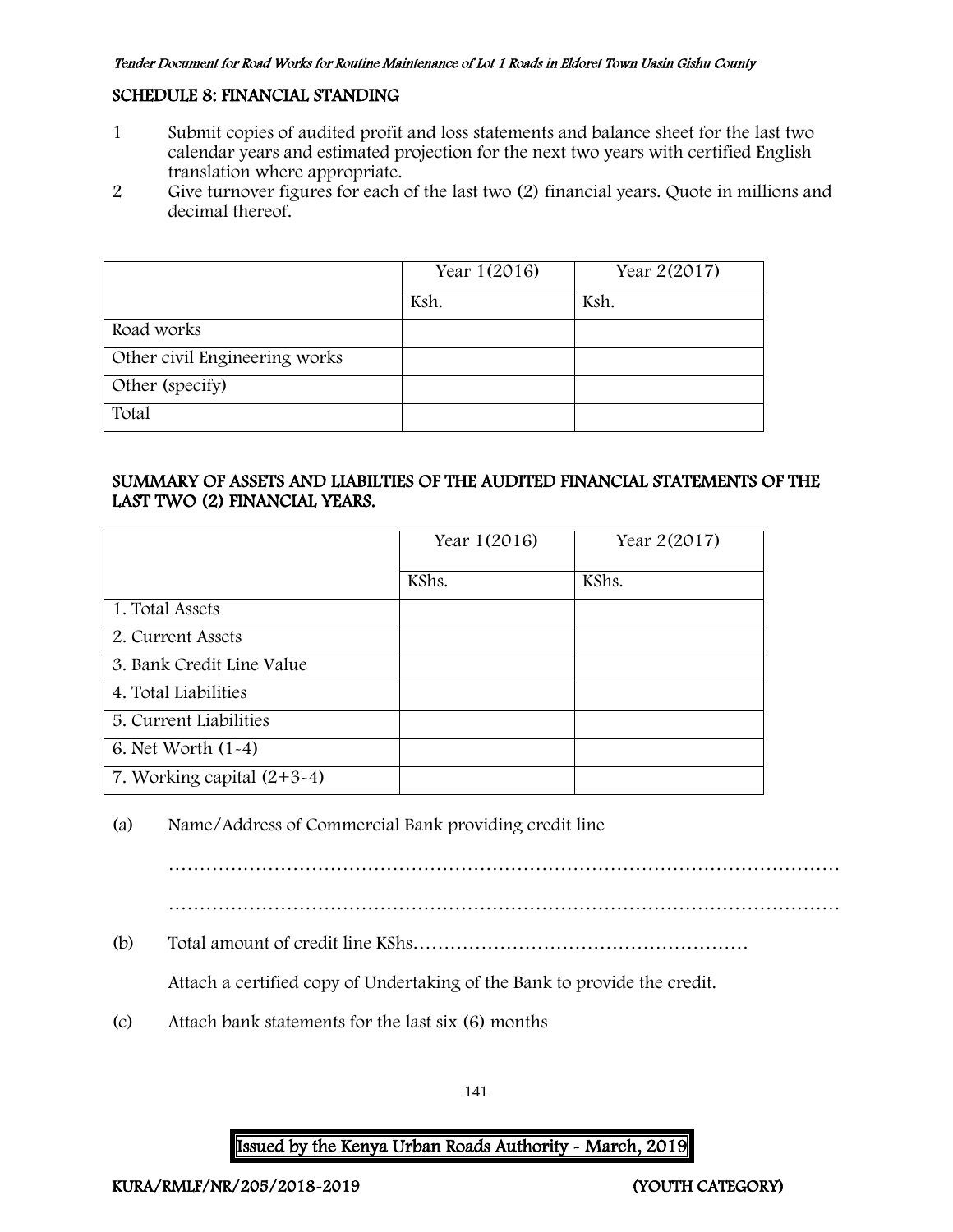## <span id="page-142-0"></span>SCHEDULE 9: OTHER SUPPLEMENTARY INFORMATION

Financial reports for the last three years, balance sheets, profit and loss statements, auditors' reports etc. List them below and attach copies. ………………………………………………………………………………………………… ………………………………………………………………………………………………… ………………………………………………………………………………………………… ………………………………………………………………………………………………… Evidence of access to financial resources to meet the qualification requirements. Cash in hand, lines of credit etc. List below and attach copies of supporting documents ………………………………………………………………………………………………… …………………………………………………………………………………………………. …………………………………………………………………………………………………. ………………………………………………………………………………………………… Name, address, telephone, telex, fax numbers and email of the Bidders Bankers who may provide reference if contacted by the Contracting Authority. ……………………………………………………………………………………………….. ………………………………………………………………………………………………. ………………………………………………………………………………………………. I certify that the above information is correct. ……………………………. ……………………………………..

Date Signature of Bidder

(To be signed by authorized representative and officially stamped)

142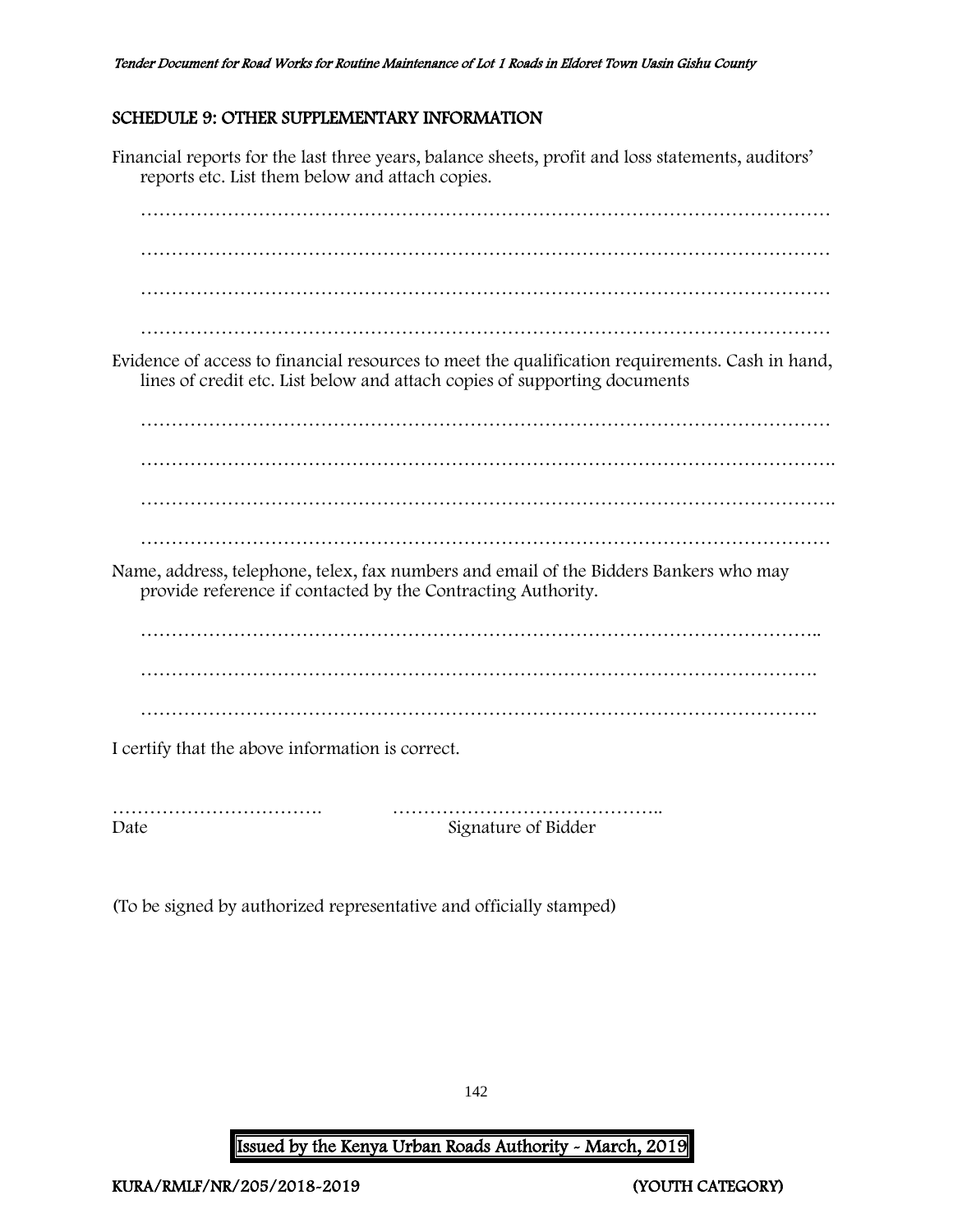## <span id="page-143-0"></span>SCHEDULE 10: LITIGATION HISTORY FORM

Information on current litigation in which the Bidder is involved.

| <b>OTHER PARTY (IES)</b> | <b>CAUSE OF DISPUTE</b> | <b>AMOUNT INVOLVED (KSHS)</b> |
|--------------------------|-------------------------|-------------------------------|
|                          |                         |                               |
|                          |                         |                               |
|                          |                         |                               |
|                          |                         |                               |
|                          |                         |                               |

I certify that the above information is correct.

……………………………. …………………………………….. Date Signature of Bidder

(To be signed by authorized representative and officially stamped)

Issued by the Kenya Urban Roads Authority - March, 2019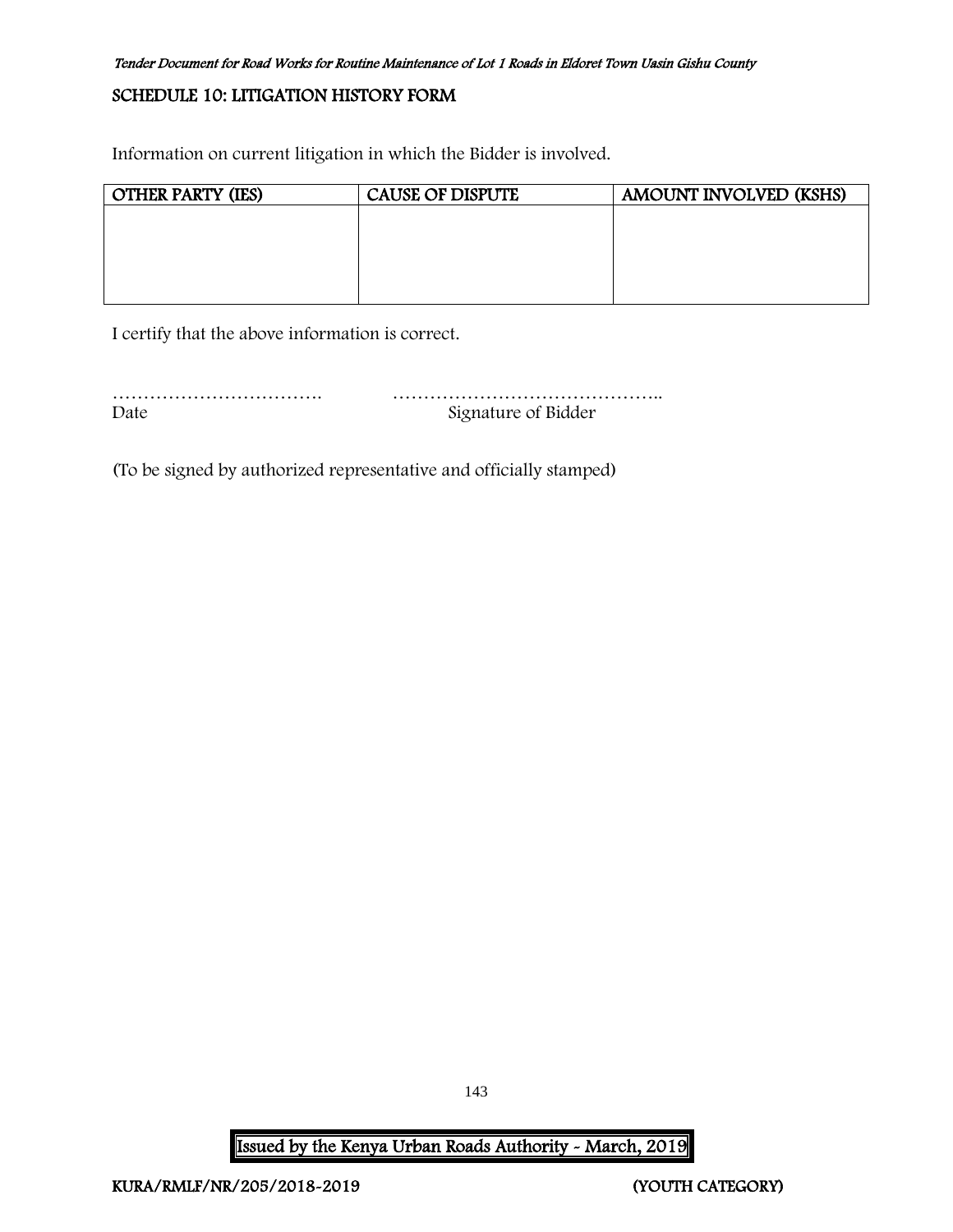#### SCHEDULE 11: DECLARATION FORM FOR BANKRUPT OR INSOLVENT AND DEBARMENT

Date To

The Kenya Urban Roads Authority,

P.O Box 41727 – 00100,

IKM Place, 5th Ngong Ave, Nairobi,

KENYA.

Ladies and Gentlemen,

The Tenderer i.e. (full name and complete physical and postal address)

………………………………………………………………………………………………………

………………………………………………………………………………………………………

……………………declare the following: -

a) That I/ We have not been debarred from participating in public procurement by anybody, institution or person.

b) That I/ We have not been involved in and will not be involved in corrupt and fraudulent practices regarding public procurement anywhere.

c) That I/ We are not insolvent, in receivership, bankrupt or in the process of being wound up and is not the subject of legal proceedings relating to the foregoing.

d) That I/We are not under any ongoing investigation by the Ethics and Anti-Corruption Commission (EACC) for any corrupt and/or economic crimes or practices.

e) That I/ We are not associated with any other Tenderer participating in this Tender.

f) That I/We do hereby confirm that all the information given in this tender is accurate, factual and true to the best of our knowledge.

Yours sincerely,

……………………………………………………

Name of Tenderer

………………………………………………………………………………..

Signature of duly authorised person signing the Tender

…………………………………………………………………………..

Name and Capacity of duly authorised person signing the Tender

………………………………………

Stamp or Seal of Tenderer

144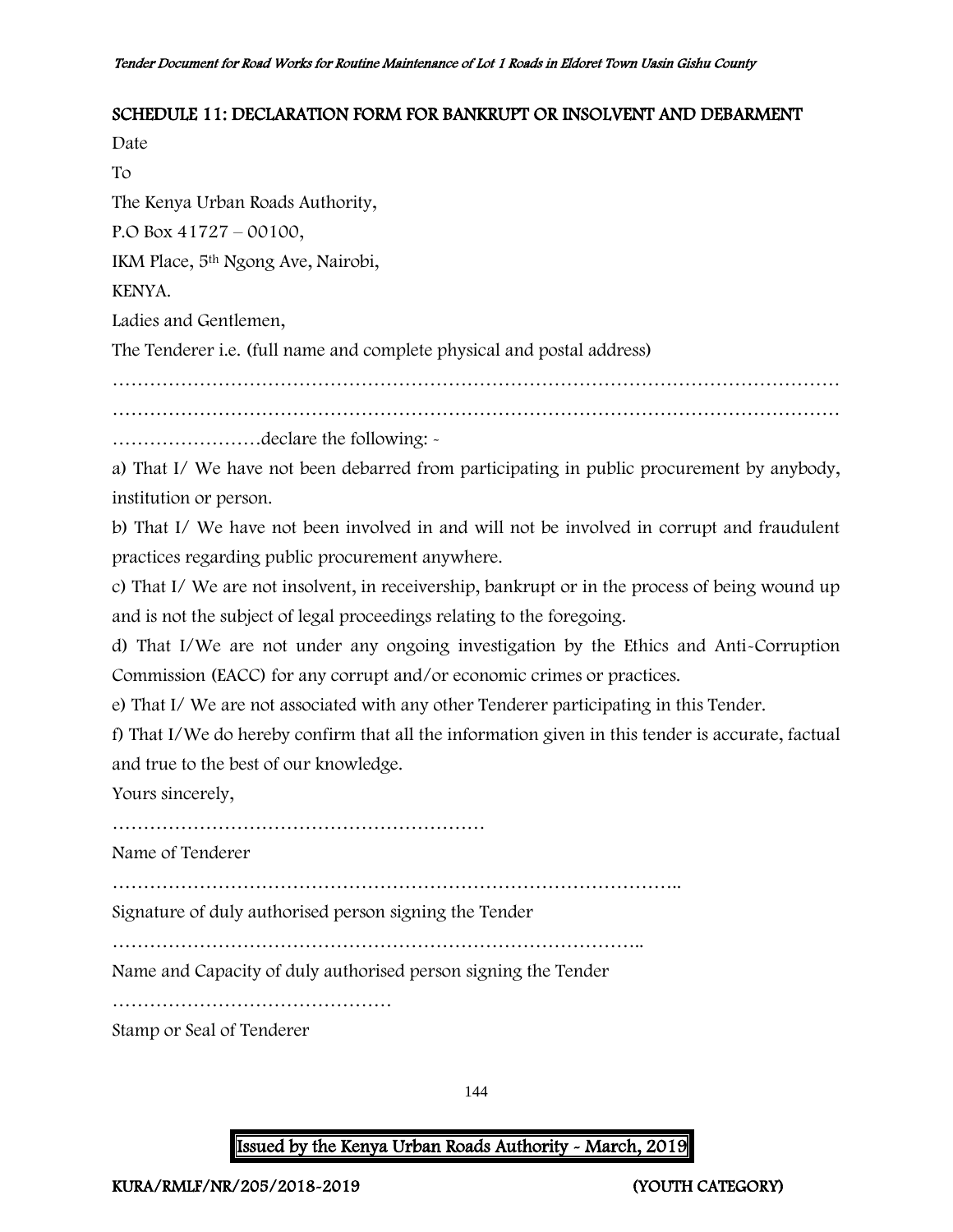#### Tender Document for Road Works for Routine Maintenance of Lot 1 Roads in Eldoret Town Uasin Gishu County

# SCHEDULE 12: ANTI CORRUPTION DECLARATION / COMMITMENT / PLEDGE FORM

I/We …………………………………………………………………………… of Post Office Box …………………………………………………………. declare that I/ We recognize that Public Procurement is based on a free, fair and competitive tendering process which should not be open to abuse.

I/We ……………………………………………………………………….. Declare that I/We will not offer or facilitate, directly or indirectly, any inducement or reward to any public officer, their relations or business associates, in connection with tender No.

………………………………………………. for or in the subsequent performance of the contract if I/We am/are successful.

Signed by ……………………………… C.E.O. or Authorized

Representative. Name ……………………………………………..

Designation………………………………..

Signature…………………………………….

Date………………………………………..

## In case of sub-contracting

Signed by ………………………………….. CEO of the firm to be subcontracted Name…………………………………………… Designation…………………………………….. Signature………………………………….

Date………………………………………..

145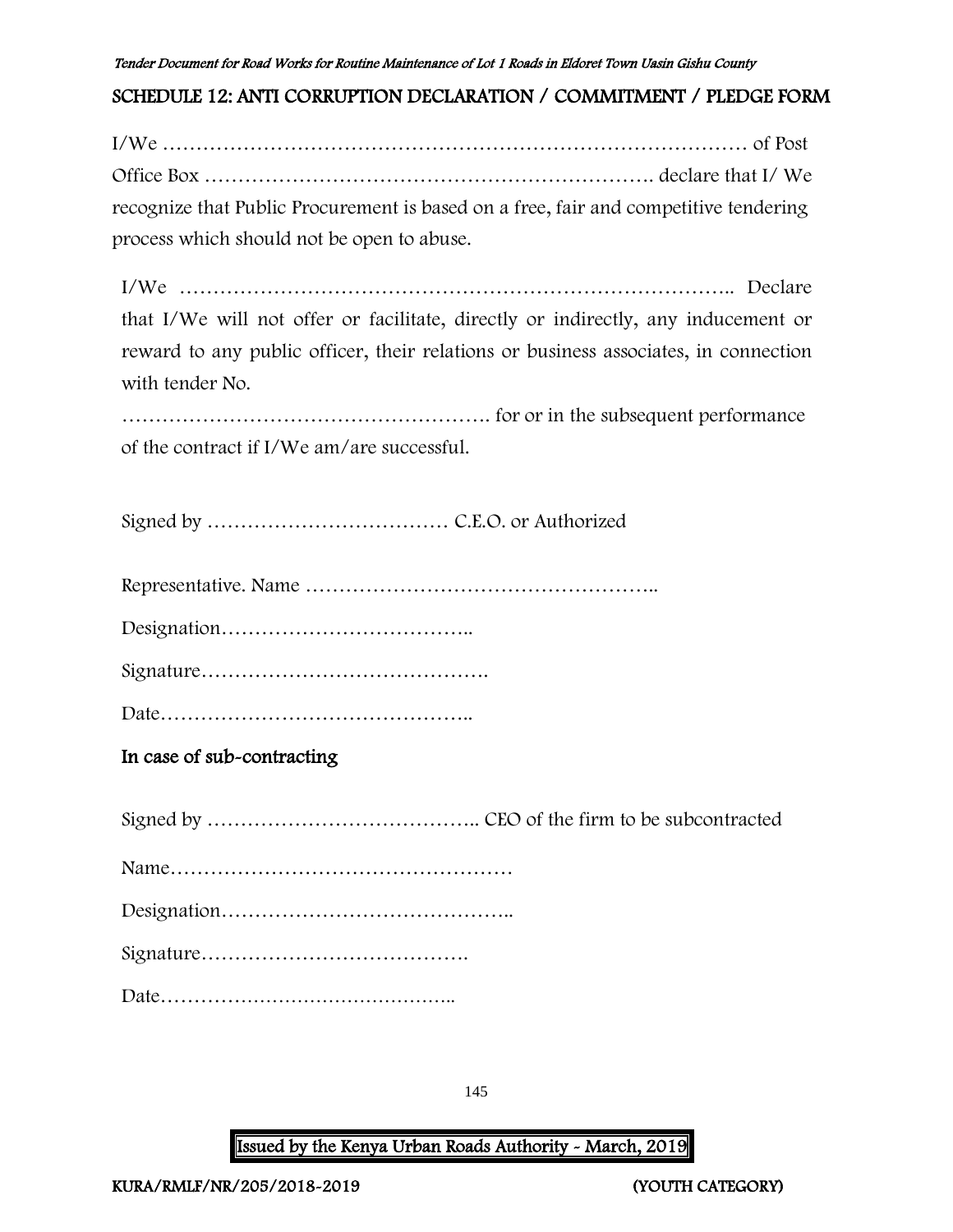# SECTION XII: FORM OF AGREEMENT

146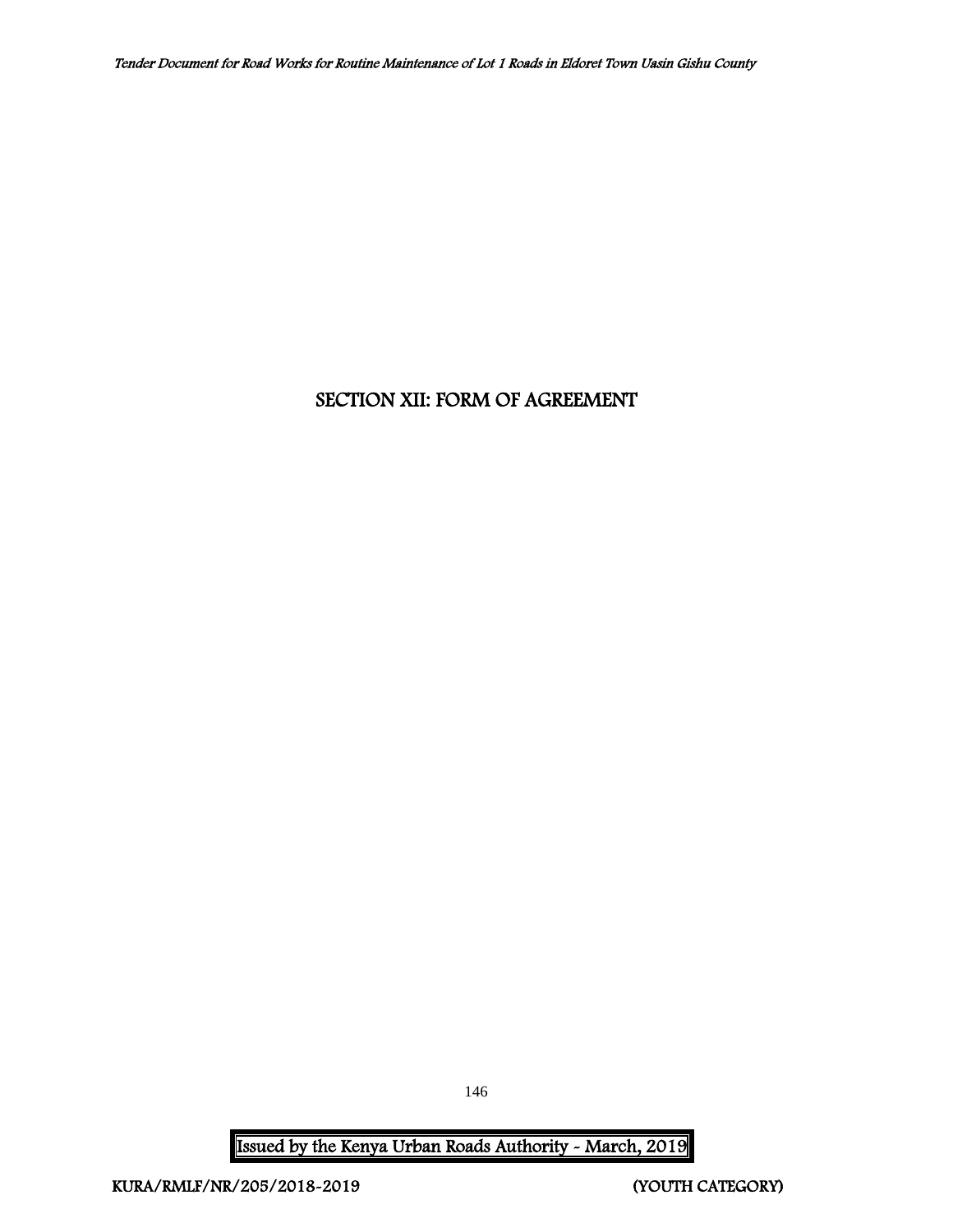#### Tender Document for Road Works for Routine Maintenance of Lot 1 Roads in Eldoret Town Uasin Gishu County

### FORM OF AGREEMENT

\*\*(To be signed after the award of a contract)

THIS AGREEMENT is made on the …………………… day of …………………. 20 …………… between the Kenya Urban Roads Authority of P. O. Box 41727-00100, Nairobi, Kenya hereinafter called "the

Employer" of the one part and M/S ................................................................................. (Contractor) of P. O . .................................................... (address) hereinafter called "the

Contractor" of the other part.

WHEREAS the Employer is desirous that certain works should be executed, viz.

#### ROUTINE MAINTENANCE OF LOT 1 ROADS IN ELDORET TOWN UASIN GISHU COUNTY, CONTRACT NO. KURA/RMLF/NR/205/2018-2019

and has a Contract with the Contractor for the execution completion and maintenance of such works in the region NOW THIS AGREEMENT WITNESSETH as follows:

In this agreement words and expressions shall have the same meanings as are respectively assigned to them in the Conditions of Contract hereinafter referred to.

The following document shall be deemed to form and be read and construed as part of this Agreement, viz.:

- The form of bid dated………………………….
- The Conditions of Contract (FIDIC IV) Part 2
- The Conditions of Contract (FIDIC IV) Part 1
- The Special Specification
- The Standard Specifications
- The Priced Bill of Quantities
- The Letter of Award and Acceptance
- Schedules of Supplementary Information
- -The Drawings
- -Other documents as may be agreed and listed

All aforesaid documents are hereinafter referred to as "The Contract".

In consideration of the payment to be made by the Employer to the Contractor, the Contractor hereby covenants with the Employer to execute, complete and maintain the works in conformity in all respects with the provisions of the Contract.

The Employer hereby covenants to pay the Contractor in consideration of the execution, completion and maintenance of the works the Contract Price at the times and in the manner prescribed by the Contract.

IN WITNESS WHEREOF the parties have hereunto set their respective hands on the day and year first above written.

147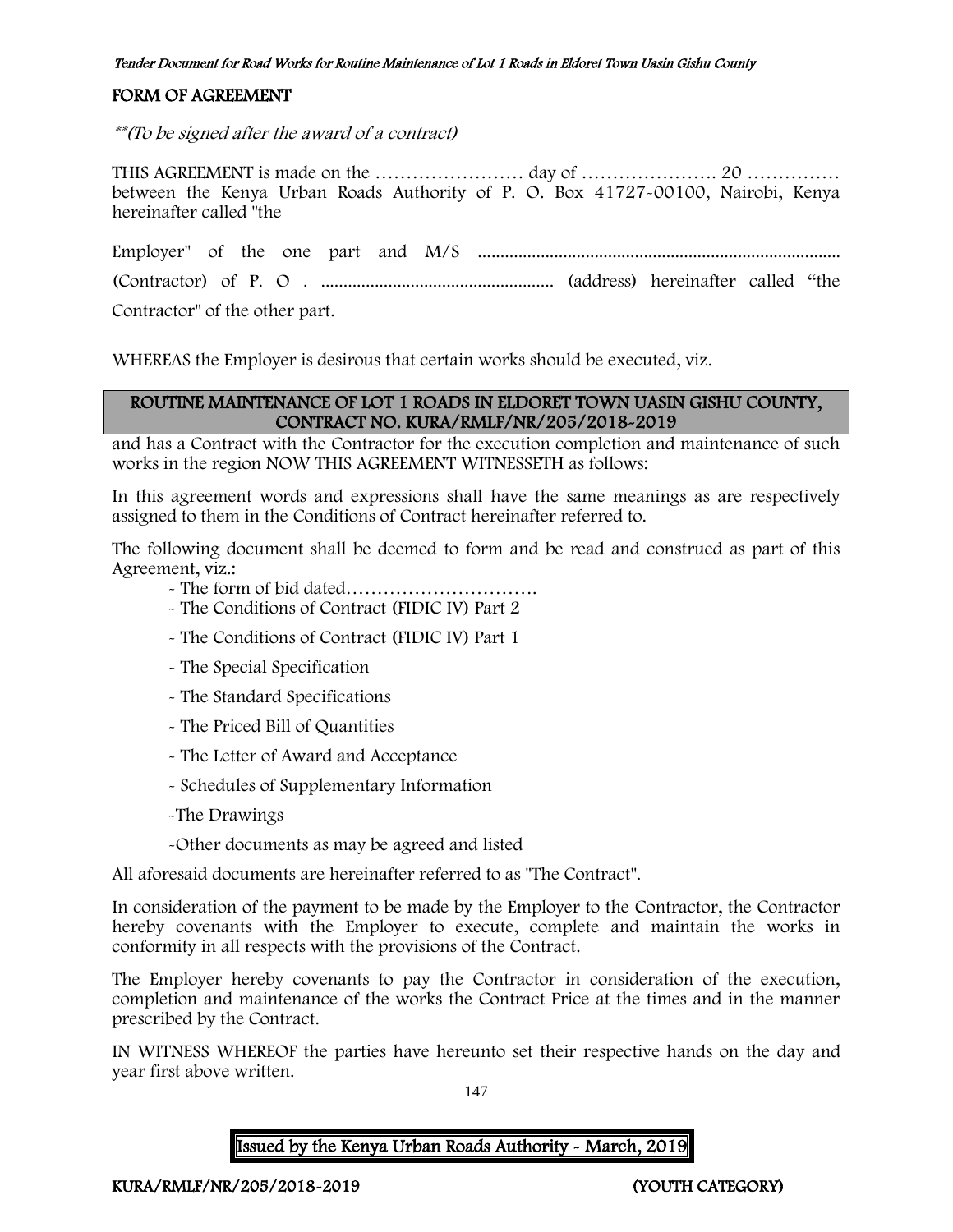## SIGNED SEALED AND DELIVERED

| By the said Employer:   | (Director General, Kenya Urban Roads Authority)<br>For and on behalf of the said Employer |
|-------------------------|-------------------------------------------------------------------------------------------|
| In the presence of:     | (Name and Designation of Witness)                                                         |
|                         | (Signature of Witness)                                                                    |
|                         | (Address Of witness)                                                                      |
| By the said Contractor: | (Signature)                                                                               |
|                         | (Name of the Director)                                                                    |
| In the presence of:     | (Name and Designation of Witness)                                                         |
|                         | (Signature of Witness)                                                                    |
|                         | (Address Of witness)                                                                      |

148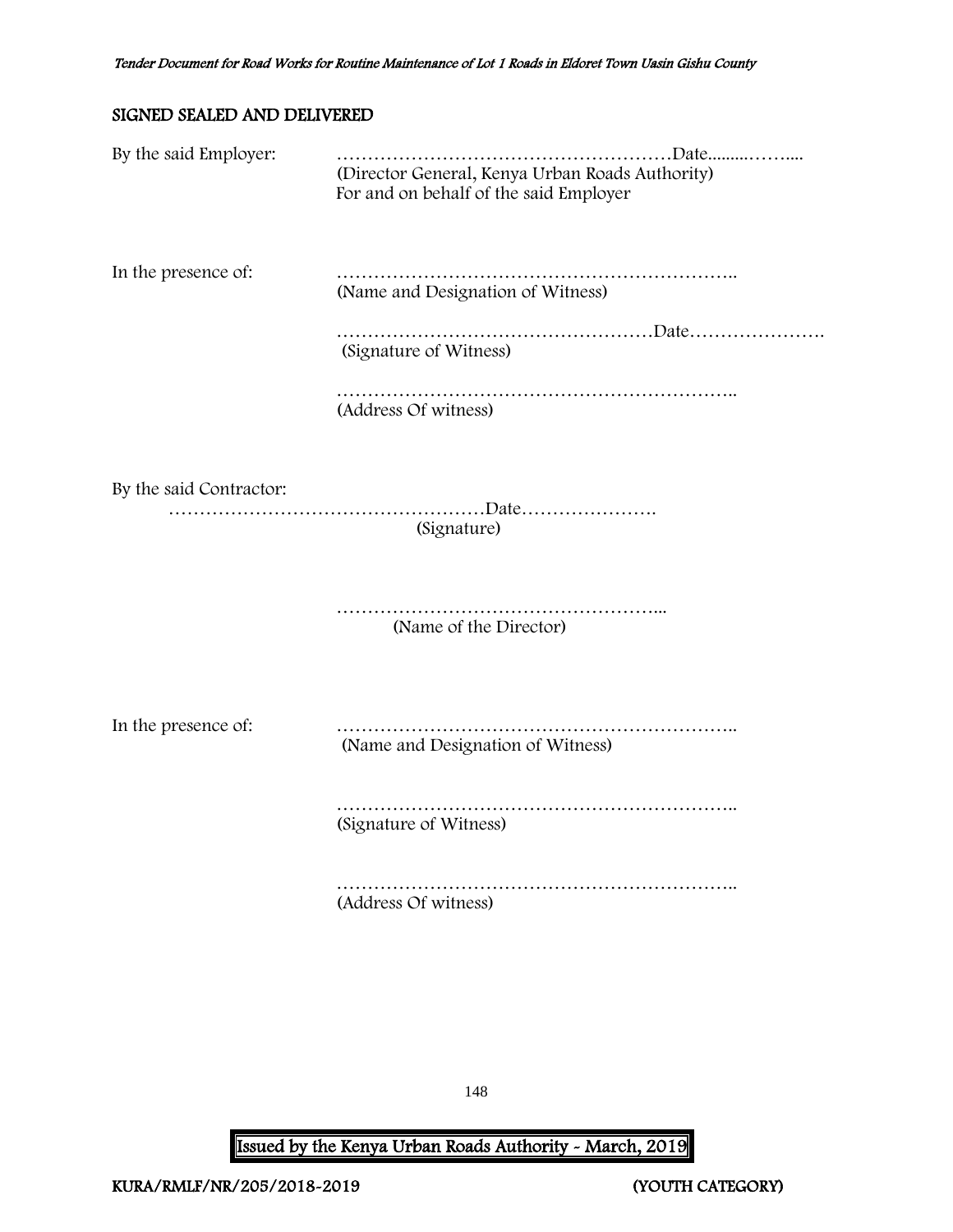# SECTION XIII: FORM OF PERFORMANCE BANK GUARANTEE (UNCONDITIONAL)

149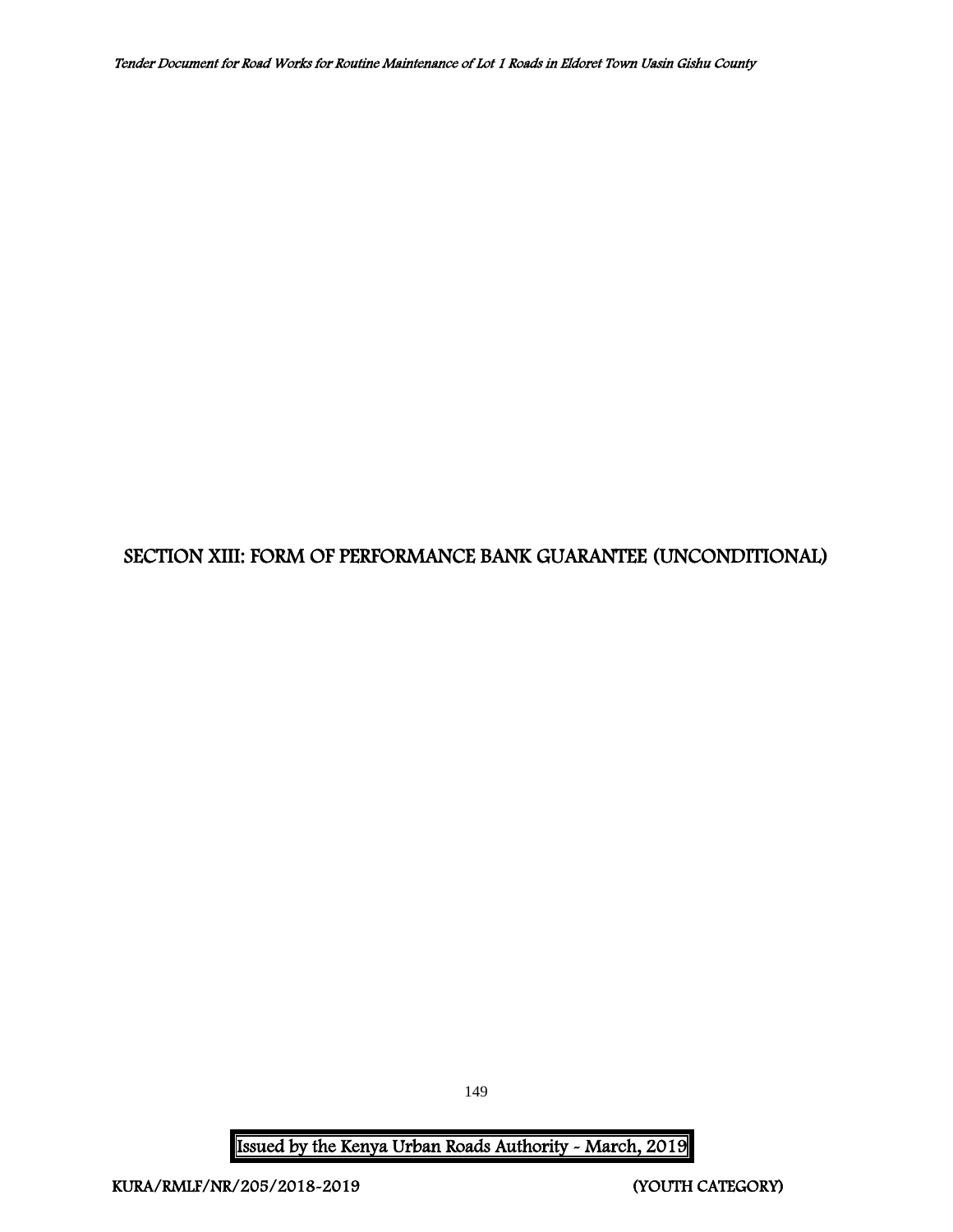### FORM OF PERFORMANCE BANK GUARANTEE (UNCONDITIONAL)

To The Director General, Kenya Urban Roads Authority (KURA), P.O. Box 41727 - 00100 NAIROBI

WHEREAS …………………………………………………………………… (hereinafter called "the Contractor") has undertaken in pursuance of Contract No. ……………………………………Dated …..………………to execute the

### ROUTINE MAINTENANCE OF LOT 1 ROADS IN ELDORET TOWN UASIN GISHU COUNTY,

, ( hereinafter called the "Contract")

AND WHEREAS it has been stipulated by you in the said Contract that the Contractor shall furnish you with a Bank Guarantee by a recognized bank for the sum specified in the Appendix to Form of Bid as security for compliance with his obligations in accordance with the Contract;

AND WHEREAS we have agreed to give the Contractor such a Bank Guarantee;

NOW THEREFORE we hereby affirm that we are the Guarantor and responsible to you on behalf of the Contractor, up to a total of

Kshs………………………………………………………………..………………… (amount in figures)Kshs. …………………………………………………………..………………………

……………………………………………………………………………… (amount in words)

and we undertake to payment to you, upon your first written demand and without cavil or argument, any sum or sums within and up to the limits as aforesaid without your needing to prove or show grounds or reasons for the sum specified therein.

We hereby waive the necessity of you demanding the said debt from the Contractor before presenting us with the demand.

We further agree that no change or addition to or other modification of the terms of the Contract or of the Works to be performed thereunder or of any of the Contract Documents which may be made between you and the Contractor shall in any way release us from any liability under this Guarantee and we hereby waive notice of any such change, addition or modification

This Guarantee shall be valid until 28 days after issuing of the Defects Liability Certificate.

AUTHORIZED SIGNATURE OF THE BANK

……………………………………………………..

Name of Signatory……………………………………………………………………………

150